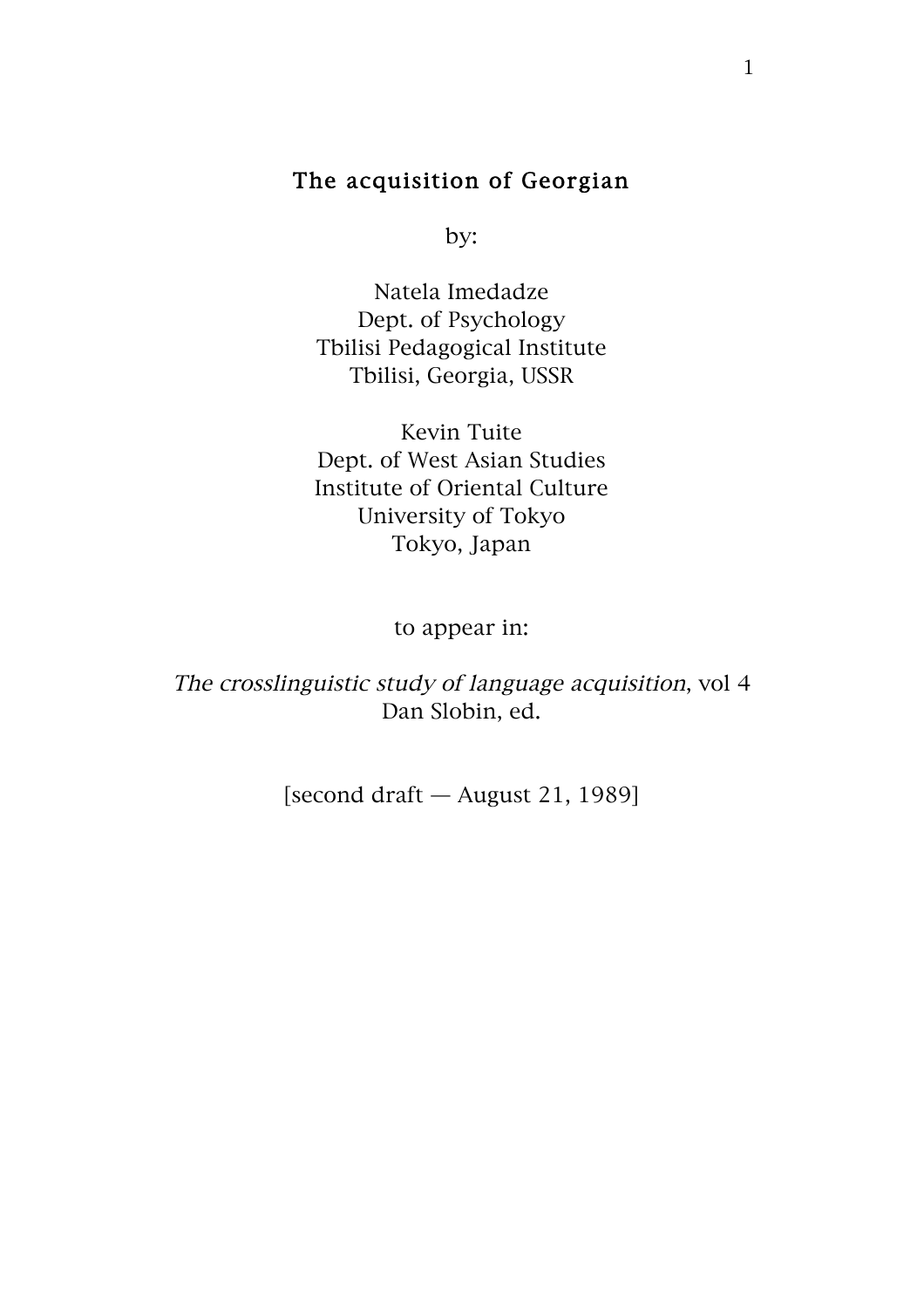#### **1. The Georgian language**.

Georgian belongs to the Kartvelian or South Caucasian language family. It is probably the case that this family is not genetically related to any other, though some scholars hypothesize a common ancestry with the autochthonous languages of the North Caucasus and even with Basque. The Kartvelian languages (Georgian, Zan and Svan) are spoken today in essentially the same territory where they have been in use since the dawn of history: the Soviet republic of Georgia and the northeast corner of Turkey.

Unlike the other Caucasian languages, Georgian has long been a medium for written communication. The earliest attested Georgian inscriptions date from the fifth century, and a sizeable body of religious and secular literature was composed during the medieval period. Throughout their recorded history, Georgians, like other indigenous peoples of the Caucasus, have placed a high premium on verbal skills: improvization and recitation of poetry, storytelling, giving toasts. Although the modern mass media have reached all but the most inaccessible mountain villages, young Georgians still prefer to spend their evenings in the company of others, engaging in informal conversation or attending dinner banquets where the traditional opportunities to display one's oratorical skills as a toastmaster and poetry reciter are still retained (Holisky, in press).

The literary language is based primarily upon the Georgian dialects spoken in the vicinity of Tbilisi, the principle city of Georgia since the 5th century, and currently the capital of the Georgian SSR. The norms for the contemporary standard language were established in the late 19th century, and to a slight extent revised by a commission of the Linguistics Institute of the Georgian Academy of Sciences, which makes recommendations concerning acceptable usage. The spoken language of educated Tbilisi residents varies to a degree from the standard: some semantically unmotivated morphological differences have undergone levelling, a considerable number of Russian loan words are used, and the syntax of linked-clause constructions is somewhat different. The fifteen or so dialects spoken elsewhere in Georgia diverge in various directions from this standard, and some of them are difficult for Tbilisi speakers to understand. In addition, some Georgians speak Kartvelian languages which are not mutually intelligible with Georgian. The Mingrelian and Laz dialects of the Zan language are spoken along the southeastern coast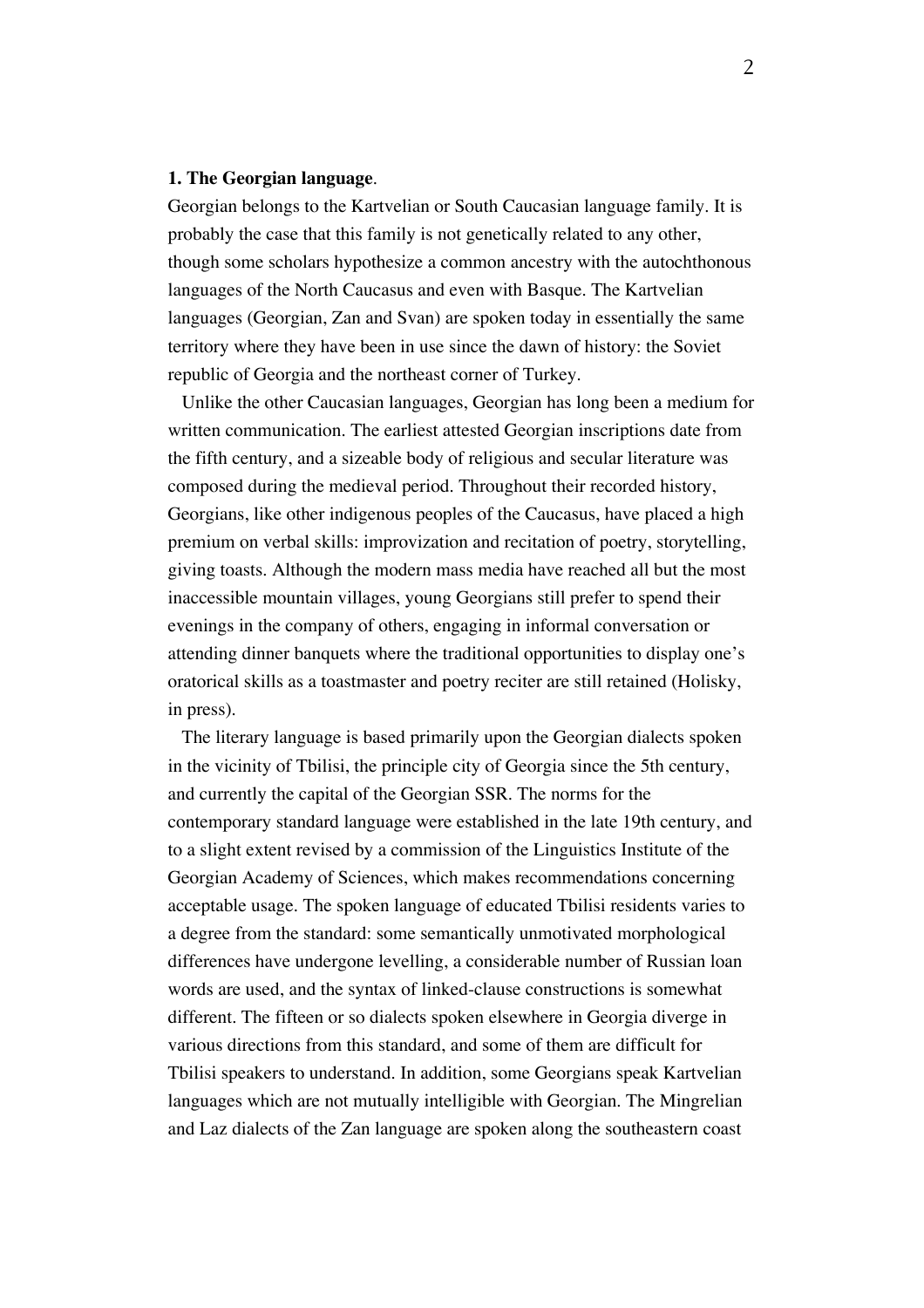of the Black Sea (most Laz speakers are now on the Turkish side of the border), and the small community of Svan speakers inhabits the remote valleys of the southwestern Caucasus. All Mingrelians and Svans acquire Georgian as a second language. All together, about three and a half million people speak Georgian.

The grammatical structure of the Kartvelian languages differs significantly from those of the familiar Indo-European, Semitic and oriental languages. Because of the complexity of Georgian morphology and syntax, and the likelihood that the reader is encountering the Georgian language for the first time, we will go into some detail concerning the structure of the grammar at the outset. The descriptive method used here is largely based on Shanidze's monumental reference grammar (Shanidze, 1953); we have also made use of Tschenkeli (1958), Aronson (1982a), Harris (1985), and Tuite (1988b).

#### **1.1.** *The Georgian verb.*

The Kartvelian verb is basically agglutinative in structure, with certain significant exceptions. The ordering of the constituent morphemes is given in Table 1, adapted from Deeters (1930, p. 7) and Aronson (1982a, pp. 462-469). A variety of semantic categories are marked in the Georgian verb: three distinct aspectual oppositions, along with tense, mood, valence, person and number. The major grammatical categories coded in the verb will be discussed in this section.

#### TABLE 1 The composition of the Georgian verb

slot 1Preverb (one or more).

slot 2Person agreement prefix (one, occasionally two).

slot 3Preradical or "version" vowel.

slot 4Verb root.

slot 5Passive/inchoative suffix.

slot 6Series marker; causative suffix.

slot 7Imperfect stem suffix.

slot 8 Tense/mood vowel.

slot 9Person/number agreement suffix (one or two).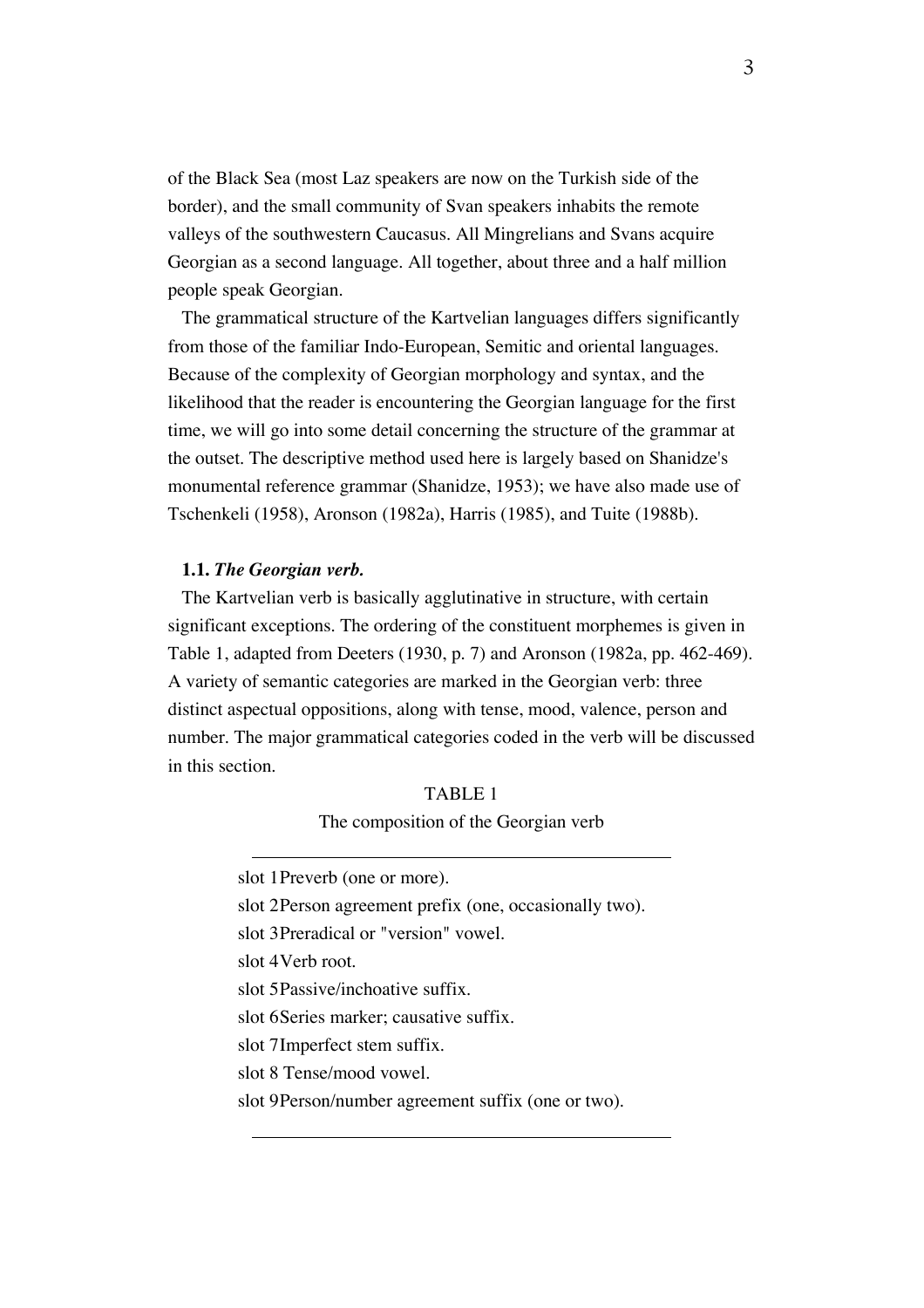*Verb morphology I: Conjugation classes.* Georgian verbs can be divided into two major classes, and each of these into two subclasses, termed CONJUGATIONS (Aronson, 1982a). The two major formal criteria correlated with class and conjugation membership are [a] case-assignment pattern (to be discussed below) and [b] formation of the future-tense form.

> TABLE 2 Georgian verb classes

|                                                                | <b>CLASS A VERB</b>         | <b>CLASS P VERB</b>        |
|----------------------------------------------------------------|-----------------------------|----------------------------|
|                                                                | $(\textit{can assign ERG})$ | <i>(cannot assign ERG)</i> |
| future = $(\text{preverb} + \text{)}$ present: 1st conjugation |                             | 2nd conjugation            |
| future and present have                                        |                             |                            |
| different stems:                                               | 3rd conjugation             | 4th conjugation            |
|                                                                |                             |                            |

Most 1st conjugation verbs are transitive. Almost all of the verbs in the other three conjugation classes are intransitive, but they differ in terms of their lexical aspect. 3rd conjugation verbs denote ACTIVITIES (in the sense defined by Vendler and Dowty), that is, events viewed as extending over a period of time without a significant change of state (e.g. 'dance,' 'sing,' 'whistle,' 'act like a fool'). Verbs of the 4th conjugation class are almost all STATIVE. The verbs composing the 2nd conjugation divide into three subgroups, based on how their stems are formed:

(i) **prefixal**, marked by the preradical vowels *-i-* and *-e-* [slot 3]. Many of these verbs correspond to English passives, and are paired with transitive 1st conjugation verbs.

(ii) **suffixal**, marked by the suffix *-d-* in slot 5. The verbs of this subgroup describe changes of state. Many are semantically INCHOATIVE, denoting the beginning of an event..

(iii) **root** 2nd conjugation verbs, which lack a specific stem formant. Many of these verbs denote ACHIEVEMENTS in Vendler's sense. The verbs of directed motion ('come,' 'leave,' 'arrive'), which are semantically agentive, also belong to this group.

As a general rule, verbs which meet the criteria for Vendler and Dowty's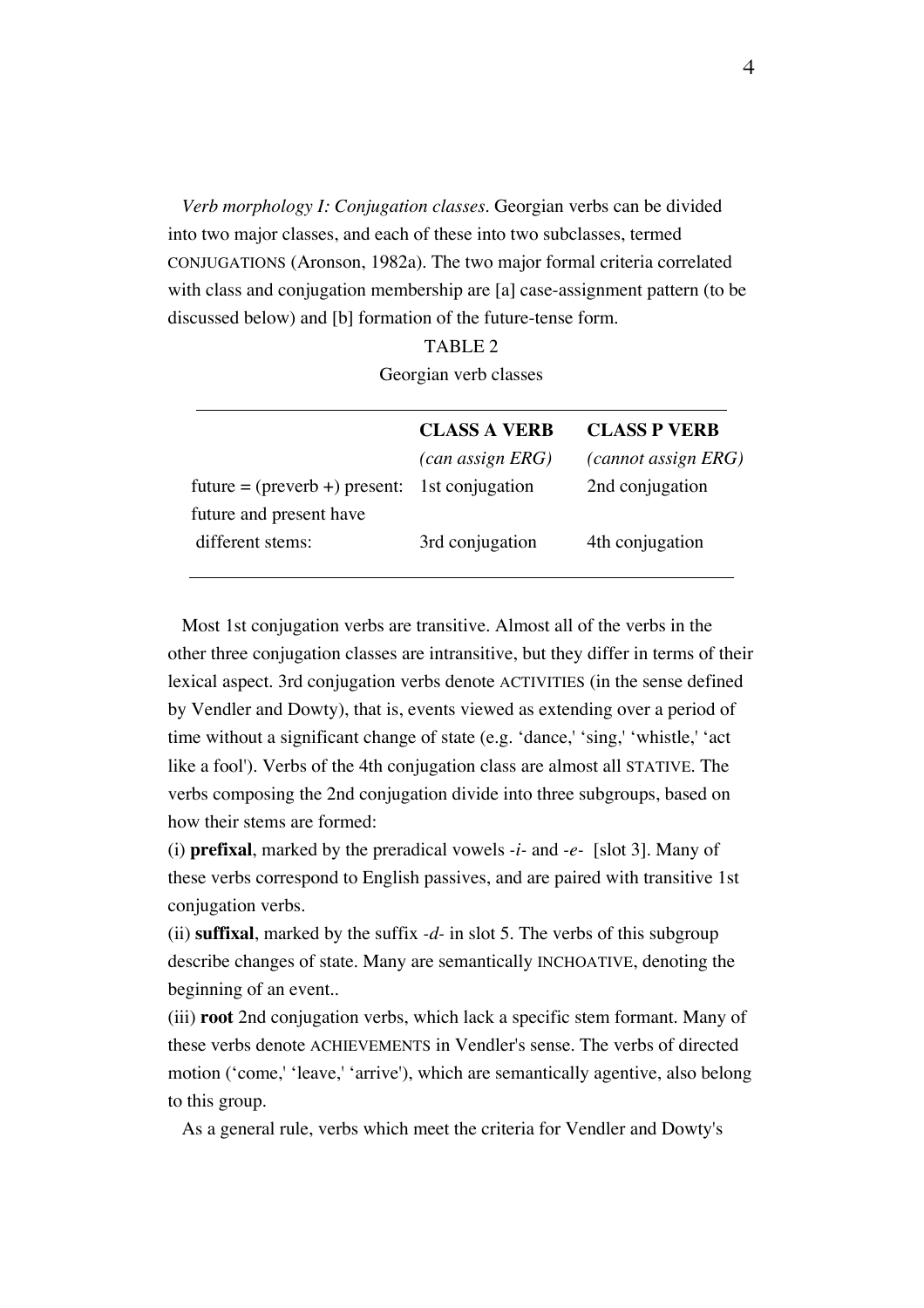ACCOMPLISHMENT and ACTIVITY classes have Class A stems in Georgian, and verbs belonging to the STATIVE and ACHIEVEMENT semantic groups are Class P (Holisky, 1979, 1981). These aspectual differences were in all probability the original basis for the Class A/P distinction, and the splitintransitive case assigment pattern of the Kartvelian languages. The correlation between aspect and verb class membership is not exact, however; for example, a small set of activity verbs are formally 2nd conjugation (Class P), and a handful of stative verbs belong to Class A. For some examples of these exceptions, see Harris (1981, pp. 268-274).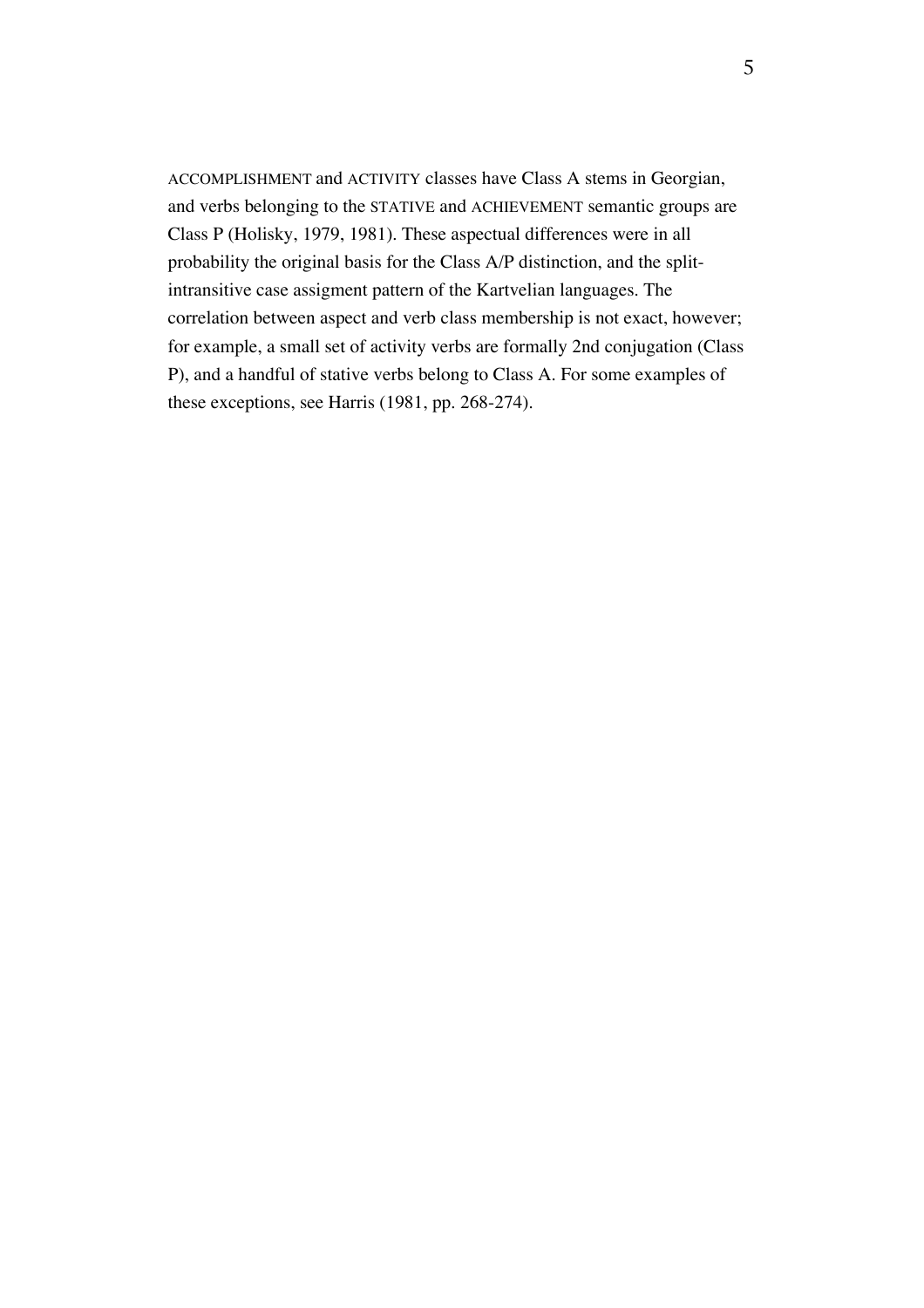TABLE 3 Georgian verb types

## 1ST CONJUGATION 2ND CONJUGATION

**CLASS A VERBS CLASS P VERBS**

### **(i) prefixal**

*gamoacxobs* 'sb will bake sthg' *gamoicxoba* 'sthg will be baked' *gašlis* 'sb will spread out sthg' *gaišleba* 'sthg will be spread out' *daɣlis* 'sb will tire sb out' *daiɣleba* 'sb will tire out' *gamoxaršavs* 'sb will cook sthg' *gamoixaršeba* 'sthg will cook' *gamoexaršeba* 'sthg will be cooked for sb'

*aacaxcaxebs* 'sthg makes sb tremble' *esaubreba* 'sb converses with sb'

good on sb' *gak'etdeba* 'sthg will be made'

*akws* 'sb has sthg' *unda* 'sb wants sthg' *zis* 'sb is sitting' *q'ria* 'things [plural] lie scattered' *acwia* 'sb wears sthg [clothes]'

# *daac'erinebs* 'sb will make sb write' *etamašeba* 'sb plays with sb'

*gaak'oxt'avebs* 'sthg (clothing) looks **(ii) suffixal**

*miscems* 'sb will give sthg to sb' *gac'itldeba* 'sthg/sb will turn red' *miiɣebs* 'sb will receive sthg/sb' *šeuq'wardeba* 'sb will fall in love *ganicdis* 'sb will undergo sthg' with sb' 3RD CONJUGATION *at'irdeba* 'sb begins to cry' *mɣeris* 'sb sings' *amɣerdeba* 'sb begins to sing' *t'iris* 'sb cries' **(iii) root** *tamašobs* 'sb plays' *gatbeba* 'sthg/sb will warm up' *maimunobs* 'sb monkeys around' *čavardeba* 'sthg/sb will fall' *ɣimis* 'sb smiles at sb' *mova* 'sb/sthg will come' *saubrobs* 'sb converses' *c'ava* 'sb/sthg will leave' duys 'sthg boils' 4TH CONJUGATION *brc'q'invalebs* 'sthg glistens' *uq'wars* 'sb loves sb/sthg' *ɣuis* 'sthg [fire] glows red' *axsovs* 'sb remembers sthg/sb'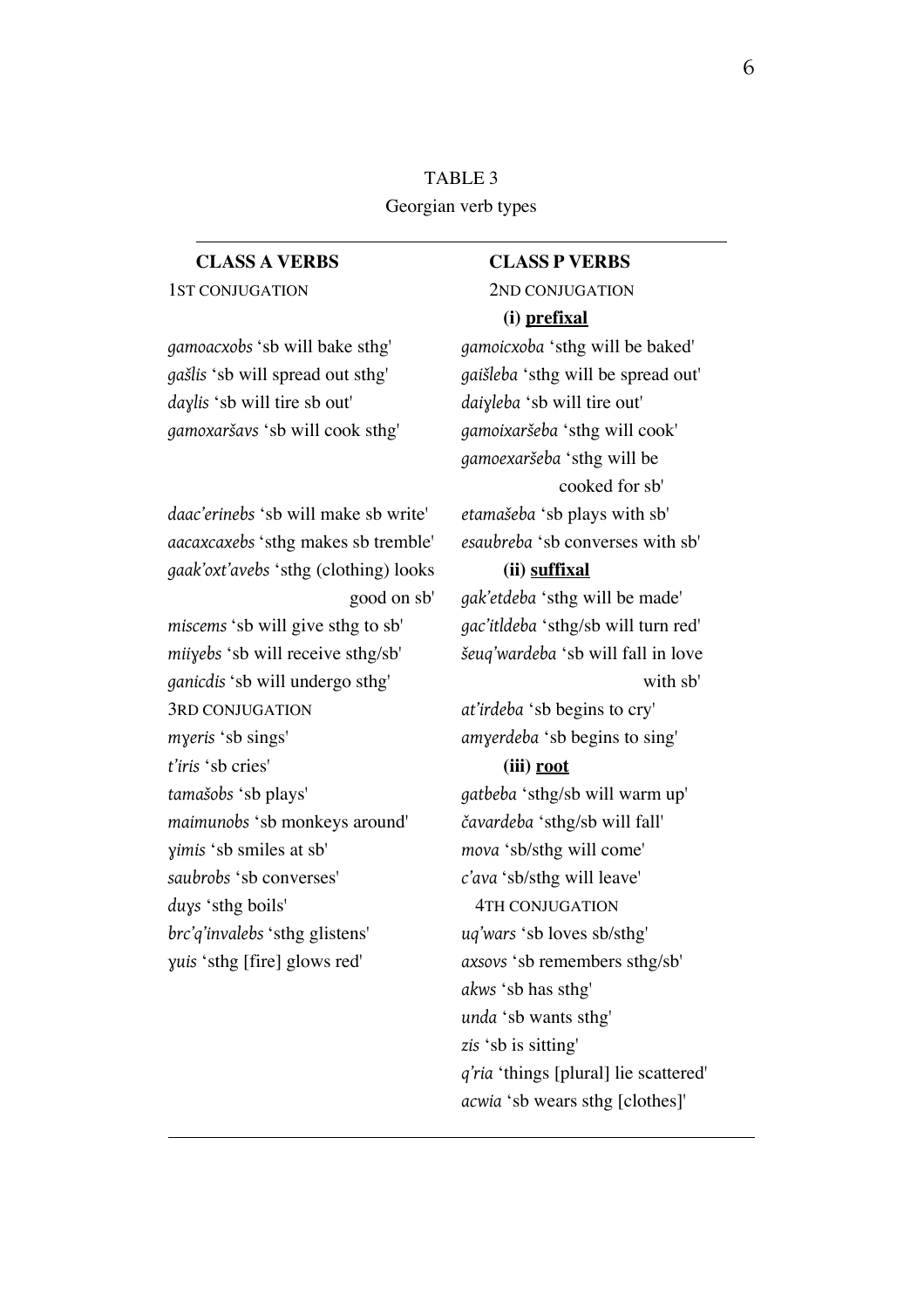*Verb morphology II: Agreement.* The morphemes occurring in slots 2 and 9 of the Georgian verb — and, to a degree, slot 8 — crossreference person and number features of nominal arguments. The two sets of person/number agreement markers are shown in Table 4.

|                       | Set S ("subject") | Set O ("object")                   |        |
|-----------------------|-------------------|------------------------------------|--------|
|                       | $slot 2$ slot 9   | slot 2                             | slot 9 |
| $1$ sg v-             | $-\alpha/\nu$ ar  | $\lg m$ -                          |        |
| $1pl$ v-              | -t/var-t          | $1$ pl gw-                         |        |
| $2sg$ $\varnothing$   | $-\alpha x$ ar    | $2sgg-$                            |        |
| $2pl$ $\varnothing$ - | $-t/x$ ar-t       | $2$ pl g-                          | -t     |
| 3                     | $-s/a$            | 3 $\varrho$ ,h,s-/ $\varrho$ -     |        |
| 3pl                   | $-an/en/es/nen$   | $3pl \varrho, h, s-\ell\varrho$ -t |        |
|                       |                   |                                    |        |

TABLE 4 Georgian person/number agreement affixes

One or two NPs per clause can control agreement in the Georgian verb. The NPs controlling agreement usually correspond to the subject and direct or indirect object of an English translation equivalent. The correlation between the grammatical role (subject or object) and the type of agreement marker used is not a straightforward one, however. For most transitive verbs, and many intransitives, the subject NP<sup>1</sup> controls Set S agreement, and the (direct or indirect) object<sup>2</sup> is crossreferenced by a Set O marker. We term these DIRECT CONSTRUCTIONS. Some examples are given below:

 $1$ In this article we use the term SUBJECT to refer to the controlling argument of the verb (usually the agent, experiencer or theme). Attributes of subject include: [a] it is the NP denoting the addressee of an imperative; [b] its reference cannot be obligatorily determined by another NP within the clause (the "nominative-island constraint" of Chomsky (1986, p. 186; cp. Keenan, 1976, p. 313); [c] it is the controller in certain linked-clause constructions (e.g. with verbs meaning "wants," "is able to," etc.). For a further discussion of grammatical relations in Georgian, see Harris (1981) and Tuite (1988b).

<sup>2</sup>Only one object NP per clause can control agreement. Indirect objects take preference over direct, and 1st/2nd person over 3rd. For more on this see Tuite (1988a).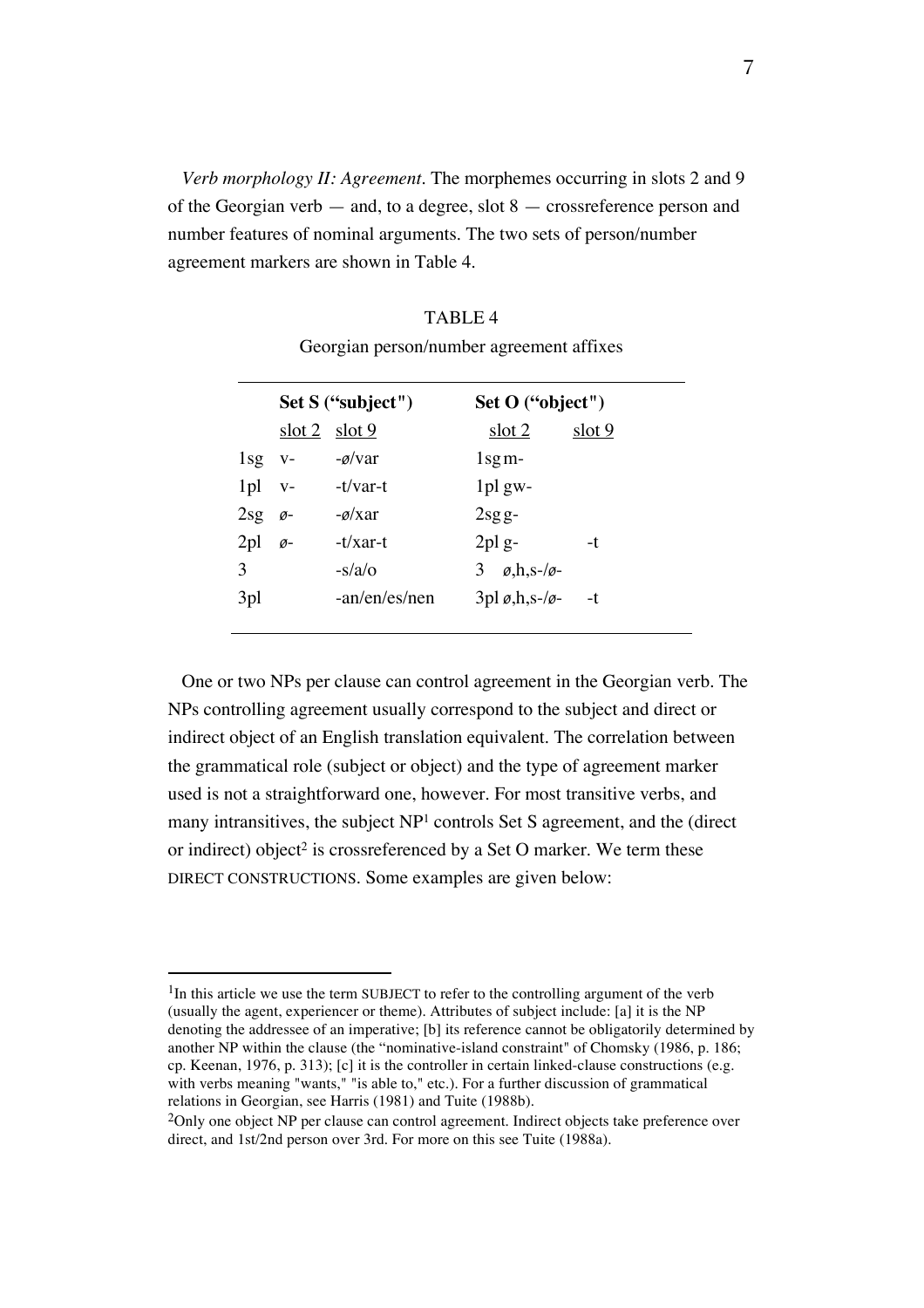(a) *pat'man-Ø me xač'ap'ur-s*  $qa_1 = m_2 = i_3 = k'et_4 = eb_6 = s_9$ P-NOM me cheese.bread-DAT make[1]:3S:1sgO:FUT 'Patman will make cheese-bread for me.'

(b) *tkwen čwen gw<sub>2</sub>=nax<sub>4</sub>=e<sub>8</sub>=t<sub>9</sub>* youp<sub>L</sub> us see[1]:2plS:1plO:AOR 'You-all saw us.'

(c) *goča-Ø tavis mama-s Ø2=e3=xmar4=eb6=od7=a9* G.-NOM self's father-DAT help[2]:3S:3O:IMPF 'Gocha was helping his father.'

(d) *me p'aat'a-s c'eril-s v*<sub>2</sub>=*s*<sub>2</sub>=*c'er*<sub>4</sub>=Ø9 I P.-DAT letter-DAT write[1]:1sgS:3O:PRES 'I am writing a letter to Paata.'

(e) *me šen c'eril-s g2=c'er4=Ø9* I you letter-DAT write[1]:1sgS:2sgO:PRES 'I am writing a letter to you.'

In each of the above sentences, the Set V marker codes the person and number of the subject, and the Set M marker crossreferences the object. Example (e) merits special attention. In all of the Kartvelian languages, the Set S 1st person prefix *v-* is obligatorily deleted when the Set O 2nd person prefix *g-* is present in slot 2 of the verb.The only clue to the person of the subject in such cases is the absence of a Set V 3rd person suffix in slot 9.

A large number of 2nd and 4th conjugation.intransitive verbs — in particular, verbs of physical and psychological state — and all Class A verbs in the perfect series (see below) govern INDIRECT CONSTRUCTIONS. In clauses of this sort the Set S marker crossreferences the (real) direct object, and the Set O marker, correspondingly, the (real) subject. Here are some examples: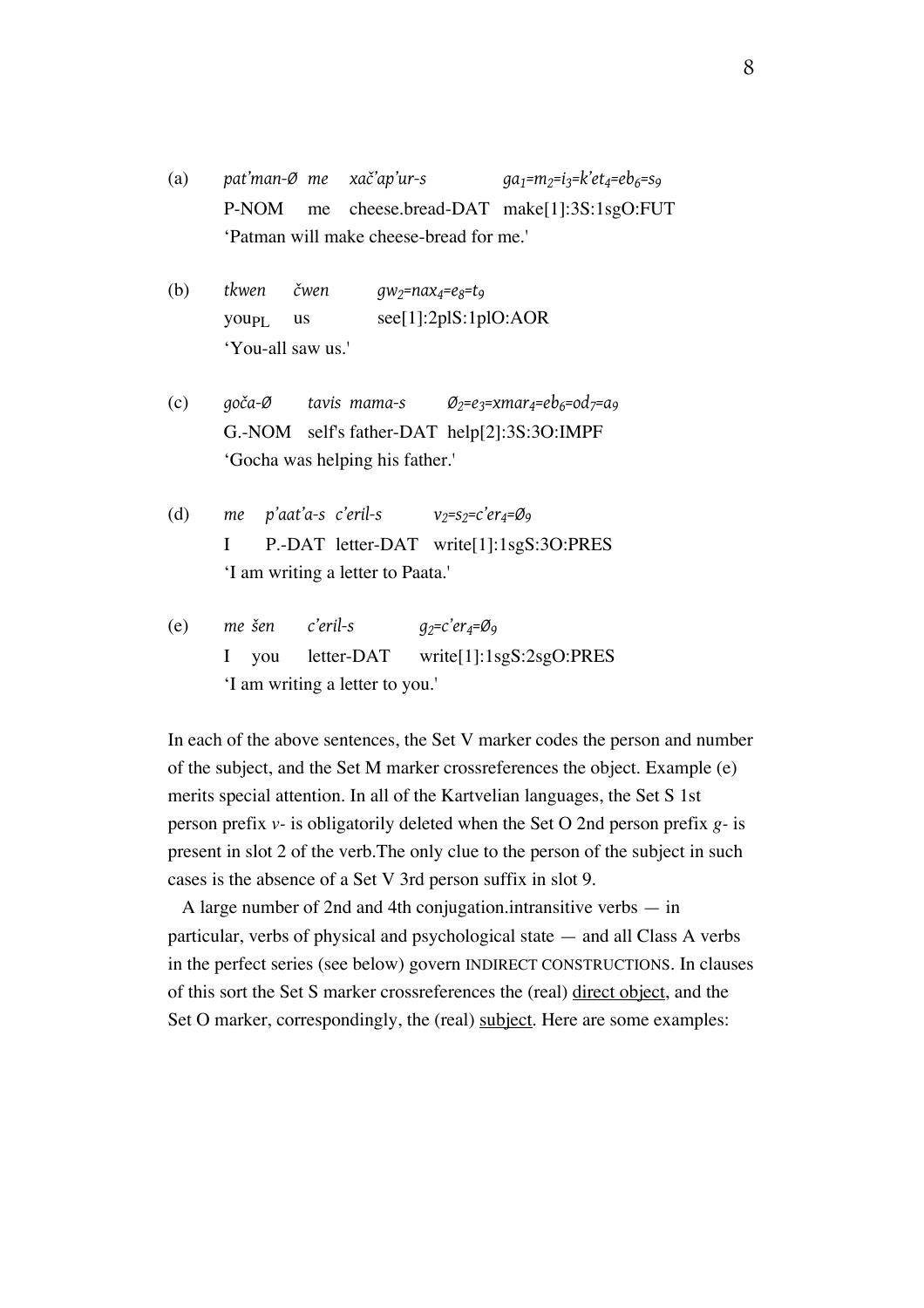(f) *pat'man-s čem-tvis xač'ap'ur-i* P.-DAT me-for cheese:bread-NOM *ga1=Ø2=u3=k'et4=eb6=i8=a9* make[1]:3O:3S:PERF 'Patman has made cheese-bread for me.' [cp. (a)]

- (g) *tkwen čwen g2=i3=nax4=av6=var9=t9* youp<sub>L</sub> us  $\text{see}$ [1]:2plO:1plS:PERF 'You-all have seen us.' [cp. (b)]
- (h) *lia-s tavisi mušaoba-Ø mo<sub>1</sub>=s2</sub>=c'on<sub>4</sub>=s9</sub>* L.-DAT self's work-NOM enjoy[4]:3O:3S:PRES 'Lia enjoys her work.'
- (i) *dzaɣl-s c'q'al-i s=c'q'ur=i=a* dog-DAT water-NOM thirst[4]:3O:3S:PRES 'The dog is thirsty for water.'
- (j) *p'irveli naxv-it [me] [šen]*  first sight-INS [I] [you] *še1=m2=i3=q'war4=d5=i8=Ø9* love:INCH[2]:1sgO:2sgS:AOR 'I fell in love with you at first sight.'

Indirect constructions occur in some Indo-European languages as well: for example, German *es gefallt mir* 'it pleases me,' *mir schwindelt* 'I am dizzy,' *mich hungert;* 'I am hungry'; Russian *mne stydno* 'I am ashamed,' *mne nuzhno* 'I need (it)'; medieval English *me thinketh, me seemeth.* In Georgian, however, indirect constructions are met with far more frequently. The class of indirect verbs (i.e. those which always participate in indirect constructions) is very large, including some of the most commonly-used verbs, especially in the speech of children: *m=i=nd=a* 'I want,' *m=ši=a* 'I'm hungry,' *m=civ=a* 'I'm cold,' *m=t'k'iv=a* 'my [body part] hurts.' The perfect and evidential verb forms, which require the inversion of subject/object marking for transitive verbs, are frequently used in spoken adult Georgian, though children acquire them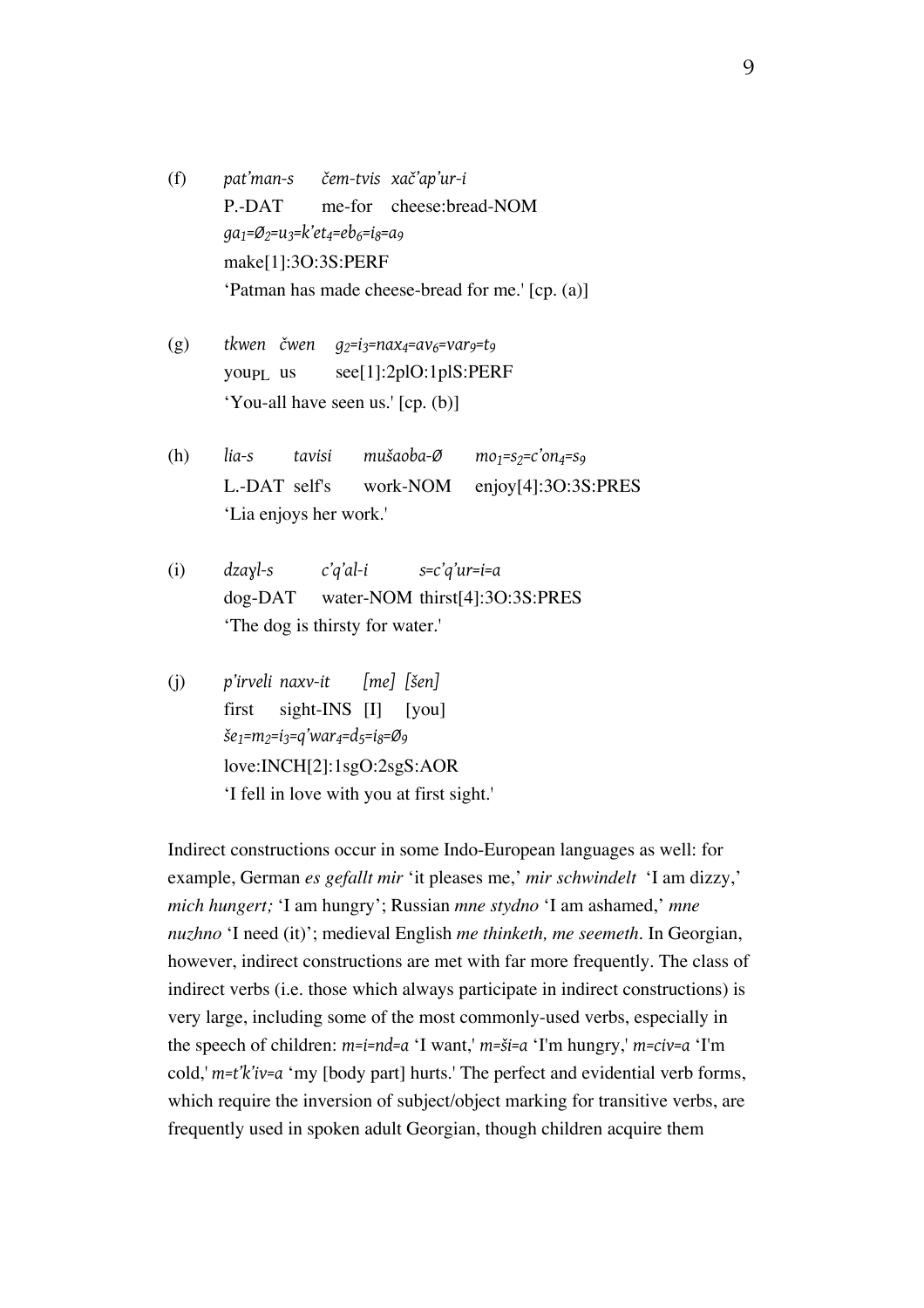somewhat later than other verb forms.

*Verb morphology III: Preverbs*. The aspectual system of modern Georgian is similar to that of Russian and other Slavic languages in that, for most verbs, the distinction between perfective and imperfective aspect is signalled by the presence or absence of a directional prefix (preverb) in slot 1 (Shanidze, 1953, pp. 269-270):

*vc'er* 'I am writing sthg' (present, imperfective) *da=vc'er* 'I will write sthg' (future, perfective) *vc'ere* 'I wrote sthg' (but did not finish it) (imperfective aorist) *da=vc'ere* 'I wrote sthg' (and finished it) (perfective aorist)

Note that for the two largest classes of verbs (1st and 2nd conjugations) the distinction between present and future  $-$  if there is one  $-$  is marked by the presence of a preverb; in many cases, the preverb is not separated from the stem in the present tense, giving identical present and future forms, e.g.

*aɣ=vc'er* 'I am describing' or 'I will describe' (lit. 'write up') *gada=vc'er* 'I am copying' or 'I will copy' (lit. 'write over')

The preverbs themselves are derived from directional particles which have become lexically linked to the verbal complex. The choice of preverb is semantically transparent for verbs of motion or transport (e.g. *mo-* 'toward here,' *še-* 'in,' *ča-* 'down'). For the majority of verb stems, the preverb(s) which can be used with them must be learned individually. This does not mean, however, that the system underlying the use of preverbs is totally chaotic. Rather, the semantics of Georgian preverb+verb combinations is similar to that of English verb+particle syntagms ("eat up," "put off," "tire out"). Each particle is semantically anchored by some purely spatial meaning, with a continuous field of increasingly non-spatial metaphoric usages extending outward from this anchoring point (Lindner, 1982). The principles of metaphoric extension are probably universal; one notices, in any event, many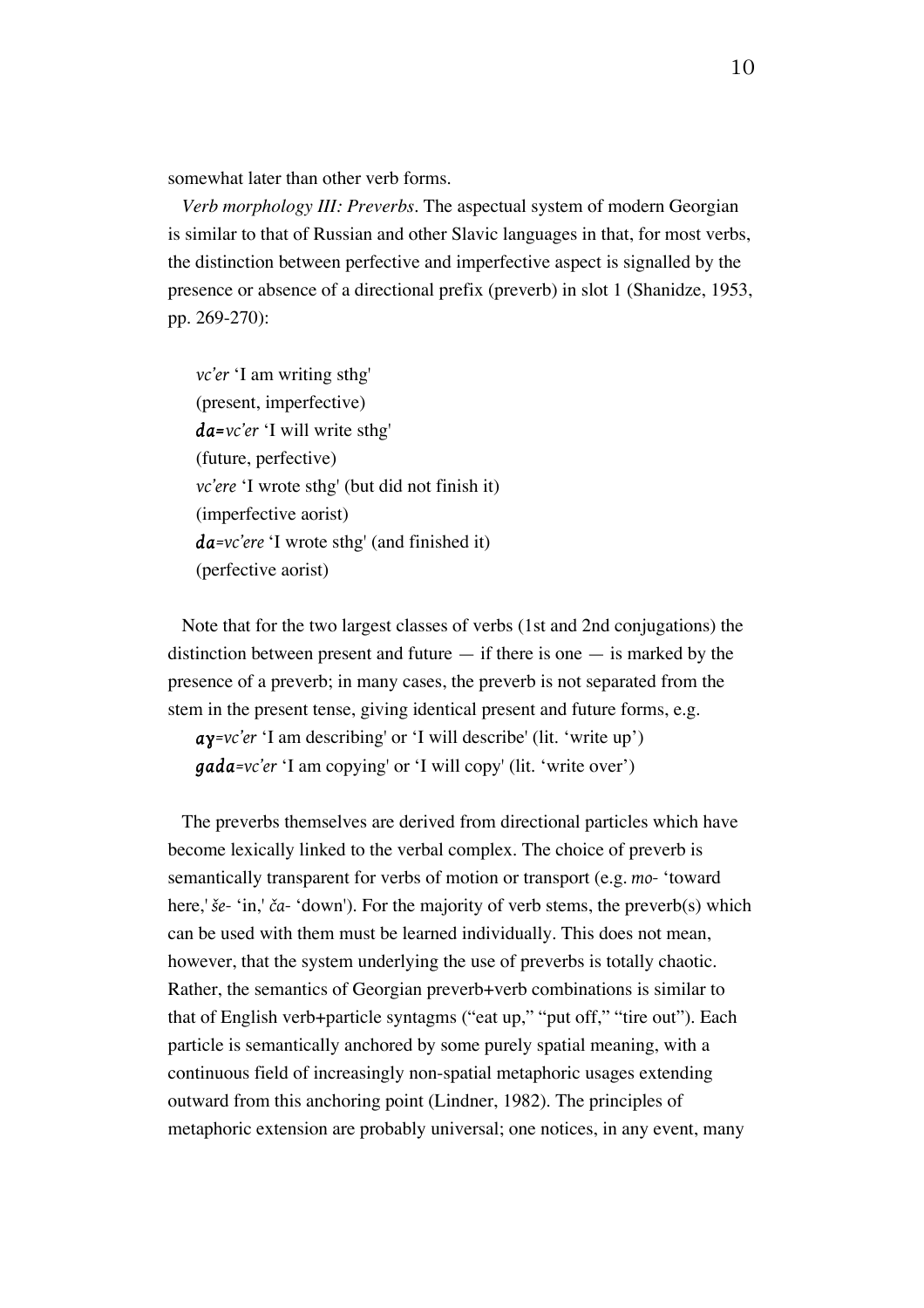striking correspondences in the semantic fields of Georgian and English particles (e.g. *ga-* 'out/off' is used with verbs meaning 'extinguish,' 'turn off,' 'disappear'; *gada-* 'over' frequently adds the meaning of repetition, 'doing over' to a verb, and *da-* 'down' is used as an intensifier with many verbs).

*Verb morphology IV: Screeves and series.* The term SCREEVE, from Georgian *mc'k'rivi*, is a verb form marked for every feature except person and number (Shanidze, 1953). All verb forms within a given screeve will have the same aspect, tense, mood, transitivity, etc., differing only in terms of Set S and Set O person and number affixes. Georgian grammarians recognize ten screeves in the modern literary language. These are grouped into three SERIES, based on case-assignment pattern and stem formation. The screeves of the present series (present, future, conditional, conjunctive and imperfect) are marked by the presence of a SERIES MARKER (also called PRESENT/FUTURE STEM FORMANT) in Slot 6. A half-dozen series markers are used in the modern language, of which two (*-eb-* and *-ob-*) are used in the derivation of new Georgian verbs. For certain types of verbs (e.g. most verbs in the 2nd and 3rd conjugations), the series marker is predictable; for others, it has to be learned separately for each verb.

|        | <b>Present</b>                           | Aorist           |
|--------|------------------------------------------|------------------|
| $-i-$  | $qzavn=i=s$ 'sb sends sthg'              | ga=gzavn=a       |
| -am-   | $a=sx=am=s$ 'sb pours sthg'              | da=a=sx=a        |
| $-av$  | xat'= $av=s$ 'sb paints sb/sthg'         | da=xat'=a        |
| $-eb$  | $a=nt=eb=s$ 'sb lights sthg'             | $a = a = nt = o$ |
| $-$ ob | $pikr = ob = s$ 'sb thinks'              | $i = p$ ikr=a    |
| -Ø-    | $c'$ er= $\emptyset$ =s 'sb writes sthg' | da=c'er=a        |
|        |                                          |                  |

| <b>TABLE 5</b> |  |
|----------------|--|
|                |  |

Georgian series markers

The aorist series screeves (aorist/imperative and optative) lack the series marker. The two perfect series screeves are formed from different stems: the present perfect (or evidential I) is usually based on the present series stem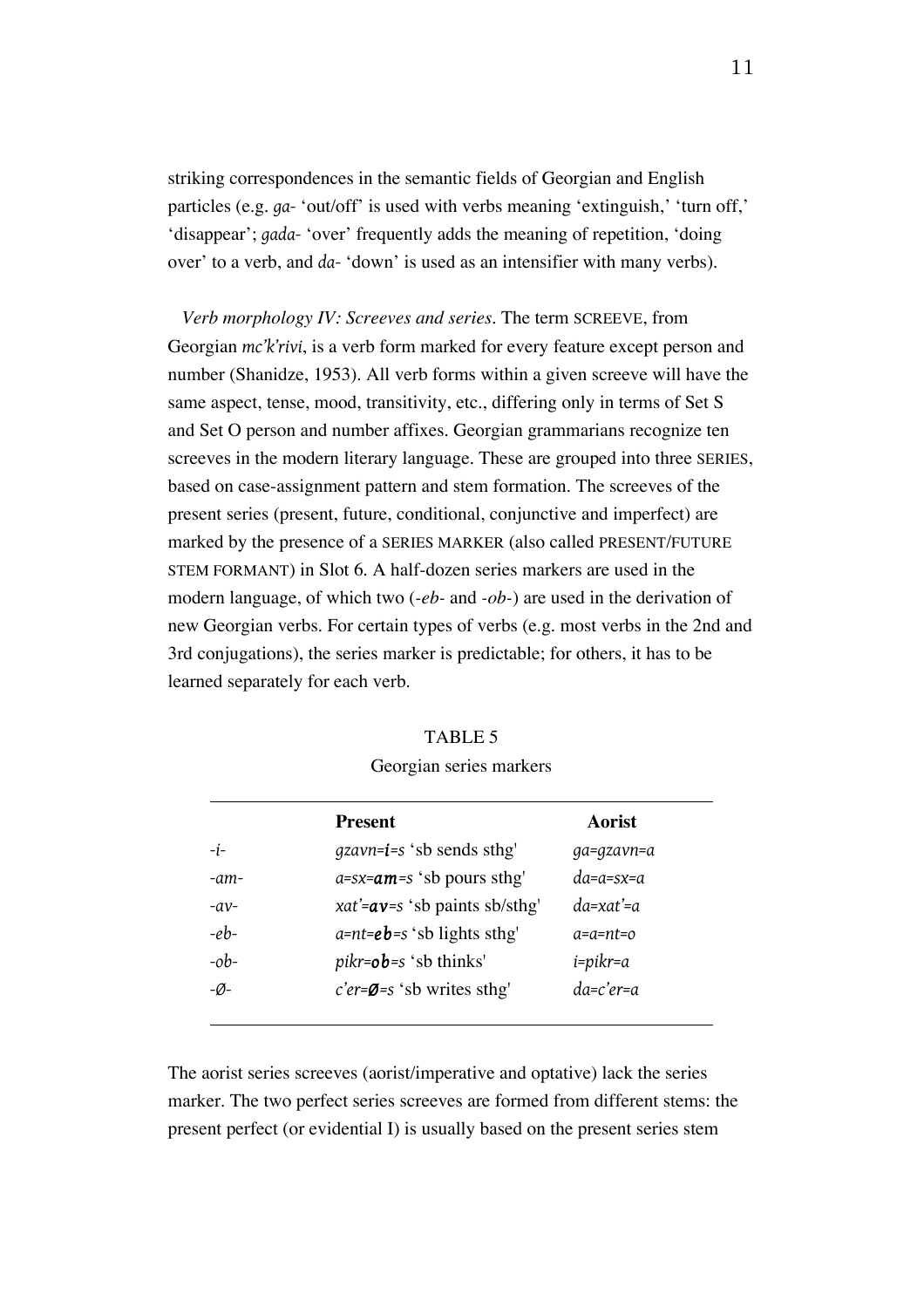(with series marker), while the pluperfect (evidential II) is based on the aorist series stem.

The opposition between the present series of screeves and the aorist series is, again, fundamentally aspectual in nature (Schmidt, 1984). The presentseries screeves are characterized by DURATIVE aspect, which is opposed to the PUNCTILIAR aspect of the aorist series. That is, the semantic basis for the opposition between present-series and aorist-series stems is one of temporal contour: action viewed as extending over a period of time, versus action viewed as occurring at a circumscribed point in time. Compare, for example, [present-series imperfect] *v=c'er=d=i* 'I was writing' (over a period of time) and [aorist-series imperfective aorist] *v=c'er=e* 'I wrote' (at one or more discrete points in time).

To summarize: the Georgian verbal system formally reflects the following three aspectual oppositions:

|             | <b>MORPHOLOGY</b>              | <b>SEMANTICS</b>                   |
|-------------|--------------------------------|------------------------------------|
| Verb class: | 1st and 2nd conjugation        | Telic (change-of-state)            |
|             | 3rd and 4th conjugation        | Atelic (states and activities)     |
| Preverb:    | With preverb                   | Perfective (completed)             |
|             | Without preverb                | Imperfective (non-completed)       |
|             | Verb stem: Present-series stem | Durative (extended over time)      |
|             | Aorist-series stem             | Punctiliar (circumscribed in time) |

*Verb morphology V: Tense and mood.* In certain tenses and moods, vowel morphemes occur in slot 8. These morphemes are also sensitive to the person of the NP controlling Set S agreement, in that in certain screeves the tense/mood vowel has distinct 1st/2nd person and 3rd person forms. The Set S 3rd person endings shown in Table 1 are actually portmanteau morphemes, coding tense and mood as well as person and number. As such they are properly conceived as occupying both slots 8 and 9 concurrently. To further complicate matters, different verb-stem types take different tense/mood vowels in some screeves.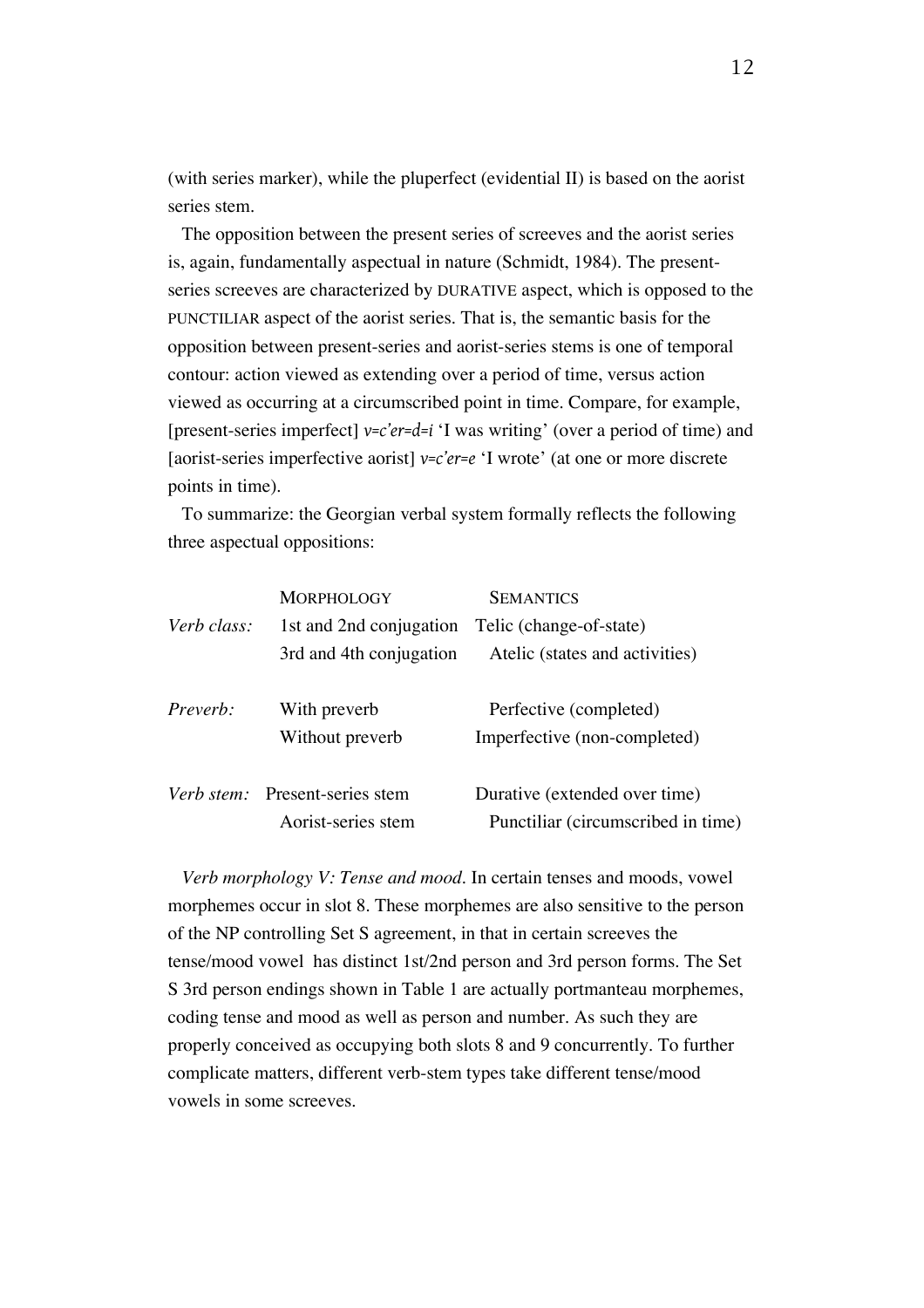|                      | $1st/2nd$ 3sg 3pl |             |        |
|----------------------|-------------------|-------------|--------|
| Present              |                   |             |        |
| Class A verbs:       | $-\varnothing$    | -S          | -en/an |
| Class P verbs:       | $-i$              | -a          | $-ian$ |
| Imperfect            | $-i$              | -a          | -nen   |
| Conjunctive          | -e                | -es         | -nen   |
| Aorist               |                   |             |        |
| Class A verbs:       | $-e/i$            | $-a/\Omega$ | -es    |
| Class P verbs $-e/i$ |                   | $-a/\alpha$ | -nen   |
|                      |                   |             |        |

*Tense/mood markers in the Georgian verb [partial list]*

*Verb morphology VI: Version.* The category of VERSION (a translation of the Georgian grammatical term *kceva*) is vaguely similar to the distinction between regular and reflexive verbs in French, Spanish or Russian, though more extensively developed (Shanidze, 1953, pp. 332-367; Vogt, 1971, pp. 119-127). Version is marked by a vowel in slot 3 of the verb. The SUBJECTIVE VERSION marker  $(-i-)$  usually indicates that the direct object is possessed by the subject, or that the action described is done for the subject's "benefit" in some sense. The OBJECTIVE VERSION markers (*-u-, -e-*) indicate that the direct object is possessed by someone other than the subject, or that someone other than the subject is the "beneficiary." The absence of a vowel, or for some verbs the vowel *-a-*, indicates NEUTRAL VERSION . Some examples of the distinction are given here:

[SUBJECTIVE VERSION] *deda-m da=i=varcxn=a tma-Ø* mother-ERGcomb[1]:3S:3O:**SUB.V**:AOR hair-NOM 'Mother combed her (own) hair.'

[OBJECTIVE VERSION] *deda-m šwil-s da=Ø=u=varcxn=a tma-Ø* mother-ERGchild-DATcomb[1]:3S:3O:**OBJ.V**:AOR hair-NOM 'Mother combed her child's hair.'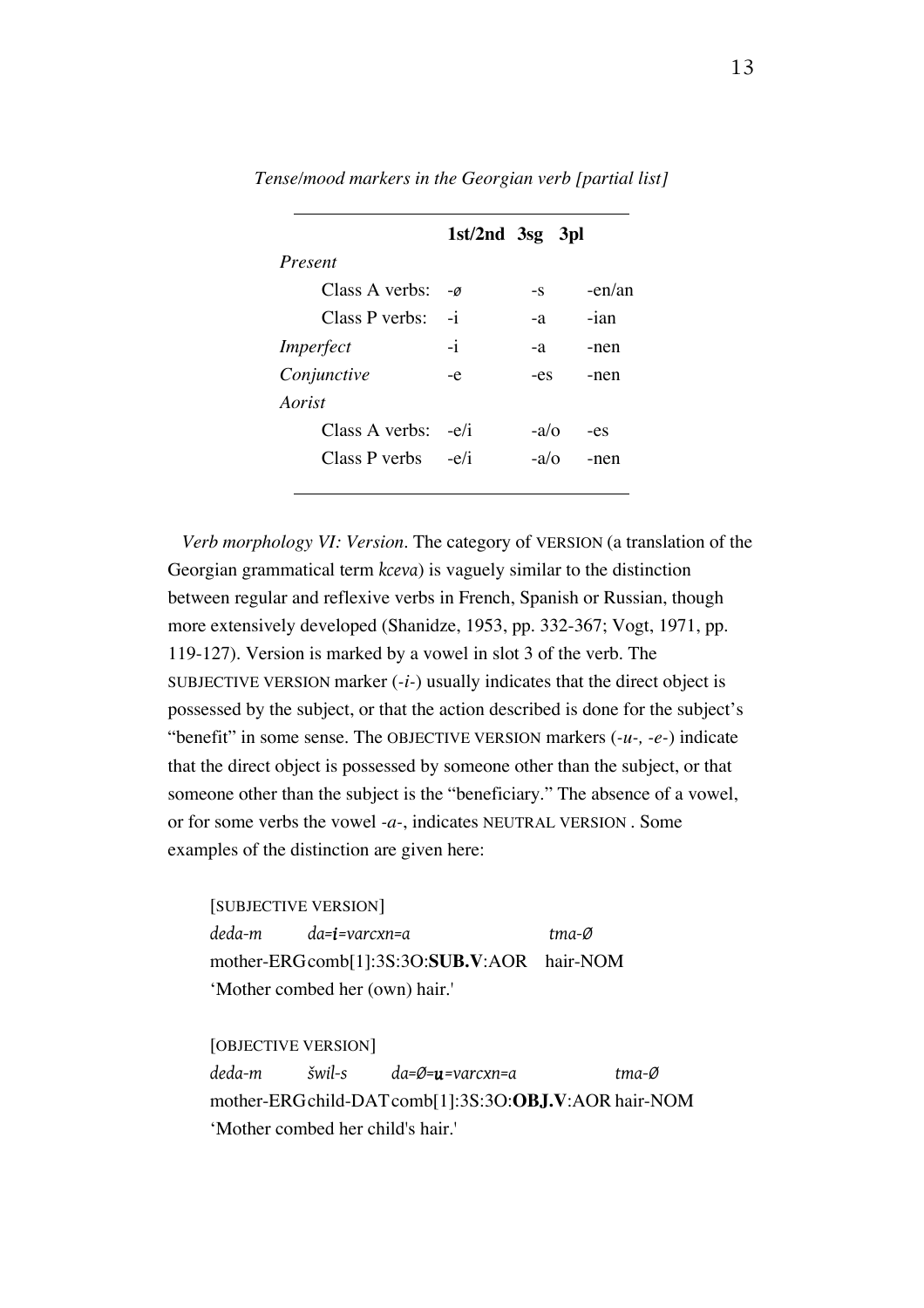[NEUTRAL VERSION] *gia-Ø sadil-s a=mzadeb=s* G.-NOMdinner-DAT prepare[1]:3S:3O:PRES 'Gia is preparing dinner.'

[SUBJECTIVE VERSION] *gia-Ø sadil-s i=mzadeb=s* G.-NOMdinner-DAT prepare[1]:3S:3O:**SUBJ.V**:PRES 'Gia is preparing dinner for himself.'

[OBJECTIVE VERSION] *gia-Ø gela-s sadil-s Ø=u=mzadeb=s* G.-NOMGe.-DAT dinner-DAT prepare[1]:3S:3O:**OBJ.V**:PRES 'Gia is preparing dinner for Gela.'

Not all verbs reflect the category of version in such ideal fashion. For many verbs, the version vowel is no longer transparently motivated, and must be learned as part of the lexical information for the verb (Aronson, 1982b). Also, the version markers *-e-*, *-u-* and, to a lesser degree, *-a-* imply the presence of an indirect object. The implicature is sufficiently reliable that it may be the case that Georgian speakers interpret the objective-version vowels as part of the Set O agreement markers, and not as "independent" morphemes. If so, Set O would comprise the following "sub-sets":

TABLE 6 Subsets of Set O markers [slots 2 and 3] (singular only)

|                  | I (direct obj.) II III IV |      |                            |                |      |
|------------------|---------------------------|------|----------------------------|----------------|------|
| $1$ sg m-        |                           | $m-$ |                            | mi- me-        | ma-  |
| $2sg$ $g-$       |                           |      |                            | $g-$ gi- $ge-$ | ga-  |
| $3\qquad \sigma$ |                           |      | $\varnothing, h, s-$ u- e- |                | $a-$ |
|                  |                           |      |                            |                |      |

#### **1.2.** *The Georgian noun.*

Compared to the declension systems of the older Indo-European languages,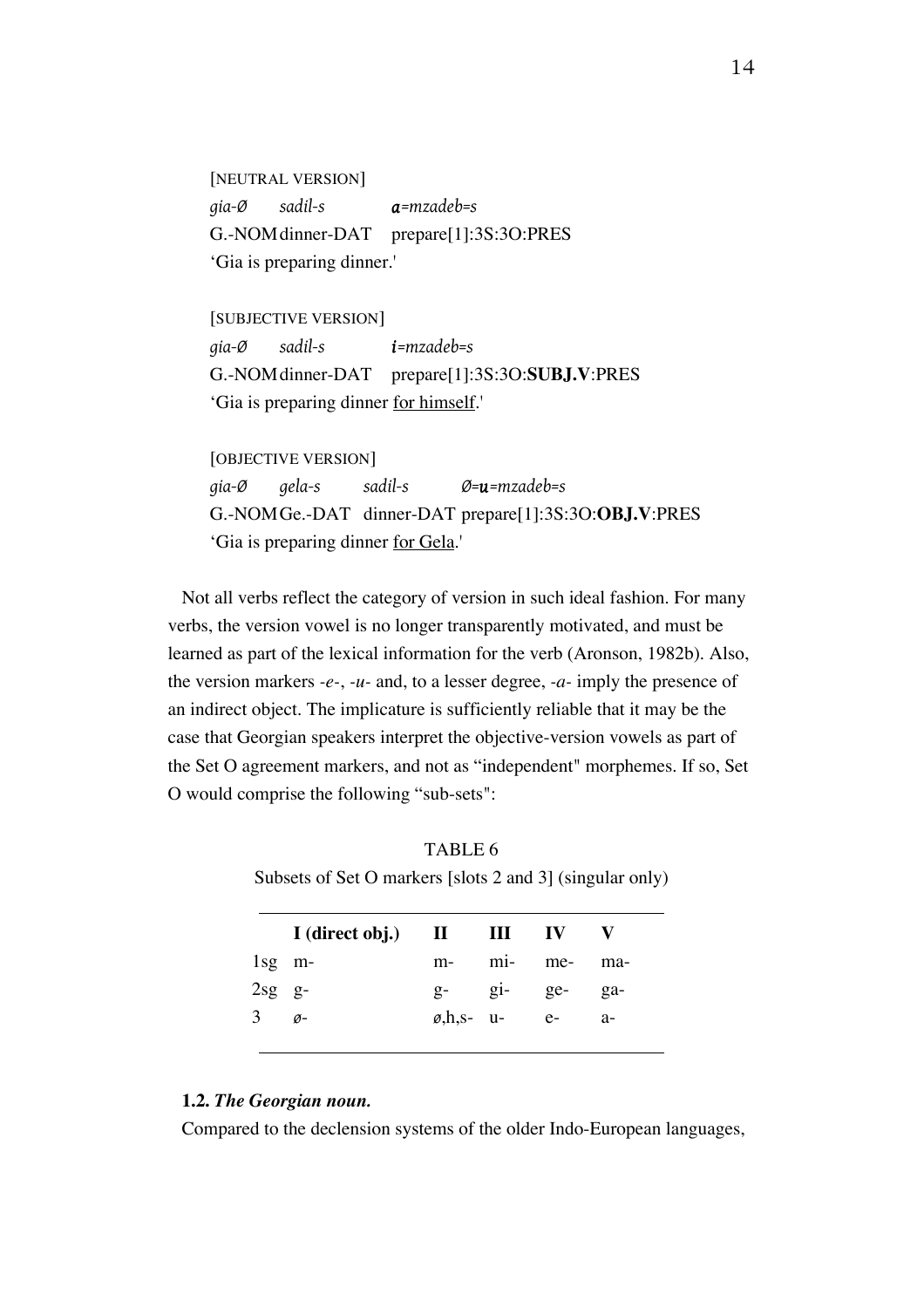Georgian nominal morphology is comparatively simple. First of all, there is no category of gender in Georgian grammar, not even for 3rd person pronouns. Kartvelian personal and demonstrative pronouns have only deictic and number content, and do not index the gender of the referent. In the declension of the Georgian noun, six case forms, plus a vocative, are distinguished, and two numbers. The primary functions of the Georgian cases are listed in Table 7.

#### TABLE 7

#### The Georgian cases

NOMINATIVE (NOM) [*-Ø/i*]: Subject of transitive verbs in present series screeves, and of 2nd conjugation intransitive verbs in direct constructions; direct object of transitive verbs in aorist series and perfect series screeves; object of intransitive verbs in indirect constructions; also used for expressions of quantity and duration. ERGATIVE (ERG) [*-m/ma*]: Subject of transitive verbs and 3rd conjugation intransitives in aorist series screeves. DATIVE (DAT) [*-s*]: Indirect object (addressee, recipient, etc.); direct object of transitive verbs in the present series; subject of 1st and 3rd conjugation verbs in the perfect series; subject of indirect verbs; expressions of time, quantity and location. Some postpositions (*-ze* 'on,' *-tan* 'with,' *-ši* 'in') govern the DAT. GENITIVE (GEN) [*-is*]: Noun modifiers (possessor, substance, location, material, specification, etc.). It covers most of the range of English *of* and *-'s*, as well as denominal adjectives (cp. Georgian *vašl-is c'weni* 'apple juice'). Most postpositions govern the GEN. INSTRUMENTAL (INS) [*-it*]: Instruments, some expressions of time.

ADVERBIAL (ADV) [*-ad*]: Used to derive adverbs from adjectives, and in the formation of quasi-infinitives.

In the modern language, the plural and case morphemes are distinct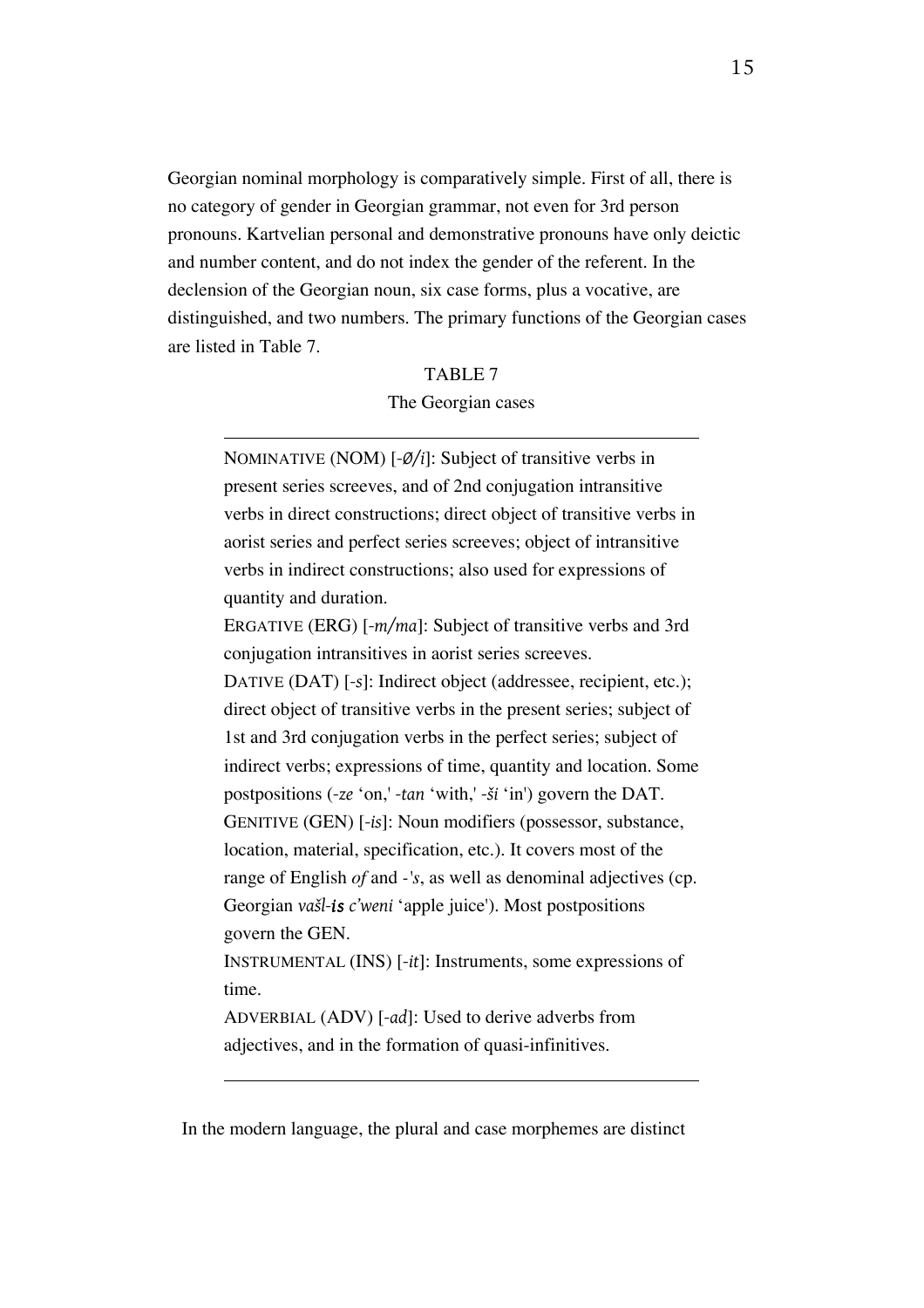segments, as in Turkish. Some nouns undergo syncope of the vowel in the final syllable of the stem in the oblique cases (GEN, INS, ADV) and in the plural. Certain syllable types are especially prone to syncope, though exceptions are not uncommon (Vogt, 1971). If a noun stem ends in the vowel *a* or *e*, the latter is deleted in certain oblique cases. If it ends in *u* or *o*, the shape of same case endings is modified. The NOM ending is -*ø* for vowelfinal stems, and *-i* for consonant-final stems.

#### TABLE 8

|              | <b>STEM:</b> kal 'woman' | msxal 'pear'      | xe 'tree'        | bu 'owl'  |
|--------------|--------------------------|-------------------|------------------|-----------|
| <b>NOM</b>   | kal=i                    | msxal=i           | $xe = \emptyset$ | bu=Ø      |
| <b>ERG</b>   | kal=ma                   | msxal=ma          | $xe = m$         | bu=m      |
| <b>DAT</b>   | kal=s                    | $msxal=s$         | $xe=s$           | $_{bus}$  |
| <b>GEN</b>   | kal=is                   | $msx = is$        | $x = is$         | $bus = s$ |
| <b>INS</b>   | kal=it                   | msxl=it           | x=it             | bu=ti     |
| <b>ADV</b>   | kal=ad                   | msxl=ad           | $xe = d$         | bu=d      |
| <b>VOC</b>   | kal=o                    | $msxal = o$       | $xe = o/xe = v$  | $bu=0$    |
| NOMpl        | kal=eb=i                 | $msx = eb = i$    | $xe=eb=i$        | bu=eb=i   |
| <b>ERGpl</b> | kal=eb=ma                | $msx$ l=e $b$ =ma | xe=eb=ma         | bu=eb=ma  |
| etc.         |                          |                   |                  |           |
|              |                          |                   |                  |           |

Declension of Georgian common nouns

The declension of 1st and 2nd person pronouns is considerably simpler than the above. These pronouns have only two forms: a base form used in NOM, DAT and ERG contexts, and a possessive stem. Also note that the personal interrogative *vin* 'who' has the same form in the NOM and ERG case: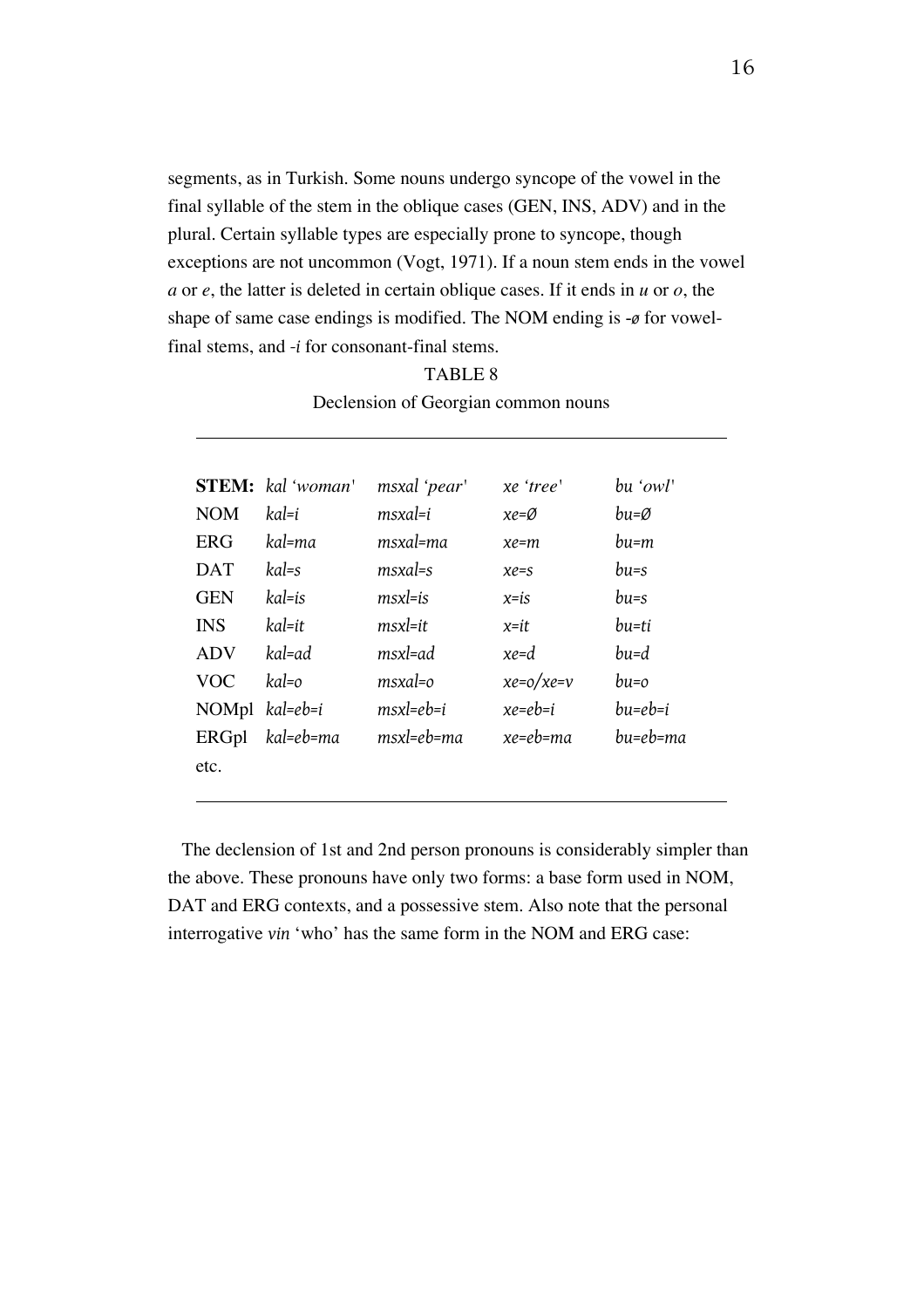### TABLE 9 Declension of personal pronouns

BASE: *me* 'I/me' *šen* 'yousg' *čwen* 'we/us'*tkwen* 'youpl' POSS.: *čem-* 'my' *šen-* 'yoursg' *čwen-* 'our' *tkwen-*.'yourpl' NOM/ERG: *vin* 'who' DAT/GEN: *vis*

Adjectival modifiers of nouns show limited agreement for case (but not number) with their heads, but only if they have consonant-final stems. Modifiers with vowel-final stems do not agree. Nouns modified by numerals and other quantifiers remain in the singular.

TABLE 10 Modifier-head agreement within the noun phrase

|             |                   | 'big horse' | 'eight boys'                        |
|-------------|-------------------|-------------|-------------------------------------|
| $NOM$ did=i |                   | cxen=i      | rva=Øbič'=i                         |
| ERG         | $did$ =ma         | cxen=ma     | rva=Øbič'=ma                        |
| <b>DAT</b>  | $did = \emptyset$ | $exen=s$    | $rva = \emptyset bi \check{c}' = s$ |
| <b>GEN</b>  | $did = i$         | cxen=is     | rva=Øbič'=is                        |
| <b>INS</b>  | $did = i$         | cxen=it     | rva=Øbič'=it                        |
| ADV         | $did = \emptyset$ | cxen=ad     | rva=Øbič'=ad                        |
| VOC.        | $did = o$         | cxen=o      |                                     |
|             |                   |             |                                     |

#### **1.3.** *Syntax.*

*Syntax I: Word order.* Within the noun phrase, the order of constituents is quite reliably modifier-precedes-head (ADJ-N, GEN.NP-NOUN), except for relative clauses. They often follow the noun they modify, as in English. Inversion of the usual modifier-head order is for the most part restricted to poetic and archaicizing registers; in such constructions there is full agreement for case between the postposed adjective and its head. The orderings of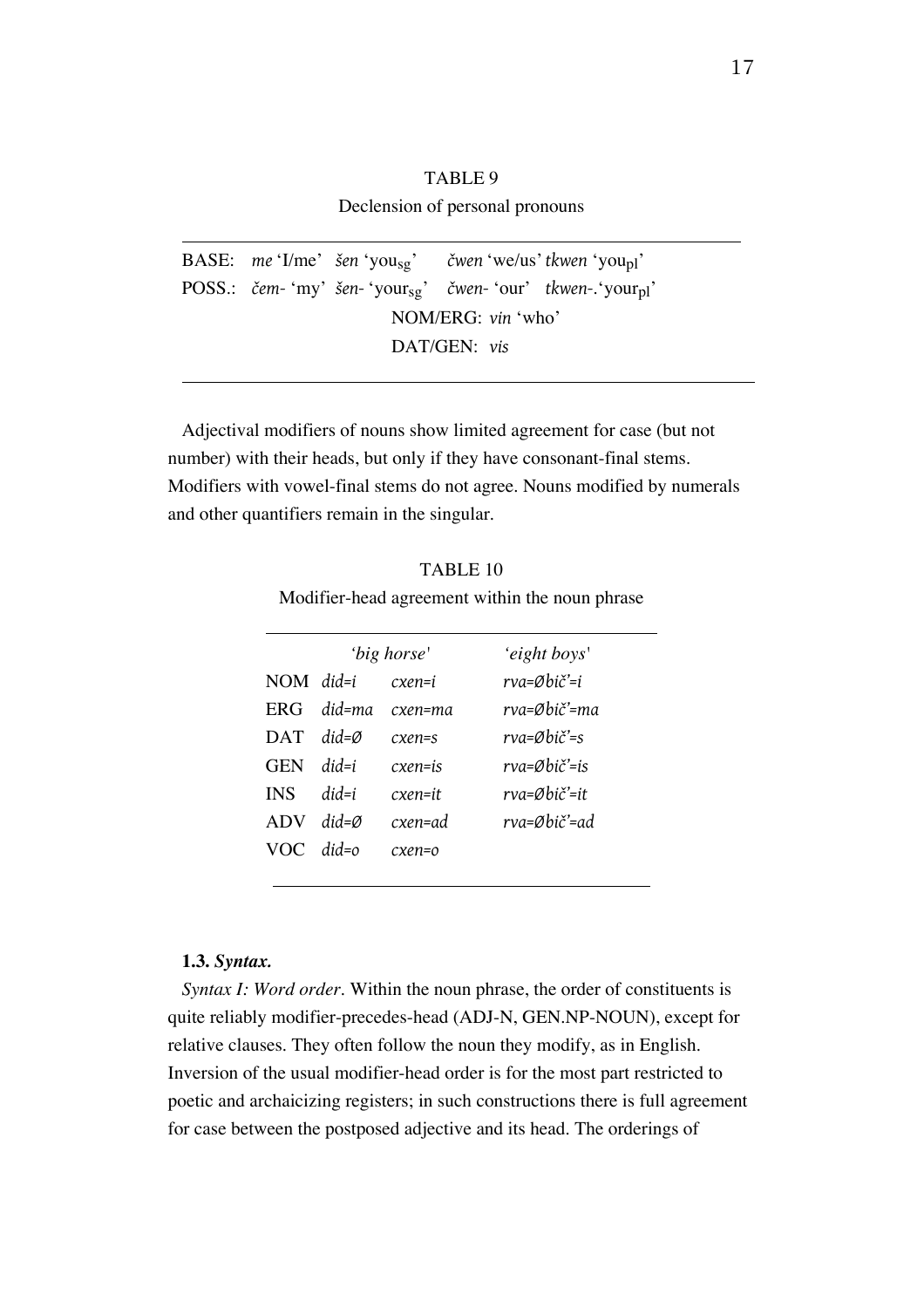clausal constituents is very free. As is the case in many other such languages, word order is used to indicate discourse topicality and focus. Of the twentyfour mathematically possible orderings of the subject, direct object and indirect object of a ditransitive verb, Vogt (1974) found all but two attested in a fifty-page sample of modern Georgian prose. The most frequent ordering is S-IO-DO-V. In the 30,000-sentence corpus analyzed by Apridonidze (1986), 58% of subjects appear in initial position, as do 43% of indirect objects. Nearly half (47%) of direct objects occupied final position in the sentence. Subjects are usually postposed in introductory, scene-changing and presentational sentences (*šemovida erti k'aci* 'enter:3S:AOR one man:NOM' = 'there entered a man'). The NPs bearing the core grammatical relations to the verb (SUBJ, DO, IO) can be deleted, and often are. In a sample of Georgian prose studied by Enukidze (1978), subjects of transitive verbs were deleted 70% of the time, indirect objects about half of the time, while 75% of direct objects were expressed by overt NPs. Since objects as well as subjects can control verb agreement, a deleted NP often (but not always) leaves its mark in the verb morphology.

*Syntax II. Case assignment.* One of the most bewildering aspects of Georgian grammar, at least for foreigners studying the language, is the phenomenon of CASE SHIFT (Braithwaite, 1973). Class A (i.e. 1st and 3rd conjugation) verbs assign case to their subjects and objects according to a different pattern in each of the three series of screeves. For a Class A verb such as *micema* 'give,' the following case patterns are used:

- Present series *gia-Ø dato-s sačukar-s mi=s=cem=s* G.-**NOM** D.-**DAT** gift-**DAT** give:3S:3O:FUT 'Gia will give Dato a present.'
- Aorist series *gia-m dato-s sačukar-i mi=s=c=a* G.-**ERG** D.-**DAT** gift-**NOM** give:3S:3O:AOR 'Gia gave Dato a present.'

Perfect series *gia-s dato-sa-twis sačukar-i mi=Ø=u=c=i=a* G.-**DAT** D.-**GEN-for** gift-**NOM** give:3O:3S:PERF 'Gia has [apparently] given Dato a present.'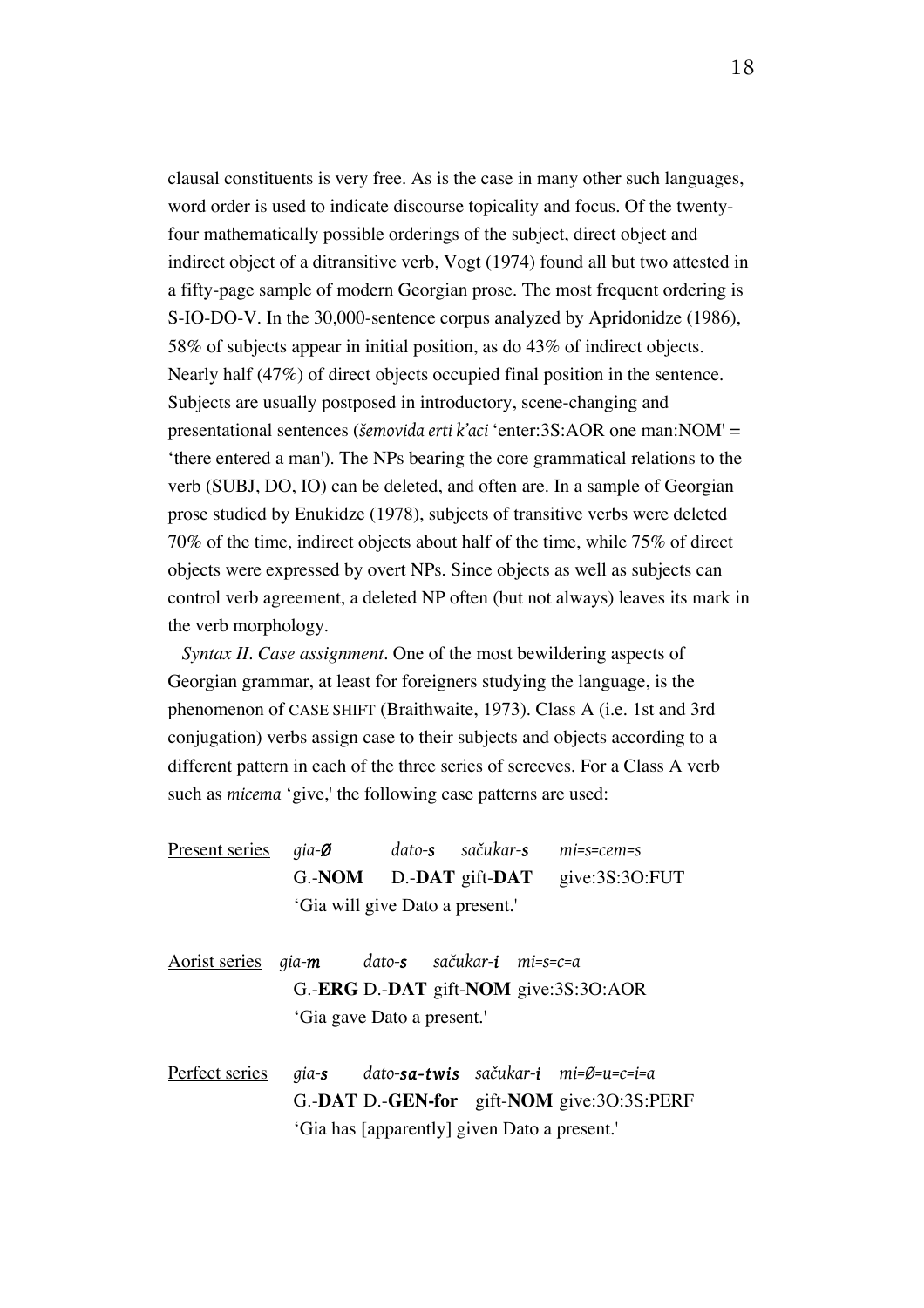| TABLE 11                                       |
|------------------------------------------------|
| Case assignment and verb agreement in Georgian |

|                      | CLASS A                   | CLASS P               |                                    |  |  |
|----------------------|---------------------------|-----------------------|------------------------------------|--|--|
|                      |                           | Direct verb           | <i><u><b>Indirect verb</b></u></i> |  |  |
|                      | <b>SUB DO</b><br>Ю        | <b>SUB IO</b>         | <b>SUB OBJ</b>                     |  |  |
| PRESENT SERIES       |                           |                       |                                    |  |  |
| case:                | NOM DAT DAT               | NOM DAT               | DAT NOM                            |  |  |
| agr.:                | S<br>$\Omega$<br>$\Omega$ | S<br>O                | S<br>$\Omega$                      |  |  |
| <b>AORIST SERIES</b> |                           |                       |                                    |  |  |
| case:                | <b>ERG NOM DAT</b>        | NOM DAT               | DAT NOM                            |  |  |
| agr.:                | S<br>$\Omega$<br>$\Omega$ | S<br>$\Omega$         | S<br>$\Omega$                      |  |  |
| PERFECT SERIES       |                           |                       |                                    |  |  |
| case:                | <b>DAT NOM</b>            | NOM DAT               | <b>DAT NOM</b>                     |  |  |
| agr.:                | S<br>$\left( \ \right)$   | S<br>$\left( \right)$ | S                                  |  |  |
|                      |                           |                       |                                    |  |  |

The case marking system of Georgian is similar to the 'split-ergative' systems of some Indo-Iranian languages. Compare the above to the case-assignment systems occurring in nominative languages such as Latin, or ergative languages such as Basque, where the marking of the major grammatical relations is consistent for all verb forms. In Basque, for example, all transitive subjects are assigned ergative case, and all direct objects and intransitive subjects are assigned the unmarked (nominative/absolutive) case. There is no such simple correlation between surface case and grammatical role in Georgian.

Consider the pattern of case assignment in the aorist series, which has been described as an example of "active" or "split-intransitive" case marking (Harris, 1985). This pattern is certainly not an ergative one, since a large number of intransitive verbs (most of them belonging to the 3rd conjugation) assign ERG case to their subjects in the aorist series (e.g. *k'ac-ma gaiɣwidza*  'the man-ERG woke up,' *borbal-ma it'riala* 'the wheel-ERG turned'). Nor is the case pattern comparable to that of languages such as Tsova-Tush (Holisky, 1987), where the agentiveness of the argument denoted by the subject NP is the crucial factor determining whether it is assigned nominative or ergative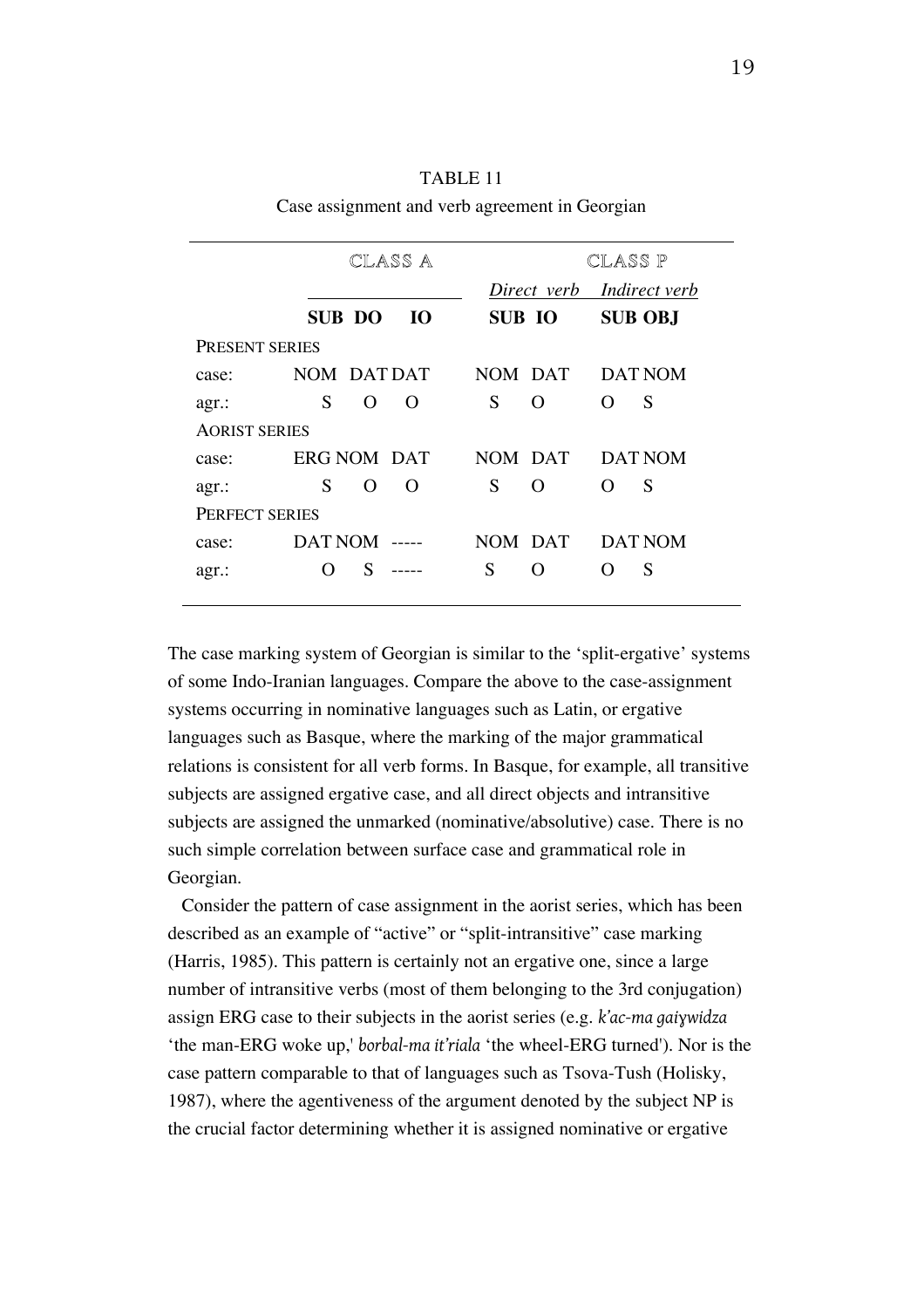case. In Georgian, the correlation between agentivity and case marking in the aorist series is not a particularly strong one. While it is certainly true that most Class A verbs are agentive, and most Class P verbs nonagentive, the number of exceptions is not small. Certain semantic subgroups of Class  $P -$  among them verbs of directed motion (e.g. *is c'avida* 's/he=NOM left') and comitatives (*is mas etamaša* 's/he=NOM played with him/her=DAT) — are agentive. A smaller number of Class A verbs are semantically nonagentive (e.g. *man iarseba* 's/he=ERG existed'). The semantic criterion with which case assigment in Georgian is most closely correlated is the aspect of the verb, and here as well there are lexical exceptions.

To better appreciate the processing problems presented by such a system, we will compare it to the case marking system of Russian. Here are two noun phrases, standing at the beginning of a sentence:

[RUSSIAN] *Novoe zdanie* . . . .

[GEORGIAN]*axali šenoba* . . . .

'The new building . . . .'

In both examples, the grammatical role of the NP cannot be determined from the information given. The Russian noun *zdanie* is neuter, and, like all neuter nouns in this language, does not have distinct nominative and accusative forms. Since Russian word order is relatively free, it is perfectly possible that *novoe zdanie* is functioning as the direct object of its clause. Among the possible continuations of the sentence are the following:

*Novoe zdanie naxoditsja ne daleko ot amerikanskogo posol'stva.*

'The new building [subject, nominative] is located not far from the American embassy.'

*Novoe zdanie postroila nasha brigada.*

'Our brigade erected the new building [direct object, accusative].'

Case desinence "ambiguities" in Russian are of two types: [a] PARADIGM-INTERNAL (e.g. nominative  $=$  accusative for neuter, masculine inanimate and some singular feminine nouns; accusative  $=$  genitive for masculine animates), and CROSS-PARADIGM (e.g. the ending *-a* signals the GENsg of masculine nouns, the NOMsg of most feminines, and the NOM/ACCpl of neuter nouns). Ambiguities of the second type can be resolved by knowing the gender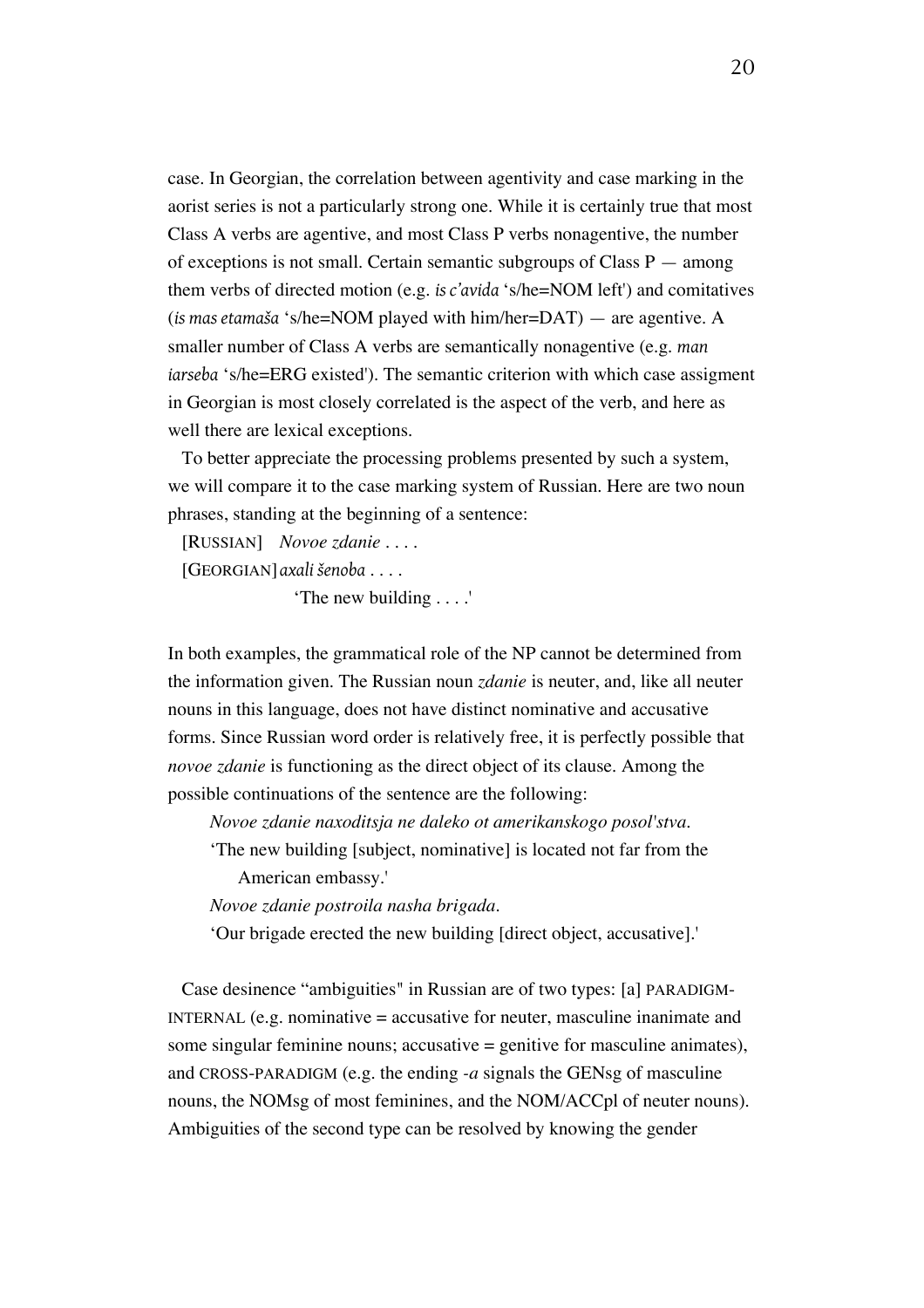classification of each noun. Those of the first type cannot be resolved at such a local level; the determination of the grammatical role of an NP must wait until other sentence constituents — especially the verb — are processed. In practice, the resolution of nominative/accusative ambiguities is assisted by paragraph-level factors: what information is old and what is new, what is in focus, what is receiving special emphasis, and so forth, all of which contribute to word order in languages such as Russian and Georgian (Firbas, 1966).

The Georgian NP *axali šenoba* is in the NOM case. As such it can serve as either subject or direct object of its clause. Unlike the Russian example, this ambiguity is not restricted to some subset of nouns, since it is rooted in the system of case asignment rather than the expression of assigned case in different noun classes. There is, therefore, no local solution to the problem; one must have access to other clausal constituents before a grammatical role can be determined. In particular, the lexical class of the verb (A or P) and its screeve need to be known. Discourse-pragmatic considerations of the sort mentioned above undoubtedly ease the difficulties of anticipating the role of a clause-initial NP somewhat.

#### **2. Sources of data on the acquisition of Georgian.**

#### **2.1.** *Earlier work.*

 $\overline{a}$ 

The psychological aspects of language acquistion have been discussed in a number of works by Georgian scholars. The fundamental monographs are: D. Uznadze's *Child psychology* (1947), N. Chrelashvili's *The psychological nature of language acquisition* (1965), and *The development of child language from birth to age three* by A. Avalishvili (1961).3 But these do not suffice to give one a full picture of the acquisition of the Georgian language. The first two books mentioned deal with child language in the context of a general discussion of developmental psychology, and draw upon linguistic data only for the sake of establishing certain regularities in cognitive development. By contrast the third monograph, by Avalishvili, contains a child-language diary, the data of which are carefully analyzed for the purpose of formulating

<sup>&</sup>lt;sup>3</sup>All three books were written in Georgian as has been most of the psychological literature produced by Georgian scholars. Most of the works of Uznadze, who formulated the so-called 'psychology of set' which has provided the framework for much of the psychological research done in Georgia, have been translated into Russian, and a smaller number into German and English.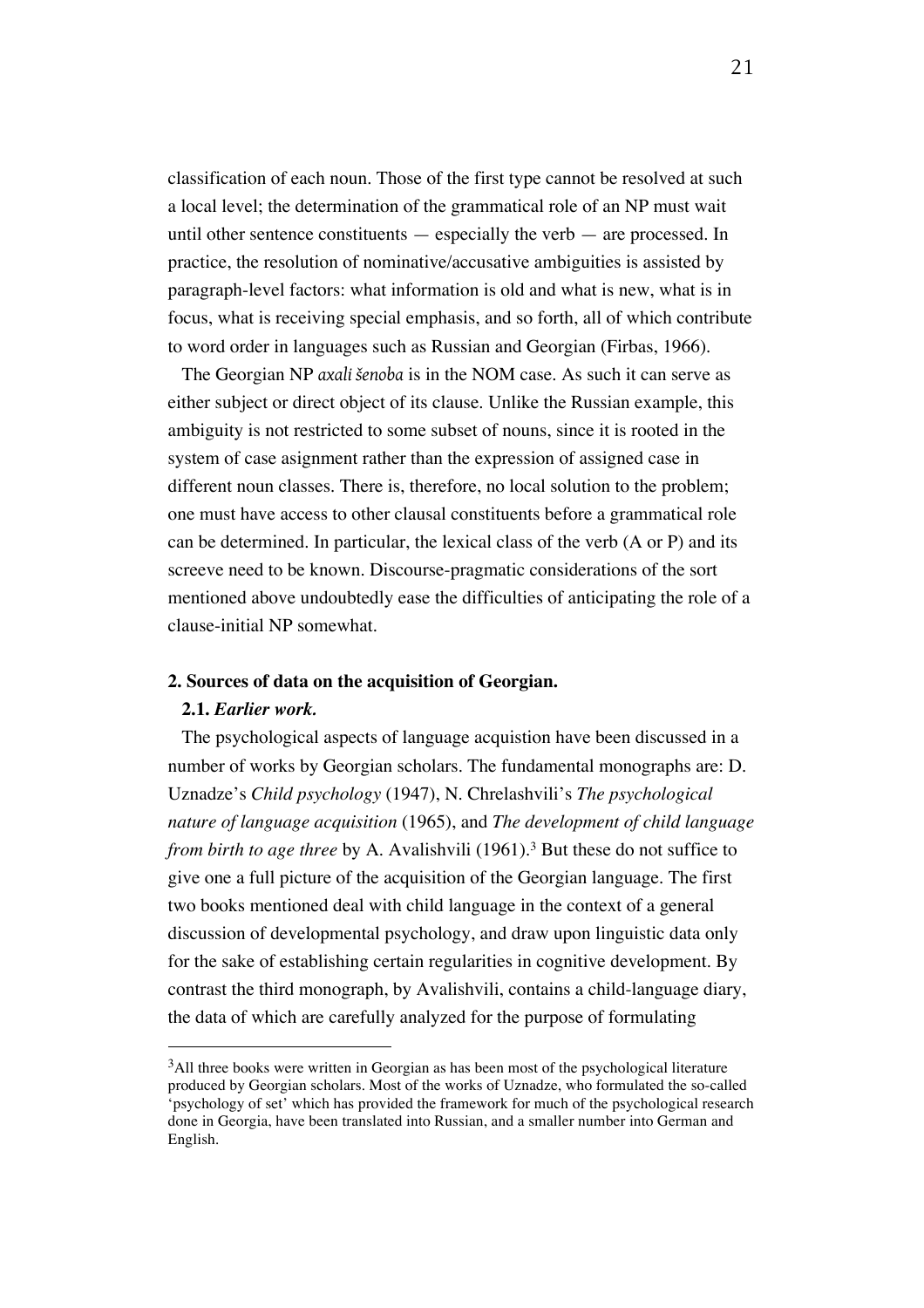distinct stages of acquisition. All of these works are fairly old and the authors' approaches were informed by the psycholinguistic theories current at the time. While some crosslinguistic comparisons have been attempted by Georgian psychologists, this chapter represents the first attempt to make a sizeable corpus of data available to a wider readership for that purpose. It is, however, only a preliminary work, for the most part summarizing data collected by the above-mentioned authors and others some time ago.

#### **2.2.** *Diary studies of Georgian children.*

Only three researchers have done longitudinal documentation of the speech of Georgian children during the early preschool years: Avalishvili (1961), Kaxadze (1969) and Imedadze (1957, 1960, 1967). Avalishvili recorded the speech of his son Tamaz from the age of eight months to his third birthday. The material is analyzed according to the traditional linguistic categories (phonetics/phonology, morphology, syntax) and some statistical analysis of the development of the lexicon and the morphology is presented.

Kaxadze's book contains partial diaries for several Georgian children: Keto (female, 2;0-5;0), Tina (female, 3;0-5;0), Ila (male, 2;0-5;0) — these three being his own children, and Ana (female, 2;0-5;0), Mariko (female, 2;0-5;0) and the twin boys Paata and Zaza (2;0-5;0). In section 4 of this chapter, the course of acquisition revealed in these diary studies will be presented.

The subject of Imedadze's research is a child (Dali) who simultaneously acquired the Georgian and Russian languages. Although the analysis of data from bilingual children is outside of the scope of this paper, some facts concerning Dali's linguistic development will be presented toward the end of this chapter to provide a contrast to the data from monolingual Georgian children.

#### **3. Overall course of development.**

Although the traditional Georgian extended family is a thing of the past, children are still exposed to language input from a variety of sources. Even in contemporary Tbilisi, it is still the norm for young couples to live with the husband's parents, and entrust much of the child's care to the grandmother. Other relatives, friends and neighbors are frequently present in the home, and likewise interact with the child. Georgians dote on children and enjoy speaking to (or at) them. Attendance at kindergarten usually begins at about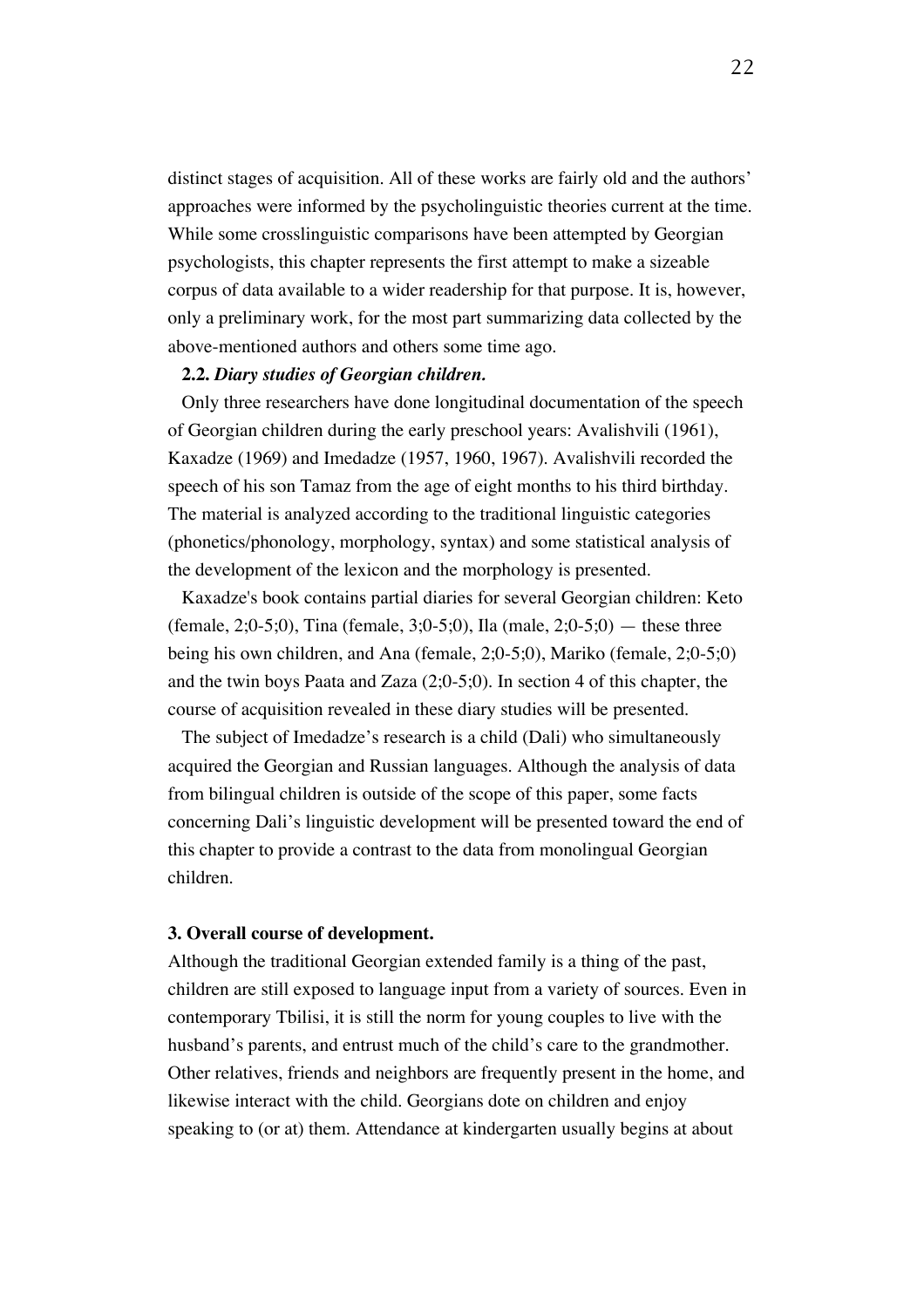age three, and primary schooling starts at six. Instruction in the standard Georgian language, and also in the Russian language, begins at this point.

The first words spoken by Georgian children are not noticeably different in nature than those produced by children acquiring other languages. They include basic kin-terms, names of siblings, animals, toys, etc., and some verbs. Many of these utterances are onomatopoetic or drawn from the Georgian baby-talk lexicon (e.g. *ačua* 'horsie,' *piso* 'kitty'). Throughout the one-word stage nouns appear in their base form, i.e. their nominative case form in the adult language. The verbs attested at this time fall into two groups: change-ofstate verbs (e.g. *ade* 'get up!') are used in their imperative form, and stative verbs (e.g. *amna* 'I don't want it') in their present-tense form.

The use of uninflected nominals continues for several months after the onset of multi-word utterances. Word order is used for discourse-related purposes (topicality, thematicity), as in the adult language, and not for indicating grammatical relations. Throughout these early developmental stages, there is no opposition of present-series and aorist-series verb forms: if a verb belongs to the change-of-state aspectual class children at first use it only in the imperative, optative and aorist screeves (all aorist-series forms); if it is a stative or activity verb, it is only used in the present or imperfect (both present-series screeves). Toward the end of the second year or during the first half of the third Georgian children enter an important phase of morphological and syntactic development. For the first time they produce present-series forms of change-of-state verbs. The assignment of case to the subject and object of a Georgian sentence is crucially dependent on the conjugation class of the verb, and the stem type (present-series stem or aoristseries). Concurrently with the appearance of a present- vs. aorist-stem opposition for 1st conjugation (transitive change-of-state) verbs, case markers begin to be used. With the exception of certain semantic groups of intransitive verbs (for which variability of case assignment is observed in the nonstandard dialects of adult Georgian as well), the children employ the case markers correctly. Overextension of the ERG case to subjects of present-series verbs, or of the DAT case to the direct objects of aorist-series verbs is never observed. This confirms the hypothesis that there is a certain "naturalness" to the split-ergative systems observed in a number of languages, in which nominative case patterning is used with imperfective-aspect or present-tense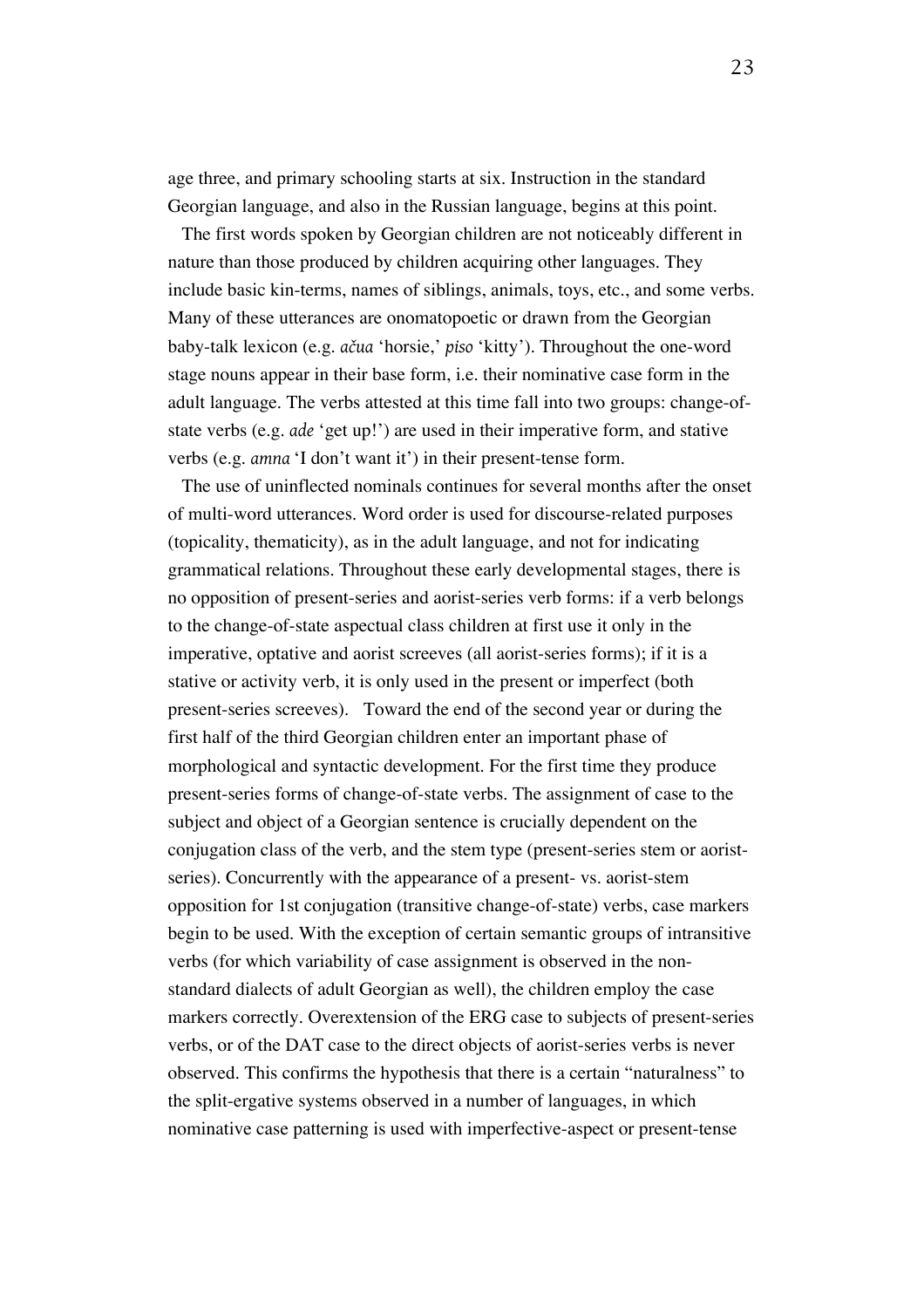verbs, and ergative patterning with perfective-aspect or past-tense verbs (Antinucci & Miller, 1976; DeLancey, 1981; Slobin, 1985; Schieffelin, 1985).

The basic rules for person marking in the Georgian verb — which agrees with both subject and (direct or indirect) object — are not mastered until about the end of the above transition period (in the third year). Some of the difficulty may be caused by the task of learning that the category of person is not fixed, but rather shifts with each speech turn. In particular, there is a tendency to use 2nd person verb forms with 1st or 3rd person reference. By the end of the third year, only some residual person-marking problems remain: selection of the correct 3rd person marker (for which there is no semanticallytransparent system), and underuse of 3pl agreement with plural animate subjects.

In addition to the case-marking system, certain other components of Georgian grammar which seem unusual to speakers of western European languages present little difficulty for children. Almost no errors are observed in the use of the large class of verbs which govern indirect constructions (where the subject is assigned DAT case and controls object agreement). Some indirect verbs are among the very first used by Georgian children. At no point, as far as we can tell, do children attempt to use direct syntax with indirect verbs or vice-versa. They do, however, experience some difficulty in marking 1st or 2nd person objects of indirect verbs (with take subject agreement), and in performing the inversion transformation for transitive verbs in the perfect series.

The quasi-lexical category of version (orientation of the action toward or away from the subject) is also acquired with few mistakes. Most errors involve overextension of the semantic principle underlying version to verbs where the version markers are not used systematically. Version vowels are assigned appropriately as well in novel verb forms concocted by Georgian children to fill in gaps in their lexicons.

After the age of 3, those components of the grammar for which Georgian children produce forms that are incorrect from the standpoint of the adult language are, with few exceptions, characterized by variability of usage and analogical leveling in the contemporary Georgian dialects as well (Boeder, 1987; Jorbenadze, 1989). These are usually segments of the morphological system which have lost whatever structural motivation they might have had at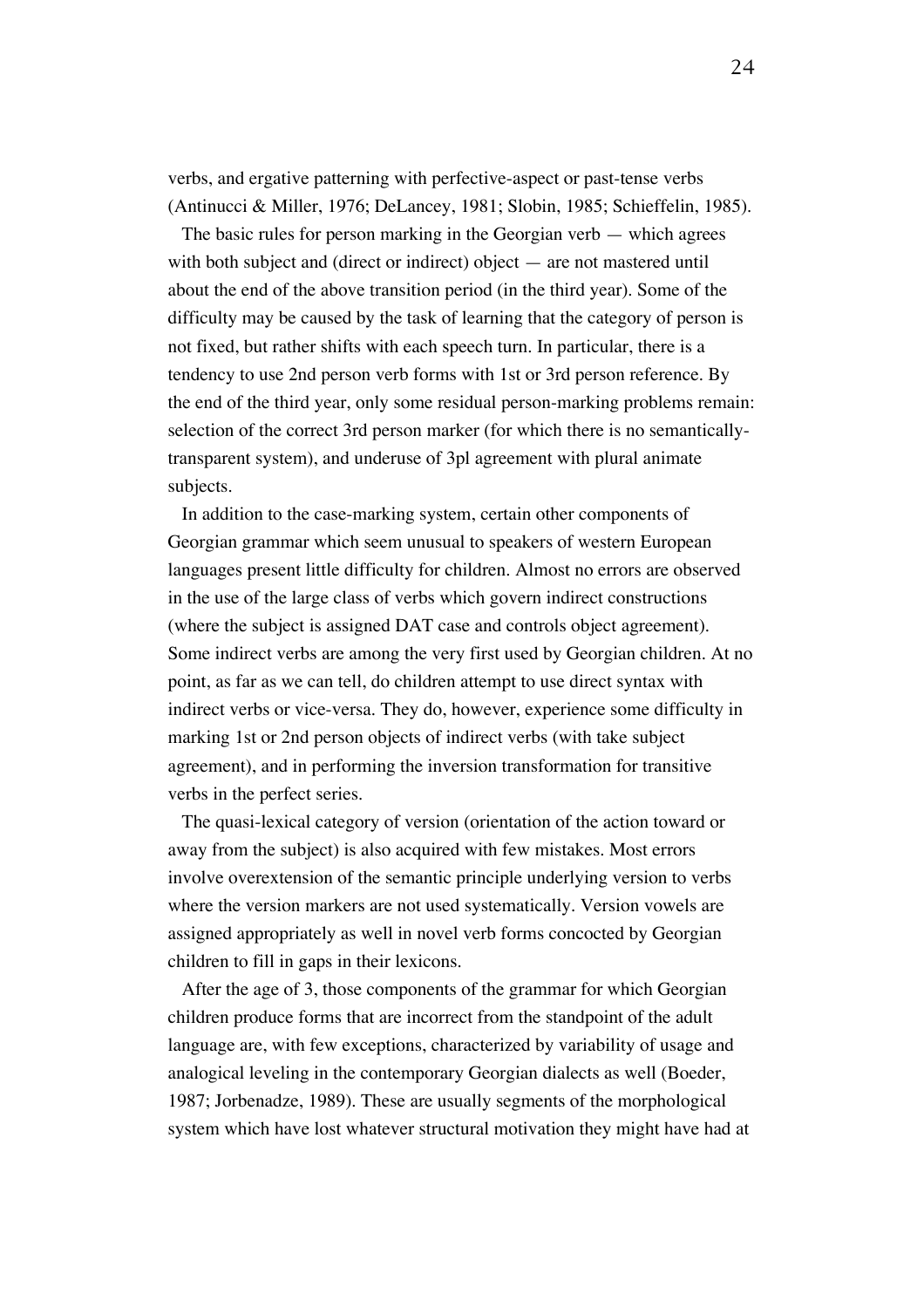an earlier stage of the language, and which must be learned on a word-byword basis. Among these sources of difficulty for young Georgian speakers are the stem formants for present-series forms, past-tense forms and person marking of stative verbs, some aspects of the declension of nouns and adjective-noun agreement.

By the end of their third year and beginning of their fourth, Georgian children are putting together various types of constructions formed from two underlying clauses, utilizing sentence conjunctions (especially *da* 'and' and *rom* 'that, when, if') and nominalized verbs.

#### **4. Analysis of data from the diary studies.**

#### **4.1.** *Verb morphology.*

*4.1.1. 1st and 2nd person marking.* The child studied by Avalishvili, Tamaz, began producing utterances resembling Georgian verbs at about 0;11, e.g.:

Tamaz's father is lying on the couch and pretending to sleep. His mother tells Ta  $[0,10,29]$  to go wake him up.

M:4 *gaaɣwidze k'ak'o-mama.* wake[1]:2sgS:3O:IMP K.father:NOM 'Wake up Kako-father.'

Ta: [shakes father] *ade, ade.* 'Get up, get up!'

Mother is preparing breakfast for Ta [0;11;2]

- M: *tamaz, papa g=i=nd=a?* T.:VOC porridge:NOMwant:2sgO:3S:PRES 'Tamaz, do you want porridge?'
- T: *mina.* 'I want (it).'

<sup>&</sup>lt;sup>4</sup>The following abbreviations of names will be used in the transcripts of child language: Ta(maz), Ke(to), Ti(na), Il(a), An(a), Ma(riko), Pa(ata), Za(za), Da(li); M(other), F(ather). Principal sources are abbreviated: K(axadze, 1969); A(valishvili, 1961). AG = adult Georgian.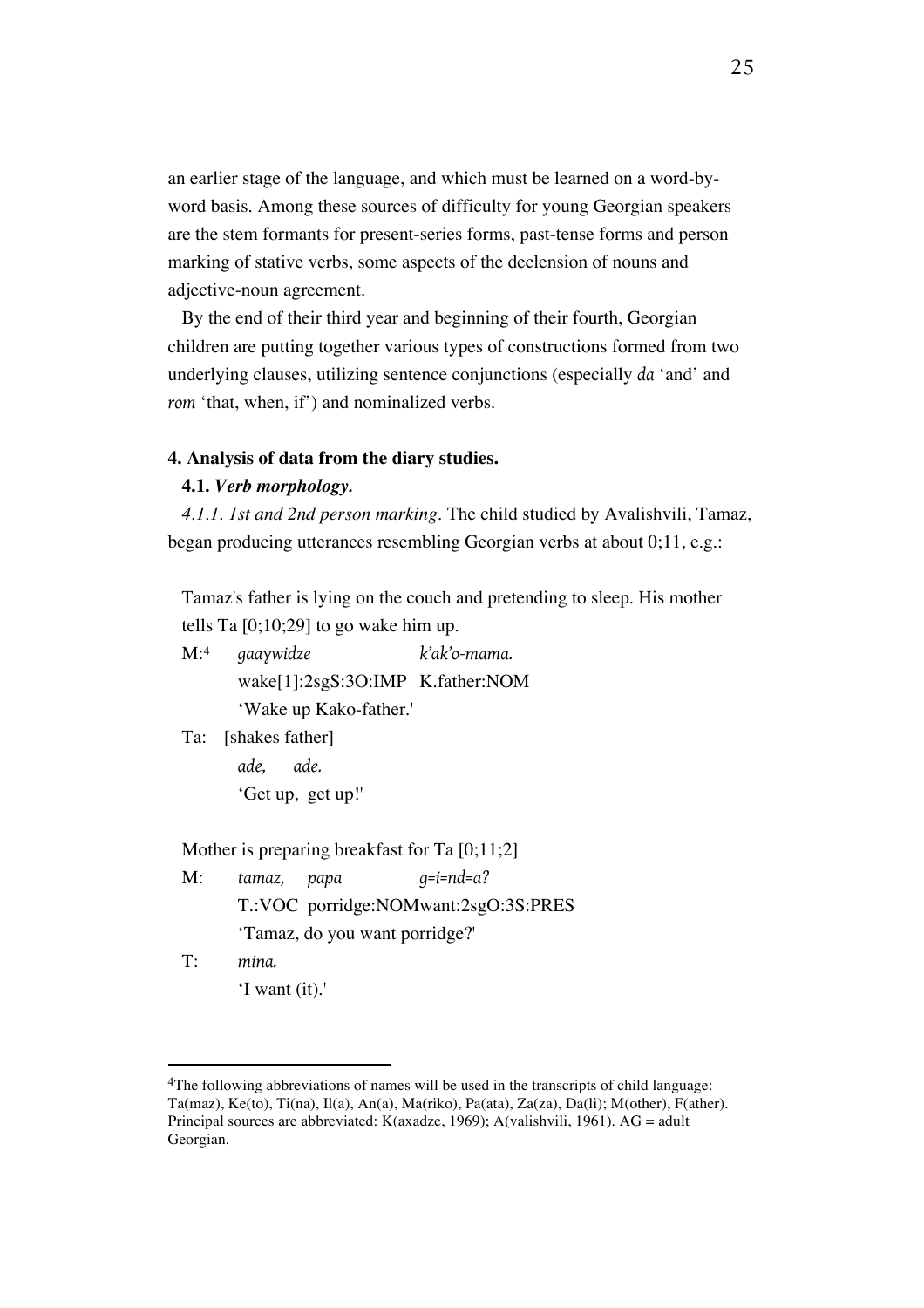Both words produced by Tamaz are well-formed verbs, if we excuse the lack of a /d/ in mina (=AG *minda*) on articulatory grounds. The form *mina* contains the Set O 1sg prefix *m-*, marking the subject of this indirect verb (*m=i=nd=a* 'I want sthg,' *g=i=nd=a* 'you want sthg'). The word *ade* is a truncated imperative (< *adeki*), a form frequently used in colloquial Georgian. As it turns out, all of the verb forms recorded in the transcript of Tamaz's speech for the next several months are either imperatives or *mina* and its negative form *amna* (< AG *ar minda* 'I don't want it'). All of these words are used appropriately as commands or expressions of desire. Since imperatives are frequently employed around children, and since so many of the utterances of very young children are for the purpose of expressing desires and demands, it is not surprising that imperatives and the verbs meaning 'I want / I don't want' are the first recognizeable verbs to appear in their usage, and that they are in most instances used appropriately.

The verb forms that are misused the most at this stage are *mie(ci)* (< *mi=Ø=e=c=i* 'give it to him/her/them') and *mome(ci)* (< *mo=m=e=c=i* 'give it to me'), both of which are high-frequency imperatives formed from the verb meaning 'give'. It may be that one-and-a-half year old children interpret them as functionally equivalent. For example, at age 1;6, Tamaz begins to use the truncated imperative *mie*. He employs this form, however, when asking that the addressee give something to him:

Ta's sister Nana is eating nuts. Ta [1;6;17] tries to take some from her. She runs from the room and Ta chases after her.

Ta: *nana, eti, eti mie!* (A:117) N. oneonegive 'Nana, give me one!' (lit: 'give one to him/her/them')

The correct verb in adult Georgian would be the truncated imperative *mome*.

"Errors" in the use of person markers are not limited to these two verbs. At age 1;8;23 Tamaz referred to himself with a 2nd person prefix:

Ta: *tamazi* \**g=e=sin=i=a didi amu.* (A:141) T. fear[4]:**2sg**O:3S:PRES big doggie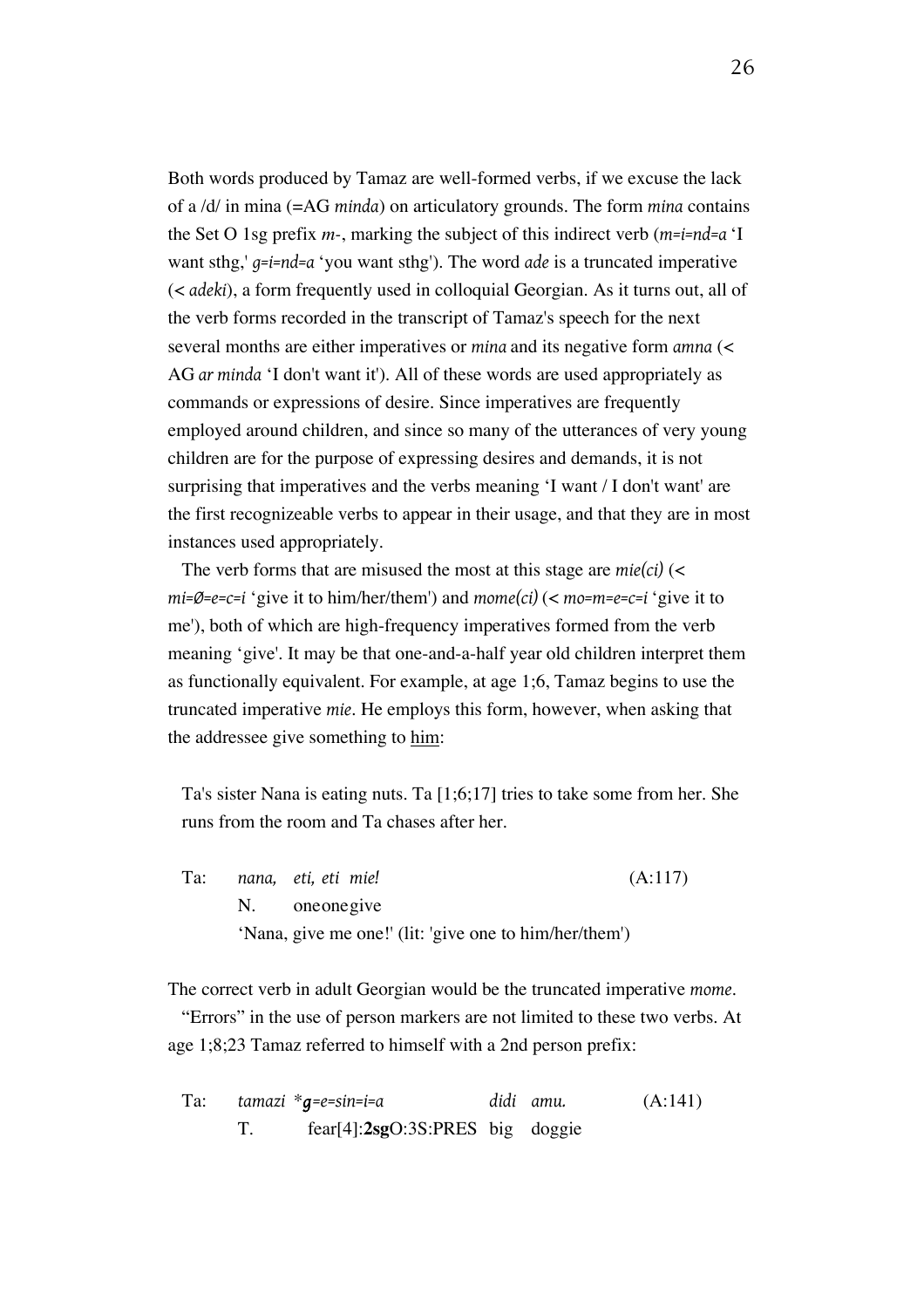'Tamaz is afraid of the big doggie.' (lit: 'Tamazi you-are-afraid of the big doggie,' instead of AG *m=e=šin=i=a* 'I am afraid' or *tamaz=s Ø=e=šinia* 'Tamaz is afraid.')

It is to be noted that earlier the same day, Tamaz used the same verb with 1st person agreement in reference to himself: *m=e=sin=i=a.*

Similar phenomena have been noted in the speech of other Georgian children in the second half of their second year. Chrelashvili (1965, pp. 141- 145) recorded the following examples from the speech of a boy aged 1;9:

- 1. *mo=g=i=t'an=e* bring:1sgS:2sgO:IMP/AOR (lit: 'I brought it to you,' instead of *mo=m=i=t'an=e* 'bring it to me!')
- 2. *mo=g=c=e* give:1sgS:2sgO:OPT (lit: 'I should give it to you,' instead of *mo=m=e=c=i* 'give it to me!')
- 3. Levan [1;9;15] is sitting atop the headboard of the bed. His older sister Media reaches for him.

*media,* \**c'a=vid=e=t!* M.:VOC go:1plS:OPT

(lit: 'Media, let's go!' Accordingly, Media puts her hands around Levan's waist, and starts to take him down from the headboard.)

\**c'a=vid=e . . . c'a=val . . . media, c'a=val . . .* go:1sgS:OPT go:1sgS:FUT M.:VOC go:1sgS:FUT *mediaa! . . . c'a=vid=e=t . . . c'a=vid=e=s!* M.:VOC go:1plS:OPT go:3sgS:OPT (lit: 'I should go . . . I will go . . . Media, I will go . . . Media! . . . We should go . . . He/she/it should go!')

The appropriate verb to express Levan's wishes is the imperative *c'a=d=i* 'go away,' which had been observed in his usage six weeks earlier. His use of optative and future forms indicates that he has noticed a connection between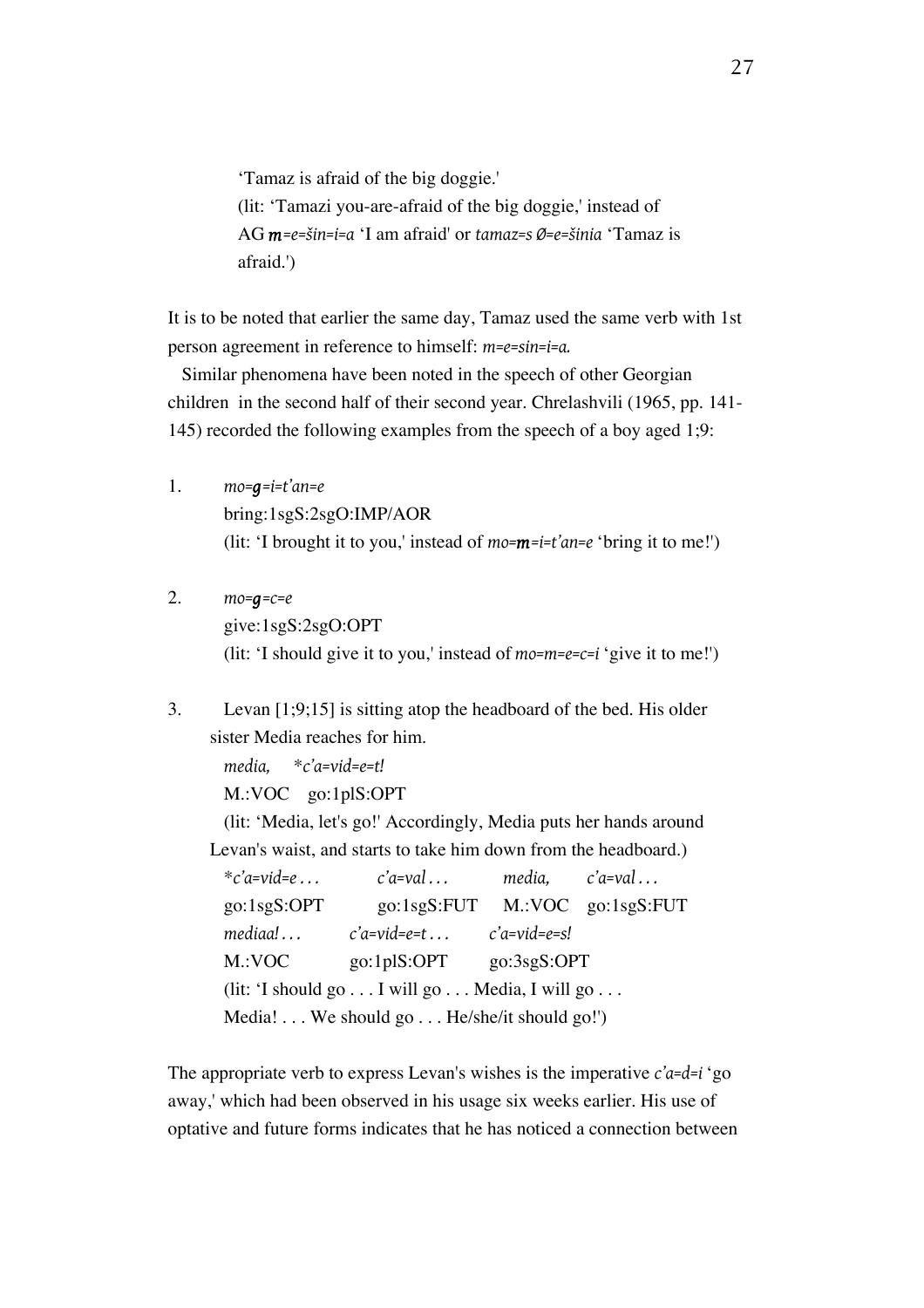these screeves and the expression of desires and intentions, but has not yet grasped the role of person markers.

At age 1;7, Tamaz began using recognizeable verb forms (other than 'I want,' 'I'm hungry') in the indicative mood. Some early examples are *žamea* (AG *mžave=a*) 'it [apple] is sour,' *gat'k'a* (AG *ga=t'q'=d=a*) 'it [flower] broke.' For a few months there is an aspectual distinction however: stative verbs are used in the imperfective present, while change-of-state verbs are in the perfective aorist.

At about age 1;9, indicative-mood verbs become much more frequent. In the speech of Georgian children at this stage — roughly the last quarter of their second year, or beginning of their third — the Set S 1st person prefix *v-* often fails to appear where it would be expected (Choloqashvili-Karchauli, 1960, p. 190; Samxaradze, 1966, p. 138), e.g.:

- Ta [1;9;7] *mome mak'ant'eli,* \**ga=č'l=i egi* (A:145) give.me scissors cut:2sgS:3O:FUT this 'Give me the scissors. I will cut this.' (lit: 'you will cut this'; cp AG *mo=v=č'r=i* 'I will cut it')
- Ke [2;1;1] *tik'o k'ak'aloni c'ama,* \**me ala c'ame* (K:71) T. persimmon eat:3S:3O:AOR I not eat:2sgS:3O:AOR 'Tiniko ate a persimmon [but] I didn't eat one.' (cp AG *v=č'am=e* 'I ate it')
- Pa [2;0] \**vel i=p'ov=e* (K:27) cannot find:2sgS:3O:AOR 'I couldn't find it' (lit 'you couldn't find it'; cp AG *v=i=p'ov=e* 'I found it')

Because the prefix *v-* is the only means of distinguishing 1st from 2nd person in the Set S affix series, all of the above verbs are identical to adult Georgian verbs with 2nd person subjects. One might explain these data on phonological grounds, that is, the failure to produce the first person prefix might be the result of simplification of difficult phoneme sequences. Note however the following instance involving the present tense of the copular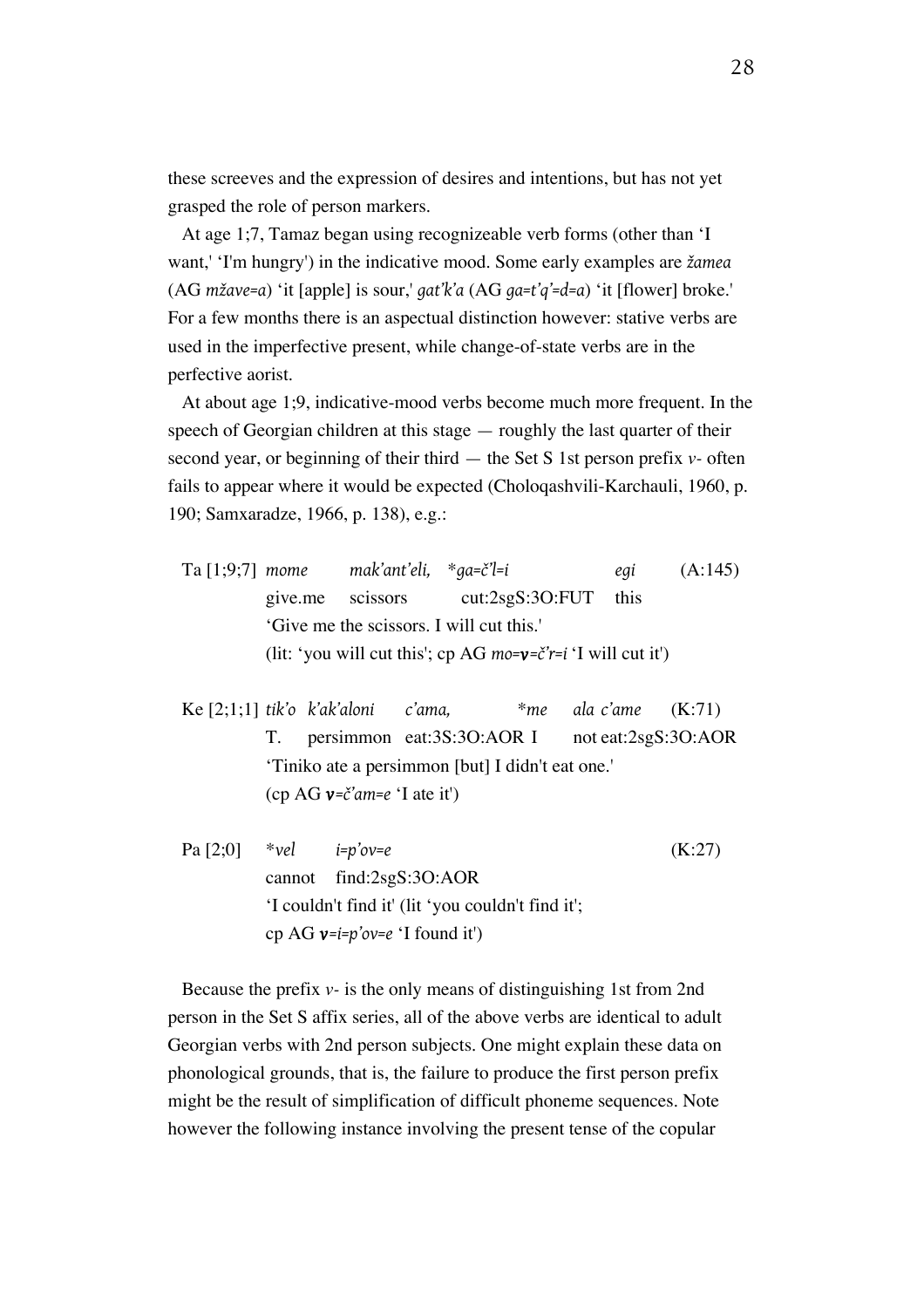verb. For this verb, the distinction between 1st and 2nd person is indicated by stem suppletion (*var* 'I am,' *xar* 'you are') rather than addition of a prefix.

Za [2;7] *me k'argi bič'-i xal.* (K:112) I good boy-NOM be:2sg:PRES 'I am a good boy.' (AG: *me k'argi bič'=i var*)

The use of 3rd person verb forms where 1st person would be appropriate is less common, but is attested, for example, in question-answer sequences:

| Aunt:                           | vin                    | qa=t'ex=a                           | sain-i? | (K:70) |
|---------------------------------|------------------------|-------------------------------------|---------|--------|
|                                 |                        | who:ERG break:3sgS:3O:AOR plate-NOM |         |        |
|                                 | 'Who broke the plate?' |                                     |         |        |
| Ke $[2;0;29]$ *me ala ga=t'ex=a |                        |                                     | caini!  |        |
|                                 |                        | not break:3sgS:3O:AOR plate-NOM     |         |        |
|                                 |                        | 'I didn't break the plate!'         |         |        |
|                                 |                        | $(AG$ qa=v=t'ex=e 'I broke it')     |         |        |

Occasionally Set S 2nd person verb forms are used with 3rd person subjects:

Ta [1;9;23] has just observed a neighbor pouring water out of a teapot. Ta \**sioza da=sx=i cot'a nc'ali, čainik'i nc'ali* S pour:2sgS:3O:AOR little water teapot water (A:151) 'Serozha poured a little water [from] the teapot.' (AG: *da=a=sx=a* 'he poured it')

Because of the small number of children studied in detail thus far, it is still difficult to separate out the factors contributing to or complicating the acquisition of person marking in Georgian. On the one hand, children have to learn to segment the Georgian verb into its component morphemes, including the two sets of person markers. On the other hand, there is the cognitive task of learning to cope with the shifter categories of language. The child must learn that the reference of pronouns and agreement markers shifts with each speaker turn. It is presumably while tackling this problem space that children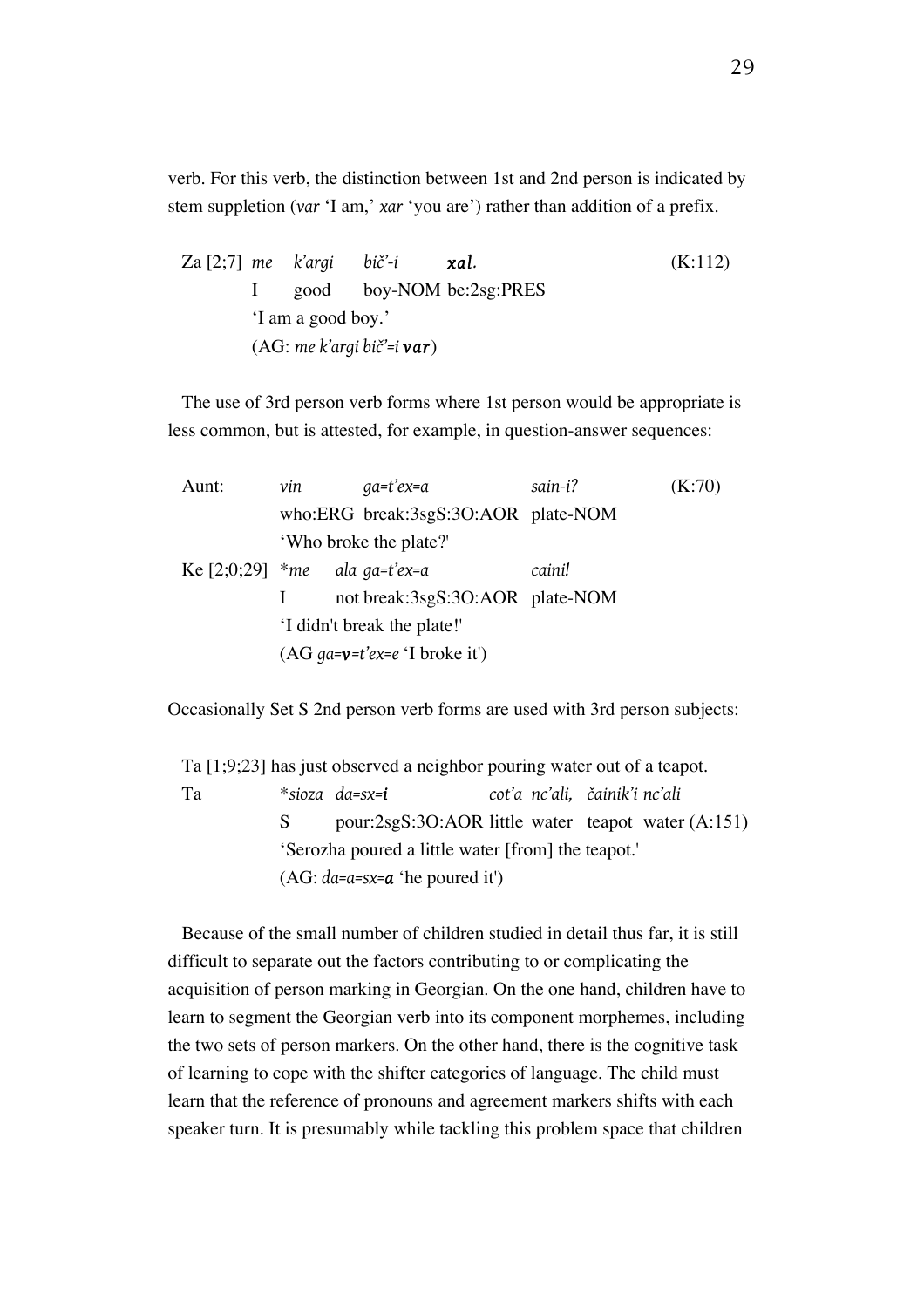refer to themselves with proper names rather than 1st person pronouns. This phenomenon occurs frequently in Tamaz's speech at around age 1;9, even though he has been using the pronoun me 'I/me' for several months by this point:

#### 1. Ta [1;8;22] has just broken a glass in another room.

| Ta                                                                               |                           | ika-ika otax-ši, č'ika |                                               |  | (A:140) |  |
|----------------------------------------------------------------------------------|---------------------------|------------------------|-----------------------------------------------|--|---------|--|
|                                                                                  | there-there room-in glass |                        |                                               |  |         |  |
|                                                                                  |                           |                        | There, there, in the room, glass!             |  |         |  |
| M:                                                                               | vin                       | $qa=t'ex=a?$           |                                               |  |         |  |
|                                                                                  | who:ERG break:3sgS:3O:AOR |                        |                                               |  |         |  |
|                                                                                  | 'Who broke it?'           |                        |                                               |  |         |  |
| Ta:                                                                              | tamazi ga=t'ek'=a         |                        |                                               |  |         |  |
|                                                                                  | T.<br>break:3sgS:3O:AOR   |                        |                                               |  |         |  |
|                                                                                  | 'Tamaz broke it.'         |                        |                                               |  |         |  |
| 2. Ta [1;8;26] dzinam=s                                                          |                           |                        | tamazi                                        |  | (A:142) |  |
|                                                                                  |                           | sleep: $3O:3S:PRES$ T. |                                               |  |         |  |
|                                                                                  | 'Tamaz is sleeping'       |                        |                                               |  |         |  |
| 3.   Ta [1;10;18] diditevz-i             mo= <b>m</b> =i=t'an=a          babua-m |                           |                        |                                               |  |         |  |
|                                                                                  |                           |                        | big fish-NOM bring:3S:1sgO:AORgrandfather-ERG |  |         |  |
|                                                                                  | tamazi-s                  |                        |                                               |  | (A:156) |  |
|                                                                                  | T.-DAT                    |                        |                                               |  |         |  |

'Grandfather brought me, Tamaz, a big fish.'

Disregarding case-marking errors, all three of the above utterances are permissible in Georgian, even the third, where a 3rd person NP controls 1st person agreement (cp. AG *kartvel-eb-s ɣwino-Ø gw=i=q'war=s* [Georgian-PL-DAT wine-NOM love:**1plO**:3S:PRES] 'we Georgians love wine').

The Set S 1st person prefix *v-* makes its first appearance in the speech of the children documented in these studies at the end of the second year or beginning of the third. Shortly afterwards it is evident that the children grasp its proper function, and errors of the sort described in this section no longer occur. For all of the children for whom evidence is available, the first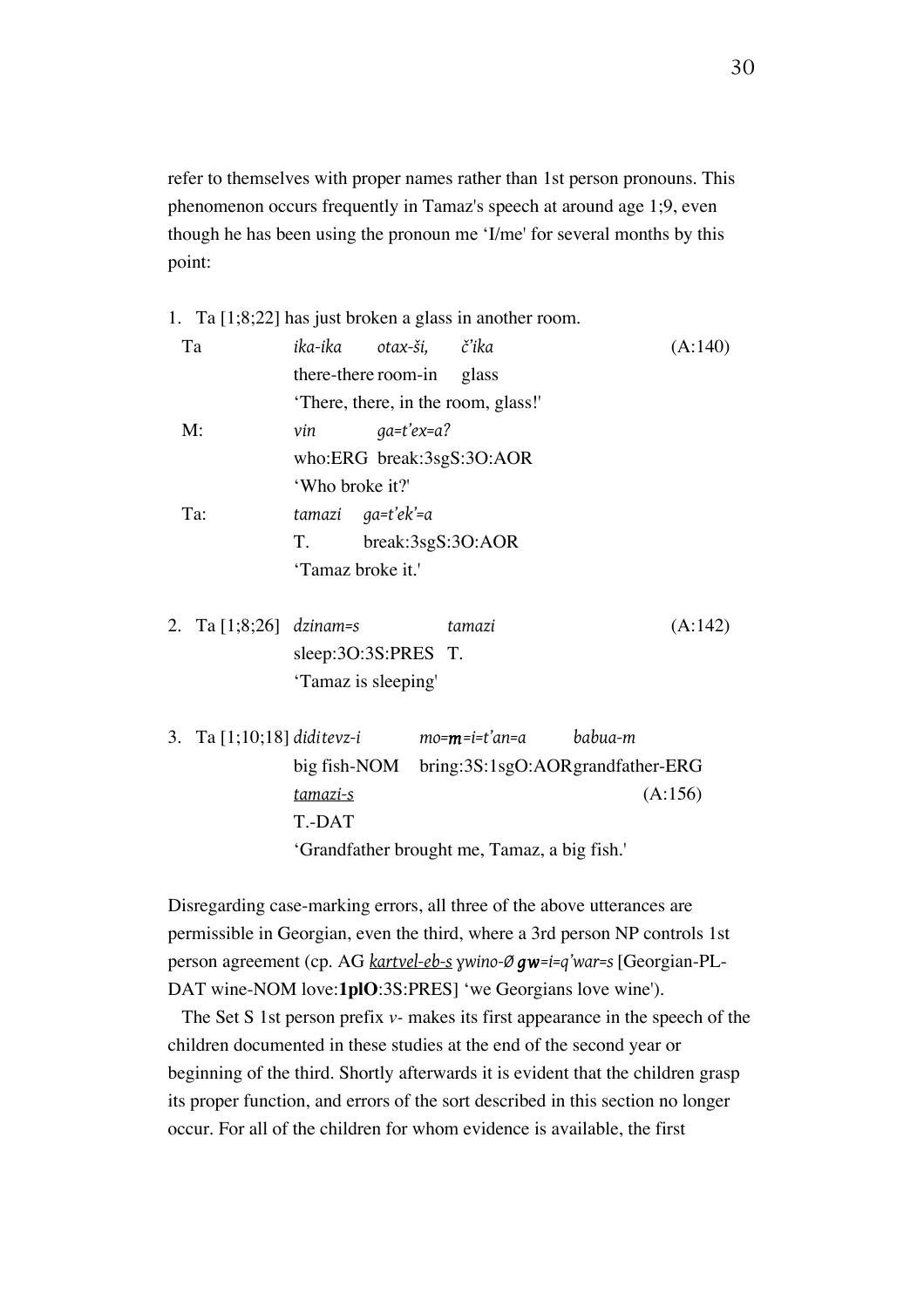appearance of *v-* came after its Set O counterpart *m-* was already being used appropriately:

#### TABLE 12

Age at which 1st person prefixes are first.used correctly

| <b>SET O</b> | SET S   |
|--------------|---------|
| $m-$         | $v-$    |
| Tamaz 1;8;26 | 1;11;14 |
| 2:2:2        | 2;3;30  |
| 2:3:14       | 2:10:2  |
|              |         |

It is unclear why this should be so. One factor may be the phonological resemblance between the prefix *m-* and the 1sg pronoun *me* 'I, me.' Another facilitating factor may be that most Georgian verbs of desire and physical or psychological state, including those which appear the earliest in child language, are indirect, i.e. the Set O affix marks the real subject: *m=i=nd=a* 'I want sthg,' *m=ši=a* 'I'm hungry,' *m=e=dzin=eb=a* 'I'm sleepy,' etc. These indirect verbs are used in the indicative mood long before direct verbs are.5

Once Georgian children have mastered the use of the Set S 1st person prefix *v-* at the beginning of their third year, they no longer commit errors in 1st or 2nd person verb agreement, with the exceptions to be noted in section 4.1.3.

An [2;4] *v=i=t'ir=e da m=cem=a* (K:106) cry:**1sgS:**AOR and hit:3sgS:**1sgO**:AOR 'I cried and he hit me.'

<sup>5</sup>Another factor of a morphophonemic nature may contribute to the omission of the 1st person SetS (subject) prefix where it is required. In Georgian, and also in the other Kartvelian languages, the Set S 1st person prefix is obligatorily dropped whenever a Set O 2nd person marker (*g-*) is present. The two prefixes may not cooccur. Compare *v=Ø=e=ubn=eb=i* 'I am telling him/her/them' and *g=e=ubn=eb=i* (\**v=g=e=ubn=eb=i*) 'I am telling you.' It is therefore not the case that all verbs with a 1st person subject have an overt subject marker present. The Set O 1st person prefixes (*m-, g*w*-*) are never deleted in this fashion.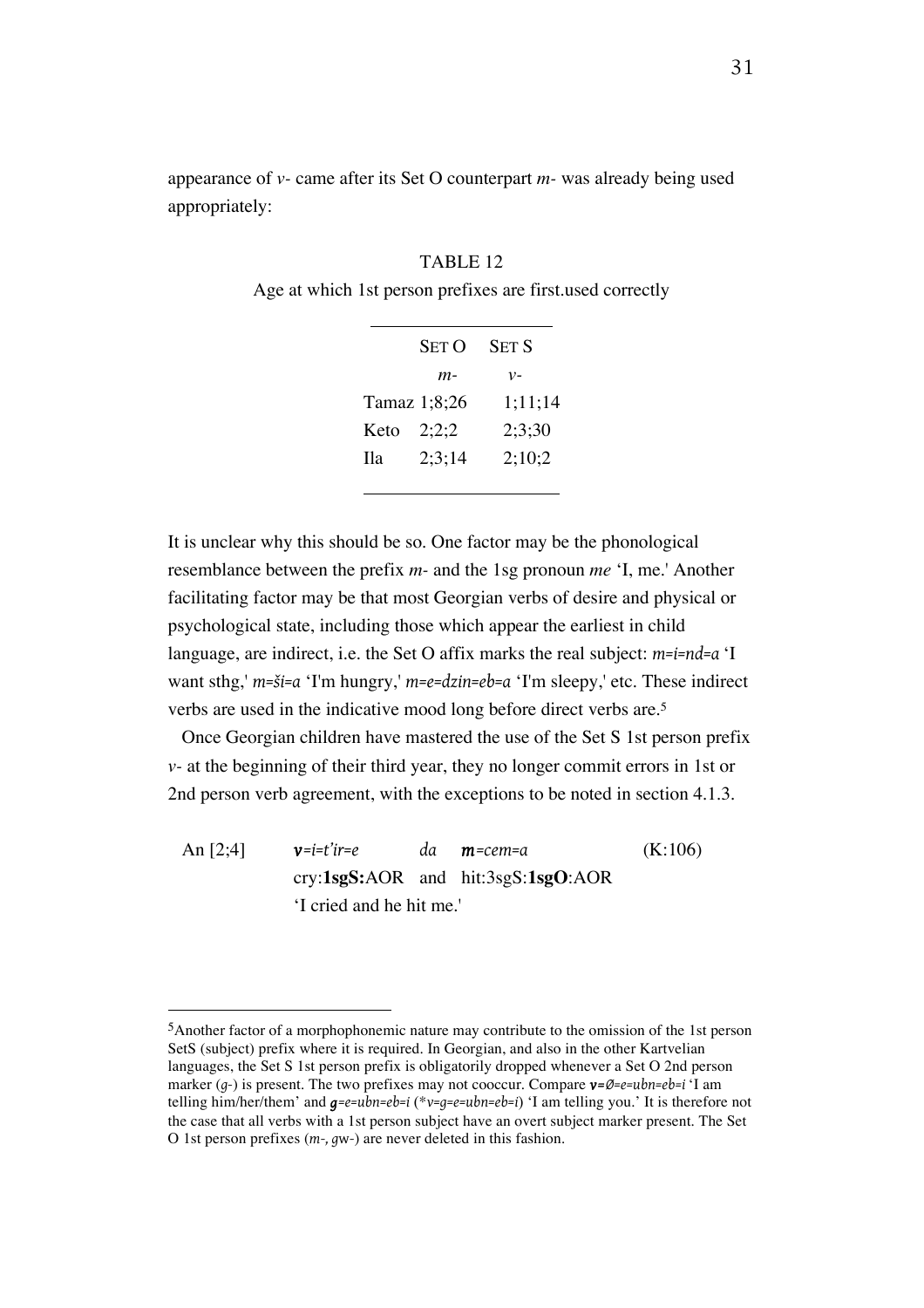Ta [1;11;29] *nana, ar da=i=dzin=o, deda-Ø* (A:168) N.:VOC not sleep:**2sgS**:OPT mother-NOM *čai-s mo=g=i=t'an=s* tea-DAT bring:3sgS:**2sgO**:FUT 'Nana, don't go to sleep, mother will bring you tea.'

*4.1.2. 3rd person marking.* As was noted earlier, the Set S 3rd person markers are portmanteau morphemes, containing information about tense, mood and verb class as well as person and number. As one would expect, these suffixes present greater difficulty for the child acquiring Georgian than the 1st and 2nd person markers.

The first 3rd person marker to appear is the suffix *-a* in the present tense forms of indirect verbs: *m=i=nd=a* 'I want **it**,' *m=ši=a* 'I am hungry [**for it**].' In adult Georgian this *-a* codes agreement with the object of the verb. It is unclear whether at this stage children interpret this suffix as a personagreement marker. The majority of indirect verbs are only used with object NPs denoting inanimates, which always control Set S 3sg agreement.6 Since this agreement marker does not change, it is probably acquired as an indicator of tense and not person.

Georgian children appear to acquire the appropriate Set S 3sg suffixes for the present and optative (*-s*) and for the aorist and imperfect (*-a*) of most Class A verbs with few if any deviations from the adult norm. The most frequent occasion of errors in the assignment of 3rd person suffixes involves indirect and stative verbs (Class P 4th conjugation). Although most of these verbs those with the slot 8 suffix *-i-* — employ the Set S 3sg marker *-a* in the present screeve, the remainder use *-s*. Since there is no longer any semantic basis for the distinction between these two subgroups, the child must learn this information for each 4th conjugation verb separately. Not surprisingly, nonstandard forms frequently occur:7

<sup>6</sup>In modern Georgian usage, noun phrases with plural inanimate reference seldom control plural agreement in the verb. See section 4.3.3 below.

 $7S$ uch forms also occur in some Georgian dialects, especially in the northeast mountain provinces (Jorbenadze, 1989, pp. 235, 247).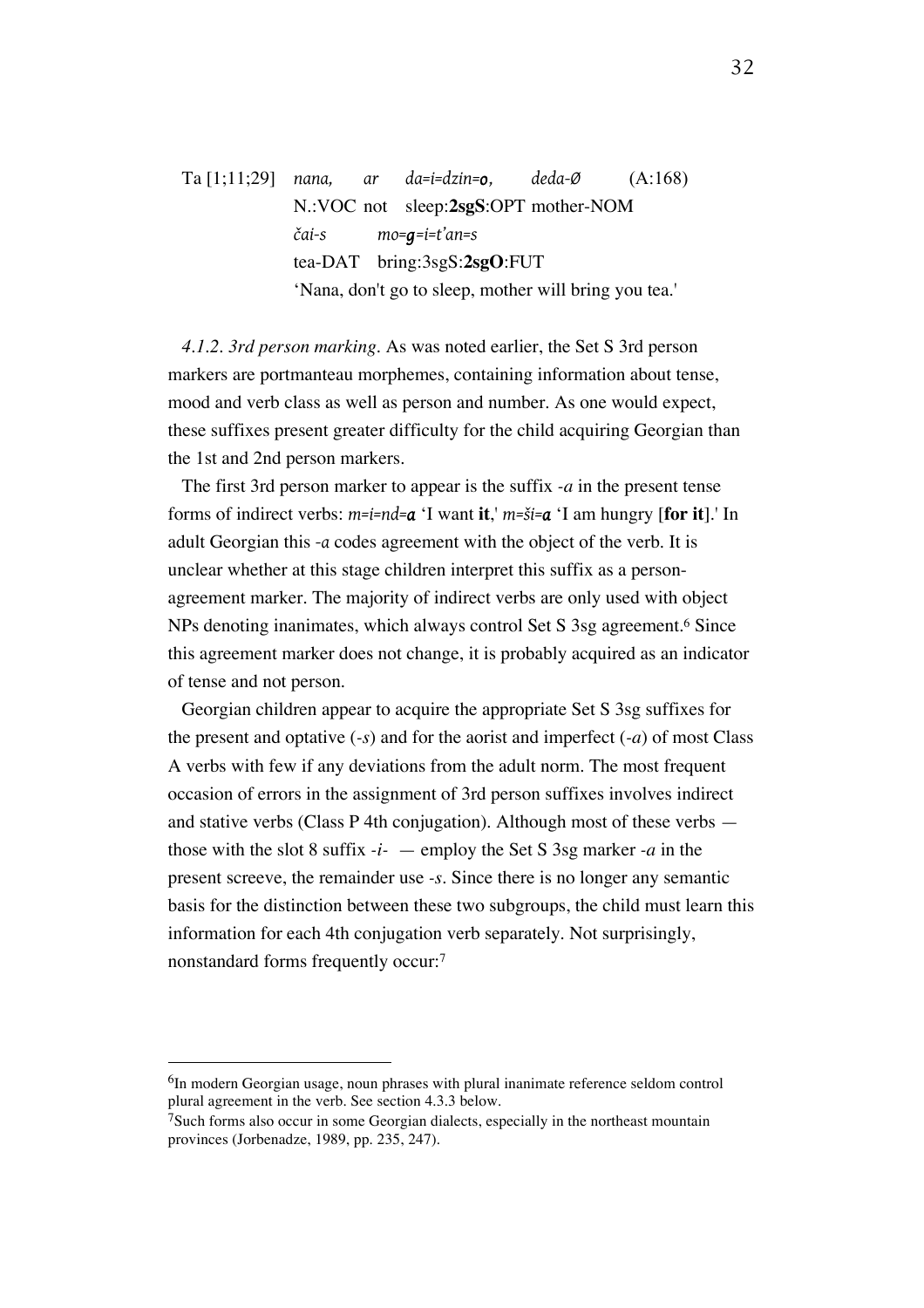Ke [3;1;1] *bebia-Ø tinik'o-s* \**Ø=u=q'war=i=a* (K:74) gr.mother-NOM T.-DAT love[4]:3O:3S:PRES 'Tiniko loves grandmother.' (AG: *Ø=u=q'war=s* 'sb loves sb')

Ke [3;2;20] *ager* \**q'r=i=av=s šeni pexsacmel-eb-i* (K:75) here lie<sup>[4]</sup>:3S:PRES your shoe-PL-NOM 'Your shoes are lying over here.' (AG: *q'r=i=a* 'sthg lies scattered')

Errors of this type persist at least into the fifth year. The present perfect form of 1st conjugation verbs is formed from a stem similar to that of stative 4th conjugation verbs, and the same types of nonstandard forms are devised by young Georgian speakers. In their use of Set S 3pl suffixes, Georgian children tend to overextend the morpheme *-en*. It almost always is used where adult Georgian would have *-nen* (perhaps for phonological reasons), and on occasion appears in the aorist forms of Class A verbs, instead of *-es*:.8

|                                |  |                                                  | Il [3:5:28] mami, ak dzayl-eb-mam *i=čxub=en $(K:102)$ |
|--------------------------------|--|--------------------------------------------------|--------------------------------------------------------|
|                                |  |                                                  | dad:VOC here dog-PL-ERG fight[3]:3plS:AOR              |
| 'Daddy, the dogs fought here.' |  |                                                  |                                                        |
|                                |  | $(AG: i=\check{c}xub=\mathsf{es} 'they fought')$ |                                                        |

*4.1.3. Indirect constructions.* Although indirect verbs are among the very first words that Georgian children produce, some of them present special problems. While children readily learn that the subjects of these verbs are marked by Set O agreement markers, they have a harder time marking agreement with the objects of indirect verbs. Indirect verbs with animate specifically, 1st and 2nd person — object NPs create difficulties for children up to the age of five:

<sup>8</sup>The use of the 3pl subject marker *-en* where *-es* or *-nen* would occur in the standard language is observed in a number of west Georgian dialects (Tuite, 1988b; Jorbenadze, 1989, pp. 468, 529).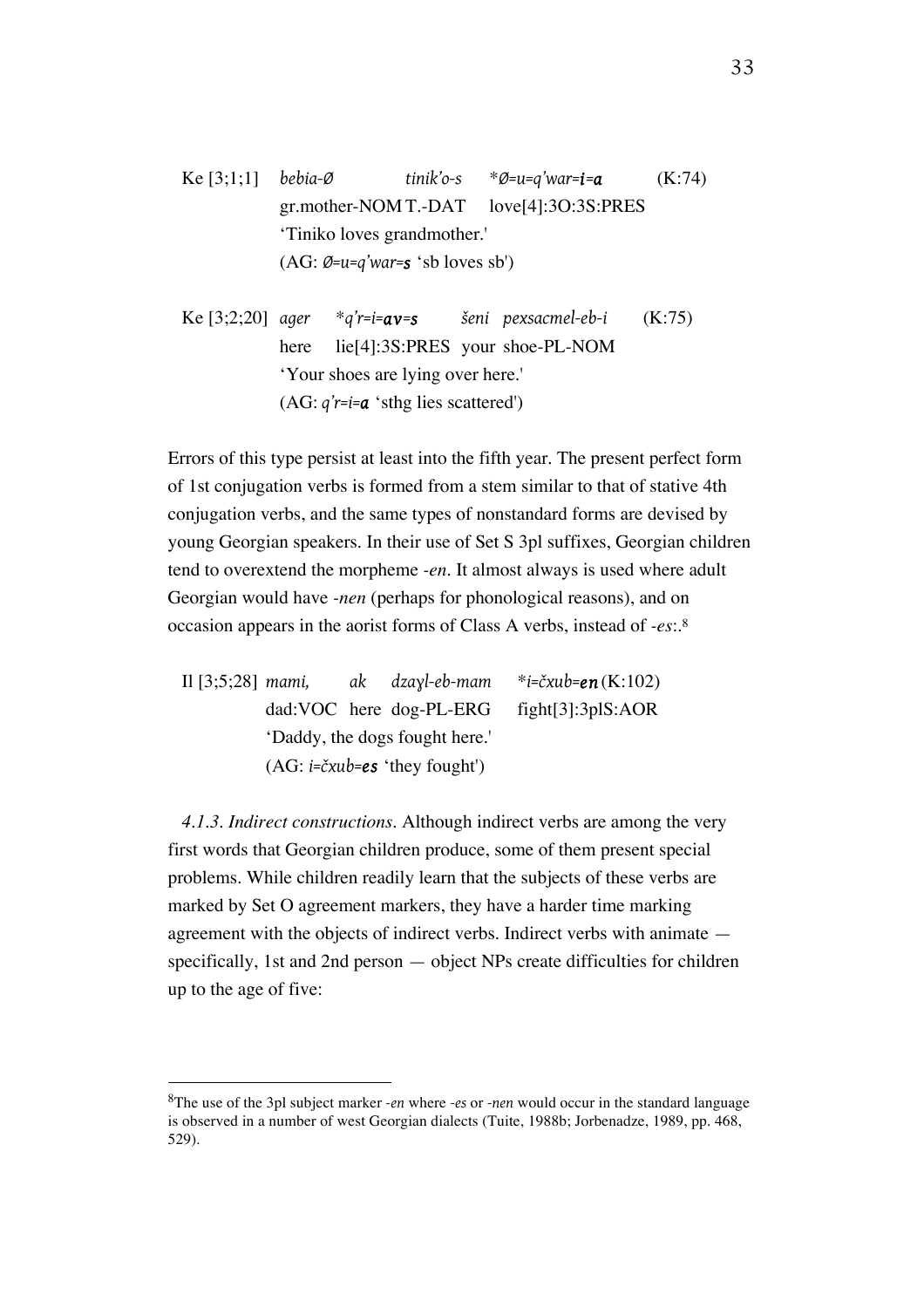An [2;9] (to her parents) *orive-Ø* \**m=i=q'war=var* (K:107) both-NOM love[4]:1sgO:**1sgS**:PRES 'I love you both.' (lit: 'I love **me** both'; instead of AG:  $m=i=q'war=x**ar=t**$  'I love youp<sub>I</sub>')

Ke [4;10;11]*mašin ro* \**da=m=q'av=d=i* (K:81) then when carry[4]:**2sgS:1sgO**:IMPF *bax-ši, g=a=xsov=s, deda?* garden-in remember[4]:2sgO:3S:PRES mother:VOC 'That time when you were carrying me in the garden, do you remember, mother?' (lit: 'I was carrying you'; instead of AG: *da=g=q'av=d=i* 'carry:**2sgO:1sgS**:IMPF' = 'you were carrying me')

The inversion of person marking that occurs in the perfect series screeves of Class A (1st and 3rd conjugation) verbs is also problematic for young Georgian speakers. The first perfect series screeve to appear is the present perfect, the primary function of which is the expression of negated past actions. The Georgian children in Kaxadze's study did not acquire the present perfect until after age 3; Avalishvili's son Tamaz — who in other respects as well appears to have been a precocious language learner — began using it at age 2;3. In the following exchange, Ila simply echoes the present perfect forms used by his older sister without shifting the person marking, even though at this age he had no problems marking person agreement in the present series and aorist series screeves of 1st conjugation verbs:

Ke (to M) *maga-s ga=Ø=u=t'ex=i=a č'ika-Ø* (K:99) that-DAT break:3O:3S:PERF glass-NOM 'He broke a glass.'

Il [2;10;25] *al ga=Ø=t'ex=i=a* not break:3O:3S:PERF lit. 'He didn't break it.'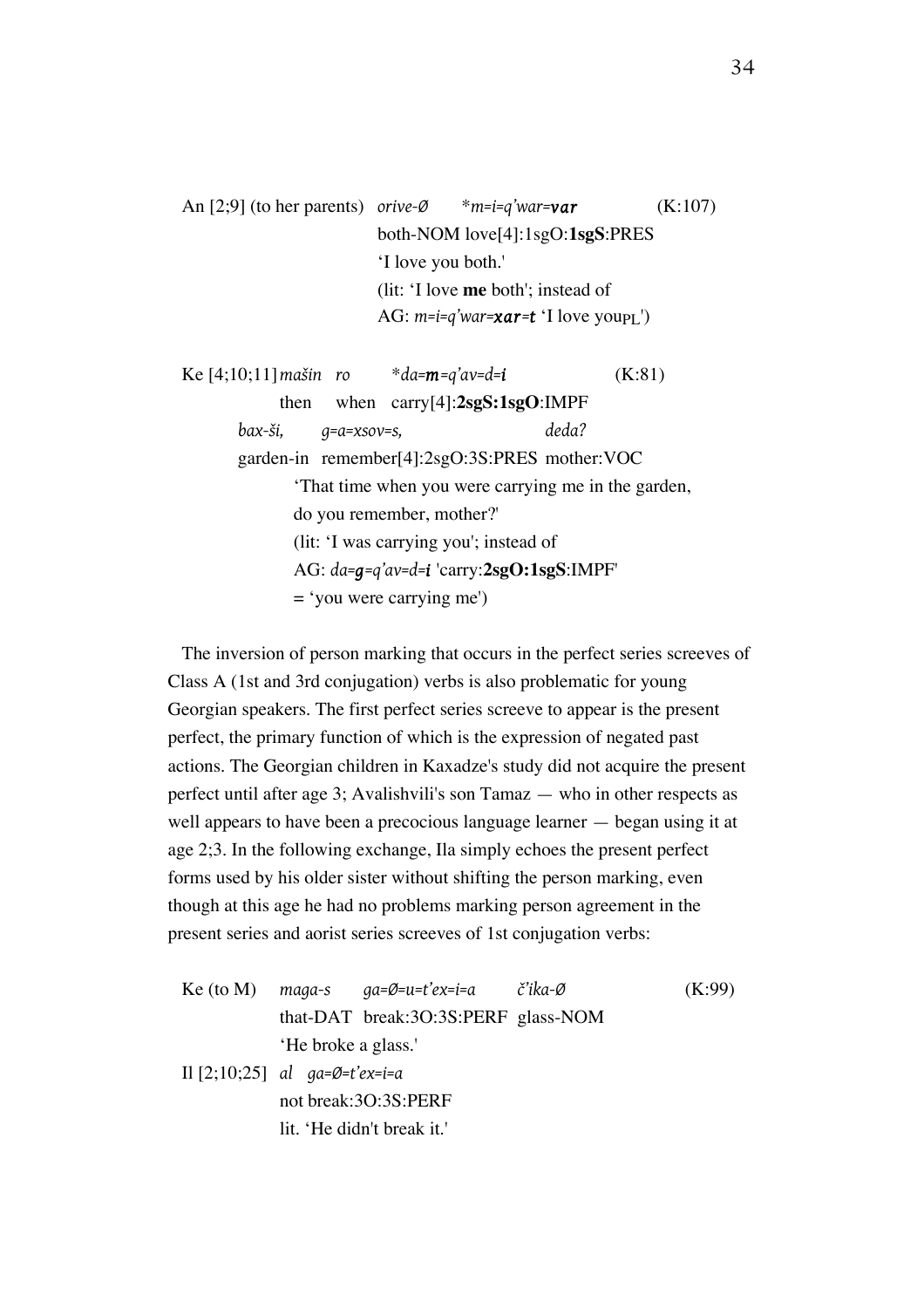| Ke (to II): $k'i$ , |                                                |  | ar qa=q=i=t'ex=i=a,        | ho!  |  |
|---------------------|------------------------------------------------|--|----------------------------|------|--|
|                     | indeed                                         |  | not break:2sgO:3S:PERF yes |      |  |
|                     | 'Yeah, right, you didn't break it!'            |  |                            |      |  |
| Il:                 |                                                |  | ala, al qa=q=i=t'ex=i=a,   | ala! |  |
|                     | not break:2sgO:3S:PERF no<br>no                |  |                            |      |  |
|                     | lit. 'No, you didn't break it, no!'            |  |                            |      |  |
|                     | $(AG: ar ga=m=i=t'ex=i=a 'I didn't break it')$ |  |                            |      |  |

Once they are able to produce the present perfect correctly, children occasionally use it inappropriately, especially when responding to a negated sentence with an affirmative one:

| M: | xel-i                                     |  | $ar \quad \text{se}=q=i=m\text{grad}=eb=i=a?$                                   | (K:86) |  |
|----|-------------------------------------------|--|---------------------------------------------------------------------------------|--------|--|
|    |                                           |  | hand-NOM not dry:2sgO:3S:PERF                                                   |        |  |
|    | 'Didn't you dry off your hands?'          |  |                                                                                 |        |  |
|    | $Ti [4;4;19]$ $ki$ , ?še=m=i=mšral=eb=i=a |  |                                                                                 |        |  |
|    | yes dry:1sgO:3S:PERF                      |  |                                                                                 |        |  |
|    | 'Yes, I have dried them.'                 |  |                                                                                 |        |  |
|    |                                           |  | (in AG the aorist would be used: $\check{\delta}e=v=i= m\check{s}r\alpha l=e$ ) |        |  |

The present perfect is also used to convey the nuance that the speaker has inferred or been informed that an event has taken place, rather than having been a direct witness to it. In this function as well, the present perfect is in semantic opposition to the aorist. The aorist is the unmarked member of the opposition, and can imply that the speaker witnessed the action or event in question (Aronson, 1982a, p. 274). Here is an instance where Tamaz uses the present perfect and aorist to code this contrast: he is describing a picture in a book of a fox running off with a bird. The capture of the bird is not shown, but Tamaz infers that it occurred.

| Ta $[2;3;5]$ <i>še=xed=e!</i> |                                                                      | melia-s da=Ø=u=č'er=i=a | (A:186) |
|-------------------------------|----------------------------------------------------------------------|-------------------------|---------|
|                               | look:2sgS:3O:IMP fox-DATcatch:3O:3S:PERF                             |                         |         |
|                               | čit'unia-Ø, melia-m mo=i=p'ar=a.                                     |                         |         |
|                               | bird-NOM fox-ERG steal:3sgS:3O:AOR                                   |                         |         |
|                               | 'Look! The fox [apparently] caught a bird; the fox ran off with it.' |                         |         |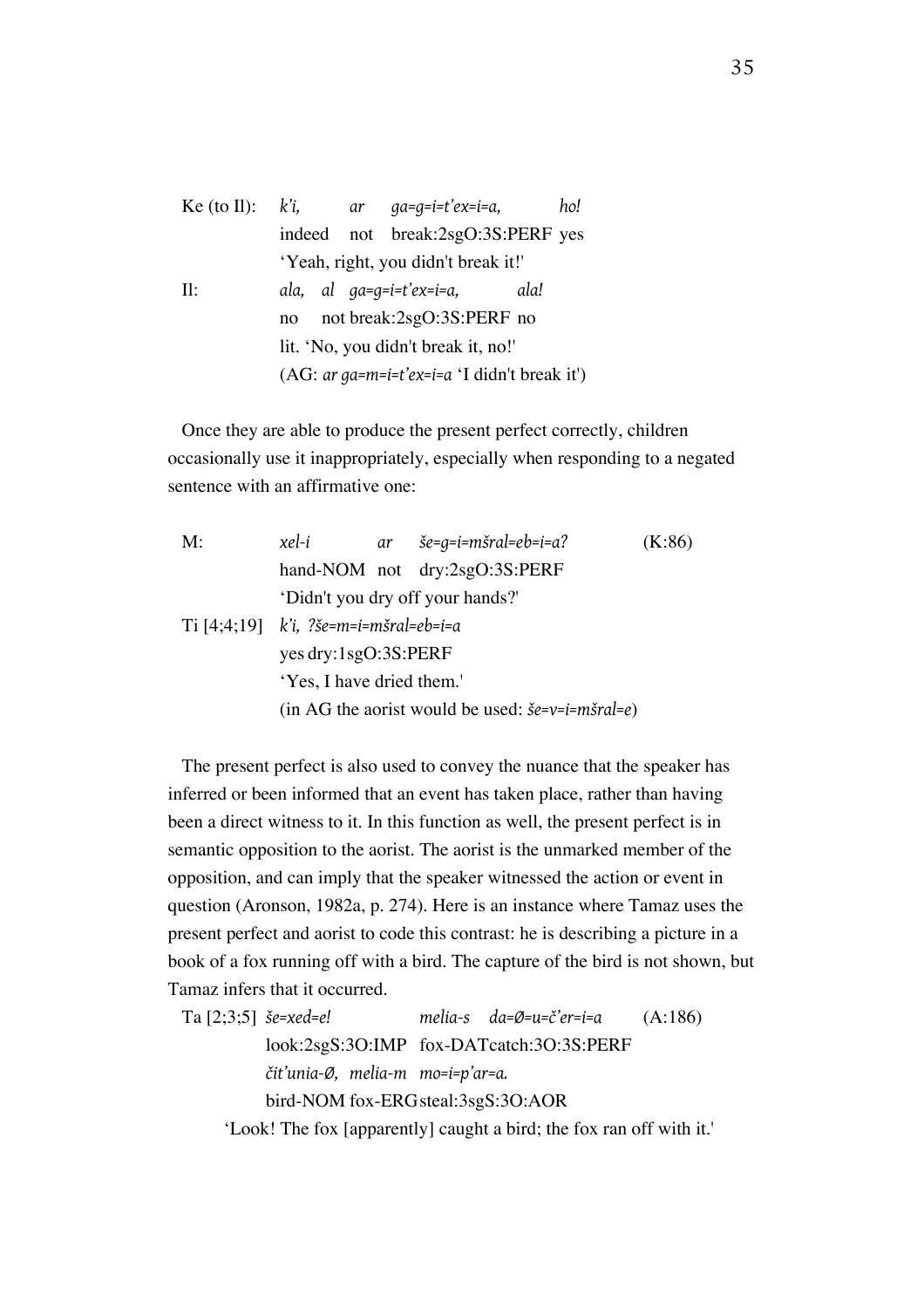*4.1.4. Preverbs.* The imperative verb form, which is among the first to be used by Georgian children, is (for most stems) marked with a preverb. It is probably not the case that the preverb is perceived as a distinct segment at this stage. In the first verbs produced by Ila, for example, the word-initial vowel *a*corresponded to any of several preverbs containing this vowel: *amat'it'i* [= *ča=m=a=cw=i*] 'dress me,' *atuče* [= *da=xuč'=e*] 'close [your eyes],' *at'ide* [= *c'a=vid=e=t*] 'let's go.' Other children (Tamaz, for example) were more successful in reproducing these initial segments of the verb.

Since it is the case that for many verb roots the preverb(s) that can be used with them is not semantically predictable, children frequently use preverb+verb combinations that do not occur in the lexicon of adult Georgian:

| Ti [4;0;3] $\check{\delta}$ en * <b>da</b> =i=sp'=e! |  |  |  |
|------------------------------------------------------|--|--|--|
| you $ruin[2]:2sgS:AOR$                               |  |  |  |
| 'May you be ruined!' (mild curse)                    |  |  |  |
| $(AG \text{ mo}=i=sp'=e; da - 'down,' mo - 'here')$  |  |  |  |
|                                                      |  |  |  |

Ke [5;0] *šen* \**ga=g=i=c'ux=d=a gul-i* (K:83) you trouble:3S:2sgO:AOR heart-NOM 'You were feeling weak.' (AG: *še=g=i=c'ux=d=a*; *ga-* 'out,' *še-* 'in')

Where a Georgian verb stem can be used in combination with several preverbs to convey different shades of meaning, children will often employ the preverb-verb combination most familiar to them to cover the semantic range of several adult words (Choloqashvili-Karchauli, 1960, pp. 190-191).

Not infrequently, Georgian children invent new preverb/verb combinations by analogy with existing ones:

Ke [3;2;18] *saban-is da=xureba-Ø ar i=c=i=s,* (K:75) blanket-GEN covering-NOM not know:3sgS:3O:PRES *da* \**a=xureba-Ø ar i=c=i=s* and "uncovering"-NOM not know:3sgS:3O:PRES 'He doesn't know how to cover himself with a blanket, nor how to uncover himself.'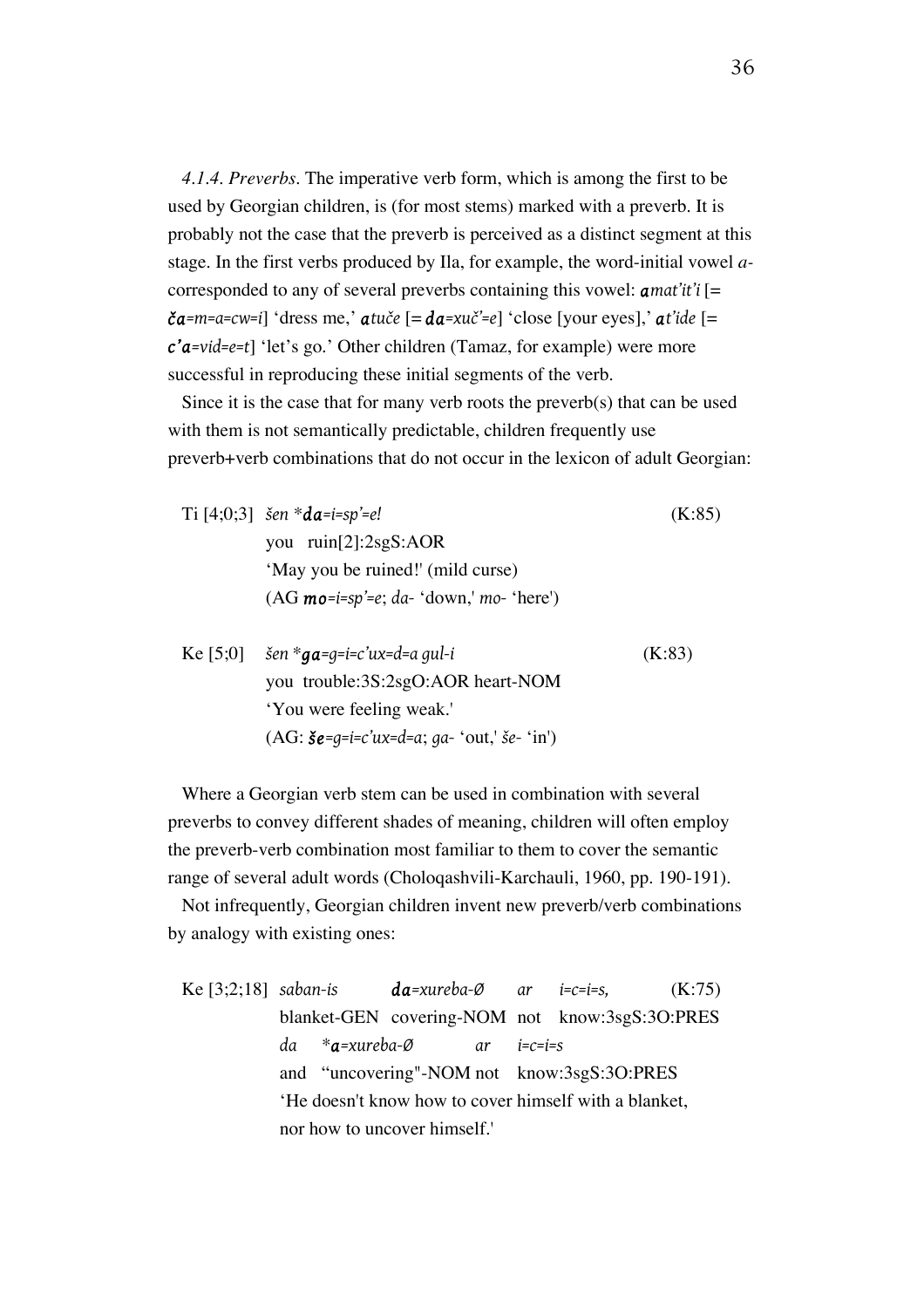The form *a-xureba* (lit. 'up-covering') was devised as an opposite term to *daxureba* (= AG *da-xurva,* lit. 'down-covering'). The actual adult Georgian word meaning 'uncover' is *gada=xda* or *a=xda,* based on a distinct verb root. The child Dali, who was simultaneously acquiring Russian, would on occasion, especially at about age two, create Georgian verbs from Russian roots. In doing so, she would select a semantically appropriate Georgian preverb, e.g. *gamo=čist'=e msxal=i* 'peel:2sgS:3O:IMP pear:NOM' = 'peel the pear!' [< Russian *o=chist=it'* 'to peel'] with the compound preverb *ga=mo* 'out/off toward here' and *me šen da=g=st'uk'n=i* 'I you bump:1sgS:2sgO:FUT' = 'I will bump into you' [< Russian *stuk=nut'* 'to bump, knock'] with the preverb *da* 'down' which is most often used in modern Georgian for purely aspectual purposes, without any directional meaning (Imedadze, 1960, p. 66). These innovations indicate that Georgian children grasp the semantic principles underlying the use of preverbs fairly early.

*4.1.5. Series markers and the formation of present series stems.* For a large number of Georgian verbs, especially those of the 1st and 4th conjugations, the slot 6 series marker, which is used to form the stem for the present series screeves, is not predictable. For this reason, Georgian children frequently use the wrong series marker with a given verb root (Choloqashvili-Karchauli, 1960, p. 190); typically, they employ the most widespread and productive series marker *-eb-* (often devoiced to *-ep-*) with roots requiring one of the lesscommon, or non-productive markers:9

- 1. Il [3;1;21] +*da=xat'=ep=Ø nadzw-is xe-s* (K:101) paint:2sgS:3O:FUT fir-GEN tree-DAT 'You will paint a Christmas tree.' (AG: *da=xat'=av=Ø*)
- 2. Ke [2;5;21] *tinik'o-Ø p'at'o-s* \**i=xad=eb=s* (K:73) T.-NOM coat-DAT take.off:3sgS:3O:PRES 'Tiniko is taking off her coat.' (AG: *i=xd=i=s*)

<sup>9</sup>Overextension (from the point of view of standard Georgian) of one or another series marker is very common in the modern dialects as well (Jorbenadze, 1989, pp. 327, 477-478).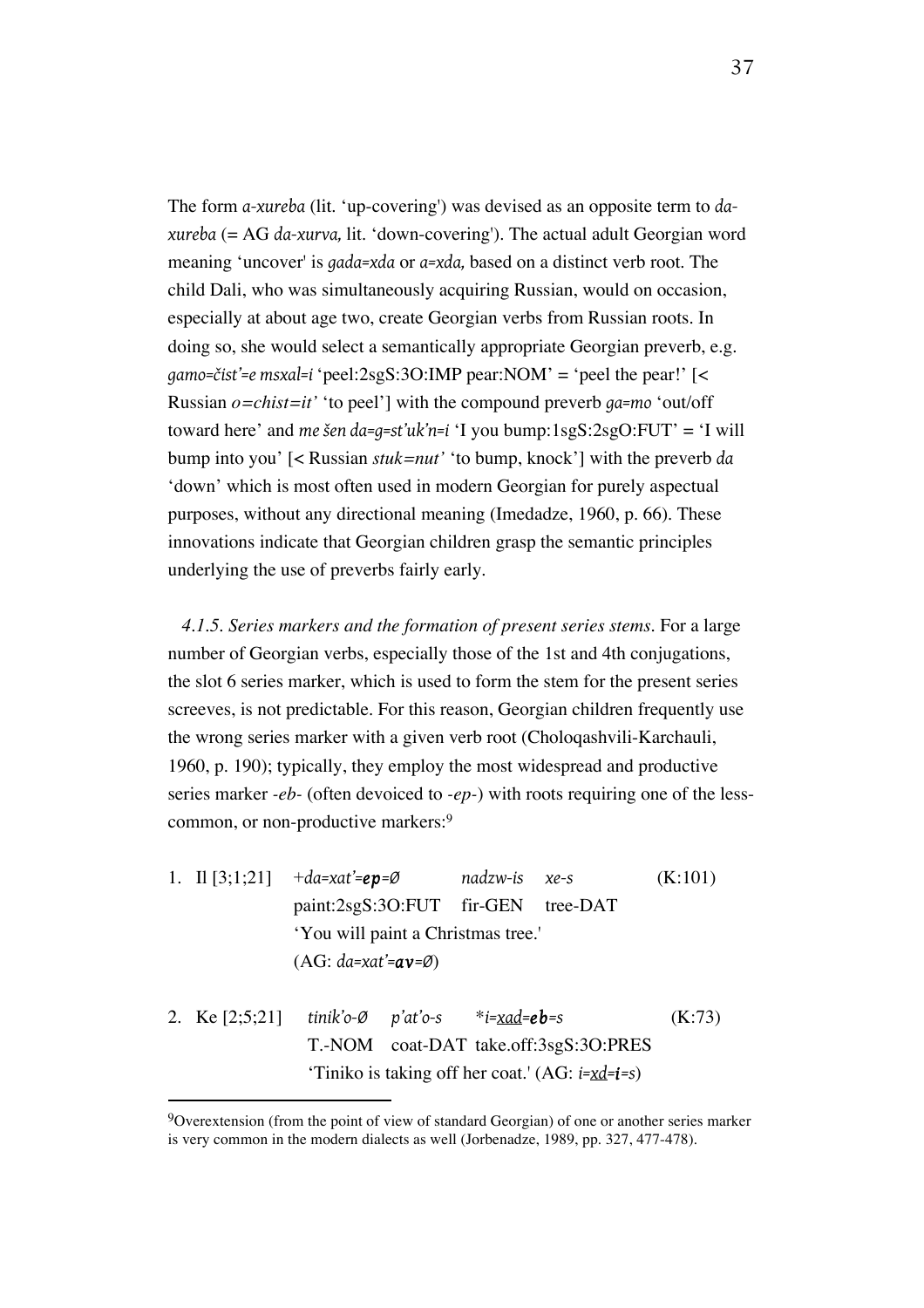# 3. Ta [1;10;14] *mašina-Ø* \**t'rial=ob=s* (A:155) machine-NOM turn[3]:3sgS:PRES 'The machine (car) is turning.' (AG: *t'rial=eb=s*)

In each of the above verbs, *-eb-* is used where adult Georgian has a lesscommon series marker, save the third example. In this instance, Tamaz employs *-ob-* where *-eb-* should be used, presumably because he has observed that most Georgian 3rd conjugation verbs use *-ob-*.

The verb form in the second example (\**i=xad=eb=s*) illustrates another source of difficulty for young Georgian speakers. Certain verb roots undergo vowel mutation (ablaut) in the aorist series screeves, e.g.: PRES *v=k'rep=Ø* 'I am picking it [flower],' AOR *mo=v=k'ri p=e* 'I picked it'; PRES *v=šl=i* 'I am spreading it out,' AOR *ga=v=šal=e* 'I spread it.out.' In the above-mentioned instance, Keto extracted the root *-xad-* from the aorist form (*ga=i=xad=a* 's/he took it off') and formed a present series stem from this root by the addition of the series marker *-eb-*. Several common Georgian verbs utilize completely different stems in the present series and aorist series. In the following example, Tina fashioned present and future forms of the verb meaning 'do' by adding series markers to the aorist series stem (*-kn-/-ken*). The present series forms used in adult Georgian employ etymologically-unrelated roots.

Ti [4;3;25] *me* \**v=kn=av ai ase; šen* (K:86) I do:1sgS:3O:PRES here so you \**ken=eb?* do:2sgS:3O:FUT 'I do it this way; will you do it?' (AG: *v=šwreb=i* 'I do,' *i=zam* 'you will do'; cp AOR 1sg *v=ken=i* 'I did it,' 3sg *kn=a*)

Other examples of stem-selection errors:

Ke [3;9;12] 
$$
*m = c = em = d = a
$$
 (instead of  $m = a = d$ z1 = e $v = d = a$ ) (K:78)  $`$  She was giving it to me.

\n(future/ aorist stem used instead of present-series stem in formation of imperfect)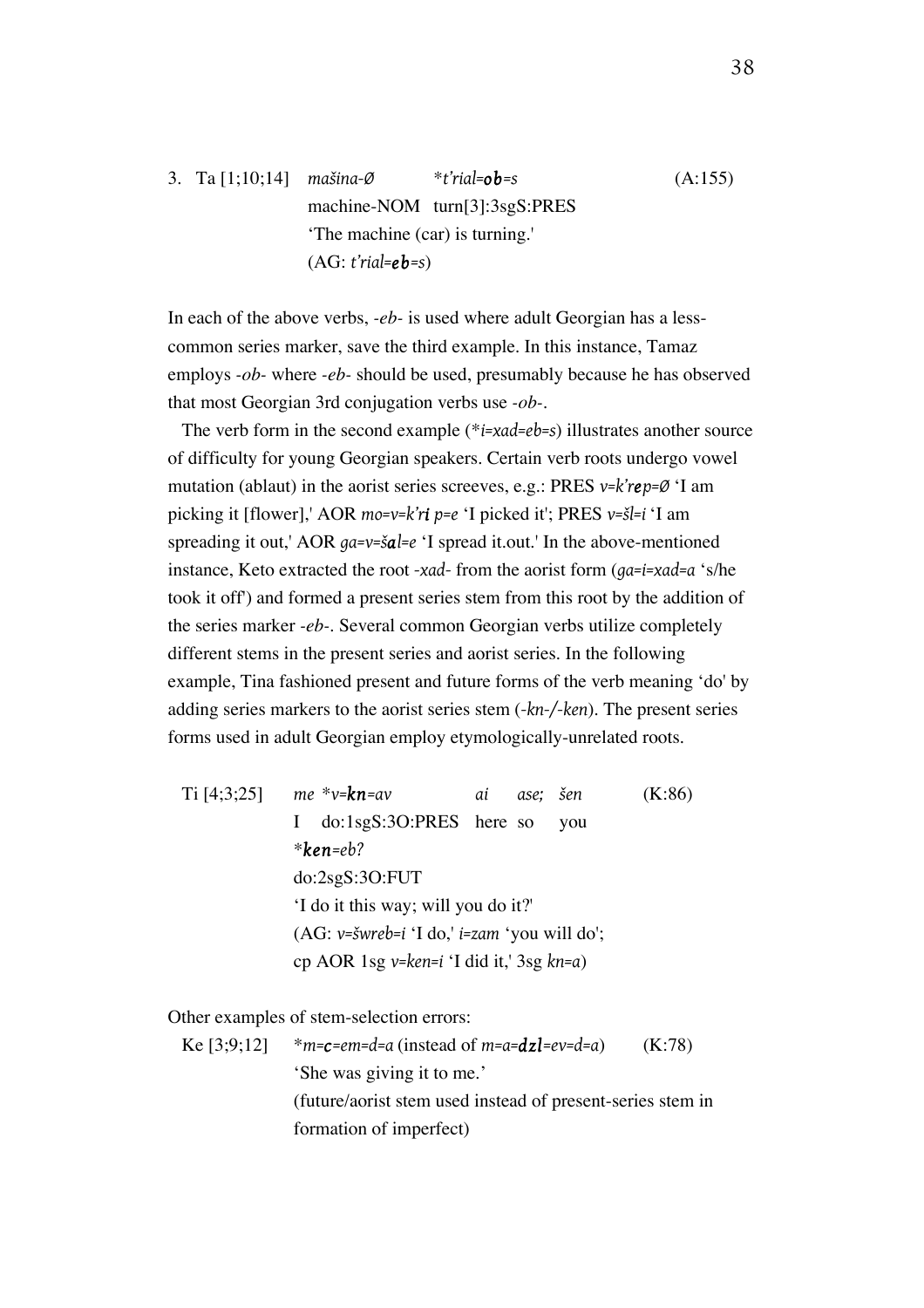Ti [4;3;23] 
$$
+g=i=\text{txr}=am
$$
 (instead of  $g=e=\text{ubn}=eb=i$ ) (K:86)  
'I am telling you.'

(aorist-series stem instead of present-series stem in formation of present)

There is a consistency to these errors. In the case of change-of-state verbs (1st and 2nd conjugation verbs), where the present series and aorist series roots differ in ablaut grade, or are etymologically unrelated, children are likely to employ the aorist series root as the base for forming the present series stem (by addition of a series marker).

*4.1.6. Imperfect stem formation.* Of the five present series screeves, three the imperfect, conditional and conjunctive — have stems formed by the addition of the suffix *-d-* or *-od-* in slot 7. The former suffix is used with 1st and most 3rd conjugation verbs; *-od-* is used to form the imperfect stems of 2nd conjugation verbs, 3rd conjugation verbs with the series marker *-i-* and some 4th conjugation verbs. Child speech errors involving these suffixes are of two main types: segmentation errors, and formation of imperfect stems for verbs that do not have them in adult Georgian.

One not uncommon segmentation error appears to reflect an interpretation by the child of the slot 7 imperfect stem formant *-d-* and the 3sg Set S suffix *-a* which follows it as a single imperfect screeve morpheme ("*-da*"). In producing his or her own imperfect forms, the child simply adds *-da* to the present-tense form:

| Il $[2;8;1]$             |         | kuta-ši amucia-Ø        | $*$ mi <sub>1</sub> =b <sub>4</sub> =i <sub>6</sub> =s <sub>9</sub> = <b>da</b> <sub>7+9</sub> | (K:98)    |
|--------------------------|---------|-------------------------|------------------------------------------------------------------------------------------------|-----------|
|                          |         |                         | street-in doggy-NOM run[3]:3sgS:PRES+IMPF                                                      |           |
|                          |         |                         | 'A doggy was running in the street.' (AG: $mi_1 = rb_4 = od_7 = a_9$ )                         |           |
| Ke [3;7;28] <i>čai-Ø</i> |         | *duy4=s9= <b>da</b> 7+9 | qušin                                                                                          | (K:77)    |
|                          | tea-NOM |                         | $boil[3]:3sgS:PRES+IMPF$                                                                       | yesterday |
|                          |         |                         | 'The tea was boiling yesterday' (AG: $du_{\chi_4} = d_7 = a_9$ )                               |           |

Another type of segmentation error commonly occurs when Georgian children try to form the past tense of stative verbs. Since there is no meaningful perfective/imperfective opposition for these verbs, they have only one past indicative screeve. Depending on the verb, this screeve will be, formally speaking, either and imperfect or an aorist. There is no semantic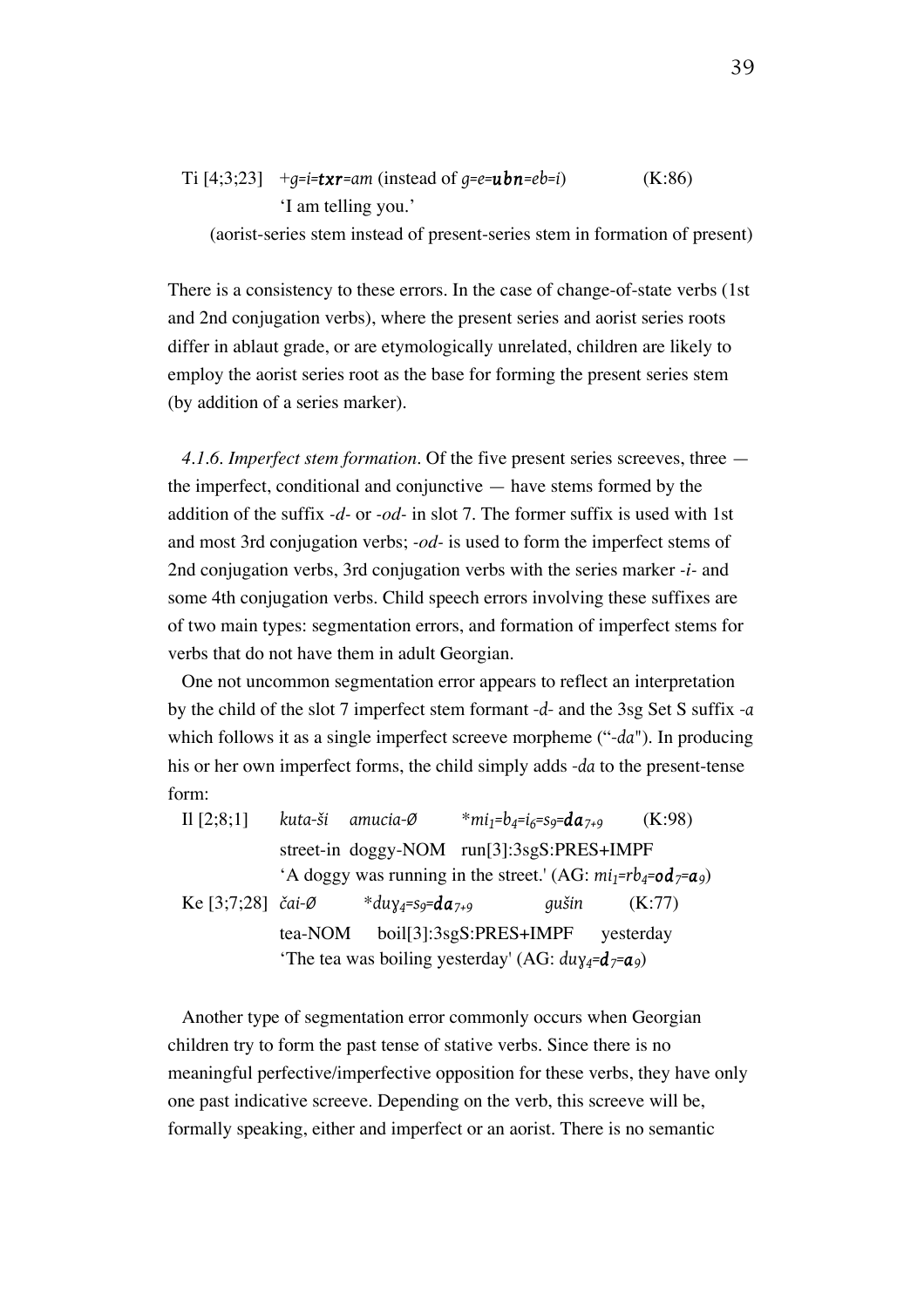basis for predicting which it will be. For example, the past indicative of *m=i=q'war=s* 'I love sb/sthg' is *m=i=q'war=d=a*, an imperfect, while the past of *mo=m=c'on=s* 'I like sb/sthg' is an aorist: *mo=m=e=c'on=a.* The children in our diary studies often devised past-tense forms based on the imperfect stem for stative verbs which employ the aorist, not the imperfect, in adult Georgian:

- 1. Ke [4;11;20] *dana-Ø tinik'o-s* \**Ø=a=kv=d=a,* (K:82) knife-NOM T.-DAT have[4]:3O:3S:IMPF *xel-ši* \**Ø=u=k'av=od=a* hand-in hold[4]:3O:3S:IMPF 'Tiniko had a knife, she held it in her hand.' (AG: *h=kon=d=a* 'sb had sthg', *Ø=e=k'av=a* 'sb held sthg')
- 2. Ti [3;10;2] *ama-s saban-i* \**Ø=e=xur=i=od=a* (K:85) this-DAT blanket-NOM cover:3O:3S:AOR+IMPF *saban-i* \**Ø=a=xur=av=d=a ama-s* blanket-NOM cover:3O:3S:IMPF this-DAT 'She was covered by a blanket; a blanket was covering her.' (AG: *Ø=e=xur=a* 'sthg covered sb')

In the first example, Keto fashioned past-indicative forms for *Ø=a=kv=s* 'sb has sthg' and *Ø=u=k'av=i=a* 'sb holds sthg' by inserting imperfect-stem formants in slot 7. The correct Georgian forms involve stem suppletion for the first verb and the use of an aorist form for the second. In the second example, Tina makes two attempts to conjugate the stative *Ø=a=xur=av=s* 'sthg covers sb' in the past indicative. Her first try shows the influence of the correct past-tense form *Ø=e=xur=a*, which she evidently processed as a present-tense form +*Ø=e=xur=i=a* (analogous to *Ø=e=šin=i=a* 'sb is afraid of sb/sthg') from which the imperfect was formed by the addition of the slot 7 formant *-od-*. Her second attempt employed an imperfect formed from the actual present screeve.

If one compares these facts with those presented in section 4.1.5, a pattern emerges. In forming the present-series screeves of 1st conjugation verbs, children frequently used stems that are, in the adult language, only used in the aorist series. In the case of stative 4th conjugation verbs, the opposite derivational direction is observed: imperfect stems (formed from the present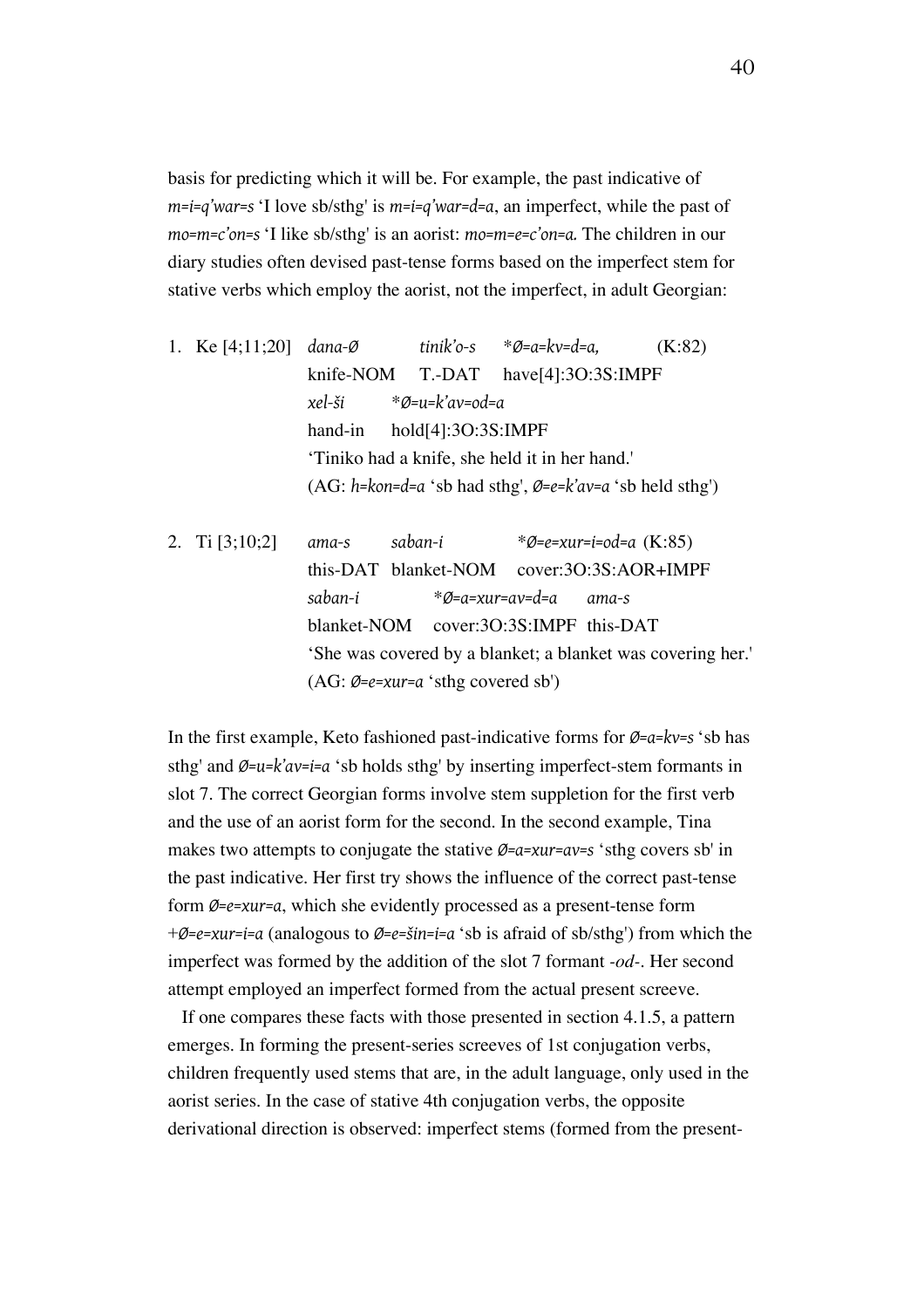series stem) were employed in the formation of past indicative forms,where the adult language would use aorist stems.

These facts can be compared with data on the emergence of verbal morphology. It was mentioned above that the first recognizeable verb forms used by Georgian children are in either the imperative or present screeves. More precisely, almost all of the aspectually TELIC verbs (change-of-state verbs: accomplishments and achievements) were first used in the imperative (formally identical to the aorist with a 2nd person subject), and all of the ATELIC (stative and activity) verbs first appeared in the present indicative. In terms of Georgian verb stem classes, most 1st and 2nd conjugation verbs are telic, and 3rd and 4th conjugation verbs are atelic. Here are the earliest finite verbal forms recorded in the diaries for Tamaz and Ila:

#### **Tamaz (age 0;11 - 1;7)**

TELIC VERBS ATELIC VERBS *ade* 'get up!' *mina* 'I want it' *daǰi* [= *daǰeki*] 'sit down!' *ara* [= *araa*] 'it isn't [there]' *ate* [= *aante*] 'turn on [the light]!' *mšia* 'I'm hungry' *modi* 'come here!' *mie* 'give it [to me]!' *mome* 'give it to me!' *c'adi* 'go away!' *gac'ie* 'get it away [from me]!'

### **Ila (age 2;0 - 2;5)**

| <b>TELIC VERBS</b>                                               | <b>ATELIC VERBS</b>                        |
|------------------------------------------------------------------|--------------------------------------------|
| <i>t'at'ida</i> $[= c'avida]$ 'he left'                          | $ik'os$ [= $iq'os$ ] 'let [me] be!'        |
| modi 'come here!'                                                | $na$ [= minda] 'I want it'                 |
| mieci 'give it [to me]!'                                         | $eca$ [= es aris] 'this is'                |
| at'ide $[= c' \text{avidet}]$ 'let's go!'                        | (tovli) modic 'it's snowing'               |
| $t'$ amo $\left[\equiv v\check{c}'$ amo $\right]$ ' let me eat!' | amidi $[= ar minda] 'I don't want'$        |
| $adi$ [= $adeki$ ] 'get up!'                                     | at $[= akws]$ 'he has it'                  |
| $dadze$ [= $dajeki$ ] 'sit down!'                                | amagak $[= ar \, makws]$ 'I don't have it' |
| atuče $[=$ daxuč'e] 'close [your eyes]!'                         |                                            |
| amat'it'i $[= amiq' wane]'$ 'pick me up!'                        |                                            |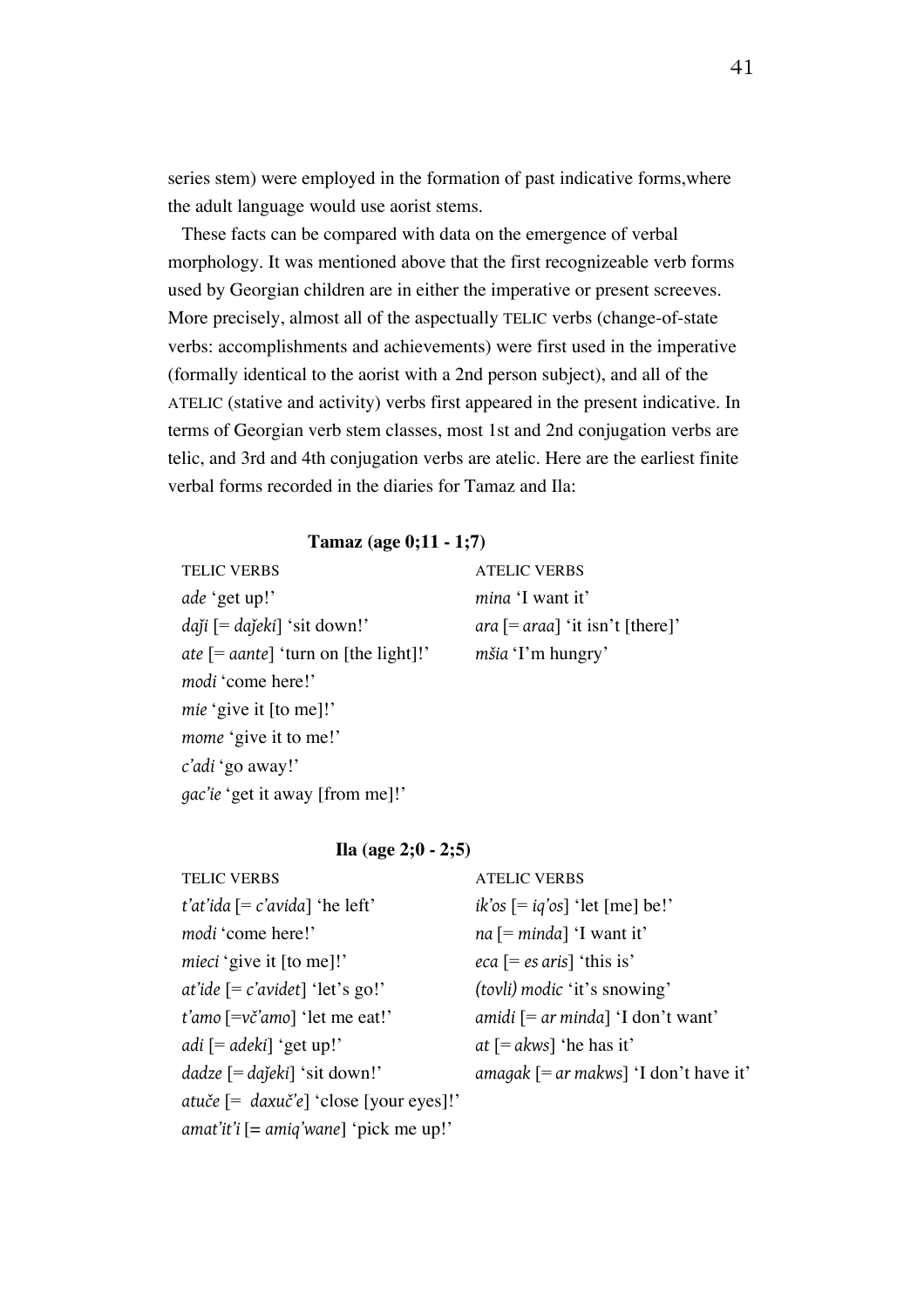All of the telic verbs are in aorist series forms: mostly the imperative, also some optatives with 1pl subjects ("let's ....") and one aorist. All of the stative verbs, with one exception, are in the present tense. The basis for this distribution is aspectual. The aorist-series stem is aspectually PUNCTILIAR, this being the unmarked aspect for change-of-state verbs. The present tense form is aspectually DURATIVE, which is the unmarked aspect for atelic verbs.

In the next phase, these children began to use aorist forms of telic verbs, e.g. *c'ame* [= *vč'ame*] 'I ate it' [Ila, 2;6;5]; *gat'k'a* [= *gat'q'da*] 'it broke' [Tamaz, 1;7;24]. The first past-tense forms of stative verbs did not appear until several months later. (cp the similar observations reported for the acquisition of Italian by Antinucci and Miller (1976)).

The differences in derivational direction for the formation of (erroneous) verb stems noted above and in section 4.1.5 can be seen to be related to these facts. It is the stem type which is the first to appear in the child's usage which is initially used in the formation of other stems. When children begin to productively employ the present-series screeves, they interpret them as derived from the aorist series stem with the addition of a series marker (as is indeed the case for most 1st and 2nd conjugation verbs). Conversely, they prefer to use the imperfect stem (derived from the present-series stem) in forming the past indicative of stative verbs.

*4.1.7. Version.* Errors in the use of the version markers (slot 3) do not appear to be very common. Most such deviations from the adult norms involve the use of the wrong version vowel in conjunction with a Set O object marker. In the following sentence, Tina inserts objective-version vowels after the Set O agreement markers for the indirect objects. In fact, most Georgian verbs with indirect objects do use version vowels. The verb in question, however, is one of a small number which subcategorize for indirect objects but do not have version vowels after the indirect object markers.

Ti [3;8;16] *mela-m* \**mo1=m2=i 3=p'ar4=a9 beč'ed-i,* (K:85) fox-ERG steal:3sgS:1sgO:**OBJ.V**:AOR ring-NOM *ama-s-ac* \**mo1=Ø2=u3=p'ar4=a9* this-DAT-also steal:3sgS:3O:**OBJ.V**:AOR 'The fox stole my ring; he stole one from her, too.'

(AG: *mo=m2=p'ar=a* 'he stole it from me', *mo=h2=p'ar=a* 'he stole it from her')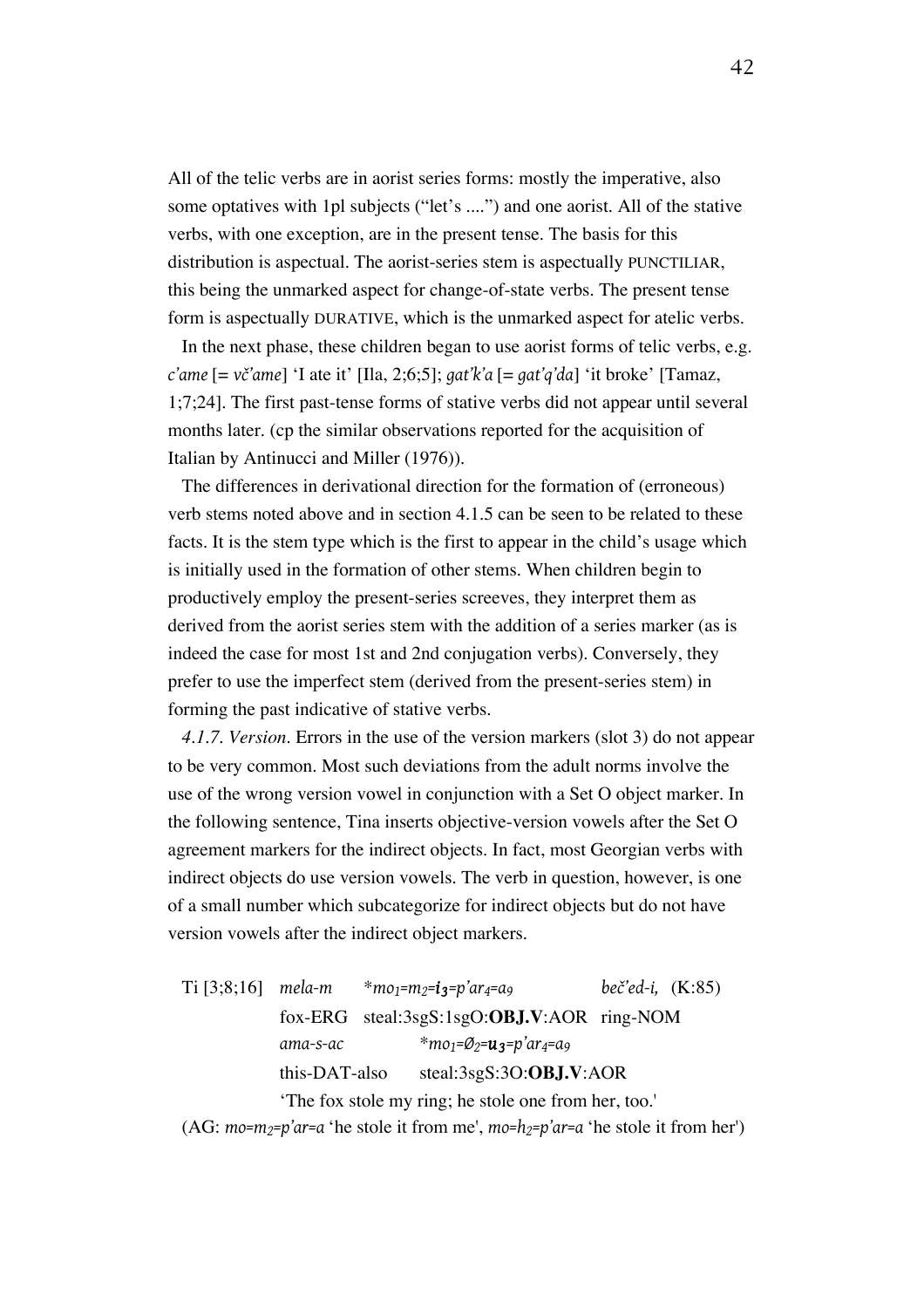In her acquisition diary for the child Dali (who was acquiring Russian simultaneously with Georgian), Imedadze recorded the following utterance, in which Dali's uncertainty concerning the presence of a version vowel after the indirect object marker for a particular verb is shown:

Da [2;0;20] *al* \**še=m2=dzil 4=i=a, dedik'o, šen* not able[4]:1sgO:3S:PRS mommy:VOC you \**g2=i3=dzil 4=i=a? dali-s al* \**še=Ø2=dzul 4=i=a.* able:2sgO:3S:PRS Dali-DAT not able:3O:3S:PRS 'I can't do it, Mommy, can you? Dali can't do it.'

The correct forms are  $\check{\sigma}e = m_2 = i_3 = dz \cdot d$  *z* $i = i$  can do it,'  $\check{\sigma}e = q_2 = i_3 = dz \cdot d$  *z* $i = i$   $\sigma$   $\check{\sigma}$   $\sigma$   $\sigma$ do it,' *še=Ø2=u3=dzl4=i=a* 's/he can do it' respectively. Dali appears to have misheard the version vowels as part of the stem, leading to the production of the verb roots \**-dzil-* and \**-dzul-* instead of the correct *-dzl-*. (Since many Georgian roots have different ablaut grades [see section 4.1.5], the postulation of such an alternation of verb forms is not entirely out of line with the adult model). The second verb form in the example cited is a sort of comprise between her earlier hypothesis (no version vowels, syllabic root) and the adult form (version vowels, nonsyllabic root).10

Less often, Georgian children will derive objective-version forms of verbs that do not have such forms in the adult language, although there is no semantic reason why they should not. In such instances, the young speakers are filling in accidental gaps in the lexicon:

Ti [4;10;1] *hau, čemi p'ur-i c'a=m=i=ɣ=o* (K:88) oh my bread-NOM take:3sgS:**1sgO**:AOR *kata(m)-ma!*  chicken-ERG 'Oh, the chicken took my bread away from me!'

<sup>10</sup>It may not be a coincidence that the preverb (š*e-*) is omitted in the second verb form. Dali's representation of this verb might have included a 'melodic' template, comprising information on syllable count, a partial representation of the invariant components of this screeve (i.e. those elements which do not vary according to person and number), etc. The š*e-* would then have been dropped in 'compensation' for the version vowel *-i-*, in order to match the syllable count in Dali's melodic representation.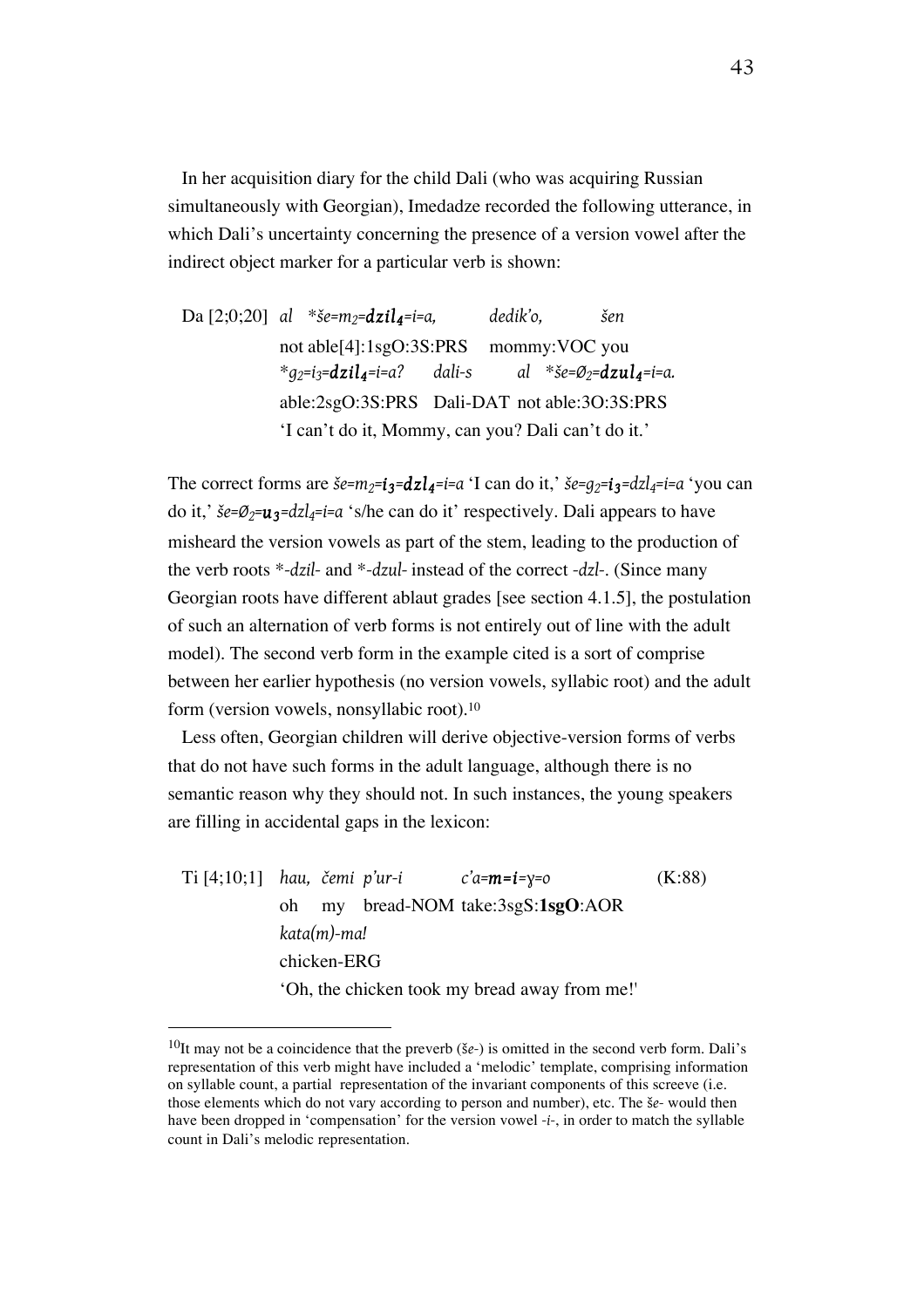The above verb was intended as the objective-version counterpart to *c'a=i=ɣeb=s* 'sb takes sthg.' The verb *c'a=Ø=u=ɣeb=s* 'sb takes sthg away from sb' does not exist in modern Georgian, but in fact this form with this meaning was used in the medieval language.

The overall impression one gets from the diaries is that Georgian children readily obtain a clear grasp of which version vowels can be expected with which classes of verbs. When young speakers concoct verb forms with stems that are not used in the adult language, the version vowel appropriate to that semantic type of verb is used. Some examples:

1. An [2;5] is walking in the wind with her mouth open. An *p'ir-ši* \* $m_2 = i_3 = k a r_4 = a v_6 = s_9.$  (K:107) mouth-in wind:3S:**1sgO**:OBJ.V:PRES

lit: 'It is wind-ing into my mouth.' (AG: *p'ir-ši kar-i m=i=ber=av=s* 'The wind is blowing into my mouth.')

2. Ti [4;11;26] *es ar*  $\check{\delta}e_1 = d_4 = i_8 = s_9$  *ima-* $\check{\delta}i$ ; (K:89) this-NOM not go.in:3sgS:PRES that-in *aba,* \**še1=a3=d4=in6=e8* well go.in:**CAUS**:2sgS:3O:IMP 'This doesn't go into that; well, make it go in!'

3. Ke [4;8;22] *ar* \**ga1=m2=e 3=k'et4=a9 es šurnok'-i k'arkat* not make:PASS:3S:1sgO:AOR thisshoelace-NOM well 'My shoelace was not done right.' (K:80) (AG:  $ga_1 = m_2 = i_3 = k'et_4 = d_7 = a_9$  'it was done for me')

The verb used by Ana in the first sentence is formed from the nominal root *kar-* 'wind,' which is not used as a verb stem in adult Georgian. As would be expected for a Class A verb with an indirect object, objective version with the vowel *-i-/-u-* is employed (Set O subset III in Table 6). In the second example, Tina forms a causative for a verb that has none in the adult language As is appropriate for derived causatives (see next section) the version vowel *-a*appears in slot 3. As for example 3, the verb root *-k'et-* does have a passive stem, but it is formed with the suffix *-d-* in adult Georgian. Keto devised a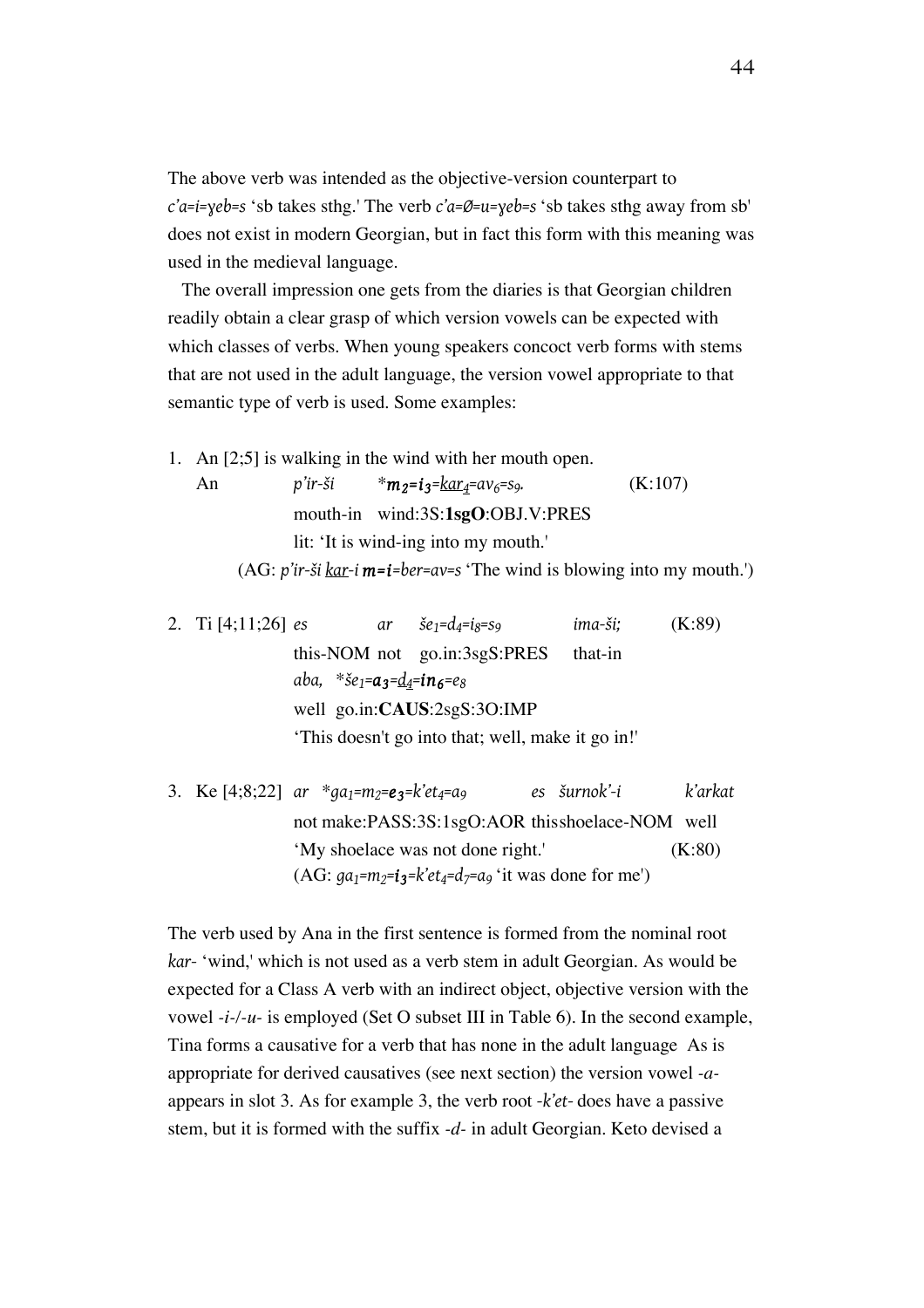prefixal 2nd conjugation verb with a 1sg indirect object. As would be required for verbs of this morphological type, the version vowel *-e-* is used (object marking subset IV in Table 6).

*4.1.8. Formation of passives and causatives.* It was noted earlier (see Table 3) that the stems of 2nd conjugation verbs are formed in three distinct ways, of which two (prefixal and suffixal derivations) are used productively to form new verbs in Georgian. Most semantically passive verbs are marked by the slot 3 version vowel *-i-* (or *-e-* if an indirect object is present). 2nd conjugation verbs with the slot 5 suffix *-d-* tend to be inchoatives, sometimes semantically active. The children in Kaxadze's and Avalishvili's studies not infrequently create 2nd conjugation stems in *-i-/-e-* for verbs which require the suffix *-d-* in adult Georgian. These errors are most likely for those verbs which are semantically passive. In some instances, it appears that the children have created so-called "verbs of possibility" (Shanidze, 1953, pp. 299-300), which are prefixal 2nd conjugation verbs in Georgian (e.g. AG *i=č'mev=a* 'it can be eaten, it is edible').

- 1. Ke [2;0;29] *savaxit'-i* \**ga=i 3=t'ex=a* (K:70) comb-NOM break:PASS:3S:AOR 'The comb broke.' (AG: *savarcxeli ga=t'q'=d5=a*)
- 2. Ke [3;11;27] *nav-i ase* \**i 3=k'et=eb=a* (K:78) boat-NOMso make:PASS:3S:PRES 'The boat is put together like this.' (AG: *k'et=d5=eb=a*)

Children continue to form prefixal passives from some verb stems where the adult language has suffixal passives well into their sixth year.<sup>11</sup>

Causatives in Georgian are formed in several ways. For most transitive (1st

 $11$ One notes that in the Old Georgian language also, prefixal passives were more common than they are now. For many verbs prefixal 2nd conjugation forms that are attested in medieval texts have been completely replaced by suffixal passives in the modern standard language (Imnaishvili, 1968).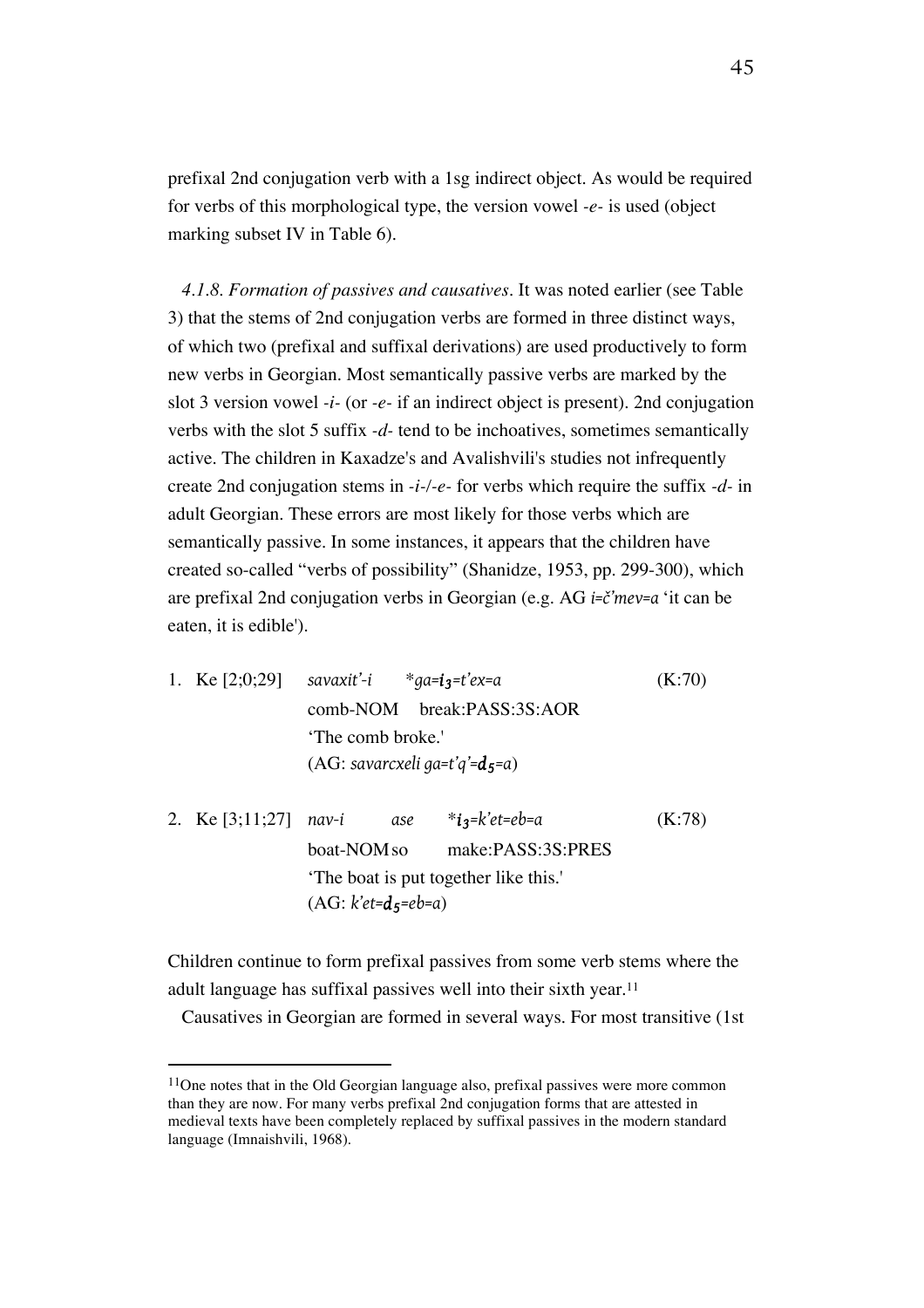conjugation) verbs the corresponding causative stem is formed by addition of the suffix *-i(n)-* and sometimes a second series marker (*-eb-*) in slot 6 after the regular series marker. The version vowel is changed to  $-a$ -: e.g.  $v_2=i_3=q_4=eb_6=Q_9$ 'I understand sthg,'  $v_2 = a_3 = g_4 = eb_6 = in_6 = eb_6 = \emptyset_9$  'I make sb understand sthg, I inform sb.' Most 3rd conjugation verbs form their causatives by changing the version vowel (to *-a-*) and series marker (to *-eb-*), without addition of a causative suffix. Children begin using derived causatives in their third year. Evidence that they have grasped the mechanism of causative formation comes from novel forms such as the following, concocted by Keto for verbs the causatives of which employ distinct roots in adult Georgian:

- 1. Ke [2;5;1]  $+{\check{\boldsymbol{\varepsilon}}}_1=m_2=a_3=\underline{\boldsymbol{\varepsilon}}_4=eb_6=i_6=e_8$  *č*it'-*i* (K:73) see:CAUS:2sgS:1sgO:IMP bird-NOM 'Let me see the bird.' [< *še=v=xed=av=Ø* 'I see it'] (AG: *da=m=a=nax=e* 'show it to me')
- 2. Ke [3;2;23] *šen-c c'a=xwal da men-c* (K:75) you-also go:2sgS:FUT and I-also  $+c'a_1 = m_2 = a_3 = xwal_4 = eb_6$ go:CAUS:2sgS:1sgO:FUT 'You will go, and you will cause me to go, too.' (AG: *c'a=m=i=q'wan* 'you will bring me')
- 3. Ke [3;3;17] *tinik'o-m burt-i* \**ga<sub>1</sub>=a<sub>3</sub>=sk'd<sub>4</sub>=in<sub>6</sub>=a<sub>9</sub> (K:76)* T.-ERG ball-NOM burst:CAUS:3S:3O:AOR 'Tiniko made the ball burst' [< *ga=sk'd=a* 'it burst<sub>intr</sub>'] (AG  $ga$ -xetk=a 's/he burst<sub>tr</sub> it')

| 4. Ke $[4;2;29]$ | gogo,  | ra-m                  | *da <sub>1</sub> =q <sub>2</sub> =a <sub>3</sub> = <u>vic'q'</u> 4=d <sub>5</sub> 2=in <sub>6</sub> =a <sub>9</sub> |        |
|------------------|--------|-----------------------|---------------------------------------------------------------------------------------------------------------------|--------|
|                  |        |                       | girl:VOC what-ERG forget:CAUS:3S:2sgO:AOR                                                                           |        |
|                  | maq-is | daxat'wa?             |                                                                                                                     | (K:79) |
|                  |        | that-GEN painting-NOM |                                                                                                                     |        |
|                  |        |                       | 'Girl, what made you forget how to paint that?'                                                                     |        |
|                  |        |                       | $\left[ < da_1 = a_2 = a_3 = \text{vic}'\right]_4 = d_5 = a_9$ 'you forgot it'                                      |        |
|                  |        |                       | (AG: $da=q=ae-vic'q'_{4}=eb_{6}=in_{6}=a'$ it made you forget')                                                     |        |
|                  |        |                       |                                                                                                                     |        |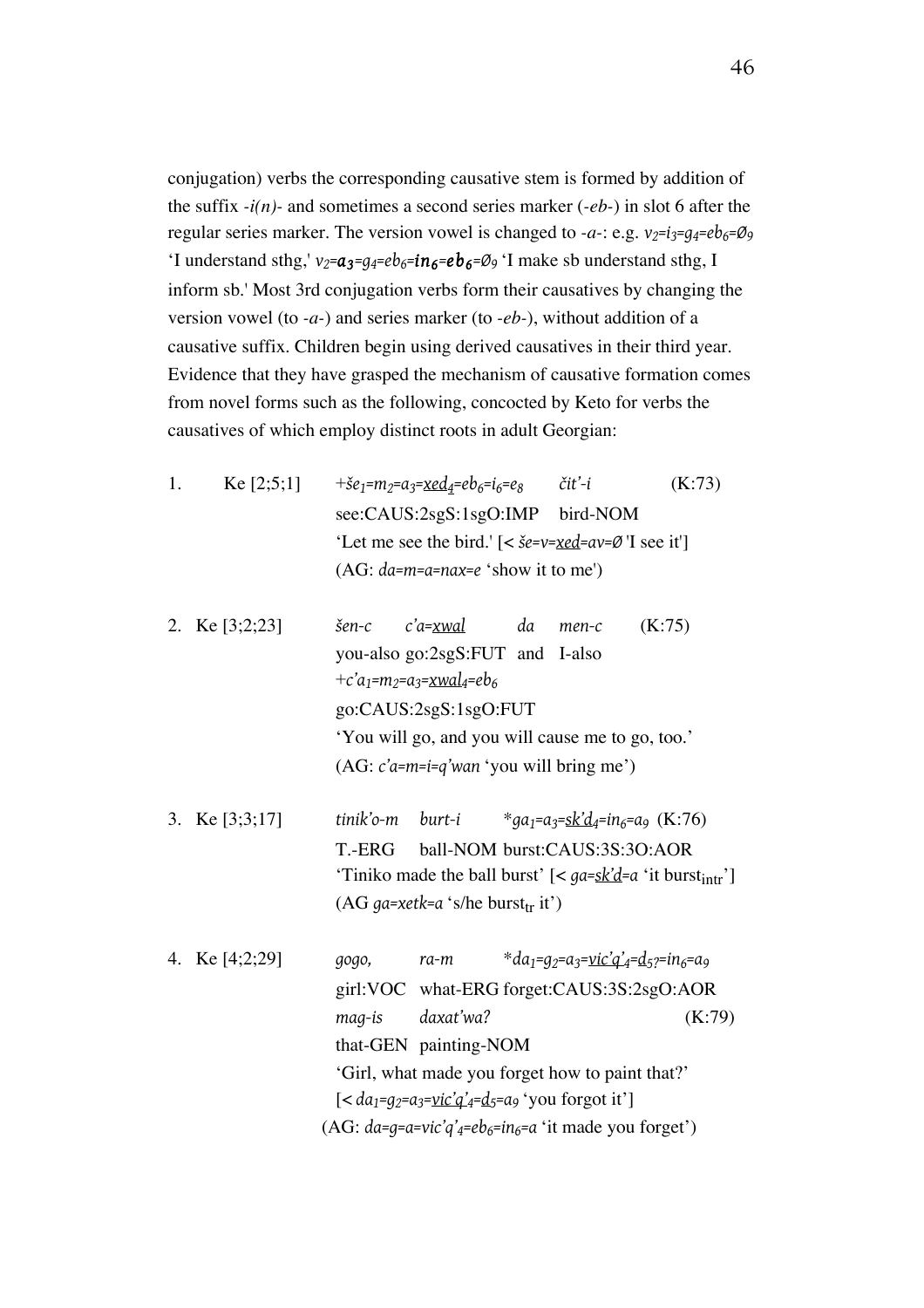The first and third verbs were formed according to the model for 1st conjugation verbs, and the second as though it were a 3rd conjugation verb (in fact, *c'a=xwal* is a root 2nd conjugation verb). The verb in the fourth example was derived from a suffixal 2nd conjugation verb with indirect syntax (*da=Ø=a=vic'q'=d=eb=a* 'sb:DAT will forget sthg:NOM'). Keto evidently interpreted the slot 5 inchoative suffix *-d-* as part of the root. She produced such nonstandard causatives well into her fifth year (Kaxadze, 1969, pp. 32- 35).

#### **4.2.** *Noun declension.*

 $\overline{a}$ 

The first recognizable words uttered by Avalishvili's son Tamaz — the only child for whom we have data from this early stage — correspond to nouns in adult Georgian:

|          | $[0.8.5]$ didda 'mother'                                                                          | $(AG: deada=\emptyset)$  |
|----------|---------------------------------------------------------------------------------------------------|--------------------------|
| [0:8:20] | mama 'father'                                                                                     | $(AG: mama=Ø)$           |
| [0.8:30] | nana 'Nana' <sister's name=""></sister's>                                                         | $(AG: nana = \emptyset)$ |
|          | $[0,9,29]$ buti 'ball' <and other="" round="" things=""> <math>(AG: \text{burt} = i)</math></and> |                          |
|          | [0;10;26] tit'i 'bird' <and flying="" other="" things=""> <math>(AG: čit'=i)</math></and>         |                          |

All of the above resemble Georgian nouns in the nominative case.<sup>12</sup> It is important to recall that for consonant-stem nouns, such as *burt=i* and *čit'=i*, the NOM is not necessarily the simplest form, phonologically speaking. The DAT form (*burt=s*, *čit'=s*) contains the same number of phonemes, and is a syllable shorter. Contributing to the prominence of the NOM as a model for the child's first nouns is its use in predicative constructions (*dzaɣl-i-a* 'dog-NOM-is' = 'it's a dog'), and as the citation form used in naming things. For the next year or so after the first word appears all of the noun forms produced by the children in the diary studies were in this base form, equivalent to the adult nominative (also noted by Choloqashvili-Karchauli, 1960, p. 185). The first distinct case desinences appear at the end of the second year or beginning of the third. We will discuss them here in the order of their first appearance in

<sup>&</sup>lt;sup>12</sup>The first three nouns, being in the class of proper names, have identical NOM and VOC case forms. Hence either could serve as the model for the forms produced.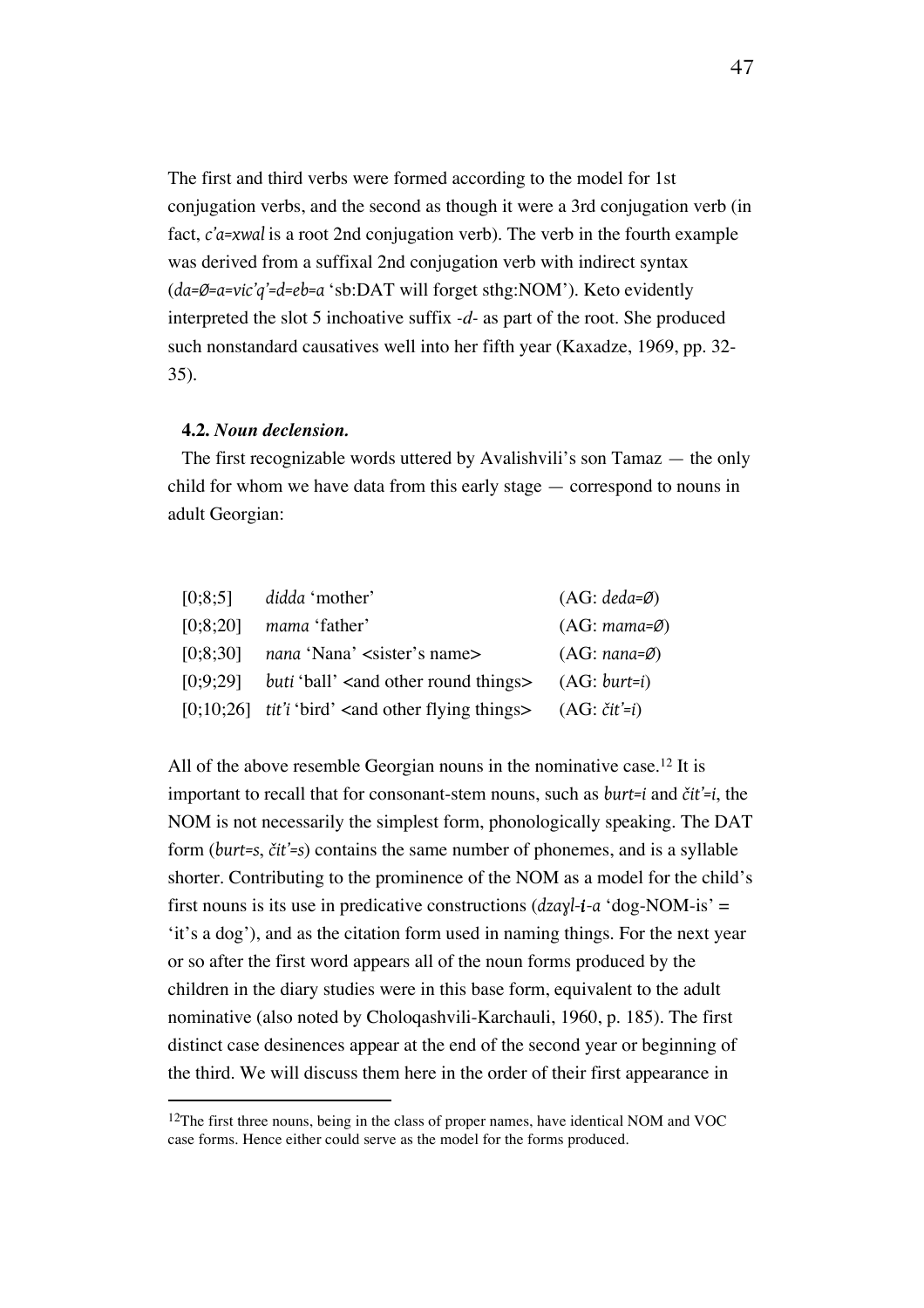child speech.

NOMINATIVE. Before other case forms appear in Georgian children's speech, there is evidence that they have segmented the *-i* morpheme used to mark the NOM of consonant-stem nouns. This *-i* is occasionally appended to vowel-stem nouns, for which the NOM desinence in adult Georgian is -*ø*:

| Ke $[2;0;0]$  | +deda- <b>i</b>   | udi!                                              | (K:69) |
|---------------|-------------------|---------------------------------------------------|--------|
|               | mother-"NOM" want |                                                   |        |
|               |                   | 'I want mother!' $(AG: deada-\emptyset m=i=nd=a)$ |        |
| Il $[2;1;20]$ | +mama- <b>i</b>   | odida                                             | (K:91) |
|               | father-"NOM"      | came                                              |        |
|               |                   | 'Father came.' (AG: mama- $\emptyset$ mo=vid=a)   |        |

It is unclear what meaning or function is attached to this suffix at this stage, since the morphology is otherwise quite undeveloped.

GENITIVE. For the children in the diary studies the first inflected (i.e. nonbase-form) nominals tended to be phonologically equivalent to adult GEN or DAT forms. Since in some instances the nominals in question are vowel-stem proper names (which have identical DAT and GEN forms) it cannot be determined which form served as the model.

TABLE 13 First recorded use of inflected (non-NOM) nouns

| Tamaz          | 1:8:21 | DAT/GEN           |
|----------------|--------|-------------------|
| Ana            | 2:1    | <b>GEN: INSTR</b> |
| Keto           | 2:2:2  | DAT/GEN           |
| Mariko $2:4:5$ |        | GEN               |
| <b>Ila</b>     | 2:4:17 | GEN               |
|                |        |                   |

Children have relatively little trouble mastering the Georgian GEN. One area of difficulty is the determination of which roots undergo syncope in the GEN, INS and ADV cases in the singular, and all cases in the plural (cp the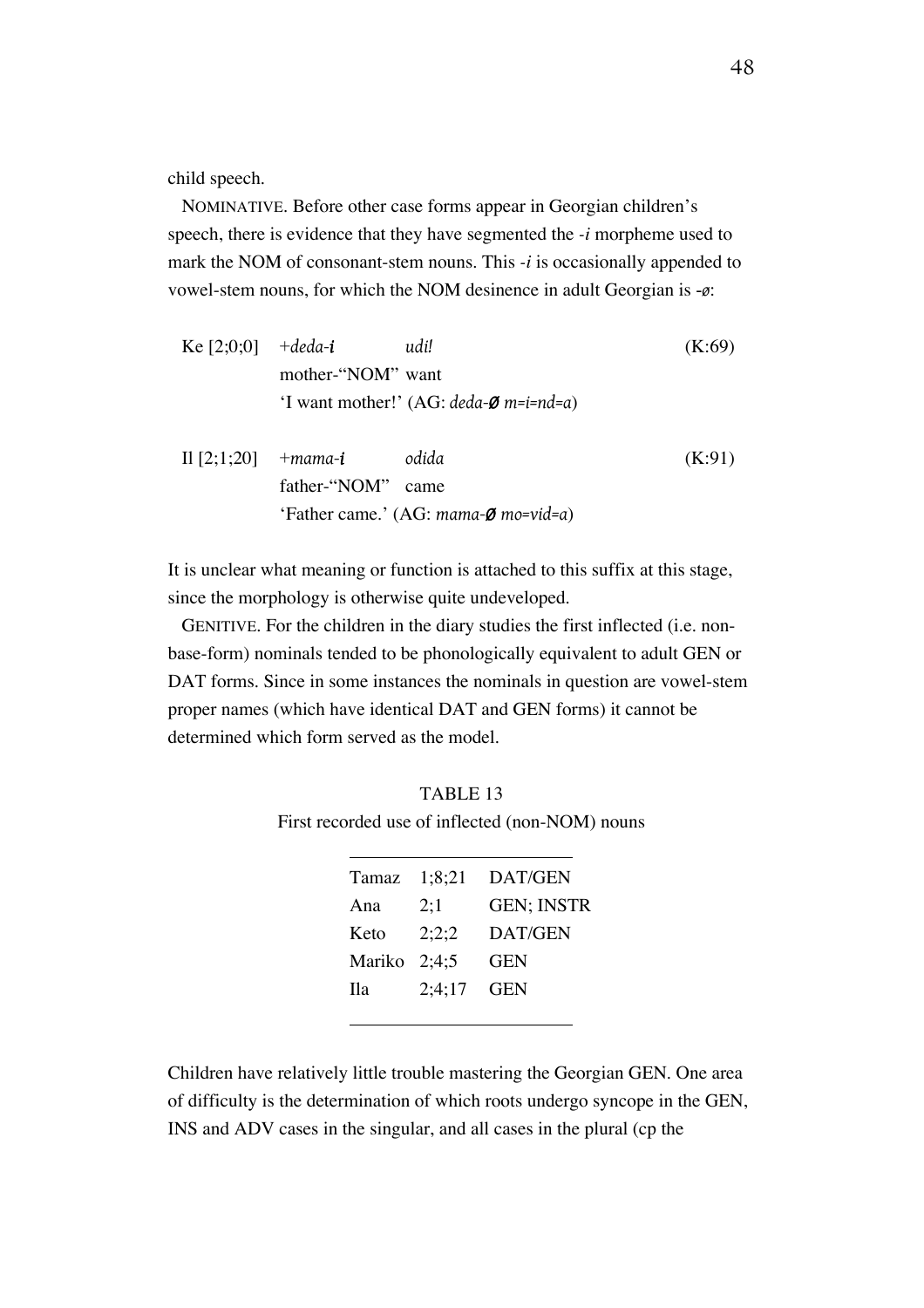declension of *kal-* 'woman' and *msxal-* 'pear' in Table 8). Nominal roots ending in /a/ or /e/ followed by a sonorant are most susceptible to syncope, but exceptions occur. Young speakers at first fail to apply the rule at all (Choloqashvili-Karchauli, 1960, p. 187). Toward the end of their fourth year, children appear to become aware of the problem, often applying the syncope rule where it would be expected on phonological grounds but does not occur in adult Georgian. Both types of errors are illustrated here:

| 1. II $[3;2;1]$ |                  | mat'aleb <b>e</b> l-is daxat'wa-Ø             | k'i                              | (K:101) |
|-----------------|------------------|-----------------------------------------------|----------------------------------|---------|
|                 | train-GEN        | painting-NOMEMPH                              |                                  |         |
|                 | $v=i=c=i$        | me.                                           |                                  |         |
|                 | know:1sgS:PRES I |                                               |                                  |         |
|                 |                  | I do indeed know how to paint a train.'       |                                  |         |
|                 |                  | $(AG: mat'arebl = is; cp NOM mat'arebel = i)$ |                                  |         |
| 2. Ke $[3;8;7]$ |                  | mankn-is borbal-eb-i mo=dzwr=a.               |                                  | (K:78)  |
|                 |                  |                                               | car-GEN wheel-PL-NOM move:3S:AOR |         |
|                 |                  | $(AG: mankan=is borbl=eb=i)$                  |                                  |         |
|                 |                  |                                               |                                  |         |

In the second example, Keto applies syncope to one noun which does not allow syncope in adult Georgian, and fails to apply it to another where it is required.

The first use of the GEN desinence recorded for Ila was in the following sequence:

| Fa                       | vi-s-i-a pex-i?                                                     | (K:93) |
|--------------------------|---------------------------------------------------------------------|--------|
|                          | who-GEN-NOM-is foot-NOM                                             |        |
|                          | 'Whose foot is this?'                                               |        |
| Il $[2;4;17]$ +me-s-i-a! |                                                                     |        |
|                          | I-GEN-NOM-is                                                        |        |
|                          | 'It's mine!' (lit: 'it's me's') $(AG: \check{cem-i-a}$ 'my-NOM-is') |        |

Ila's mistake was in declining the personal pronoun me 'I/me' like a common noun, rather than using the suppletive possessive stem *čem-* 'my,' which had appeared in his speech three months earlier. The construction used by Ila's father, and echoed by Ila, is a type of DOUBLE DECLENSION: the nominal stem with its GEN ending is treated by the morphology as a nominal stem in its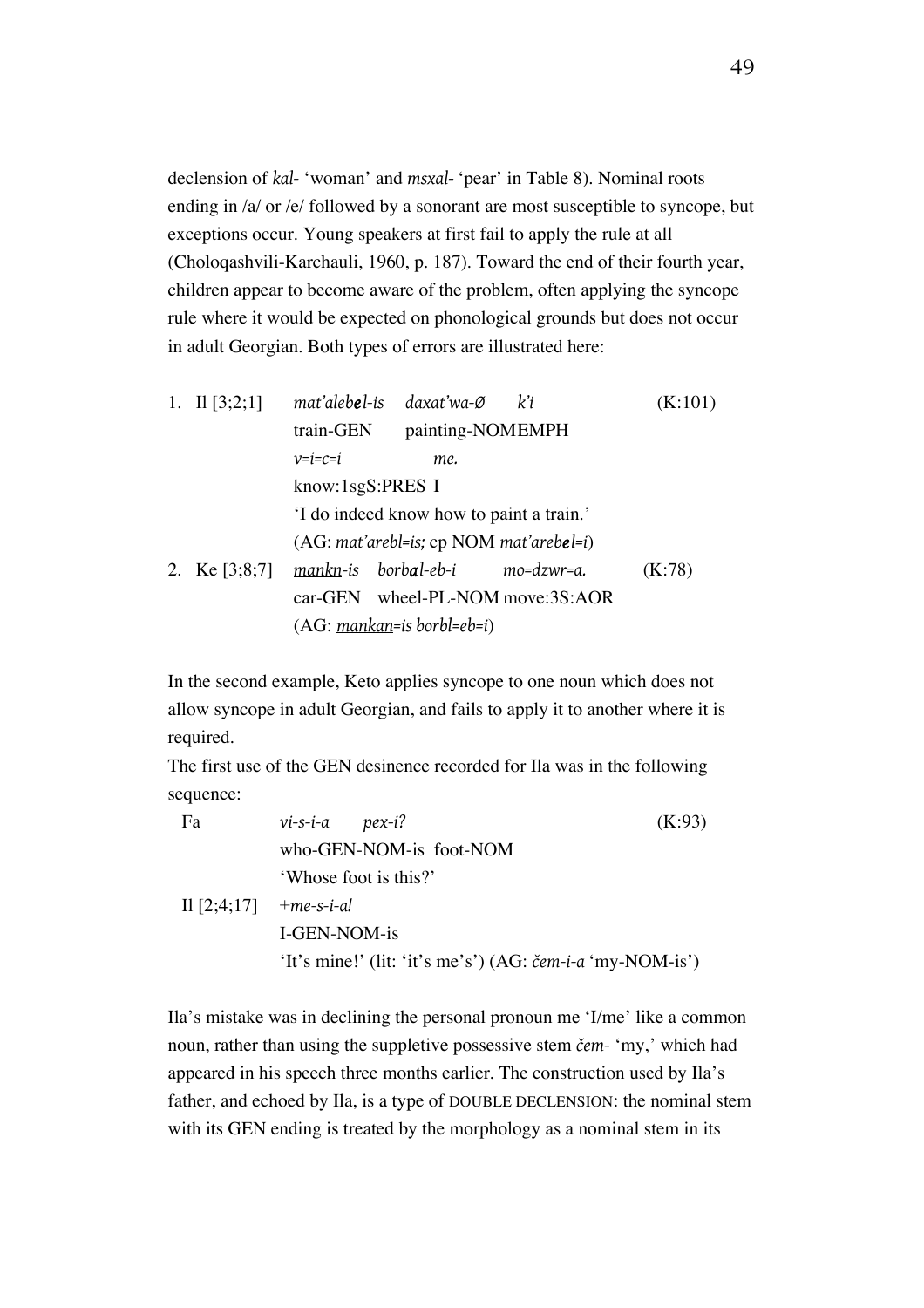own right, and case marked accordingly (Shanidze, 1953, pp. 93-94). This construction is very common in modern Georgian, often being used where an equivalent English sentence would employ gapping. Here is an example from Aronson (1982a, p. 213):

| $Q: c'ign-eb-i$  | $vi-s$ | $m\check{s}obl$ -e $b$ -s                          | $mi = \emptyset = e = c = i$ ?                                          |
|------------------|--------|----------------------------------------------------|-------------------------------------------------------------------------|
|                  |        | book-PL-NOM who-GEN parent-PL-DAT give:2sgS:3O:AOR |                                                                         |
|                  |        | 'Whose parents did you give the books to?'         |                                                                         |
| A: $qivi$ -sa-sa | da     | mariam-isa-sa-c                                    | $mi=v=\emptyset=e=c=i$                                                  |
| G.-GEN-DAT       |        | and M.-GEN-DAT-also                                | give: $1sgS:3O:AOR$                                                     |
|                  |        |                                                    | 'I gave them to Givi's and to Mary's.' (i.e. Givi's and Mary's parents) |

Several examples of double declension in gapping constructions are attested in the diaries, e.g.:

| Fa         | vi-si           | $\check{a}$ l-it                              | $mo$ =xwed=i? | (K:106) |  |  |
|------------|-----------------|-----------------------------------------------|---------------|---------|--|--|
|            |                 | who-GEN shawl-INS                             | come:2sgS:AOR |         |  |  |
|            |                 | 'Whose shawl were you wearing when you came?' |               |         |  |  |
| An $[2;1]$ | $+$ bebia-s-it. |                                               |               |         |  |  |
|            |                 | grandmother-GEN-INS                           |               |         |  |  |
|            |                 | '(Wearing) grandmother's.'                    |               |         |  |  |

Ana's sentence would be unacceptible in adult Georgian, but only because the second case in a doubly-declined NP must be the NOM, ERG or DAT.

DATIVE. The DAT desinence *-s* makes its first appearance at about the same time as the first use of the GEN. Since the DAT ending does not show the morphophonemic alternations characteristic of the NOM and GEN, nor does it trigger syncope, it is easily mastered. The earliest occurrences of nouns declined in the DAT tend to be correct from the point of view of adult Georgian. In the fourth, and even into the fifth, year children often deviate from the adult model with regard to the stem to which the DAT ending is attached. They appear to interpret the *-i* NOM desinence of consonant-stem nouns as part of the stem, and attach the DAT *-s* to it as follows:13

<sup>&</sup>lt;sup>13</sup>This phenomenon occurs in at least one nonstandard Georgian dialect as well (Jorbenadze, 1989, p. 460).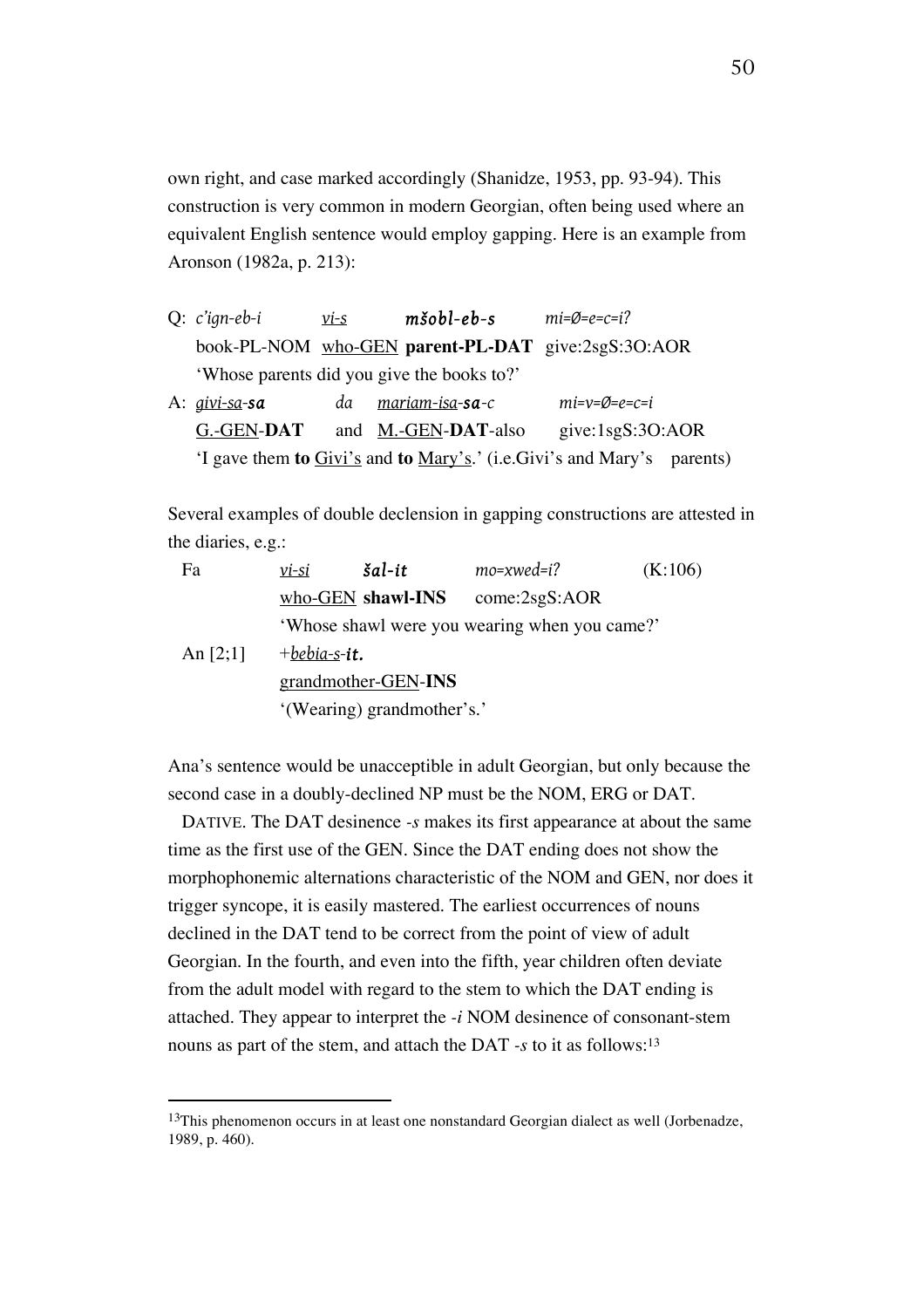1. Il [2;11;18] *gogo, nep-s vel Ø=u=q'r=i* (K:99) girl:VOC needle-DAT cannot put:2sgS:3O:PRES +*dzapi-s?* thread-DAT 'Girl, can't you put the thread in the needle?' (AG: NOM *dzap=i*; DAT *dzap=s*)

2. Ta [2;1;24] leafs through a book, asking his mother questions about the characters in the pictures.

| Ta | deda,                                           | $\mathscr{E}$           | ra- $\varnothing$ ar=i=s? (A:178)          |  |  |  |  |  |
|----|-------------------------------------------------|-------------------------|--------------------------------------------|--|--|--|--|--|
|    |                                                 |                         | mother: VOCthis: NOM what-NOM be: 3S: PRES |  |  |  |  |  |
|    | $+bi\check{c}'i$ -s $\varnothing$ =e=dzin=eb=a? |                         |                                            |  |  |  |  |  |
|    | boy-DAT $sleep[4]:3O:3S:PRES$                   |                         |                                            |  |  |  |  |  |
|    | $ra-s$                                          | $\check{s}$ ob-a bič'-i |                                            |  |  |  |  |  |
|    | what-DAT do:3S:PRES boy-NOM                     |                         |                                            |  |  |  |  |  |
|    | $\varnothing$ =e=dzin=eb=a bič'-s?              |                         |                                            |  |  |  |  |  |
|    | sleep:30:3S:PRES boy-DAT                        |                         |                                            |  |  |  |  |  |
|    | 'Mother, what is this? The boy is sleeping?     |                         |                                            |  |  |  |  |  |
|    | What is the boy doing? Is the boy sleeping?'    |                         |                                            |  |  |  |  |  |
|    | $(AG: NOM bič=i; DAT bič=s)$                    |                         |                                            |  |  |  |  |  |
|    |                                                 |                         |                                            |  |  |  |  |  |

At the same time, children occasionally misdecline the word *čai* 'tea,' one of a tiny class of common nouns for which the final *-i* is in fact part of the stem (NOM *čai=Ø*; DAT *čai=s*). The following example indicates that Tina misinterprets the *-i* as a NOM ending, hence giving *ča-* as the stem to which she adds the DAT desinence:14

| $Ti [4;9;29]$ aba, ase tu da=lev |                                                   |  |  |                                      | $+\check{c}a$ -s, |  |
|----------------------------------|---------------------------------------------------|--|--|--------------------------------------|-------------------|--|
|                                  |                                                   |  |  | well so if drink:2sgS:30:FUT tea-DAT |                   |  |
|                                  | $c'q'$ al-isa-vit!                                |  |  |                                      |                   |  |
|                                  | water-GEN-like                                    |  |  |                                      |                   |  |
|                                  | 'Well, so this is how you drink tea, like water!' |  |  |                                      |                   |  |

<sup>&</sup>lt;sup>14</sup>Adult Georgians have been observed to modify the stems of foreign borrowings ending in /i/ in similar fashion. For example, the loan word *visk'i* 'whiskey' is declined as a consonantstem noun in the speech of some Georgians, as evidenced by its DAT form *visk'=s* (see also Jorbenadze, 1989, p. 523).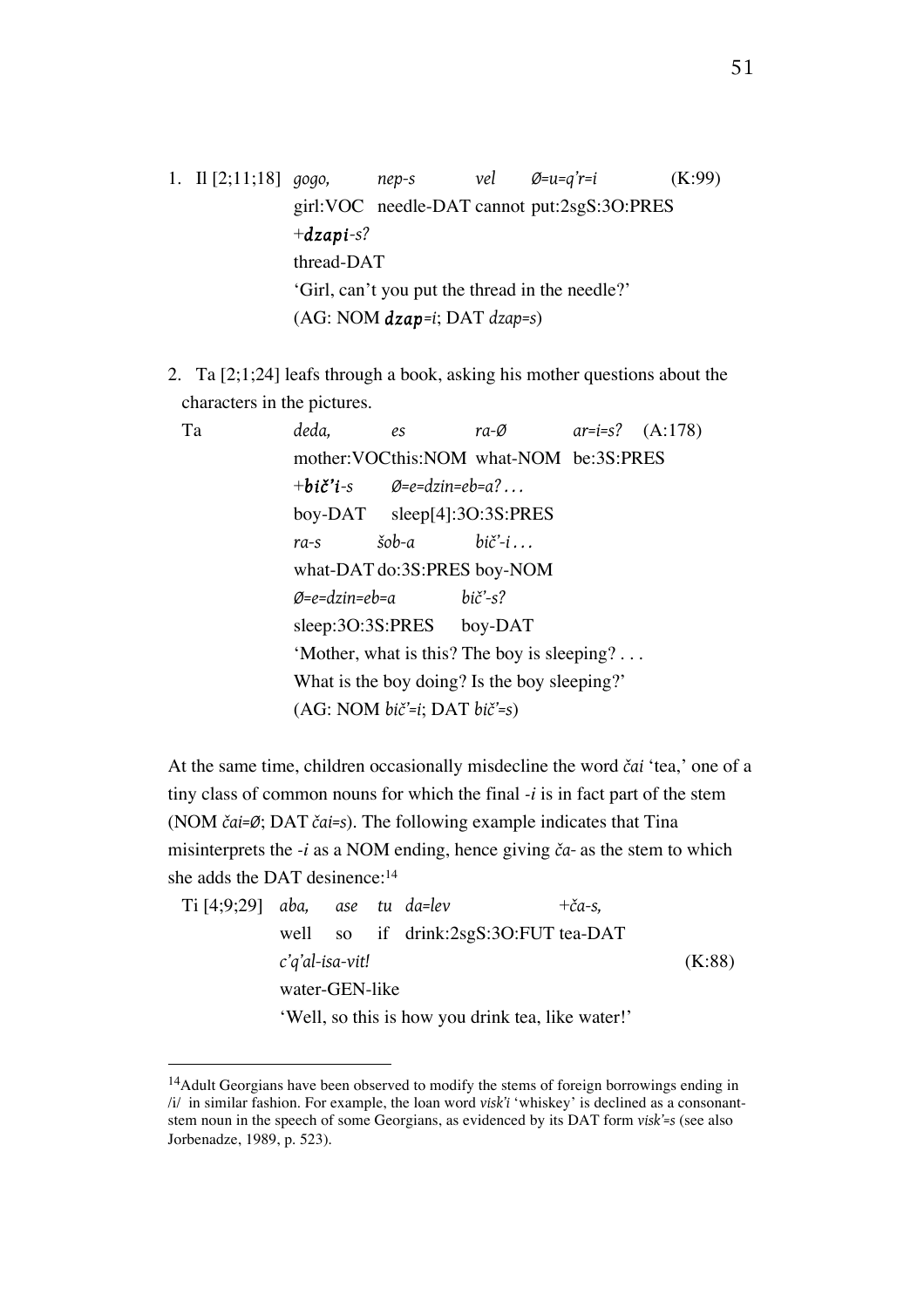Adjectives modifying a head noun assigned DAT case appear in their base form in standard Georgian (see Table 10). Personal possessives show fuller agreement. Children do not master these rules until quite late; until then they often leave modifiers in the form used with NOM-case heads (Choloqashvili-Karchauli, 1960, p. 192):

Il [4;11;26] +*čem-i babu-s at'am-eb-i-c* (K:105) my-**NOM** grandfather-**DAT** peach-PL-NOM-also *Ø=a=kw=s sopel-ši* have[4]:3O:3S:PRES village-in 'My grandfather also has peaches in his village.' (AG: *čem=s babua=s*)

On the other hand, Ila correctly declined modifiers which were separated from their heads by an intervening verb. Whenever an NP is thus broken up for stylistic purposes, full modifier-head agreement for case must occur in Georgian:

Il  $[4;1;1]$  *milion-s*  $v=i=q'id=i$  *vaš-s* (K:103) million-**DAT** buy:1sgS:3O:FUTapple-**DAT** 'I will buy a million apples.'

ERGATIVE. This case makes its first appearance simultaneously with or shortly after the DAT.15 The ERG has two variants: *-m* after vowel-final stems, and*-ma* after consonant stems. The former is the first to appear (Choloqashvili-Karchauli, 1960, p. 188), probably because most of the nouns in a Georgian child's lexicon denoting animate beings — which are more likely to have agency ascribed to them than inanimates — are vowel stems: proper names, kinship terms, diminutives, etc. For a while afterwards, only this ending is used. Nouns which would be consonant stems in adult Georgian are declined as vowel stems, often through incorporation of the NOM *-i* desinence into the stem, as in (1) below. Other deviations from the adult

<sup>&</sup>lt;sup>15</sup>This is what the data contained in the diaries indicates. Maia Machavariani (personal communication) relates that she has noted the use of ERG-case forms of the words for 'mother' and 'father' as early as the late one-word stage (ages 1;7-1;9). In her view, the child is reflecting the frequent perception of his or her parents as initiators of actions.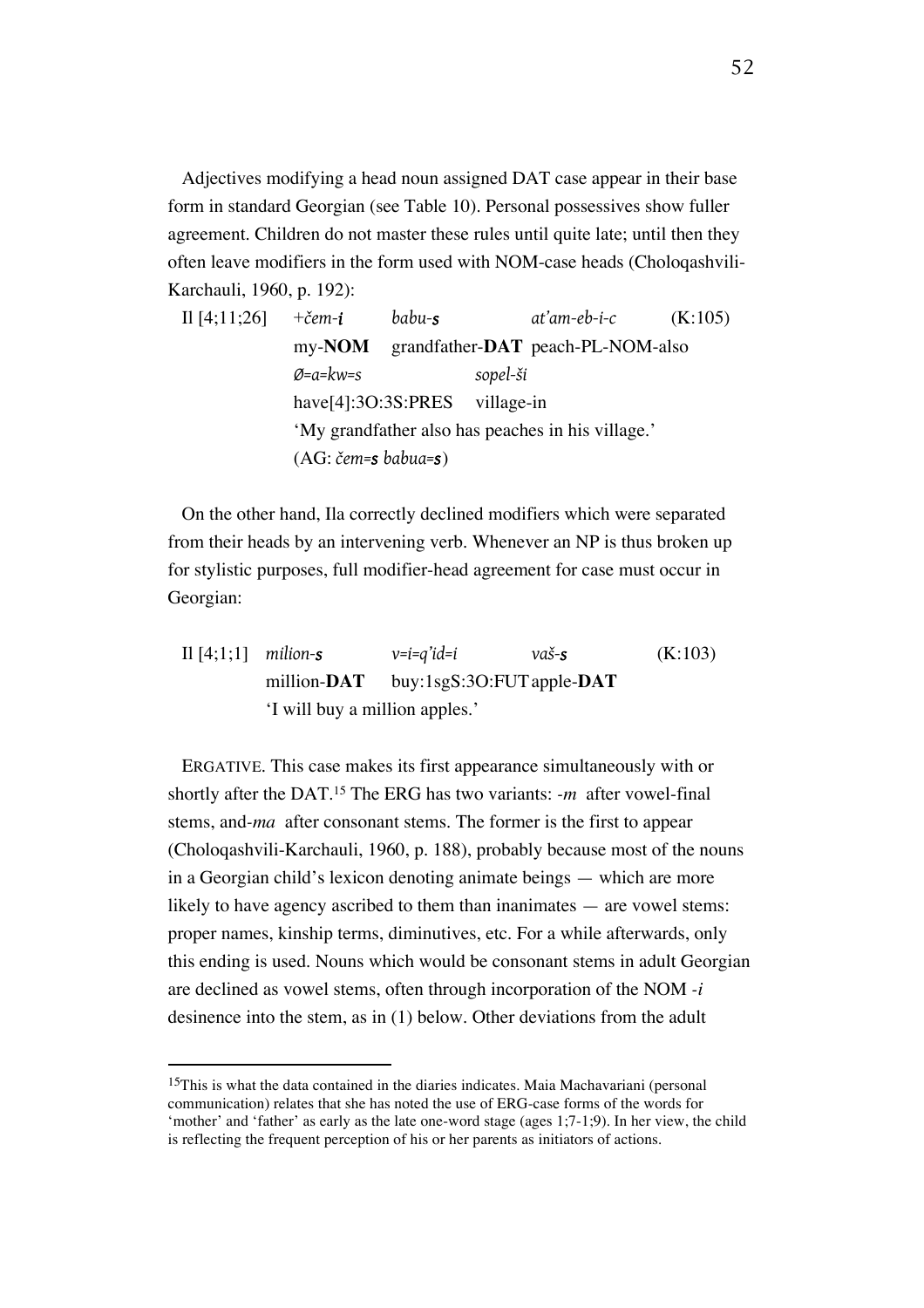model are also attested. Consider the following sentences produced by Keto (age 2;9;20) on the same day:

- 1. +*dzaɣli-m mo=a=t'q'u=a cicunia-Ø* (K:74) dog-ERG deceive:3S:3O:AOR kitty-NOM 'The dog fooled the kitty.' (AG: NOM *dzaɣl=i;* ERG *dzaɣl=ma*)
- 2. +*kal-ma=m da* +*k'ac-ma=m da* +*bavš-ma=m c'a=vid=nen* woman-ERG and man-ERG and child-ERG leave[2]:3plS:AOR 'The woman and the man and the child left.' (AG: *kal=ma; k'ac=ma; bavšw=ma*)

In example (2), the stem appears to have been doubly marked with the ERG desinence. This may reflect an attempt to cope with the dissonance between the adult input (ERG in *-ma* for all three nouns) and Keto's initial hypothesis that the ERG desinence for all nouns is *-m*. Keto and Tina produced forms such as *kal=mam* and *dzaɣ(l)=mam* up to at least age five.

As with the DAT, modifiers of ERG-case nouns are not consistently inflected to agree with their heads until relatively late. Keto was still wrestling with this problem at age 5;0:

+*čem-i xel-mam da=i=dzax=a, am-am, če(m)-ma xel-mam* my-**NOM** hand-ERG call:3S:AOR this-ERG my-**ERG** hand-ERG (K:83) 'My hand made a noise; here, this one, my hand.'(AG: *čem=ma xel=ma*)

VOCATIVE. Proper names and kinship terms (when used with reference to one's own kin) have the bare stem as their vocative form. The first appearance of the VOC desinence -o is usually with adjectives modifying a kinship term. Tamaz used the phrase *čem-o deda* 'my-VOC mother:VOC' as early as age 1;8;9, just as he was beginning to use inflected nominals. By age three, children are correctly inflecting common nouns in the VOC, e.g.:

Il [3;0;15] *ga=a=čel=e, k'ac-o, ga=a=čel=e!* (K:101) stop:2sgS:3O:IMPman-VOC stop 'Stop, man, stop!'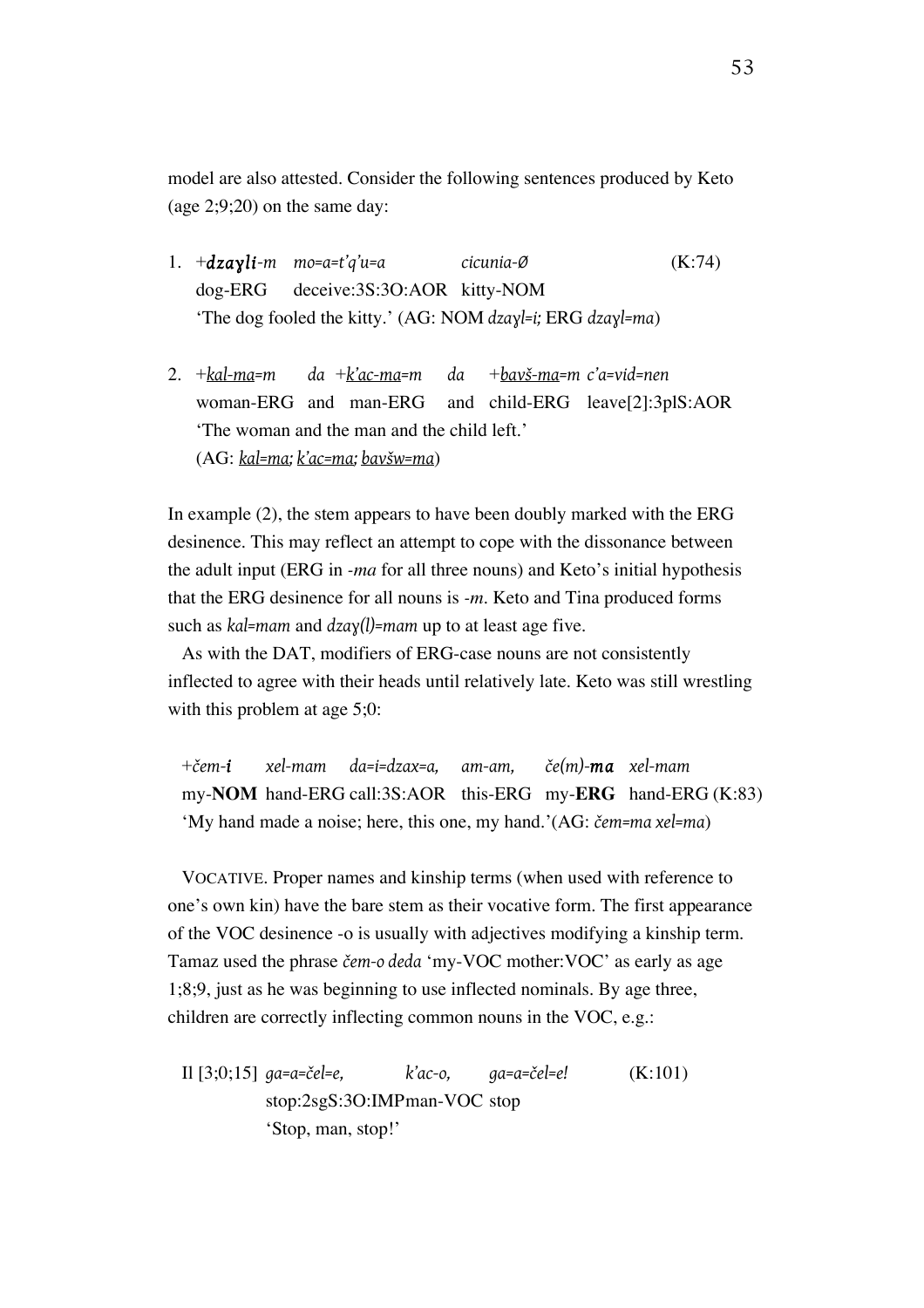Later, around age four and a half, Kaxadze's daughters Keto and Tina overextended the VOC in *-o* to kinship terms which they had earlier used (correctly) in the bare-stem form. In the following sentence, Tina follows the bare-stem VOC with a form ending in a labial glide, apparently an attempt to add a VOC desinence:

Ti [4;2;1] *dedi, dedi-w, abano-i-dan* (K:86) mom:VOCmom-**"VOC"** bath-GEN-from *mo=d=i!* come:2sgS:IMP 'Mommy, mommy, come out of the bathtub!'

INSTRUMENTAL. This case is not used as often as the ones discussed above. Its morphophonemic characteristics are essentially identical to those of the GEN case (it triggers syncope in the appropriate stems, appears in an alternate form [*ti*] when added to *o*-stem and *u*-stem nouns and vowel-stem proper names), and therefore the same types of erroneous forms are created (e.g. \**vedro-it* instead of *vedro-ti* 'pail-INS') (Kaxadze, 1969, p. 19).

ADVERBIAL. According to Kaxadze (1969, pp. 19-20), the children he studied did not use this case productively (see also Choloqashvili-Karchauli, 1960, p.186).

PLURAL FORMATION. The modern Georgian plural is far more regular than that of the older Indo-European languages, and is acquired fairly early (the first use of the plural suffix *-eb-* recorded for Tamaz was at age 1;9;7). The stem to which the plural ending is added often has the NOM desinence *-i*  incorporated into it, as was the case with many of the oblique-case forms discussed above:

Ke  $[3;2;18]$  +*bevr-eb-i* + *k'aci-eb-i da* + *kali-eb-i-a* (K:75) many-PL-NOM man-PL-NOM andwoman-PL-NOM-is 'There are many men and women.' (AG: *bevr=i k'ac=eb=i da kal=eb=i*)

The plural suffix triggers deletion of the final vowel in nouns with syncopating stems. As with the use of the GEN here as well children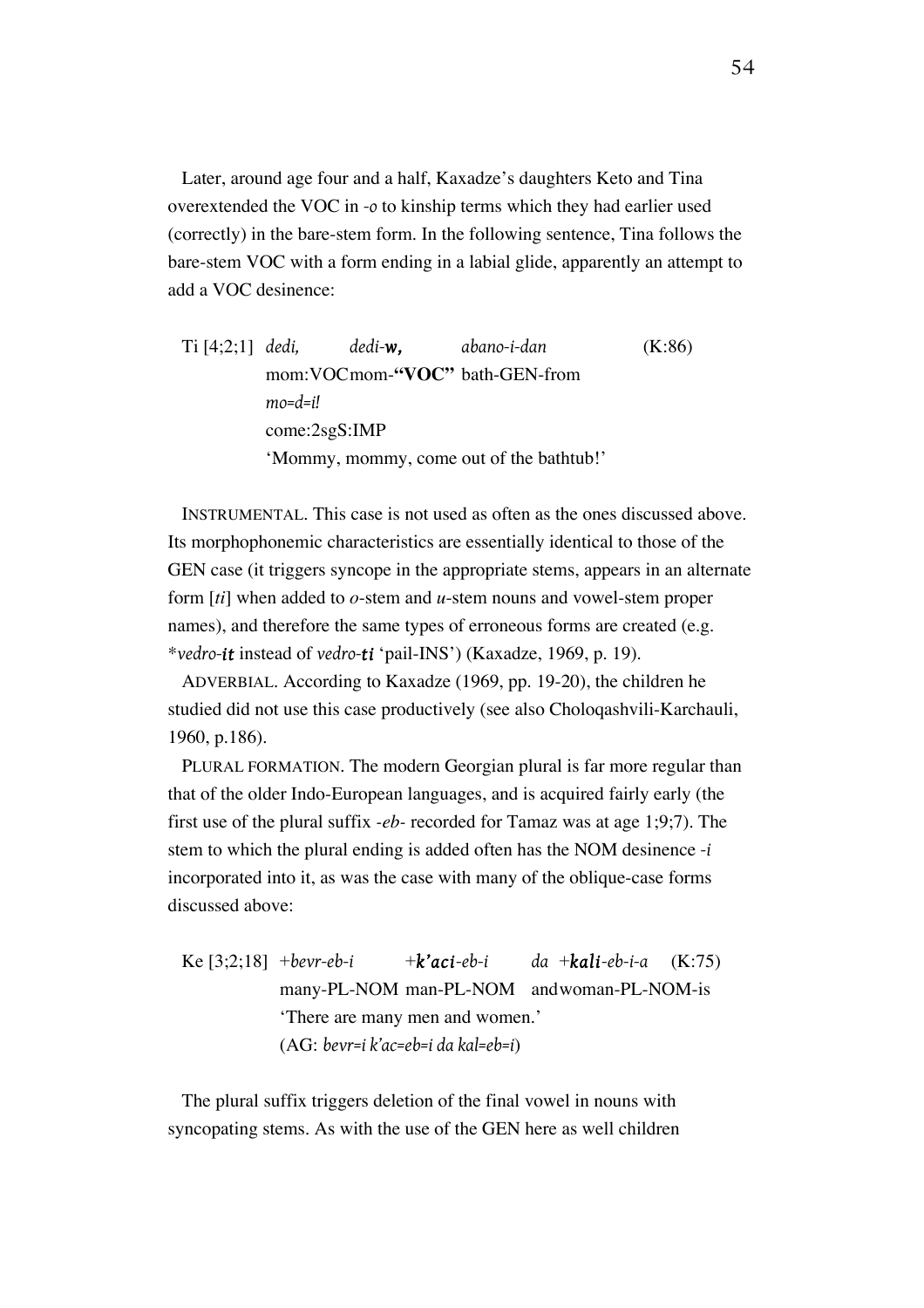frequently fail to apply the syncope rule where it would occur in adult Georgian:

Ti [4;0;17] +*mgel-eb-i xo ar mo=vl=en?* (K:86) wolf-PL-NOM INT not come:3plS:FUT 'The wolves aren't coming, are they?' (AG: NOMsg *mgel=i;* NOMpl *mgl=eb=i*)

Children overextend the range of uses of the plural marker in several directions. Frequently they decline modifiers for plural number, although they only agree for case in modern Georgian. Further, with some quantifiers numerals, for example — the head remains in the singular number in adult Georgian. Children very often inflect the head, and modifier as well, for plurality (Choloqashvili-Karchauli, 1960, p. 188-189):

Ke [3;4;5] +*p'at'ar-eb-i bavšw-eb-i tovl-ši gora=ob=d=en*(K:76) little-**PL**-NOM child-PL-NOM snow-in roll:3plS:IMPF 'Little children were rolling around in the snow.' (AG: *p'at'ara=Ø bavšw=eb=i*)

Ta [2;6;15] *e, ramden=i* +*čit'-eb-i-a; ramden=i,* (A:192) eh how.many bird-**PL**-NOM-is how.many  $+$ *or-eb-i*  $+$ *čit'-eb-i-a.* two-**PL**-NOM bird-**PL**-NOM 'Eh, how many birds are there; how many, there are two birds.' (AG: *ramden=i čit'=i; or=i čit'=i*)

Overextension of the use of the plural in the lexical domain is also observed, though it does not appear to be an extremely frequent phenomenon. Some Georgian children in the diary studies have pluralized mass nouns which do not take the plural number in adult Georgian. At age 1;11;11 Tamaz used +*tovl-eb-i* 'snow-**PL**-NOM' in reference to snowballs (the correct adult usage would be *tovli* 'snow' or else *gund=eb=i* 'snowballs'), +*c'q'l-eb-i* 'water-**PL**-NOM' instead of *c'q'al=i* 'water' to denote a quantity of water spilled by his mother (Avalishvili, 1961, pp. 164-165). Similar overextensions of the plural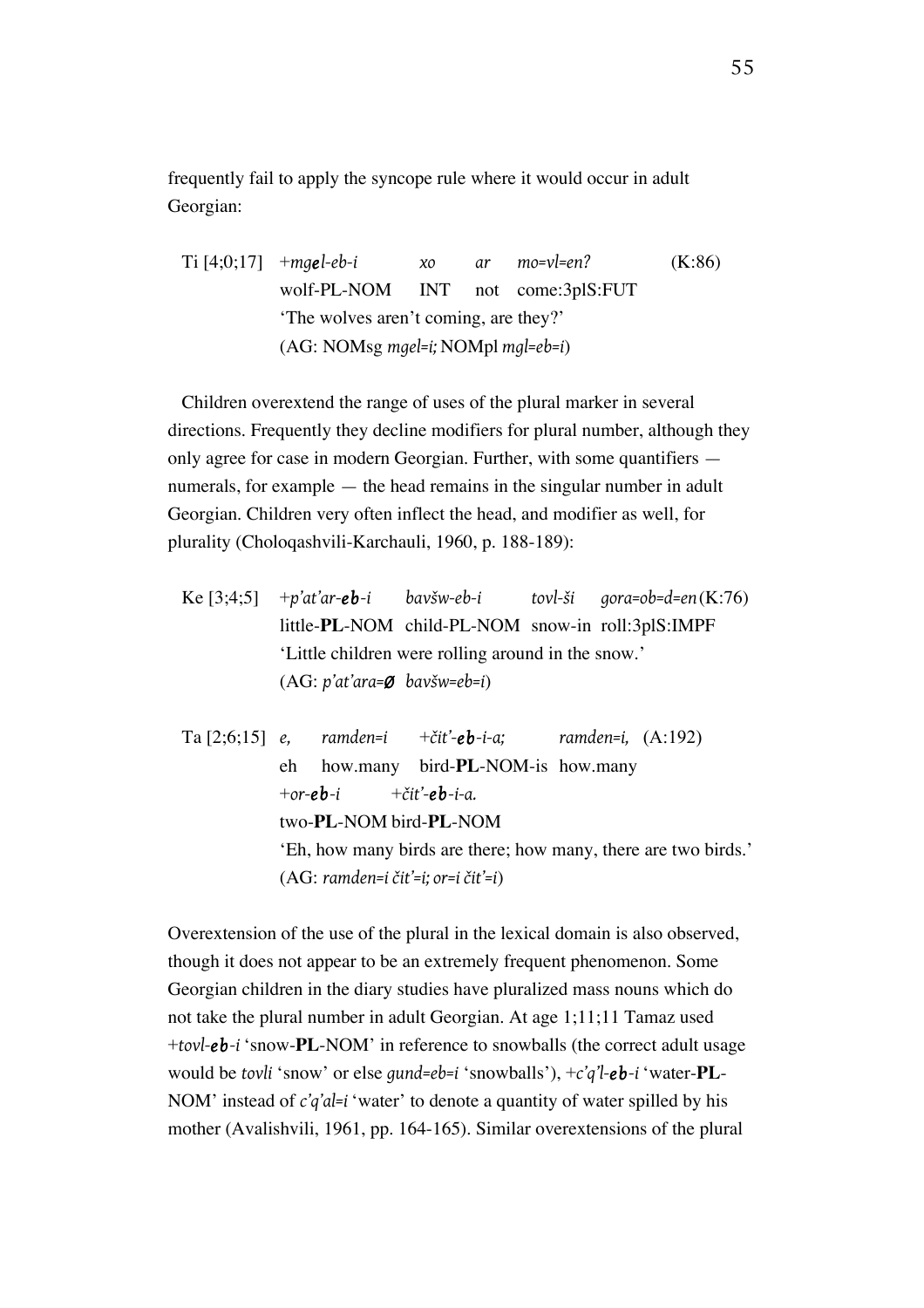have been noted by Choloqashvili-Karchauli (1960, p. 188) and Kaxadze (1969, p. 101).

#### **4.3.** *Syntax.*

 $\overline{a}$ 

*4.3.1. Word order.* As was mentioned earlier, Georgian allows all possible orderings of clause constituents. Since grammatical information is conveyed by case and agreement, word order is used to indicate new information, focus, emphasis, etc. The pragmatic use of word order begins at about the same time as the onset of case marking, i.e. both major syntactic modules seem to develop in tandem. Table 14 summarizes the relative orderings of subject, direct or indirect object and verb observed in those sentences in the diaries of three Georgian children where all three are present as surface-level constituents.16

|              |             |            | Subject-object |            |                             | Object-subject              |          |
|--------------|-------------|------------|----------------|------------|-----------------------------|-----------------------------|----------|
| <b>Child</b> | Age         | <b>SOV</b> | <b>SVO</b>     | <b>VSO</b> | <b>OVS</b>                  | <b>OSV</b>                  | VOS      |
| Tamaz        | $1:9 - 2:0$ | 15         | 9              |            | 3                           | 3                           |          |
|              | $2;0 - 2;3$ | 10         | 8              | 3          | 5                           | $\Omega$                    | $\Omega$ |
|              | $2:3 - 2:6$ | 7          | 3              | 1          |                             |                             | $\Omega$ |
|              | $2;6 - 2;9$ | 23         | 8              | 2          | $\overline{5}$              | $\mathcal{D}_{\mathcal{L}}$ | $\Omega$ |
| Keto         | $2;0 - 2;5$ | 5          | 3              | 0          | 2                           | $\mathfrak{D}$              | 0        |
| Ila          | $2:2 - 3:0$ | 3          | 5              |            | $\mathcal{D}_{\mathcal{L}}$ |                             | $\Omega$ |

TABLE 14 Word order in full sentences

While SOV and SVO orders are the most common — as they are in adult Georgian — the other possible orders are all attested. Many of the examples of OVS order involve interrogative pronouns, which must precede the verb directly, e.g. *ra-s šob=i=an k'uk'l-eb-i?* 'what-DAT do:3plS:3O:PRS doll-PL-NOM' = 'what are the dolls doing?' (Tamaz, age  $2;2;0 - A:181$ ). It is worthy of note that the first instances of object-subject word order for all

<sup>16</sup>We should again point out that ellipsis of noun phrases is extremely common in Georgian, especially in the spoken language. For this reason, sentences where both subject and object are expressed by overt NPs represent a minority of the sentences produced by children.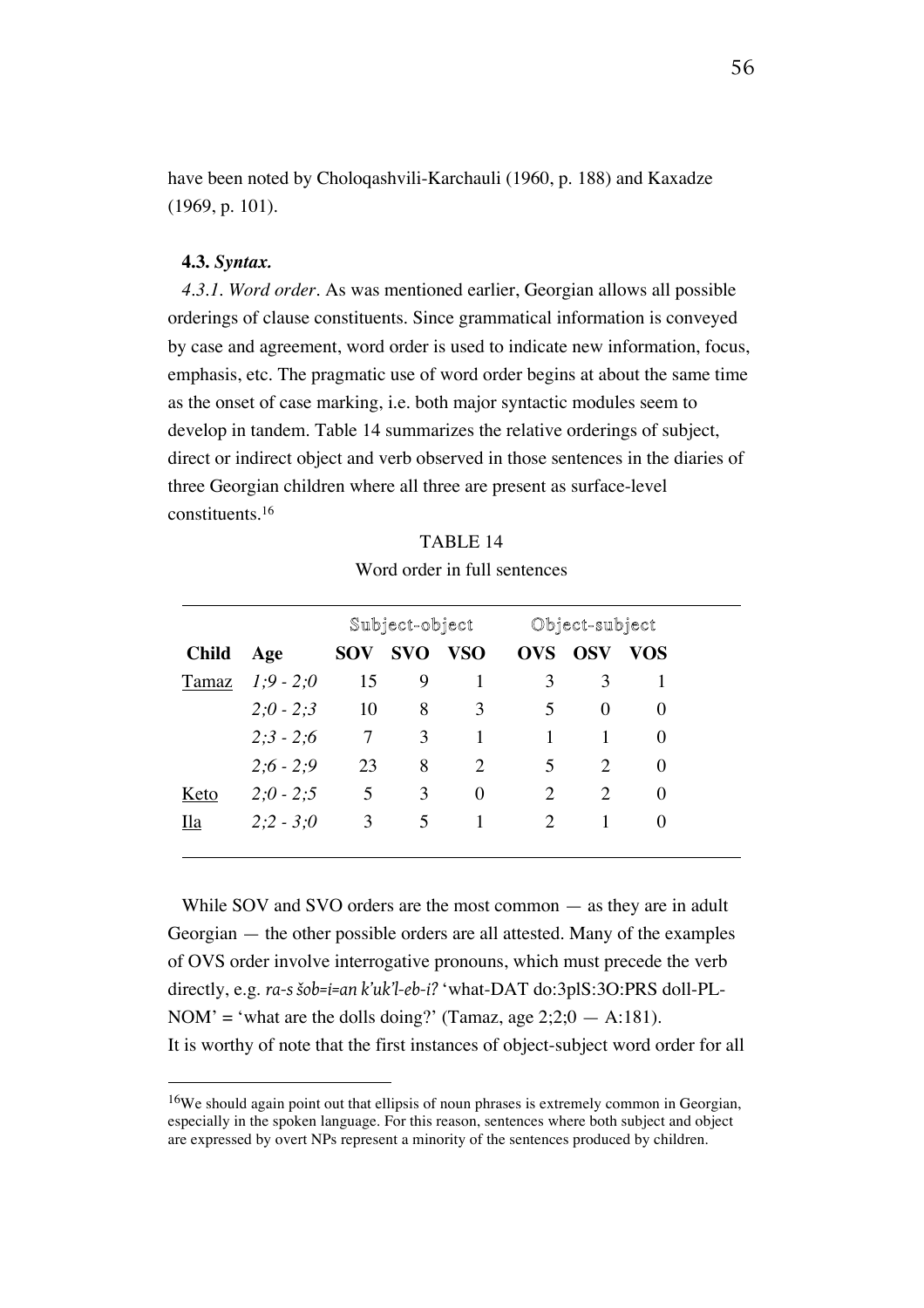three children occurred at a time when case marking was not used consistently:

Ke [2;2;2]: \**pelaxap'uši m=a=c'am=a bebia.* (K:72) pelamushi:*Ø* feed:3S:1sgO:AOR grandmother:*Ø* 'Grandmother fed me grape-mush.' (AG: *pelamuš=i m=a=č'am=a bebia=m*)

This is an indication that in the acquisition of Georgian, as in the acquisition of Polish, "word order is not used as a remedial device to deal with the subject function while the inflectional apparatus is being acquired" (Weist, cited in Smoczynska, 1985, pp. 671-672). The appearance of varied word order at such an early stage of syntactic development also correlates with the findings reported by Schieffelin (1985, p. 547) for Kaluli children. The latter, she notes, "used word order pragmatically appropriately before they used grammatical case marking correctly."

*4.3.2. Case assignment.* The system for determining which case or cases are assigned by a given verb, bewildering as it may be for foreigners, is mastered by Georgian children by their third birthday. Several stages can be distinguished in this process:

**Stage I.** At first, all NPs in the clause are in the base form, i.e. what would correspond to the NOM in adult Georgian (Choloqashvili-Karchauli, 1960, p. 185; Samxaradze, 1966, pp. 136-137).

Ta [1;8;18] recalls a story told him the previous day: the neighbors' dog Julia limps because Uncle hit it with a stick after it bit a little girl.

| Ta                                                                 |                                     |  |                                                                           |  | julia-Ø p'at'ara qoqo-Ø, budzia-Ø uh jox-i $(A:139)$ |
|--------------------------------------------------------------------|-------------------------------------|--|---------------------------------------------------------------------------|--|------------------------------------------------------|
|                                                                    |                                     |  | $J - \varrho$ little girl- $\varrho$ uncle- $\varrho$ uh stick- $\varrho$ |  |                                                      |
|                                                                    | 'Julia little girl Uncle uh stick.' |  |                                                                           |  |                                                      |
| Ke $[2;1;1]$ + nat'unia- $\emptyset$ tinik'o- $\emptyset$ ga=lax=a |                                     |  |                                                                           |  | (K:71)                                               |

N.-*ø* T-*ø* beat.up:3S:3O:AOR 'Natunia beat up Tiniko.' (AG: *nat'unia=m tinik'o=Ø ga=lax=a*)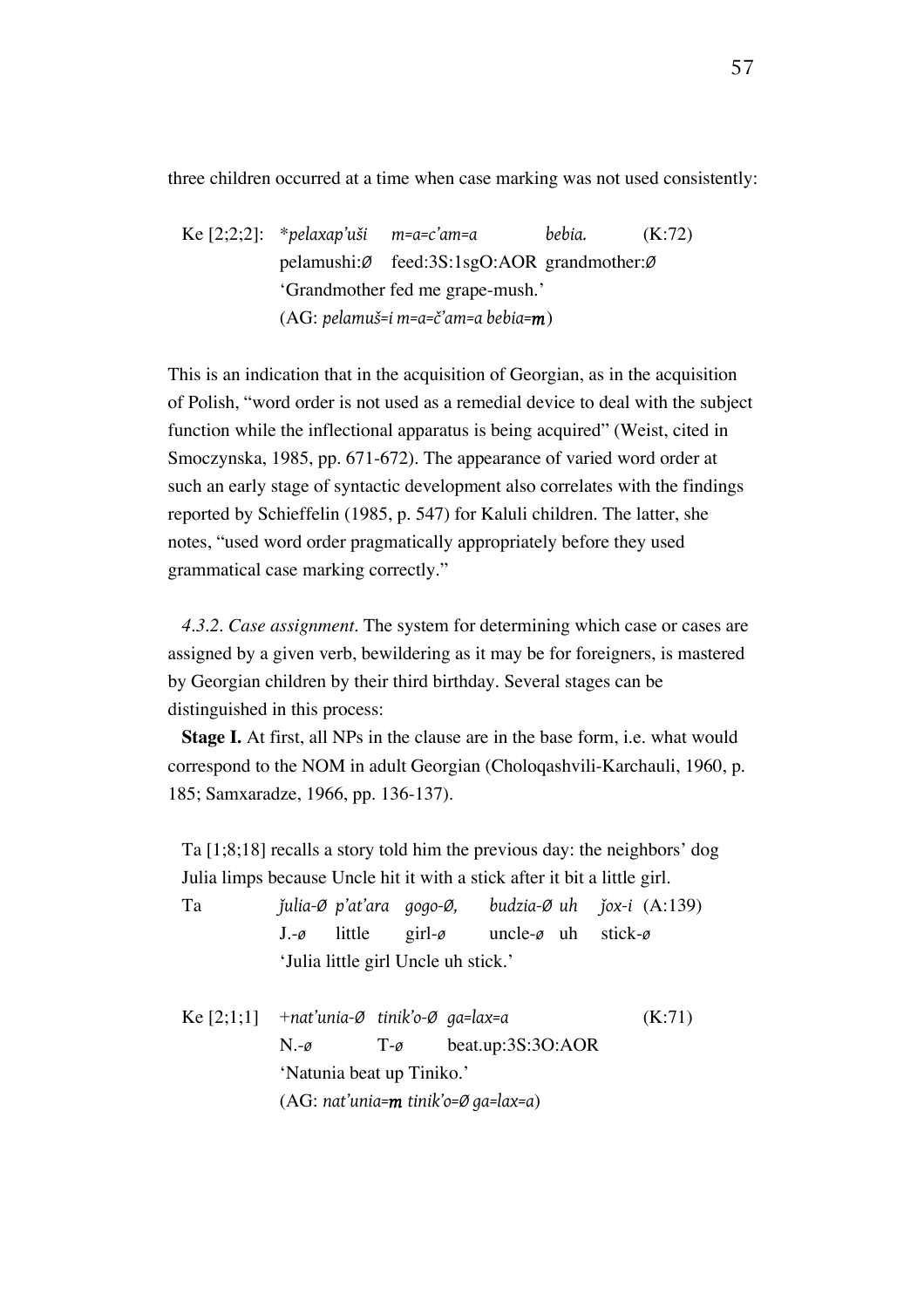**Stage II.** The first clausal grammatical relation to be case marked is the indirect object (which is assigned DAT case). Here are the first recorded instances of case assignment for two Georgian children:

| 1. Ke $[2;2;2]$ babu-s |                                              | šub-ze | $a=t'k'op'$ =e. | (K:72) |  |  |  |
|------------------------|----------------------------------------------|--------|-----------------|--------|--|--|--|
|                        | gr.father-DAT forehead-on                    |        | kiss            |        |  |  |  |
|                        | 'I kissed grandfather on the forehead.'      |        |                 |        |  |  |  |
|                        | $(AG: babua=s \check{ } subl=ze v=a=k'oc=e)$ |        |                 |        |  |  |  |
|                        |                                              |        |                 |        |  |  |  |

2. An [2;2] *tamara-s ar ga=v=Ø=u=gzavn=eb* +*čir-i.* (K:106) T.-**DAT** not send:1sgS:3O:FUT dried.fruit-*ø* 'I will not send dried fruit to Tamara.' (AG: *tamara=s ar ga=v=Ø=u=gzavn=i čir=s*)

For some children, the beginning of case assignment clearly preceded the mastering of person-marking morphology in the verb (compare Table 12, and Keto's utterance above, where the 1st person Set S prefix does not appear in the verb). Sentence (2) demonstrates that the DAT case is not assigned to all arguments that require it at this stage. In particular, the direct object of a verb in the present series, which is assigned DAT case in adult Georgian, remains in the unmarked form. The earlier acquisition of DAT marking for indirect objects is probably a reflection of the greater consistency of case assignment for indirect objects compared to direct objects (Table 11). The assignment of DAT case to the subjects of indirect verbs also begins somewhat later. At age 1;8;26, Tamaz was marking indirect objects appropriately (ex. 2 below), but not the subjects of indirect verbs such as *dzinavs* 'sb sleeps':

- 1. Ta [1;8;26] *Ø=dzin=am=s* +*tamazi-Ø* (A:143) sleep[4]:3O:3S T.-*ø* 'Tamaz is sleeping.' (AG: *Ø=dzin=av=s tamaz=s*)
- 2. Ta [1;8;26] *mi=Ø=e=c=i tamazi-s p'amador-i* (A:142) give:2sgS:3O:IMP T.-**DAT** tomato-*ø* 'Give Tamaz a tomato!'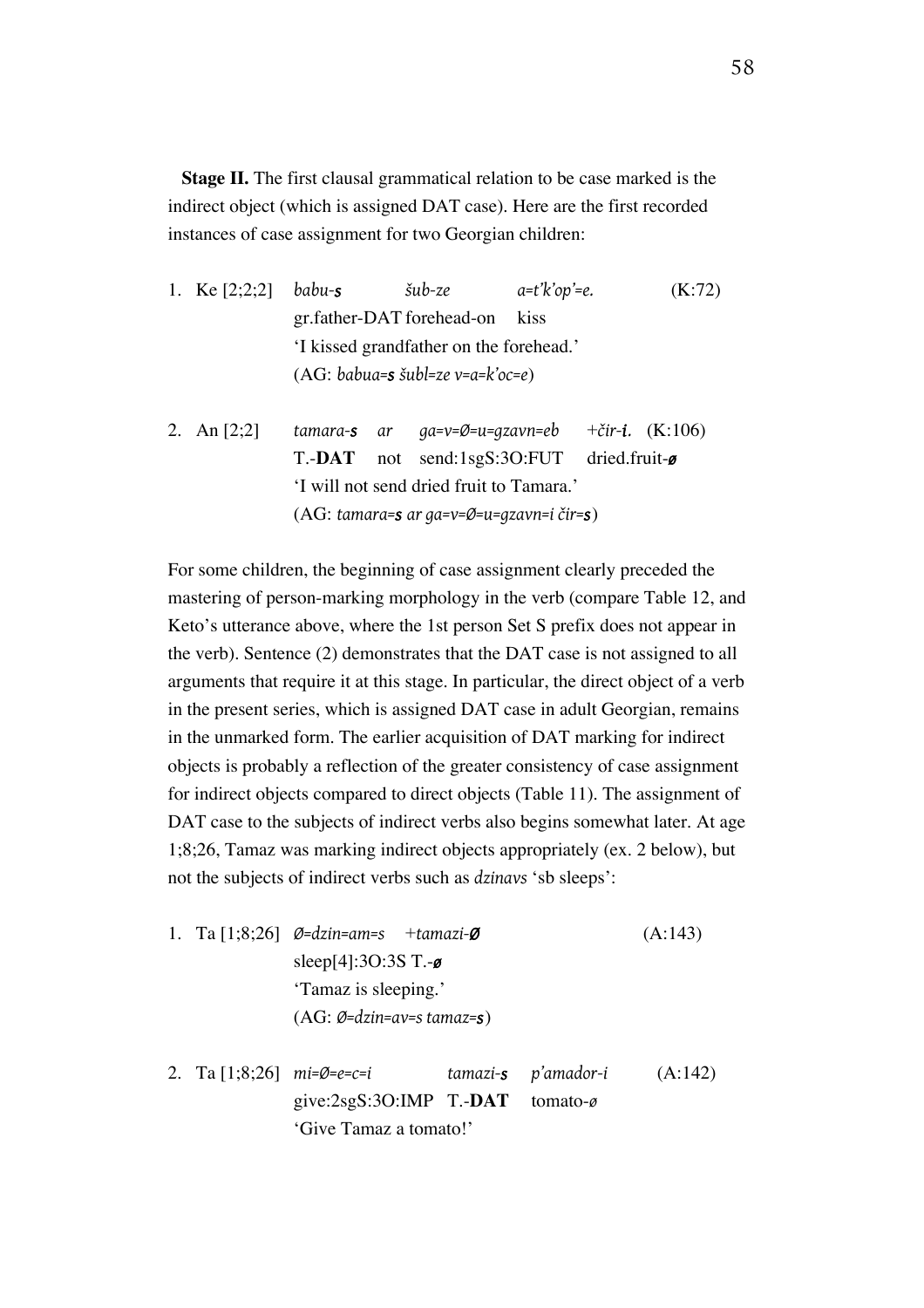**Stage III.** Shortly after the DAT makes its first appearance, it is applied to the direct objects of present series verbs, but not to the direct objects of aorist series verbs, just as in adult Georgian. This is the first indication that Georgian children are acquiring the principle of case shift for Class A (1st and 3rd conjugation) verbs.

In the utterance including his first use of the DAT to mark the direct object of a present series verb Ila provides a contrasting example using the same verb in an aorist series screeve:

Ila [2;6;27] *mama, buti-Ø m=i=k'id=e .*[pause] (K:96) father:VOC ball-**NOM** buy:2sgS:1sgO:IMP *me m=i=k'id=ep buti-s?* me buy:2sgS:1sgO:FUT ball-**DAT** 'Father, buy me a ball <imperative, aorist series> . . . will you buy me a ball? <future, present series>' (AG: IMP *burt=i m=i=q'id=e*; FUT *burt=s m=i=q'id=i*)

At this point Ila was not yet marking NPs in the ERG case. The first instance rcorded in his diary is at age 2;8;1:

|  |                                               |                                               | Il $[2;8;1]$ im buc'i-m, didibuc'i-m     | ga=lax=a       | (K:98) |  |  |  |  |
|--|-----------------------------------------------|-----------------------------------------------|------------------------------------------|----------------|--------|--|--|--|--|
|  |                                               |                                               | that boy- <b>ERG</b> big boy- <b>ERG</b> | beat:3S:3O:AOR |        |  |  |  |  |
|  |                                               | mole buc'i- $\emptyset$ .                     |                                          |                |        |  |  |  |  |
|  |                                               | second boy-NOM                                |                                          |                |        |  |  |  |  |
|  |                                               | 'That boy, that big boy beat up another boy.' |                                          |                |        |  |  |  |  |
|  | (AG: im did=ma bič'=ma ga=lax=a meore bič'=i) |                                               |                                          |                |        |  |  |  |  |

From this point onward Ila correctly marked the subjects of all aorist series Class A verbs with the ERG case, including the subjects of intransive 3rd conjugation verbs:

Il [2;10;2] *am bavš-am ga=lax=a da* (K:98) this child-**ERG** beat[1]:3S:3O:AOR and *am-am i=t'il=a* this-**ERG** cry[3]:3S:AOR 'This child beat [him] up, and this one cried.'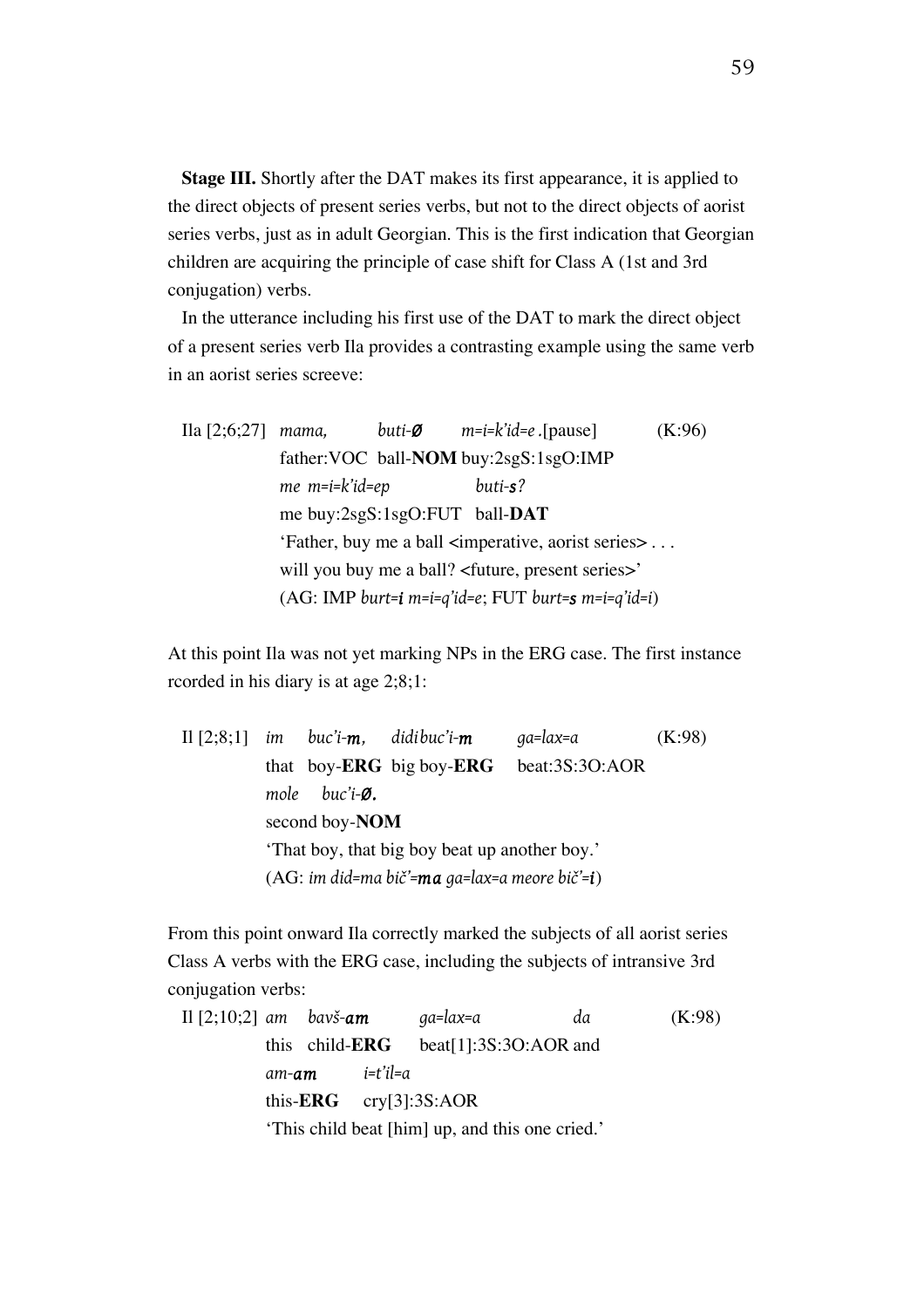Ila's older sister Keto produced her first ERG, as well as her first present series direct object marked in the DAT case, while "reading" a letter out loud to herself. Much of her monologue consists of nonsense words, but two recognizeable sentences are imbedded within:

Ke [2;4;5] *doki-Ø m=i=k'id=a deda-m.* (K:72) pitcher-**NOM** buy:3S:1sgO:AOR mother-**ERG** . . . . *me v=i=q'id=ep doki-s!* I buy:1sgS:3O:FUTpitcher-**DAT** 'Mother bought me a pitcher . . . . I will buy a pitcher!' (AG: AOR *dok=i m=i=q'id=a deda=m;* FUT *v=i=q'id=i dok=s*)

The most detailed record we have of this stage of grammatical development is in Avalishvili's diary of his son Tamaz's utterances. Tamaz used the ERG case appropriately as early as the end of his second year:

|  | $Ta[1;10;18]$ didi tevz-i mo=m=i=t'an=a |                                              | (A:156) |
|--|-----------------------------------------|----------------------------------------------|---------|
|  |                                         | big fish- <b>NOM</b> bring: $3S:1sgO:AOR$    |         |
|  | babua- <b>m</b>                         | tamazi-s.                                    |         |
|  | grandfather- $ERG$ T.-DAT               |                                              |         |
|  |                                         | 'Grandfather brought me, Tamaz, a big fish.' |         |

Three days later he is recorded using the DAT to mark the direct object of a present series verb, as well as the subject of an indirect verb:

Ta [1;10;21] (describing a picture in a book)

| bič'i-s                                                  | kudi- <b>Ø</b>    | Ø=a=xur=i=a,        | (A:157) |  |  |  |  |  |
|----------------------------------------------------------|-------------------|---------------------|---------|--|--|--|--|--|
| $\mathbf{boy}\text{-}\mathbf{DAT}$                       | hat- <b>NOM</b>   | cover[4]:3O:3S:PRES |         |  |  |  |  |  |
| ačua- <b>Ø</b>                                           | $\check{c}'$ am=s | k'wavil- <b>s</b> . |         |  |  |  |  |  |
| horse-NOM eat:3S:3O:PRESflower-DAT                       |                   |                     |         |  |  |  |  |  |
| 'The boy is wearing a hat, the horse is eating flowers.' |                   |                     |         |  |  |  |  |  |

During this period of transition (lasting about two months) to a system where case marking is used consistently to mark grammatical relations,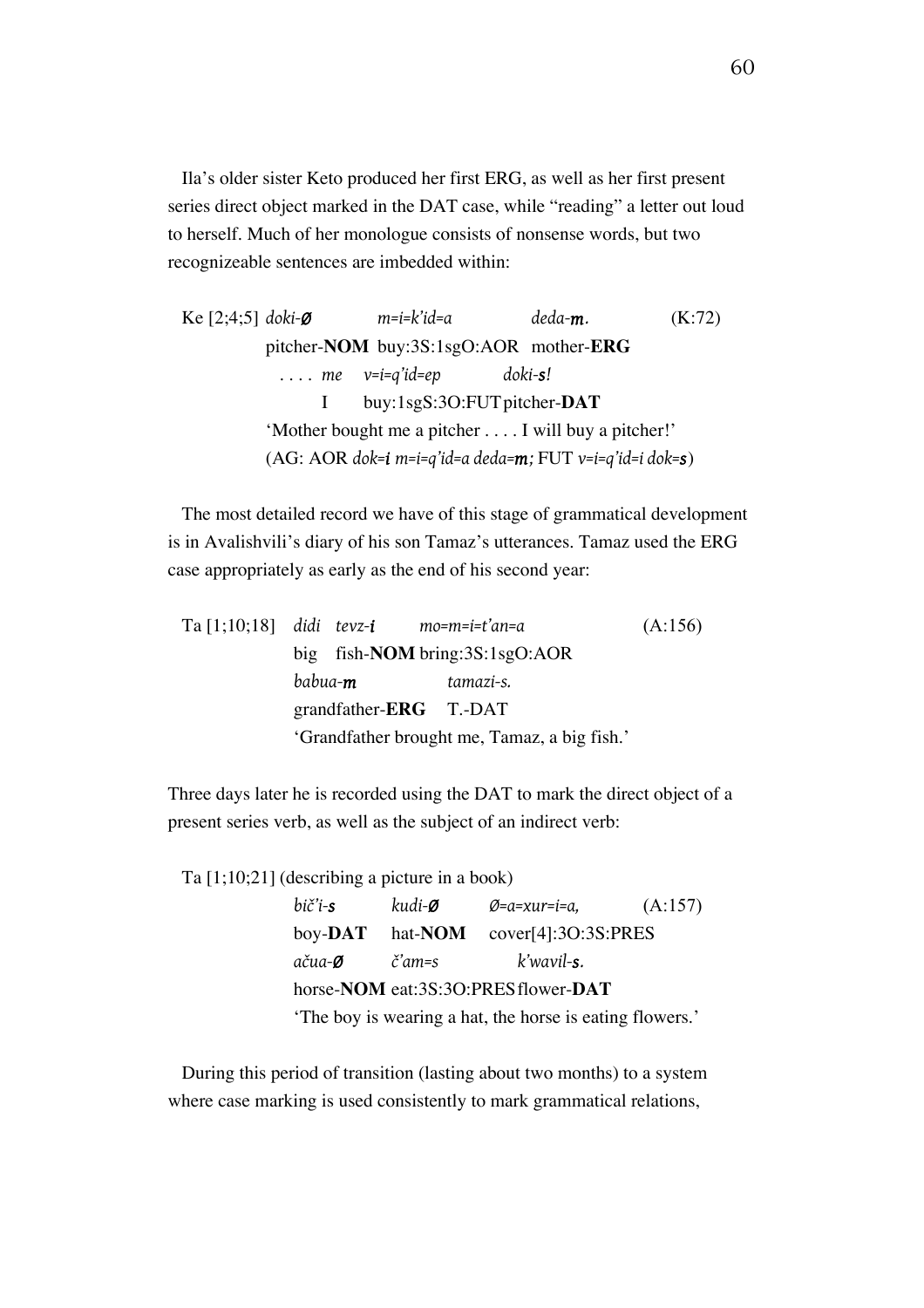Tamaz from time to time "backslides."17 The same date he produced the above sentence, he produced another in which the subject of a 1st conjugation aorist series verb was not marked in the ERG case:

Ta [1;10;21] (describing a picture)

 $\overline{a}$ 

*čočx-i da=Ø=a=t'k'=a* +*k'ač-i* (A:158) broom-*ø* hit:3S:3O:AOR man-*ø* 'The man hit it [a cat] with a broom.' (AG: *cocx=i da=Ø=a=rt'q'=a k'ac=ma*)

Two days later Tamaz follows the adult case-assignment rules in these two sentences, and apparently never falters thereafter:

| 1. Ta $[1;10;23]$ didibat'-i                                  |                                                       | balak-s                                                        |  | č'am=s | (A:158) |  |
|---------------------------------------------------------------|-------------------------------------------------------|----------------------------------------------------------------|--|--------|---------|--|
|                                                               |                                                       | big goose- <b>NOM</b> grass-DAT eat:3S:3O:PRES                 |  |        |         |  |
|                                                               |                                                       | 'The big goose is eating grass.' <present series=""></present> |  |        |         |  |
| 2. Ta $[1;10;23]$ talik'o-m k'ak'al-i mo=m=i=t'an=a $(A:159)$ |                                                       |                                                                |  |        |         |  |
|                                                               |                                                       | T.- <b>ERG</b> nut- <b>NOM</b> bring:3S:1sgO:AOR               |  |        |         |  |
|                                                               | 'Taliko brought me nuts.' <aorist series=""></aorist> |                                                                |  |        |         |  |

He also demonstrates the ability to use case appropriately in one-word responses to questions:

| Fa:         | vin            | $q = c$ em=a?           | (A:162) |
|-------------|----------------|-------------------------|---------|
|             |                | who:ERG hit:3S:2sgO:AOR |         |
|             |                | 'Who hit you?'          |         |
| Ta [1;11;2] | nana- <b>m</b> |                         |         |
|             | N.ERG          |                         |         |
|             |                | 'Nana [hit me].'        |         |
|             |                |                         |         |

 $17$ Two weeks earlier, Tamaz showed a similar inconsistency in assigning the appropriate case (DAT) to the subject of an indirect verb: 1. Ta [1;10;4] *babua-s Ø=dzin=am=s* (A:152) grandfather-**DAT**sleep[4]:3O:3S:PRES 'Grandfather is sleeping.' 2. Ta [1;10;12] \**tamazi-Ø Ø=dzin=am=s* (A:152) T.-**`** sleep:3O:3S:PRES 'Tamaz is sleeping.' (AG: *tamaz=s Ø=dzin=av=s*)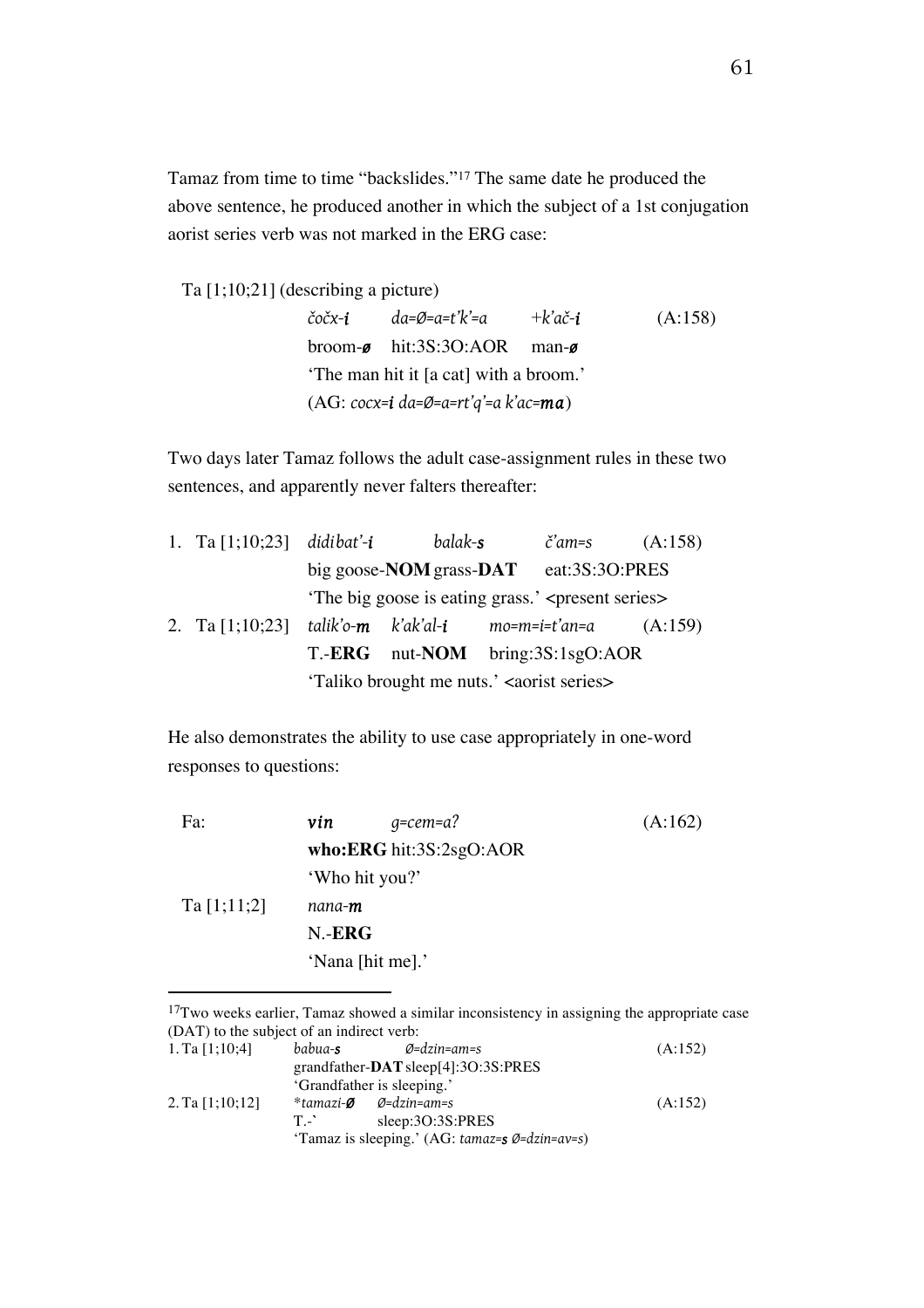An essential prerequisite to Georgian case assignment is the ability to distinguish present series and aorist series stems for Class A (1st and 3rd conjugation) verbs. Class A verbs in the imperative screeve (which is identical to the 2sg person aorist) are among the very first recognizeable verb forms used by Georgian children. The first present series forms of Class A verbs usually the present or future screeves — appear significantly later. For Keto and Ila the first Class A verbs they are recorded to have used in a present series screeve are the ones cited earlier in this section: the appearance of present series stem morphology coincided with the introduction of DAT case marking for direct objects. The first Class A verb in a present series screeve recorded for Tamaz was at age 1;9;9, at the beginning of Stage III in the development of his case marking system. The implication is that Georgian children acquire the morphology and syntax of the present series concurrently. The appearance of the ERG case at about the same time indicates that an awareness (at some level) of the opposition, both morphological and syntactic, between the present series and aorist series is a prerequisite for the acquisition of this aspect of aorist series syntax as well. Further evidence for the primacy of the opposition between the two main series of screeves in this stage of acquisition is the complete absence of overextensions of case-assignment rules across series boundaries. *None of the children in the diary studies ever marks the subject of a present series verb with ERG case, or the direct object of an aorist series verb in the DAT case.*

**Stage IV.** By this point — ranging from age 1;10 for Tamaz to 2;8 for Ila the young Georgian speaker has acquired the case-assignment systems for verbs in both the present series and the aorist series, except for certain instances of overextension of the range of contexts in which the ERG case is used. Some young Georgian speakers, once they have begun to use the ERG, will mark the subjects of agentive Class P verbs with the ERG rather than the NOM case in the aorist series:

1. Il [2;8;28] +*bavšw-eb-am c'e=vid=en t'e-ši* (K:98) child-PL-**ERG** go[2]:3plS:AORforest-in 'The children went into the forest.' (AG: *bavšw=eb=i c'a=vid=nen t'q'e=ši*)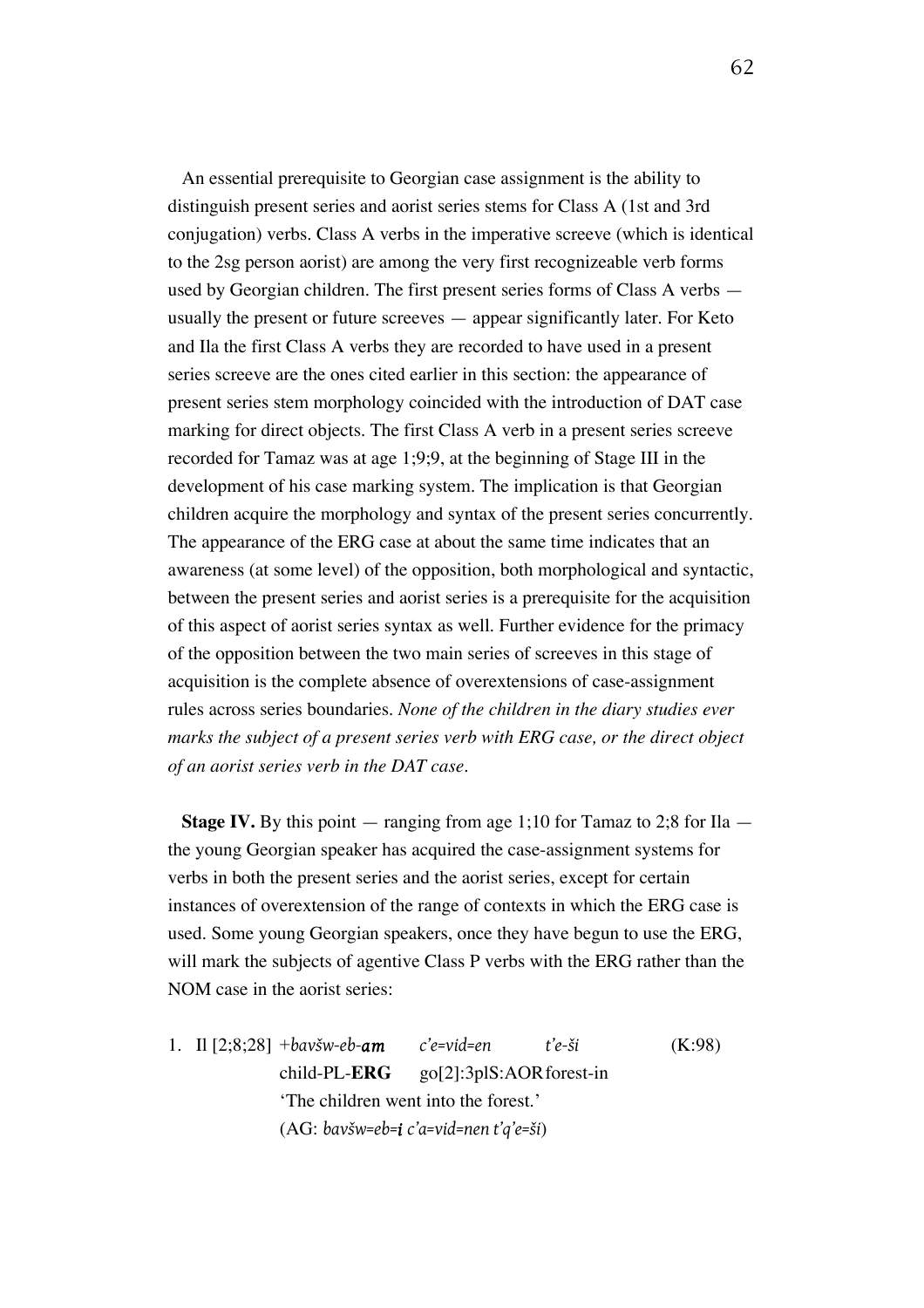2. Ti [3;8;12] *čemi* +*saxl-ma ase ge=i=ndzr=a* (K:84) my house-**ERG** thus shake[2]:3S:AOR 'My house shook like this.' (AG: *čem=i saxl=i ase ga=i=ndzr=a*)

Other children — Tamaz, for example — always marked the subjects of Class P verbs, including those that are semantically agentive, in the NOM case:

Ta [2;6;27] *dzaɣl-i mo=vid=a da mo=Ø=e=per=a.* (A:197) dog-**NOM** come[2]:3S:AOR andcaress[2]:3S:3O:AOR 'The dog came and caressed her.'

Intransitive as well as transitive Class A verbs were correctly assigning ERG case in the aorist series:

Ta [2;0;7] *nana-m ge=i=ɣwidz=a.* (A:170) N.-ERG wake[1]:3S:AOR 'Nana woke up.'

The one category of verbs that gave Tamaz trouble at this stage is the group denoting INTERACTIVE ACTIVITIES. Many such verbs (e.g. the verbs meaning "converse," "argue," "visit," "quarrel," "play," "have a snowball fight") have paired 2nd conjugation (Class P) and 3rd conjugation (Class A) forms which are identical in meaning, except that the 2nd conjugation forms take an indirect object (denoting the person(s) the subject engages in the activity with) while the 3rd conjugation forms are monovalent. Because of their different verb-class membership, however, the two members of the pair have different case-marking properties. It was only when using verbs from this semantic group that Tamaz made case-assignment errors after age 1;11:18

<sup>&</sup>lt;sup>18</sup>From the point of view of aspect, these verbs belong in the 3rd conjugation. Formally, they are 2nd conjugation. Because the formal class distinction does not correspond to a semantic distinction of either agentivity or aspect, many adult Georgians, including speakers of the Tbilisi dialect, treat 2nd conjugation interactive activity verbs as though they were 3rd conjugation (Class A) verbs, and assign ERG case to the subject in the aorist series. Such speakers would say, e.g. *mas*c'*avlebel-ma diana-s Ø=e=saubr=a kartulad* 'the teacher-**ERG** conversed with Dee Ann-DAT in Georgian' even though this violates the rules of the normative grammar (which requires a NOM subject). See Harris (1981, pp. 268-274).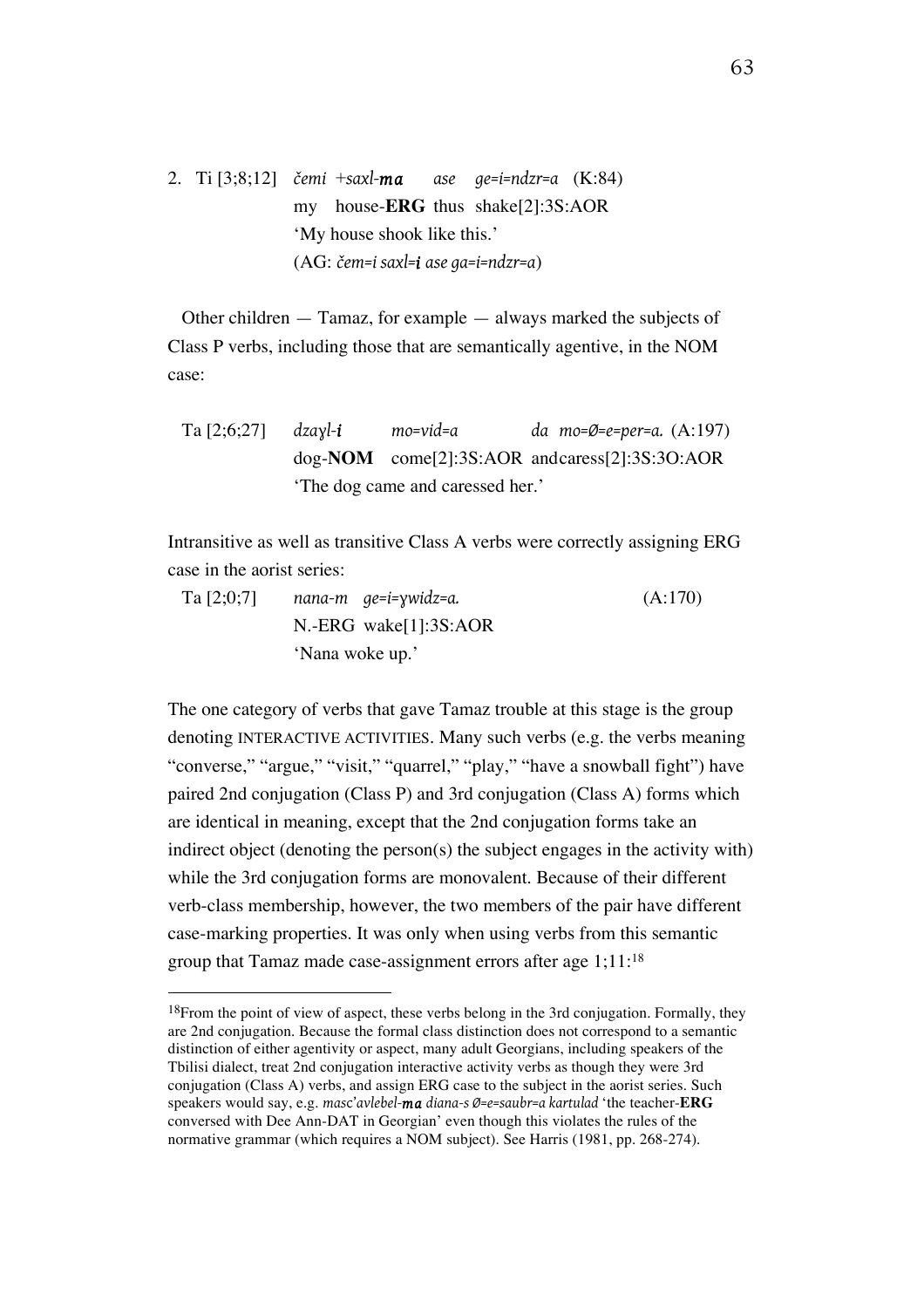1. Ta [1;11;14] +*tamas=a tamazi-m bavs-s* (A:166) play[2?3?]:3S:3O:AOR T.-**ERG** child-**DAT** 'Tamaz played with a child.' (AG: *Ø=e=tamaš=a tamaz-i bavšw-s* 'Tamaz-NOM played [2nd conjugation] <with a> child-DAT' OR: *i=tamaš=a tamaz-ma bavšw-tan* 'Tamaz-ERG played [3rd conjugation] child-with)

| 2. Ta $[2;1;2]$ |                                        | da mere  i=čxub=a                                                  | $+dzayl-eb-i.$ $(A:176)$ |  |  |  |  |
|-----------------|----------------------------------------|--------------------------------------------------------------------|--------------------------|--|--|--|--|
|                 | andthen                                | fight[3?]:3S:AOR dog-PL-NOM                                        |                          |  |  |  |  |
|                 |                                        | 'And then the dogs fought.'                                        |                          |  |  |  |  |
|                 |                                        | $(AG: \emptyset = e = \check{c}xub = nen dzay = eb - i$ ertmanet-s |                          |  |  |  |  |
|                 | 'The dogs-NOM fought [2nd conjugation] |                                                                    |                          |  |  |  |  |
|                 |                                        | each other-DAT' OR:                                                |                          |  |  |  |  |
|                 |                                        | i=čxub=es dzayl=eb- $m$ a                                          |                          |  |  |  |  |
|                 |                                        | 'The dogs-ERG fought [3rd conjugation].'                           |                          |  |  |  |  |
|                 |                                        |                                                                    |                          |  |  |  |  |

If our interpretation of the diary data is correct, then it is the case that Georgian children formulate one or another semantic hypothesis to account for the complex pattern of case assignment in the aorist series. One hypothesis links the case pattern to the aspect of the verb, and the other links it to agentivity. These two case-marking principles are given in Table 15, which is adapted from Van Valin (1987, 1988):

#### TABLE 15

#### Split intransitive systems

|                                                                     | TRANSITIVE SUBJECT INTRANSITIVE SUBJECT [DIRECT OBJECT] |   |   |  |  |  |
|---------------------------------------------------------------------|---------------------------------------------------------|---|---|--|--|--|
|                                                                     | $Group A$ Group B                                       |   |   |  |  |  |
|                                                                     | $\mathbf{A}$                                            | ĸ | R |  |  |  |
| $\mathcal{L}$ Split by agentivity Marker A assigned to NPs denoting |                                                         |   |   |  |  |  |

*1. Split by agentivity.* Marker A assigned to NPs denoting arguments which are agents and/or controllers of the action described; marker B assigned to non-agentive subjects and (in some systems) to direct objects.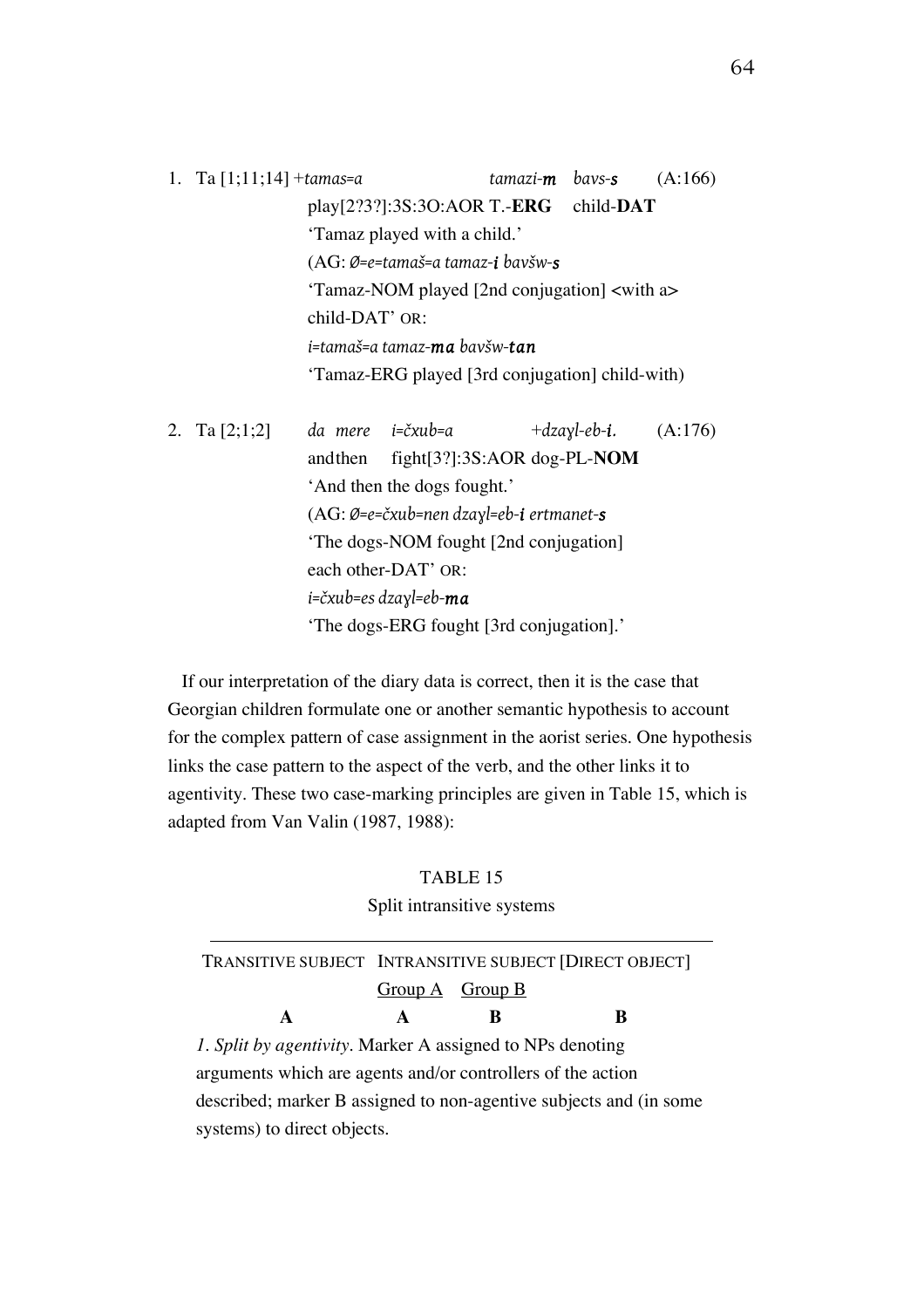Examples: Case marking in Tsova-Tush , agreement in Acehnese, impersonal passivization in Dutch .

*2. Split by inherent lexical aspect.* Marker A assigned by verbs belonging to certain aspectual groups; marker B assigned by verbs belonging to the remaining groups.

Examples: Auxiliary selection in compound tenses in Italian and Dutch.

Under both hypotheses, the pattern of case marking in the aorist series is perceived as split-intransitive. Because the number of intransitive verbs which take ERG subjects in the aorist series is so large — and many of them are likely to be in frequent use in the child's environment — *Georgian children do not, as far as we can tell, ever make the assumption that the pattern is strictly ergative-absolutive, i.e. that only subjects of transitive verbs are assigned ERG case.* The two case-marking principles in Table 15 give a fairly close approximation to the adult model.19 If it is true that most of the splitintransitive systems attested in the world's languages boil down to one or the other of these types, then it may be quite natural for just these hypotheses to be the ones children try out.

**Stage V.** The perfect series verb forms are acquired fairly late. When they first appear in the child's speech, the DAT case is correctly assigned to the subject of Class A verbs:

1. Ta [2;3;22] *es me ar da=m=i=c'er=i=a;* (A:188) this-NOM I not write:1sgO:3S:PERF *es k'oba-s da=Ø=u=c'er=i=a.* this-NOM K.-DAT write:3O:3S:PERF 'I didn't write this, Koba wrote this.'

 $\overline{a}$ 

65

<sup>&</sup>lt;sup>19</sup>Although such usage is unacceptable to speakers of Tbilisi Georgian, case assignment of the first type (split by agentivity) is attested in many contemporary Georgian dialects, outside of the conservative mountain provinces and the area surrounding Tbilisi. In these dialects, the ERG is employed much the same way Keto and Ila used it in their early years. ERG case is assigned to the subjects of agentive Class P verbs in the aorist series, as in the following example (from Boeder, 1979, pp. 443-4, 467):

*xp'o-m ge=Ø=e=k'id=a ǰar-s* (Imeretian dialect)

calf-**ERG** pursue[2]:3S:3O:AOR army-DAT 'The calf pursued the army.'

<sup>(</sup>Standard Gg: *xbo=Ø ga=Ø=e=k'id=a ǰar=s*)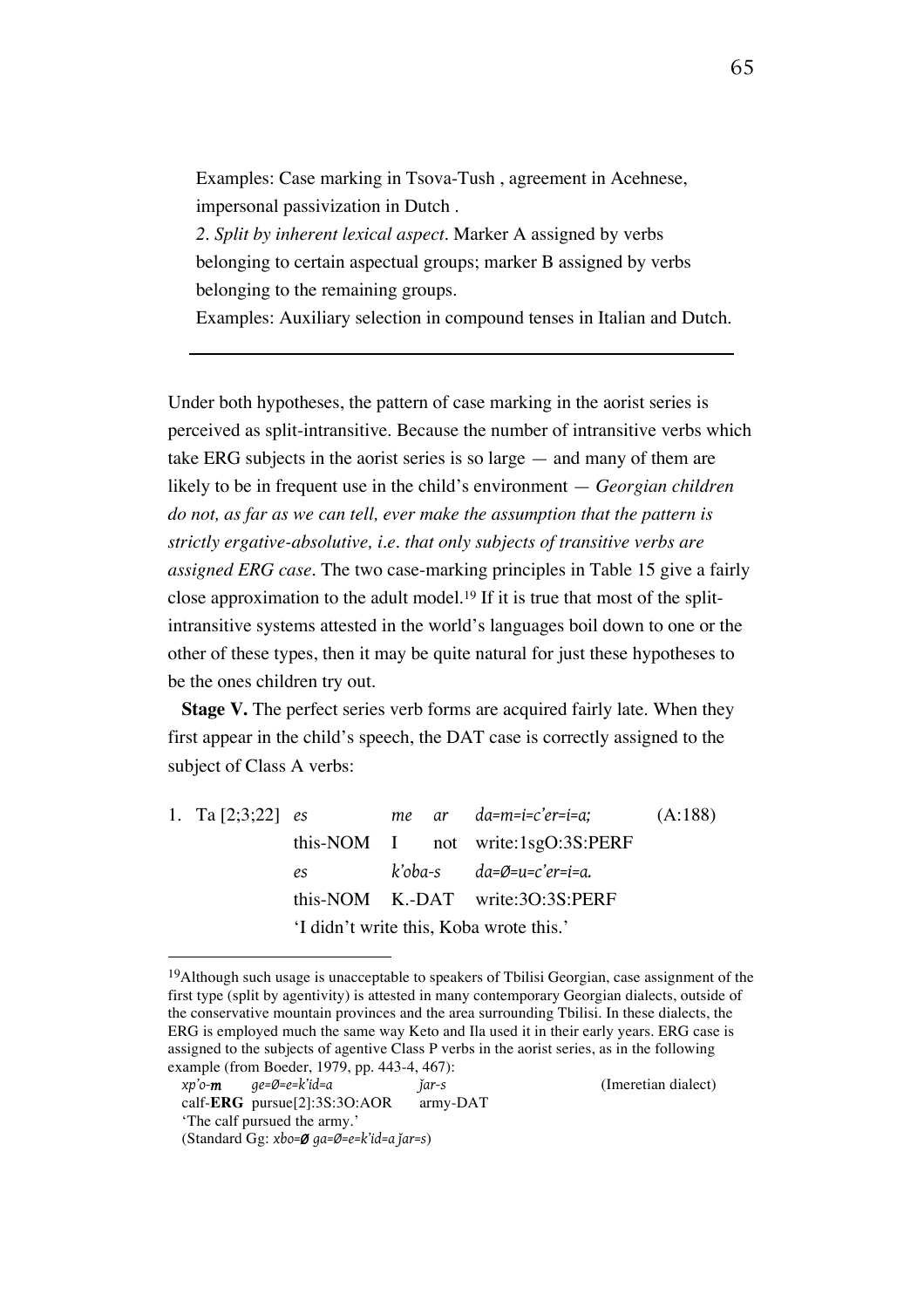2. Ke [3;4;2] *tinik'o-s p'ap'iros-i da=Ø=u=q'ar=i=a st'ol-ze.* (K:76) T.-DAT cigarette-NOM spill:3O:3S:PERF table-on 'Tiniko has spilled cigarettes on the table.'

Well before their fourth birthday, then, Georgian children control the casemarking procedures employed in all three verb series (present, aorist, perfect) with both major classes of verbs. Their case marking "errors" are confined to a small group of intransitive verbs: 2nd conjugation verbs which, in terms of either agentivity or aspect, are mistakenly classified with 3rd conjugation verbs.

*4.3.3. Number agreement.* The principles governing agreement for number between the verb and its subject and object NPs are complex, and show a high great variability from one Georgian dialect to another, and even among educated speakers of the Tbilisi dialect (Tuite, 1988b). The principal rules for the standard language are as follows:

**A.** Number agreement is obligatory with 1st and 2nd person subjects and objects [with some minor exceptions]. **B.** Among 3rd person NPs, those which denote animate beings and which are functioning as subjects control number agreement. Number agreement with 3rd plural direct object and indirect objects, and with inanimate subjects seldom occurs in written or spoken Georgian.

**C.** A 3rd person NP can control plural agreement only if it is formally plural.

An NP is formally plural only if the head noun is a pronoun, or a noun marked for plurality by the suffix *-eb-*. This means that most quantified NPs are formally singular, because a Georgian noun cannot be marked with *-eb-* if it is modified by a numeral or other quantifier (this was mentioned above in the section "plural formation" in 4.2.) Here are some examples from recent Georgian literature of semantically plural subject NPs which control nonplural verb agreement: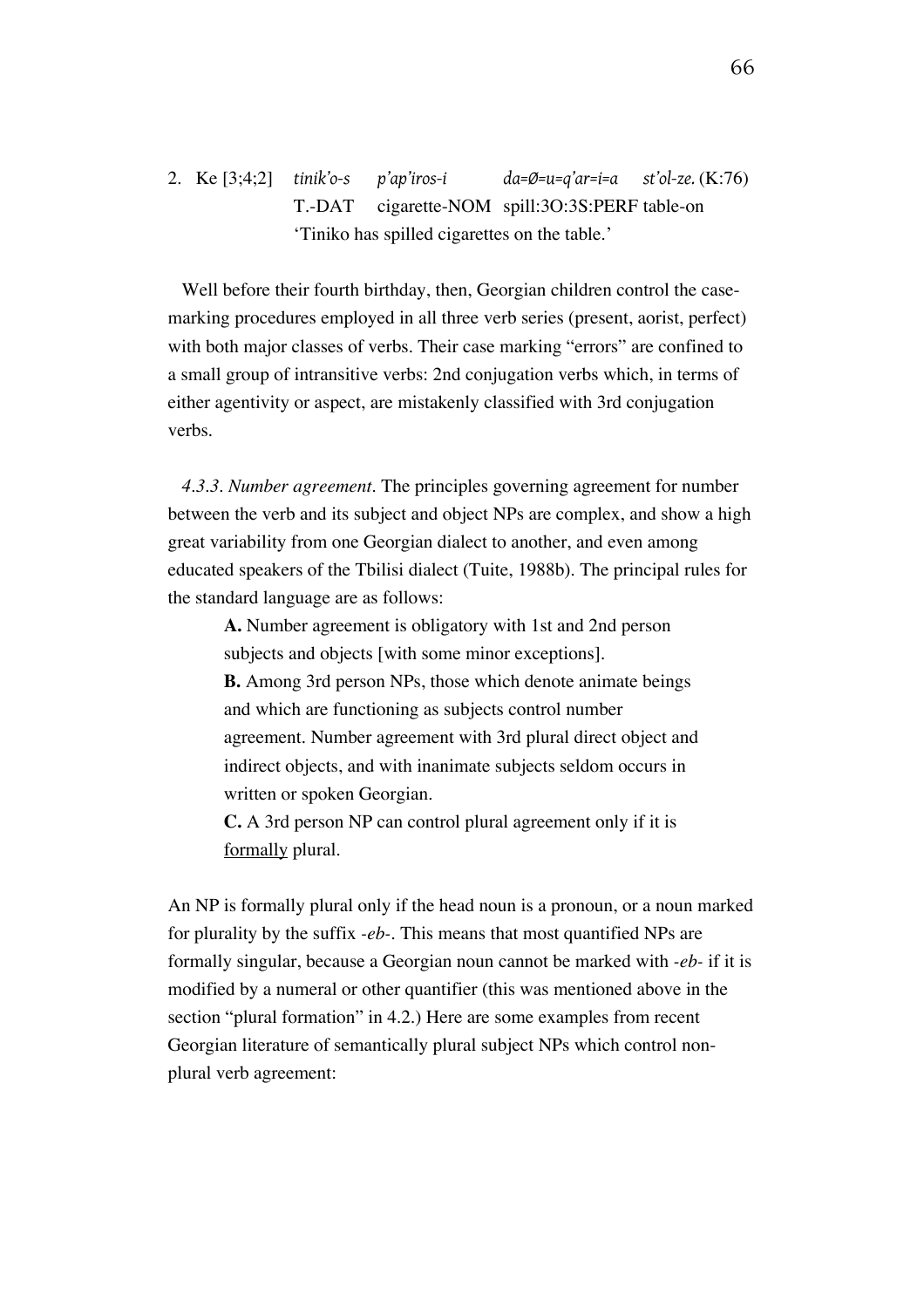*Nonagreement for number with inanimate subject c'wim-is cwar-eb-i s=cem=d=a panǰr-eb-is*  rain-GEN drop-**PL**-NOM hit:**3S**:3O:IMPF window-PL-GEN *šuš-eb-s.* (Vazha-Pshavela) glass-PL-DAT 'Raindrops were beating against the window panes.' (cp. *bič'=eb=i s=cem=d=nen* 'the boys beat (**3plS**) it/them')

*Singular agreement with (formally singular) quantified NP ormoc-amde kartveli miliciel-i mo=s=dev=d=a* forty-until Georgianmilitia-NOM pursue:**3S**:3O:IMPF 'Up to forty Georgian militiamen were pursuing him.' (M. Javaxishvili) (cp. *kartveli miliciel=eb=i mo=s=dev=d=nen* 'the Georgian militiamen (**plural**) were pursuing (**3plS**) him.')

Georgian children seem to grasp the relation between animacy and number agreement from the beginning. No examples of 3pl agreement with inanimate subjects occur in any of the diaries.

\n
$$
\text{Ta} \left[ 2; 3; 20 \right] \text{ m} \, \text{dziv} \cdot \text{eb} \cdot \text{i}
$$
\n $\text{da} = \emptyset = \text{u} = \text{c} \, \text{wiv} = \text{d} = \text{a}$ \n

\n\n (A:187)   
\n bead-PL-NOM fall: 3S:3O: AOR   
\n 'The beads fell down.'\n

When the subject is animate, number agreement usually occurs:

Pa [3;1] *kal-eb-s Ø=u=k'et=i=a=t sakule-eb-i* (K:113) woman-**PL**-DAT wear:**3plO**:3S:PRES earring-PL-NOM 'The women are wearing (**3plO**) earrings.'

However, some of the children use 3pl agreement markers more sparingly than adults do, frequently omitting them even when the subject is animate and plural. The failure of number agreement to occur is especially common when the subject NP follows the verb:

1. Ta [2;3;22] *ra-s* +*šob=a es bič'-eb-i?* (A:188) what-DAT do:**3S**:PRES thisboy-PL-NOM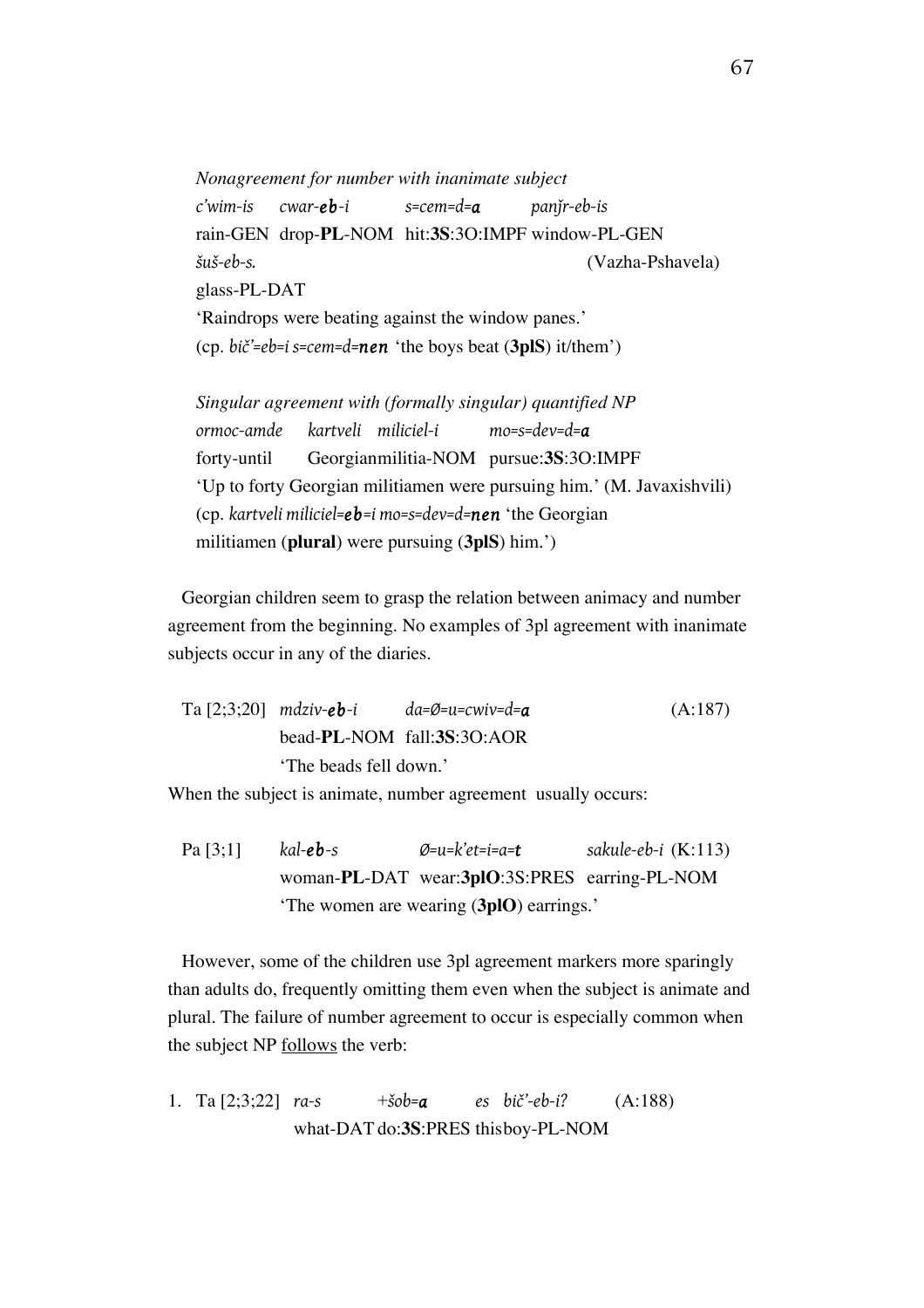*čxub=ob=en.* fight:**3plS**:PRES 'What is these boys doing (**3S**)? [They're] fighting (**3plS**).' (AG: *ra=s šwreb=i=an es bič'=eb=i*)

2. Ti  $[4;11;29]$  ("reading" a book out loud)

*t'q'e-ši* +*i=q'=o mgel-eb-i,* (K:90) forest-in be:**3S**:AOR wolf-PL-NOM +*gamo=vid=a mgel-eb-i.* come.out:**3S**:AOR wolf-PL-NOM

'There was (**3S**) wolves in the forest; out came (**3S**) the wolves.'

Since the postposing of the subject after the verb is one means of conveying new information, the failure of number agreement to occur in constructions such as the above may reflect a hypothesis on the part of the young Georgian speaker that the ability to control number agreement is linked with the degree of presupposedness of the referent of the subject NP.20

*4.3.4. Two-clause constructions.* Compound constructions, formed by either simple juxtaposition of two or more finite verbs and their arguments, or with the use of the conjunctive *da* 'and,' appear early. One child, Ana, used *da* to link clauses in inverse temporal or causal order, e.g.

An [2;4] *v=i=t'ir=e da m=cem=a.* (K:106) cry:**1sgS:**AOR and hit:3sgS:**1sgO**:AOR 'I cried and he hit me.' (= 'he hit me and I cried')

Shortly after this some young speakers begin to use the conjunctive clitic *-c*  'also' to link sentences. In adult Georgian this particle can only be attached to nominals, adverbials and postpositions. In the following example, however, Keto attaches it to two verbs:21

 $^{20}$ In many dialects, especially those of western Georgia, plural animate subjects often fail to control number agreement when they are first introduced into the discourse (usually in postverbal position). NPs that convey presupposed information are more likely to control number agreement than those which represent new information (Tuite 1987, 1988b).

<sup>21</sup>In adult Georgian, the *-c* would be attached to the negative adverbial *ar* in such a construction (*ar=c....ar=c...* 'neither...nor...').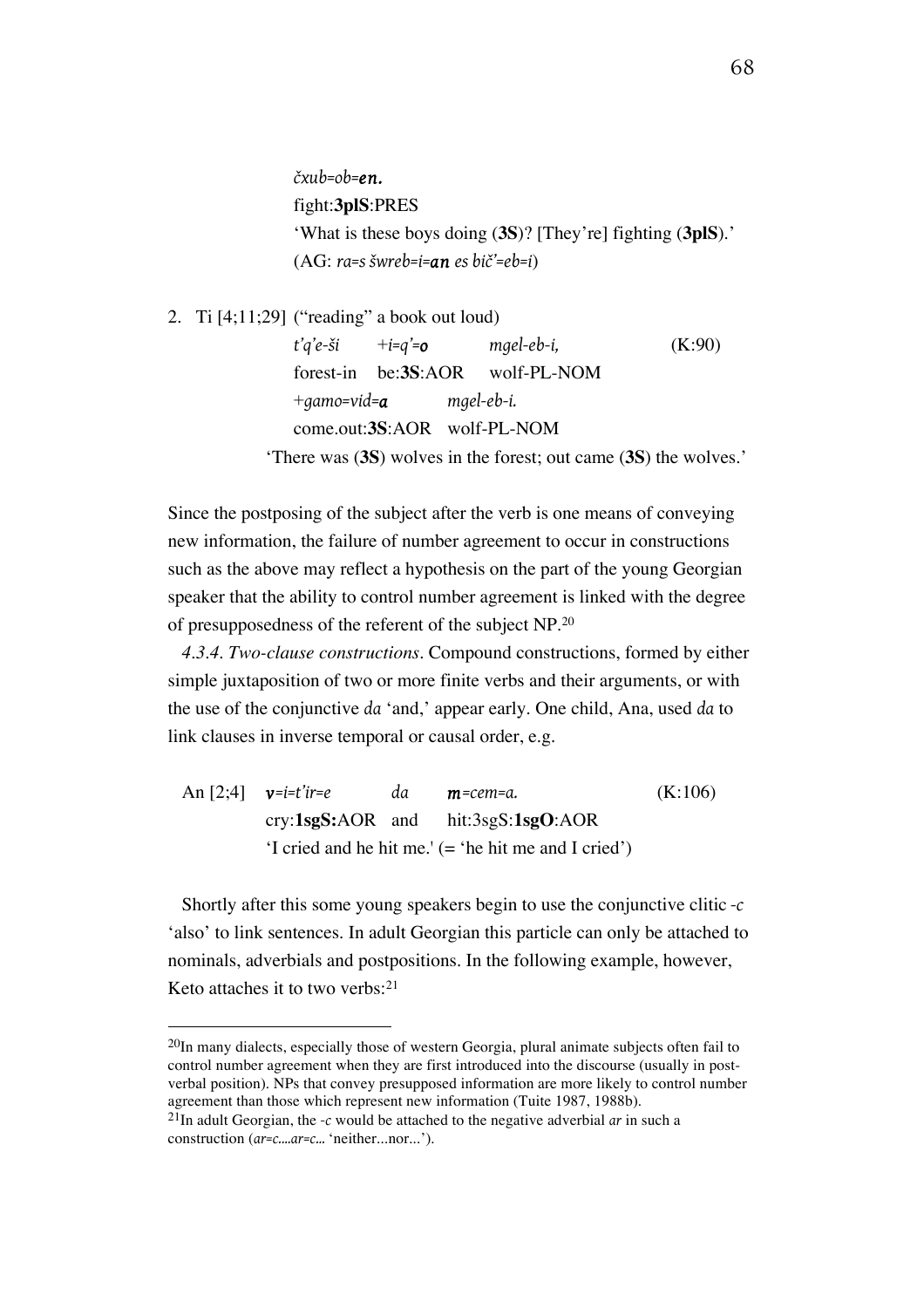| Fa:                              | ketino mo=d=i                                       |  |                           | ak!                                   |     | (K:75) |  |
|----------------------------------|-----------------------------------------------------|--|---------------------------|---------------------------------------|-----|--------|--|
|                                  |                                                     |  | K.:VOC come:2sgS:IMP here |                                       |     |        |  |
|                                  | 'Ketino, come here!'                                |  |                           |                                       |     |        |  |
| Ke $[2;7;5]$ : modi ar m=i=nd=a. |                                                     |  |                           |                                       |     |        |  |
|                                  | "come" not want[4]: $1sgO:3S:PRS$                   |  |                           |                                       |     |        |  |
|                                  | 'I don't want "come".'                              |  |                           |                                       |     |        |  |
| Fa:                              | $aba,$ $c'a=d=i!$                                   |  |                           |                                       |     |        |  |
|                                  | well leave:2sgS:IMP                                 |  |                           |                                       |     |        |  |
|                                  | 'In that case, go!'                                 |  |                           |                                       |     |        |  |
| Ke:                              |                                                     |  | $modi$ ar $*m=i=nd=a-c$   |                                       | da  |        |  |
|                                  |                                                     |  |                           | "come" not $want[4]:1sgO:3S:PRS-also$ | and |        |  |
|                                  |                                                     |  | c'adi ar *minda-c!        |                                       |     |        |  |
|                                  |                                                     |  |                           | "go" not want[4]:1sgO:3S:PRS-also     |     |        |  |
|                                  | 'I don't want "come" and I don't want "go" either!' |  |                           |                                       |     |        |  |

About this time Georgian children begin to link verbs of saying and commands or quoted speech, e.g.:

Ke [2;5;23]: *me (v)=Ø=u=txrav sandrik'o-s, mo=d=i-o.* (K:74) I tell:1sgS:3O:FUT S.-DAT come:2sgS:IMP-QUOT 'I will tell Sandro: come.'

Georgian has three quoted-speech particles: *-o* 'you/he/she/they said,' *-metki* 'I said,' *-tko* 'I want you to tell him/her/them.' The particles are tacked on to the last word of a quoted sentence, and sometimes to one or more words within the quote. As in the above sentence, the first particle to appear, *-o*, is sometimes attached to the speaker's own words, where adults would have  *metki.*

Somewhat later, in the latter half of the third year, children begin to use the sentence conjunction  $r_0(m)$  'that, if, when.' This is one of the most common sentence connectors used in spoken Georgian. It is employed in a variety of complex constructions, e.g. sentential modifiers of nouns, manner and reason clauses, temporal clauses. In most cases it occupies the second position in the clause, and children from the beginning place it appropriately, e.g.:

Ta [2;2;4]: *babua-m rom k'ok't'el-i mo=m=i=t'an=a* grandfather-ERG that soda.pop-NOM bring:3S:1sgO:AOR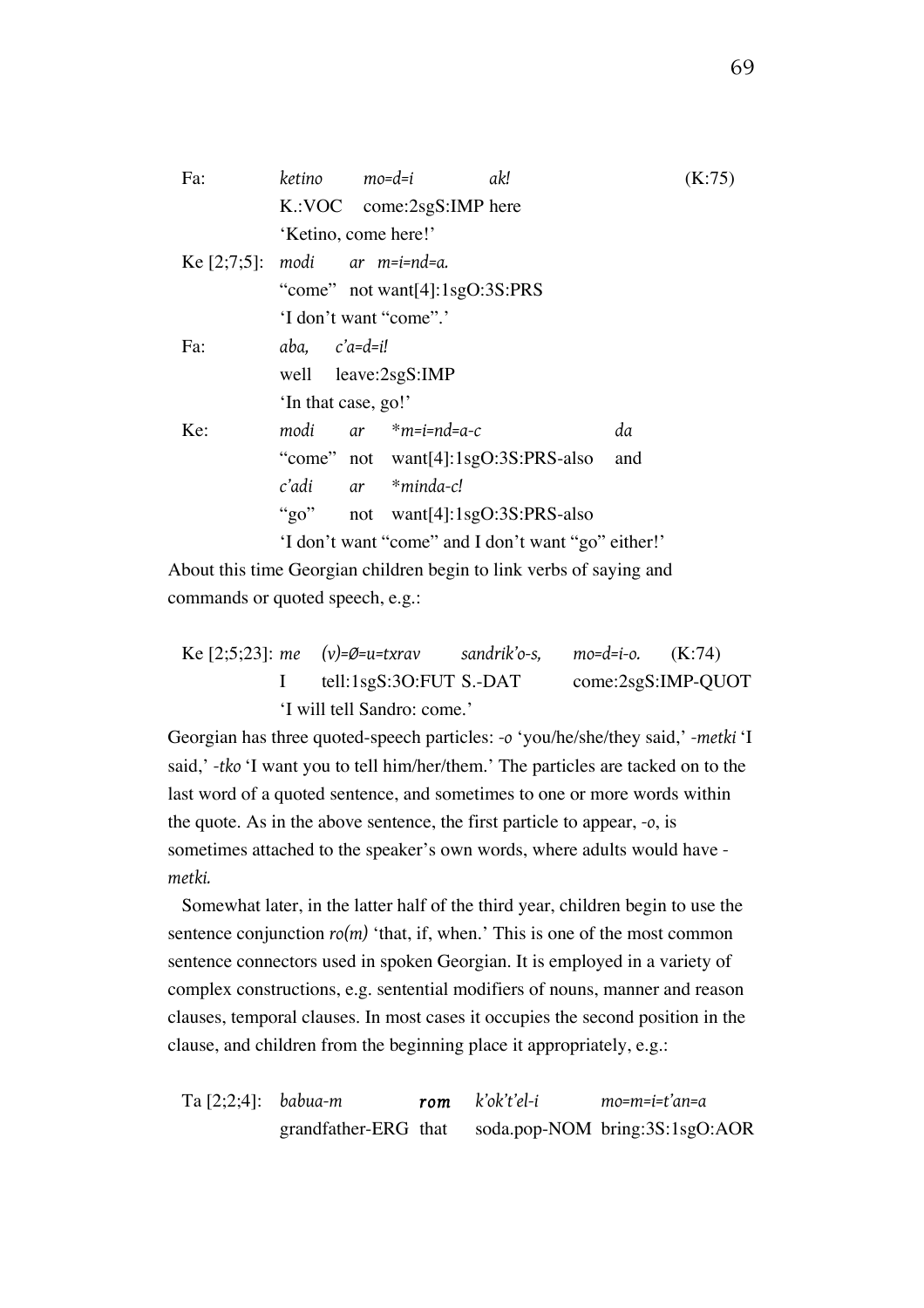*is m=i=nd=a.* (A:183) that-NOM want[4]:1sgO:3S:PRS 'I want the soda-pop **that** grandfather brought me.'

For four of the five children for which we have evidence, temporal clauses with *rom* are first attested a few months after the first use of *rom* in relative clause modifiers:

Ke [3;3;26]: *bebia-m*, *ikana ro* 
$$
v=i=q'av=i
$$
, (K:76) *gr.mother-ERG there when*  $be:1sg:AOR$  *jixaiš-*(*§*)*i*, *j vax-i mo=xač=a*.

\nJ.-in squash-NOM *cook:3S:3O:AOR "When I was there, in Jixaishi [village name], grandmother cooked a squash."*

Both of the above types of *rom* clauses are quite common in children's speech.

The conjunction *rom* is also used in hypothetical constructions, linking a counterfactual clause to a non-realized consequence ("if X would (have) happen(ed), then Y"). The verb used in the counterfactual clause is in either the conjunctive or pluperfect screeve, and the verb in the consequence clause is in the conditional screeve. These screeves do not appear in Georgian children's speech until relatively late, usually not until the fifth year. On occasion children will employ hypothetical constructions, but with both verbs in the future screeve:

Pa [3;1]: *dedik'o, šen lo žuža mamida ga=xdeb=i,* (K:113) mom:VOCyou if Zh. aunt:N become:2sgS:FUT *me šen sak'ule-eb-s ga=v=i=k'eteb.* I you earring-PL-D make:1sgS:3O:FUT 'Mommy, if you were Aunt Zhuzha I would make earrings for you.' (AG: *ga=xdeb=od=e* [conjunctive] 'if you became'; *ga=g=i=k'eteb=d=i* [conditional] 'I would make it for you')

More or less correctly formed hypothetical constructions do not appear until after age 4. In the following sentence, Keto uses the correct screeves, although the pluperfect of *minda* 'I want' is incorrectly formed: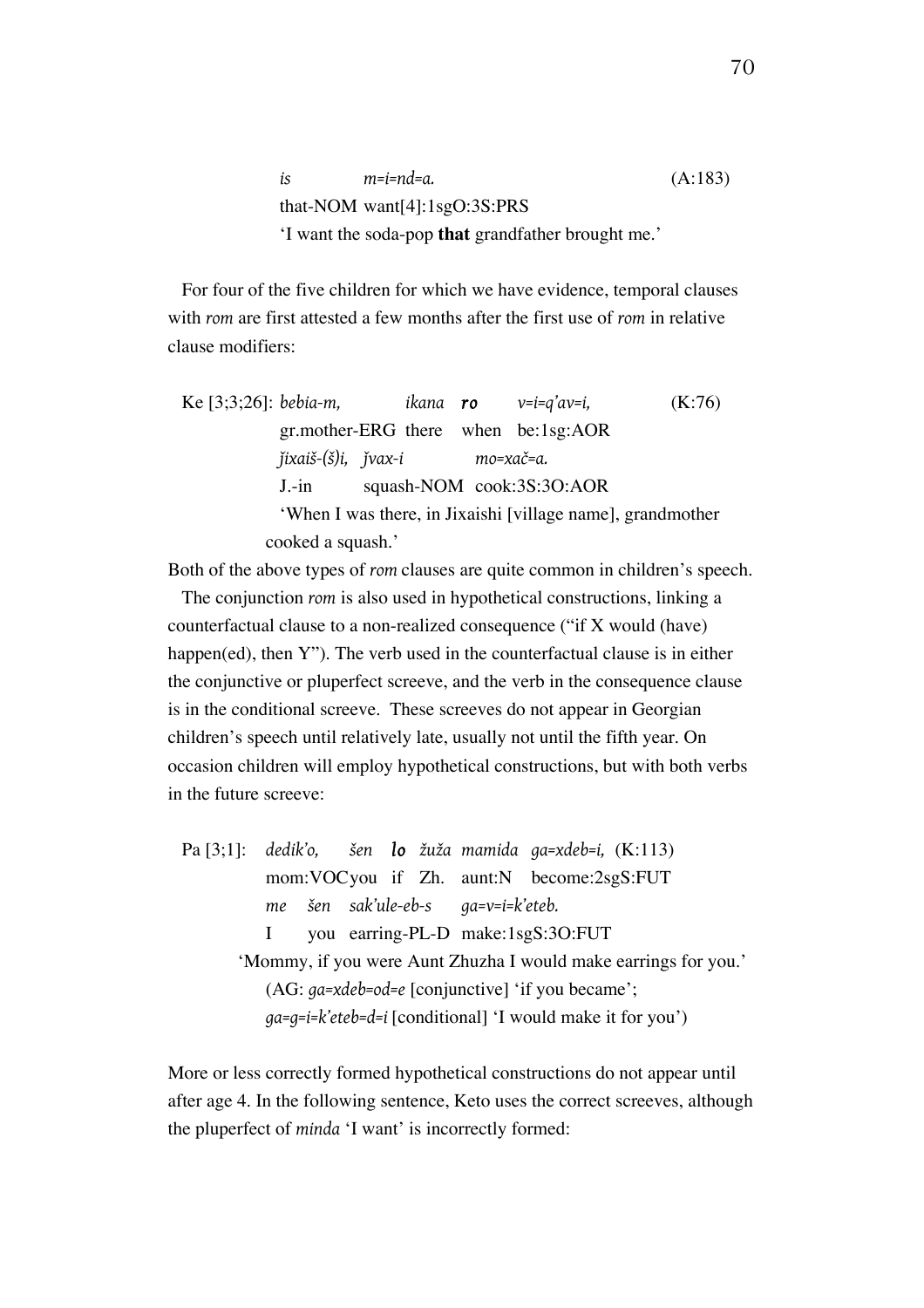Ke [4;1;2]: *erti sak'at'ao ro m=kondeb=od=a,* (K:79) onesled:NOM if have[4]:1sgO:3S:PLUPERFECT *ga=v=a=k'at'eb=d=i tol-ši* slide:1sgS:COND snow-in 'If I had had a sled, I would have gone sliding in the snow.' (AG: *mkonoda* 'if I had had')

By the time Georgian children are five years of age, they have a variety of clause-linking means at their disposal. In addition to linkages between clauses with finite verbs, they also make use of nominalized verbs, which are very common in the adult language. Several types of participles (past and future passive, agentive, negative) are in use, as well as a gerund-like verbal noun. The children in our diaries began to employ nominalizations at around age 3, though they often form them incorrectly. Here are some examples (derivational morphemes are shown in boldface):

| Ti [3;11;12]: $ga = tal = a$ |                                                              | Ø=u=nd=a                                      |  | am pankari-s. (K:85) |  |  |  |  |
|------------------------------|--------------------------------------------------------------|-----------------------------------------------|--|----------------------|--|--|--|--|
|                              |                                                              | peeling: NOM want: 30:3S: PRS this pencil-DAT |  |                      |  |  |  |  |
|                              | 'This pencil needs to be sharpened.' [verbal noun]           |                                               |  |                      |  |  |  |  |
|                              | (lit: 'This pencil wants sharpening.')                       |                                               |  |                      |  |  |  |  |
|                              | $(AG: qa=t]=a$ ; Tino mistakenly used the aorist stem -tal-) |                                               |  |                      |  |  |  |  |

| Ta [2;9;6]: deda, |                                                              | piso                                | imas |                                                  | $\check{c}'$ am-s, $(A:214)$ |
|-------------------|--------------------------------------------------------------|-------------------------------------|------|--------------------------------------------------|------------------------------|
|                   |                                                              |                                     |      | mother: VOCkitty: NOM that: DAT eat: 3S: 3O: PRS |                              |
|                   |                                                              | čamo=k'ideb= <b>ul</b> -i ro ari=s. |      |                                                  |                              |
|                   |                                                              | hung.down-NOM that be:3S:PRS        |      |                                                  |                              |
|                   | 'Mother, kitty is eating that [dried fruit] which is hanging |                                     |      |                                                  |                              |
|                   | $down.'$ [past passive participle]                           |                                     |      |                                                  |                              |

Ma [3;0]: *u=da=c'er=il=o kaɣald-i m=i=nd=a.* (K:110) not.written paper-NOM want:1sgO:3S:PRS 'I want paper that hasn't been written on.' [negative participle] (AG: *da=u=c'er=el=i*; Mariko added the circumfix *u- -o* to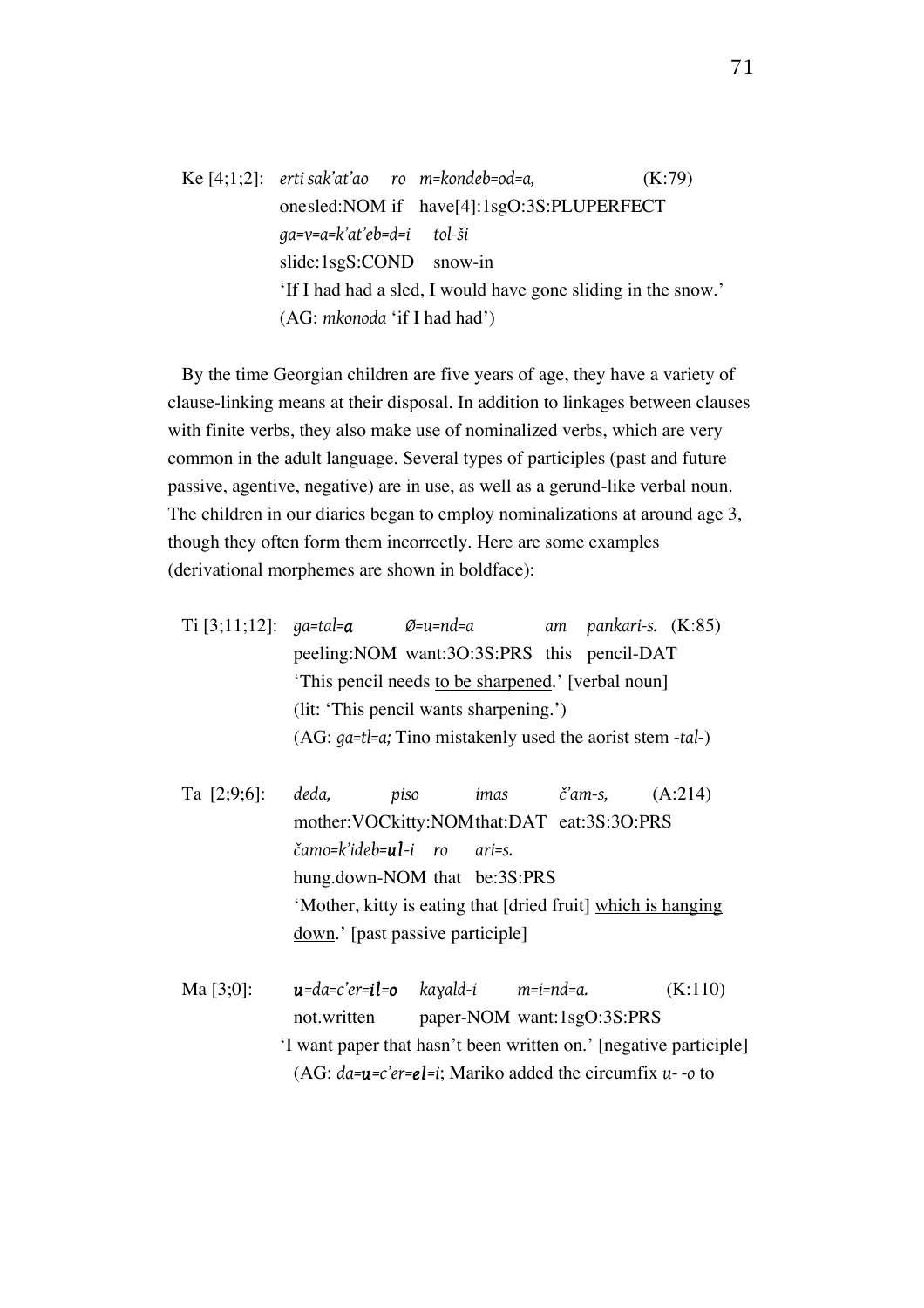the past passive participle *da=c'er=il=i*)22

## **5. Experimental study of some aspects of the acquisition of Georgian case marking.**

To supplement the diary data, we conducted two experiments on the production and comprehension of case markers by Georgian children.

In the first experiment, preschool pupils ranging in age from 3;0 to 3;8 were shown pictures of children in three different scenes: getting dressed, washing their faces, standing alongside Mother by the remnants of a broken flowervase. After examining a picture, a child was asked a question containing a verb in either the present or aorist form, e.g.:

| PRESENT TENSE                 | <b>AORIST TENSE</b>    |
|-------------------------------|------------------------|
| vin i=cw=am=s?                | vin ča=i=cw=a?         |
| 'Who:NOM is getting dressed?' | 'Who:ERG got dressed?' |

The questions are designed so that the subject will respond with an answer in either the nominative or ergative case, depending on the tense of the verb in the question (note that the interrogative pronoun *vin* does not have distinct NOM and ERG forms). 25 children of 27 (93%) gave the answer to each question in the correct case, i.e. NOM case for a question in the present tense, and ERG case for a question in the aorist. Two children (ages 3;2 and 3;4) used the NOM instead of the ERG in answering aorist-tense questions; they did so for all three questions. However, since the responses given by these children, like those of nearly everyone else, consisted of a single word, we cannot conclude that they would fail to use the ERG case in a sentence where the verb is present.

The second experiment assessed the strategies used by Georgian children in comprehending sentences. Some experiments had noted a temporary decline in performance in older age groups compared to younger in certain

<sup>22</sup>In forming the negative participle Georgian children often employ the circumfix *u- -o* 'without, -less,' which is properly only applied to nominals (e.g. *u=mt*w*ar=o* 'moonless,' *u=*š*en=o* 'without you'), in place of the formally similar but more complex negative participial circumfix *u- -el/Ø.* Note that the prefixal element of the latter is inserted between the preverb and the verb stem, and not at the beginning of the word, as is the case with *u- -o.*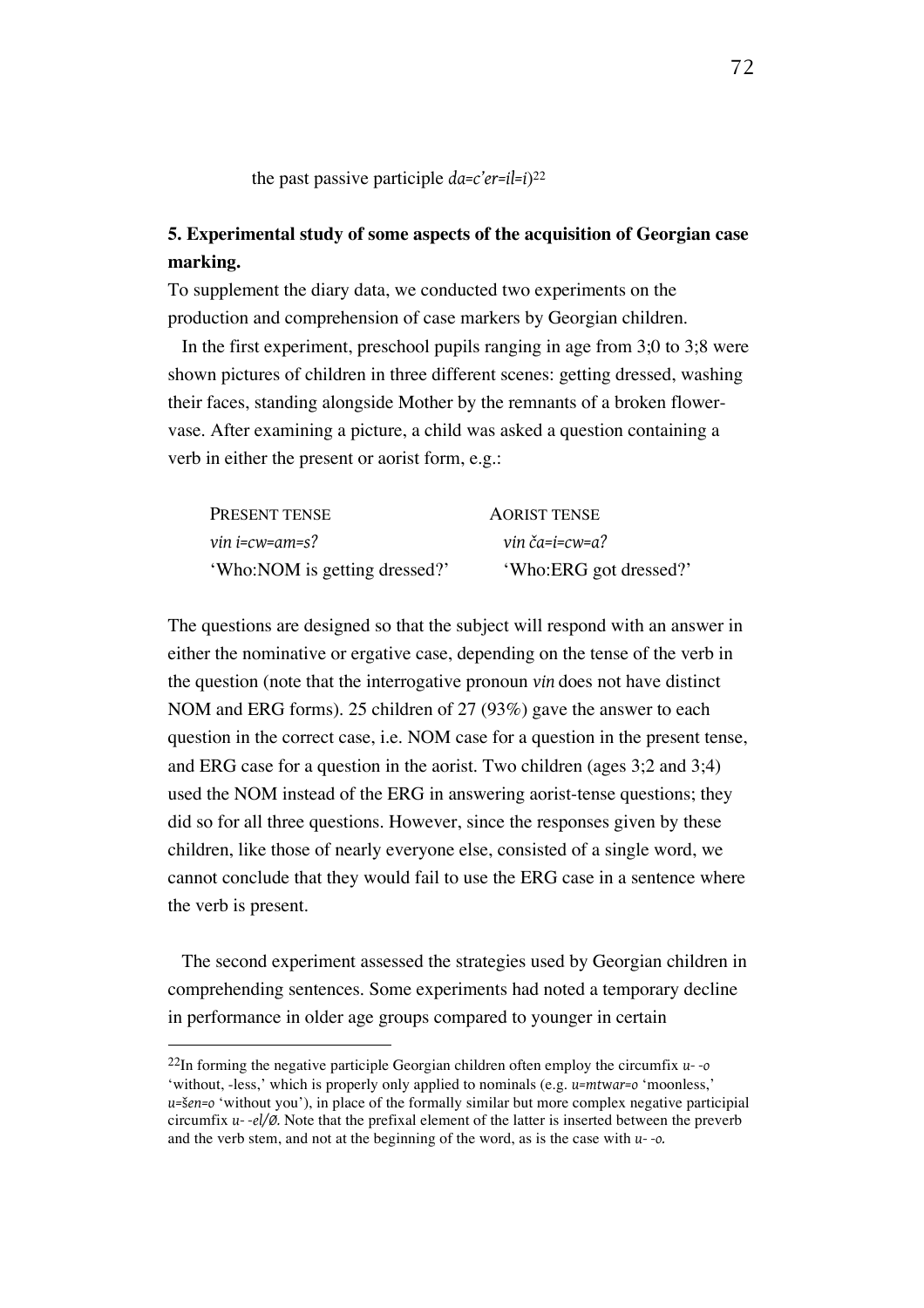comprehension tasks. Recently Pleh, Jarovinsky and Balajan (1987) studied the comprehension of sentences with various orders of the subject, object and verb by Russian and Hungarian children, ages 4 to 6. For one of the groups tested, monolingual Russian children, the average scores were 99% correct for SO (subject before object) and 76% for OS (object preceding subject) order, but while the youngest group scored 81% on OS sentences, the average correct for the oldest group was about 70%.

Similar results were reported in a paper by Axutina, Velichkovski and Kempe (in press). The experimenters compared German and Russian children in a comprehension task using direct and reversed word orders for active and passive sentences. The subjects ranged in age from 3 to 5. The scores for erroneous interpretation for the various age groups are as follows:

| language            | German   |                | <b>Russian</b> |         |                            |      |
|---------------------|----------|----------------|----------------|---------|----------------------------|------|
| age (years)         | $\gamma$ | $\overline{4}$ |                | $\prec$ | $\boldsymbol{\mathcal{A}}$ | $-5$ |
| direct order(SO)    |          | 30\% 15\% 15\% |                |         | $23\%$ 13\%                | 2%   |
| reversed order (OS) |          | 43\% 56\% 33\% |                |         | 27\% 37\% 27\%             |      |

In these data we do not observe the expected monotonic improvement of performance with age. Both German and Russian children make a greater number of comprehension errors at age 4 than age 3 for sentences with OS order. In the authors' interpretation, the 3 year olds are more closely attending to case markers, while the 4 y.o. children are experimenting with a word-order based strategy, developed on the basis of their experience with language.

We were interested in finding out if the same effect would be observed with Georgian-speaking children. In view of the phenomenon of case shift in Georgian, case pattern as well as word order are varied in the stimulus sentences. Four types of sentences were included in the comprehension task: nominative-pattern and ergative-pattern sentences in direct and reversed order (S<sub>NOM</sub>VO<sub>DAT</sub>; O<sub>DAT</sub>VS<sub>NOM</sub>; S<sub>ERG</sub>VO<sub>NOM/DAT</sub>; O<sub>NOM/DAT</sub>VS<sub>ERG</sub>). A total of 16 sentences were used — the following four sentences (each reversible in terms of animacy) in each of the four sentence patterns:

- 1. *bič'=ma gada=a=rčin=a gogo.* 'The boy:ERG saved the girl:NOM'
- 2. *bič'=ma ga=c'uc'=a gogo.* 'The boy:ERG sprayed water on the girl:NOM'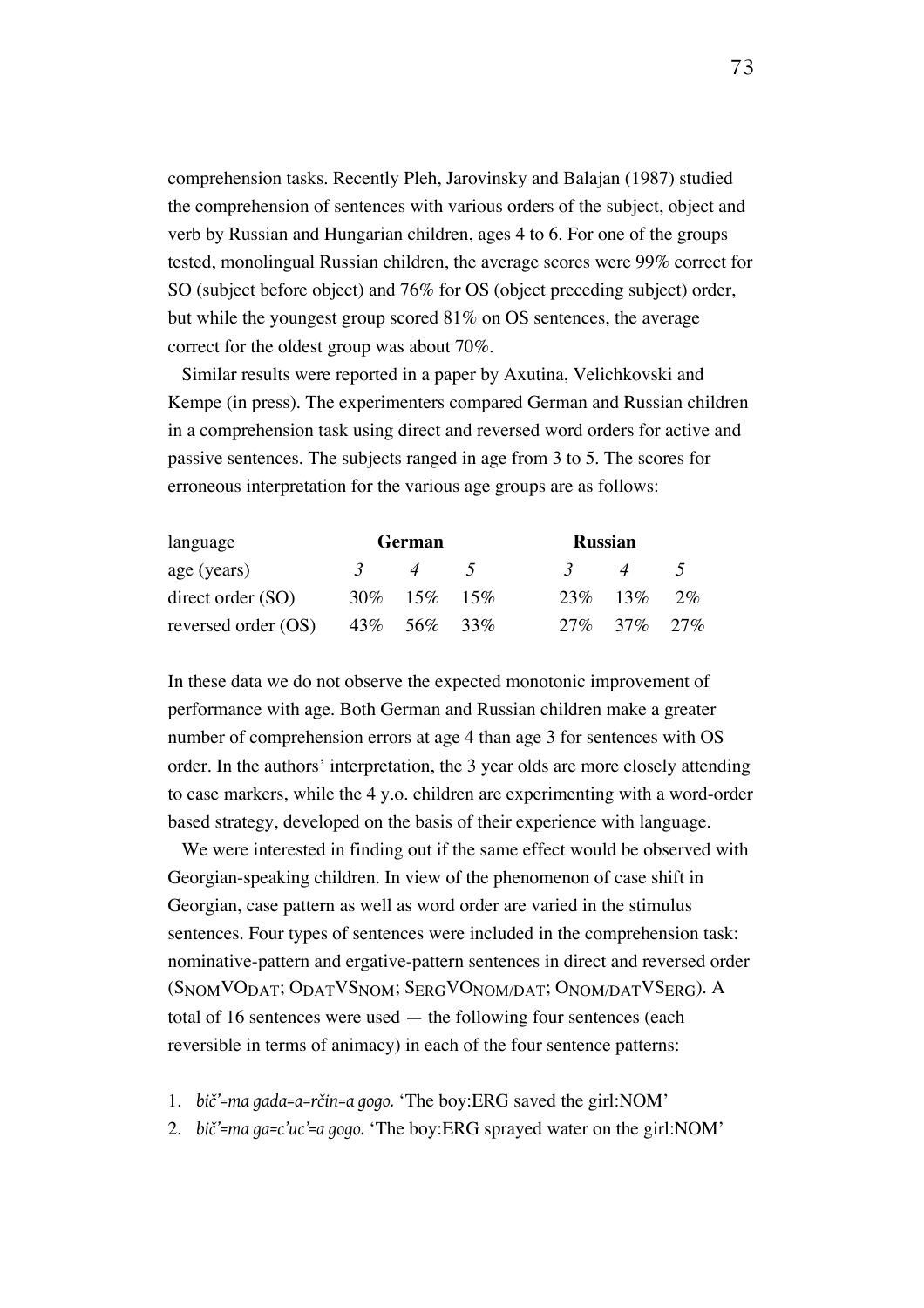- 3. *deda=m a=k'oc=a bavšv=s.* 'The mother:ERG kissed the child:DAT'
- 4. *dzaɣl=ma u=k'bin=a k'at'a=s.* 'The dog:ERG bit the cat:DAT'

In the reversed order the participants are the same, but their case marking in switched (e.g. *bič'=i gadaarčina gogo=m* 'boy:NOM saved girl:ERG' = 'The girl saved the boy').

Our subjects were sixty Georgian kindergarten children, in two age groups: 30 children aged 3 to 4, and 30 aged 4 to 5. For each sentence the subject was asked to select the one from a pair of pictures which illustrates the situation described in the sentence (e.g. for sentence 2 above there would be one picture of a boy getting a girl wet, and a second showing a girl doing the same to a boy). The percentage of erroneous interpretations for each sentence type are shown in the chart below:

|            |        |     |        | SNOMVODAT ODATVSNOM SERGVONOM/DA ONOM/DATVSERG |
|------------|--------|-----|--------|------------------------------------------------|
| $3-4$ y.o. | $41\%$ | 42% | $40\%$ | 50%                                            |
| 4-5 y.o.   | 13%    | 36% | 11%    | 32%                                            |

The data can be analyzed as follows:

(1) There was no significant effect of case pattern (NOM-DAT or ERG-

NOM/DAT) on comprehension performance (p > 0.05).

(2) For the three-year-old group, there was no significant effect of word order on comprehension ( $p > 0.05$ ).

(3) For the four-year-old group, there was a significant effect of word order on comprehension: performance on SVO sentences was better for both types of case pattern ( $p < 0.01$ ).

The first result indicates that by age three, children comprehend both case patterns with equal ease. Their overall scores lag somewhat behind those of German and Russian 3 year olds, while those for the age 4 group are roughly the same.

Result (2) indicates that if the children are following any strategy at all (their performance is not much better than chance!) it is one based on case endings.

The lack of significant improvement in comprehending OS sentences observed for 4 year olds (result (3)) indicates a shift in comprehension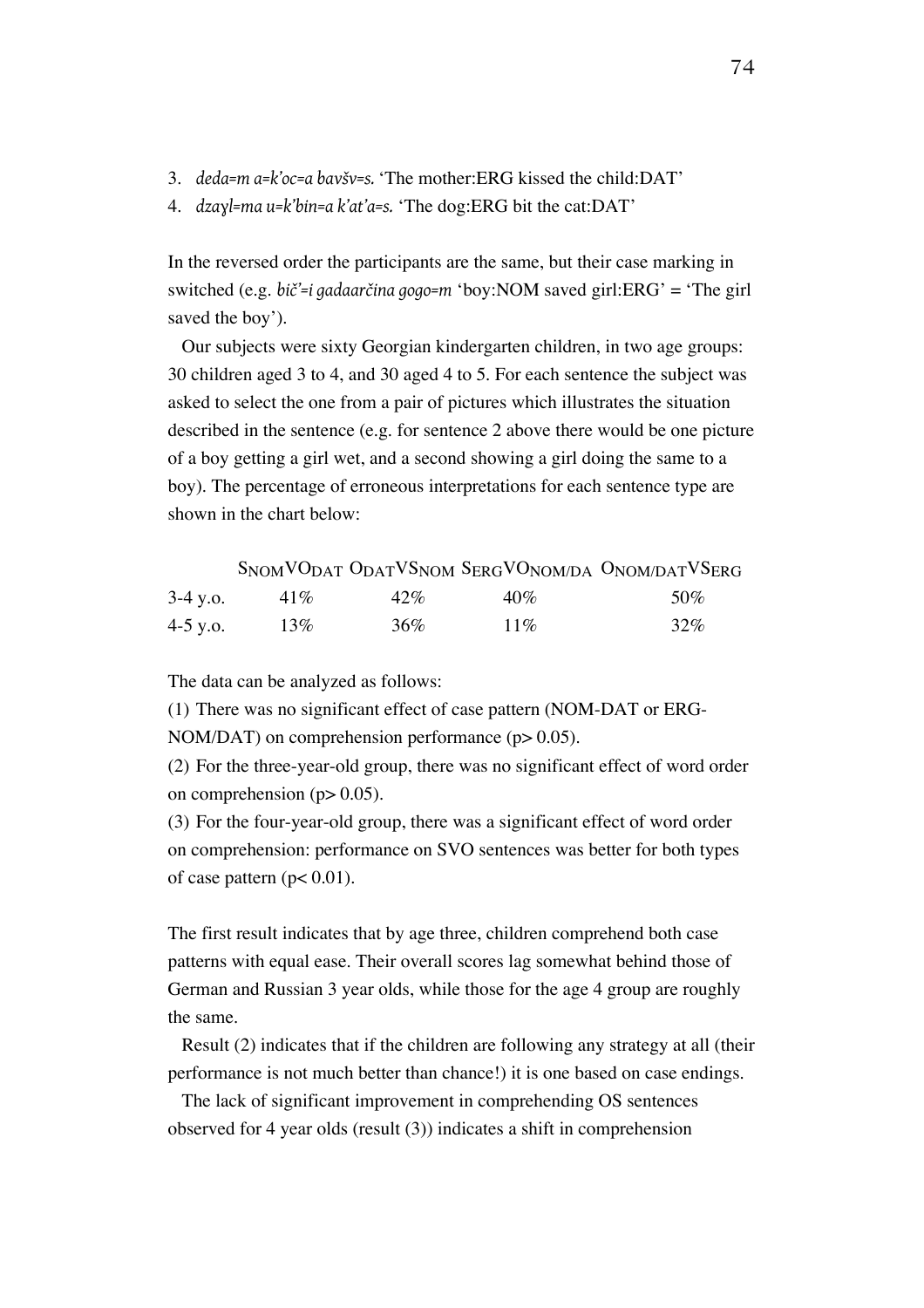strategy away from a dependence on case marking toward a greater reliance on word order. This appears to be the same phenomenon as that noted by Akhutina et al. By this age children are forming hypotheses concerning expected word order in different contexts, with SO order being the unmarked option.

We also noted that for sentences with the ERG-DAT case pattern (e.g. #3) and 4 above) there was an especially wide difference in comprehension performance for direct and reversed order. The presence of two marked cases (ERG and DAT) without a NP in the unmarked case (NOM) may be a source of difficulty here, but as of yet we cannot say.

# **6. Comparison of acquisition data from monolingual children with data from a bilingual child.**

The data presented in the previous sections was produced by children who were exposed almost exclusively to Georgian in their early years. A corpus of data has also been collected from a child (Dali) who was exposed to both Georgian (spoken by her parents and grandfather) and Russian (the language of her grandmother and her nurse) from the very beginning. The diaries themselves are unpublished, but some articles have been written on the basis of this material (Imedadze 1957, 1960, 1967). Comparison of the data from this child with that of the monolingual Georgian children may yield some insight into the significance of the latter.

*Person marking.* In an early stage of Dali's language acquisition, as in that of the other children, 2nd person verb forms (in terms of the adult language) are used with 1st or 3rd person reference. This is attested in her Russian as well as Georgian utterances, e.g.

## RUSSIAN

Da [1;5;20]: *Dali nuka* \**khoch-ish.* D.:*Ø* nougat:*Ø* want:PRS-**2sg** 'Dali wants nougat.' (lit. 'Dali you:want nougat.') (cp adult Russian: *Dali nug-u khoch-et* D:NOM nougat-ACC want:PRS-**3sg**)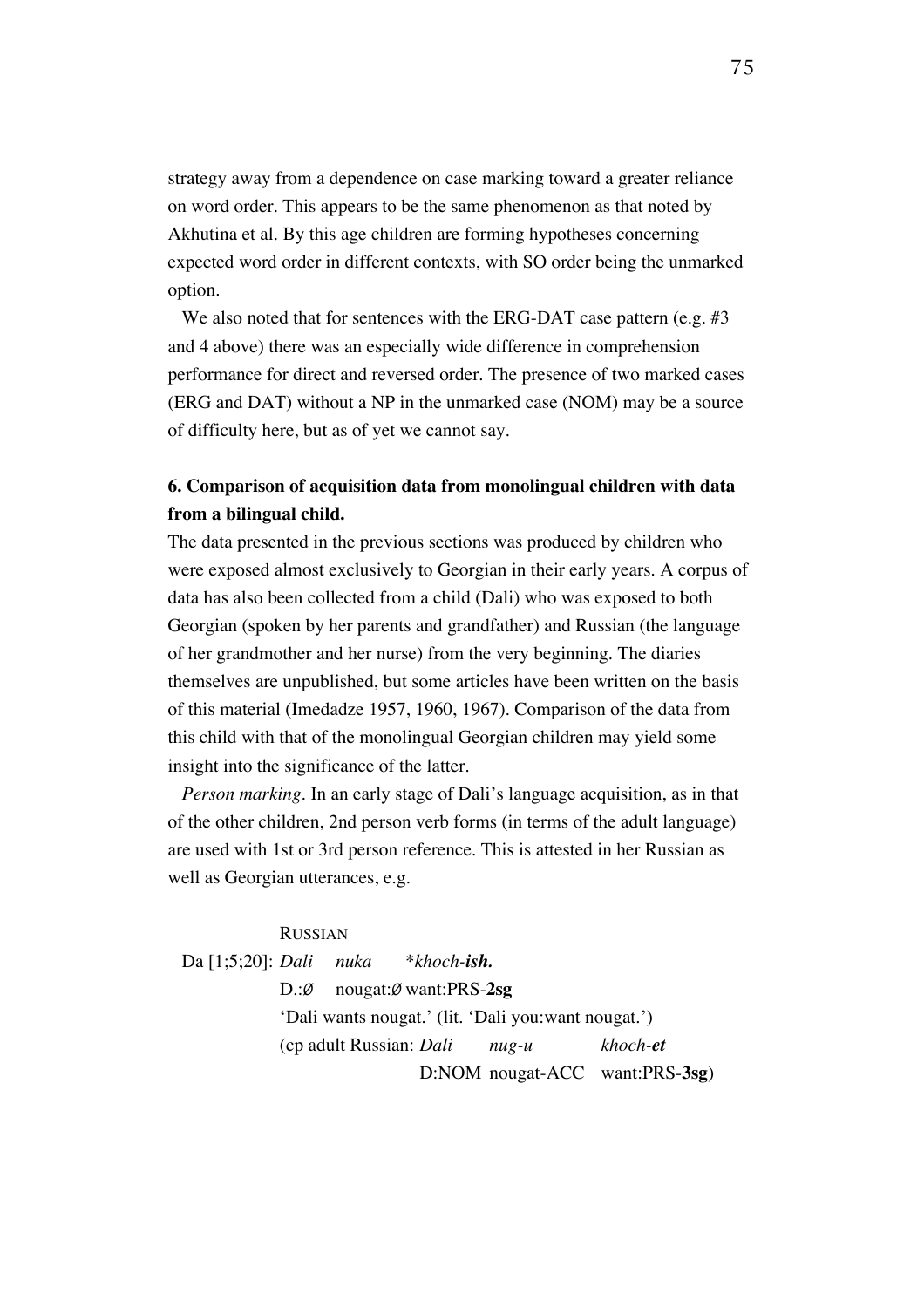**GEORGIAN** Da [1;6;10]: *piso p'uli* \**g=i=nd=a.* kitty:*Ø* bread:*Ø* want[4]:**2sgO**:3S:PRS 'Kitty wants bread.' (lit. 'Kitty you:want:it bread.') (cp AG: *piso-s p'ur-i Ø=u=nd=a* kitty-DAT bread-NOM want[4]:**3O**:3S:PRS)

*Case assignment.* The development of case-marking syntax observed in Dali's speech differs in significant ways from that of the monolingual children.

**Stage I.** In Dali's earliest multi-word utterances all nouns are in the base form (i.e. the same as the adult nominative), e.g. [Russian] *Dali rechka kupaca* 'Dali: $\emptyset$  river: $\emptyset$  bathe' = 'Dali went bathing in the river.' Note also the two sentences given above.

**Stage II.** At the age of 1;8 Dali began to use nominal forms corresponding to the Russian accusative and the Georgian dative. This is within the expected age range for the first appearance of these cases in monolingual Russian and Georgian children (on the acquisition of the Russian accusative see Gvozdev, 1961, pp. 379-380). During this stage in her development Dali employed the Georgian DAT in ways that are anomalous from the perspective of the adult language, and, more significantly, which are not attested in the speech of monolingual Georgian children. One verb type that presented considerable difficulty for Dali during this period (discussed in Imedadze, 1960) was that comprising verbs of psychological and physical state, which govern indirect constructions, i.e. the (real) subject is assigned DAT case and Set O ("object") agreement, and the (real) object is marked with NOM case and Set S ("subject") agreement. The equivalents of most of these verbs in Russian are standard transitives, with NOM subjects and ACC objects. Compare the following two sentences produced by Dali, both of which are grammatically correct from the standpoint of the adult languages:

RUSSIAN

Da [1;8;22]: *Kaljask-u xoch-ish.* carriage-ACC want:PRS-2sg '(You-NOM) want the carriage-ACC.'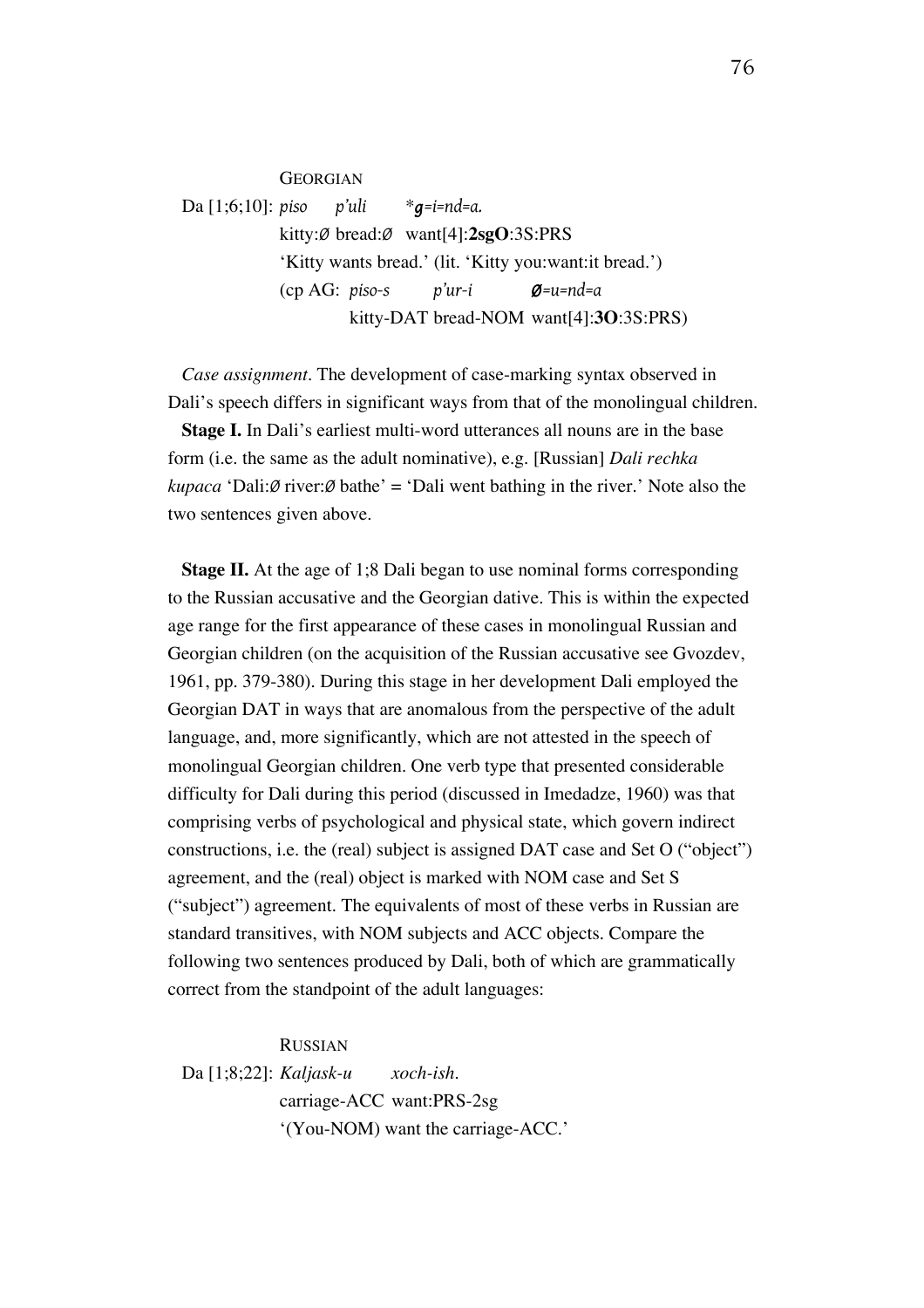**GEORGIAN** Da [1;8;10]: *pankal-i Ø=u=nd=a dali-s.* pencil-NOMwant[4]:3O:3S:PRS D.-DAT 'Dali-DAT wants the pencil-NOM.'

At about the same time, anomalous case patterns involving the same verb are observed in Dali's Georgian speech:

Da [1;9;24]: \**dali-Ø Ø=u=nd=a k'aba-s.* D.-**NOM** want[4]:3O:3S:PRS dress-**DAT** 'Dali-NOM wants a dress-DAT.'

Da [1;9;10]: \**giuška-s Ø=u=nd=a-s sap'oni-s.* G.-**DAT** want[4]:3O:3S:PRS-**'DAT'**? soap-**DAT** 'Giushka-DAT wants-'DAT' the soap-DAT.'

In the first of these, Dali appears to have superimposed the case pattern appropriate to Russian on the Georgian sentence (if one interprets the Georgian DAT — which is assigned to direct objects of transitive verbs in the present tense — as being in this context the equivalent of the Russian ACC). Sentences of this type were produced fairly frequently in the second half of Dali's second year. The second sentence may well represent an attempt to appease both sets of norms by marking both subject and object (as well as the verb!) with the DAT.

The phenomenon of case shift, which was acquired essentially without error by the monolingual children, also presented difficulty for Dali. In the following sentence, the direct object of a transitive verb in the aorist series is marked with DAT case, instead of the expected NOM — a type of error never attested in the available data on monolingual Georgian children:

Da [1;8;28]: *mo=m=e=c=i* \**p'uli-s.* give[1]:2sgS:1sgO:IMP bread-**DAT** 'Give me some bread.' (AG: *mo=m=e=c=i p'ul-i* 'give:me bread-NOM')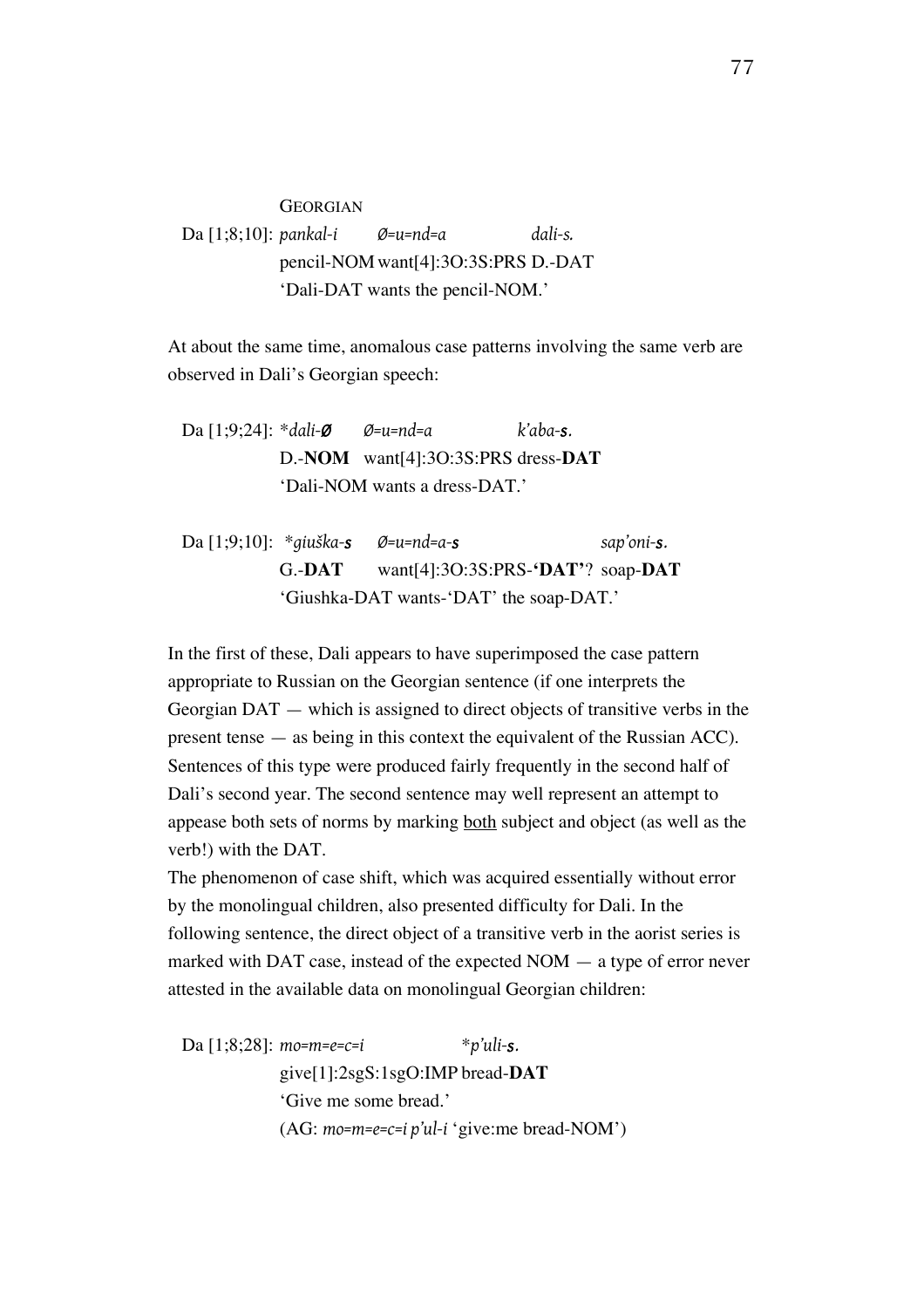**Stage III.** Dali did not use the Georgian ERG until age 2;8, one year after the first appearance of the DAT. Until this point, subjects of transitive verbs in the aorist series were left in the unmarked (NOM) case, e.g. \**bič'i da=i=č'ir=a p'ep'ela* '**boy:***Ø* caught:3S:3O:AOR butterfly:*Ø*' = 'the boy caught the butterfly' (instead of *bič'=ma* 'boy:ERG'). While the age of first use of the ERG is within the range observed for monolinguals (e.g. Kaxadze's son Ila) the delay relative to the onset of case marking is considerable. Here as well, Russian grammar may have exerted an influence: since there is no marked case in Russian corresponding to the Georgian ERG, its onset may have been delayed until the grammatical systems of the two languages were more clearly separated in Dali's mind.

The quite different developmental path followed by Dali in her acquisition of Georgian indicates that, although the syntactic system of Georgian is psychologically natural enough that it is readily acquired by children, it nonetheless is perceived as being more complex than the nominativeaccusative syntax of Russian. The simultaneous acquisition of Russian had a more disruptive effect on Dali's Georgian than vice-versa. At no time, as far as can be told, did Dali try to impose a Georgian-like pattern (split ergativity, indirect constructions) on the Russian case system.

## **7. Conclusions.**

The systems of case marking and verb agreement and the extensive use of indirect as well as direct constructions have remained basically unchanged since the earliest Georgian texts of the 5th century, and probably for a long time before that (the distantly related Svan language has a syntactic system virtually identical to that of Georgian). It is precisely these stable features of Georgian grammar that children acquire the most readily. Conversely, it is in the acquisition of those segments of the grammar for which there is considerable variation and levelling in the Georgian dialects that children experience the greatest difficulty in reproducing the adult model. These observations support those made by other scholars concerning the naturalness of certain non-nominative syntactic patterns. In particular:

[1] The split-intransitive case marking pattern associated with aorist-series verbs was picked up from the beginning. Once children begin to use it, the Georgian ERG case is employed to mark the subjects of a particular subclass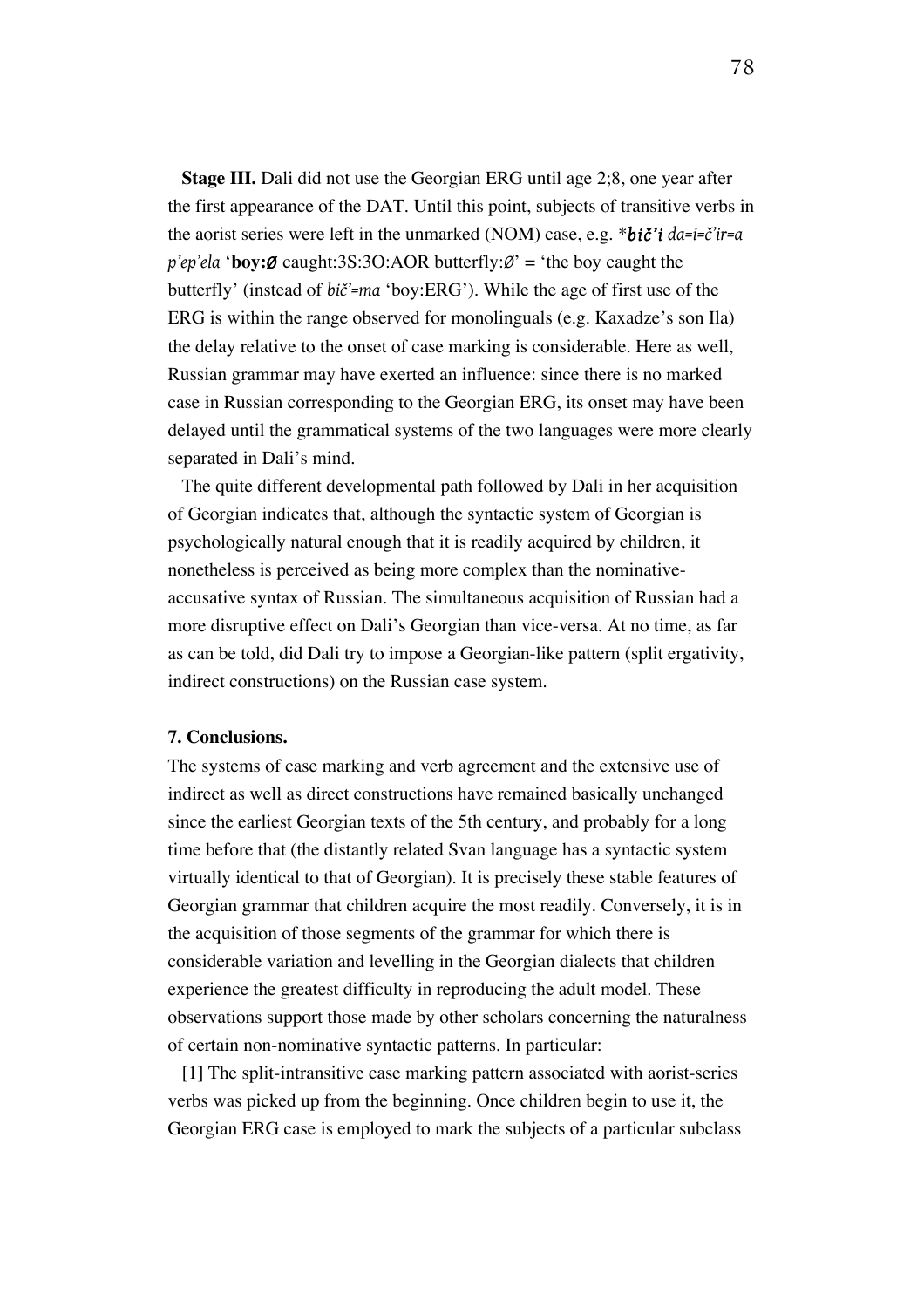of intransitive verbs. Their errors in assigning this case reflect different initial hypotheses concerning the type of split-intransitive case system in use (aspectbased or agentivity-based); there is no evidence that they ever actively try out a transitivity-based pattern (nominative-accusative or ergative-absolutive) in assigning case to the subjects of aorist-series verbs.

[2] The notion that ASPECT (telic vs. atelic, punctiliar vs. durative) can play a crucial role in determining the pattern of case marking — which has been observed in a number of languages (Dixon, 1979; DeLancey, 1981) — has been shown to be a concept readily assimilated by young language learners. Georgian children begin to use case markers at the same time as they begin to tackle the formal differences between present-series and aorist-series verb forms. Overextensions of the ERG or DAT case across series boundaries have not been attested, an indication that the presence of two distinct case marking patterns used with different sets of verb forms does not present an especially difficult problem.

Comparison of these data from monolingual Georgian children with evidence from a child simultaneously learning Georgian and Russian indicates that the consistent nominative-accusative argument-marking pattern characteristic of English, Russian, Hungarian and many other languages is indeed a more "accessible" scheme (Bowerman, 1985, 1306) than the splitintransitive pattern of Georgian. Dali's acquisition of the latter was significantly impeded by her simultaneous acquisition of Russian. However, it appears very much to be the case that the hypothesis that a language might have a split-intransitive pattern (with or without the further complication of a concurrently used nominative-accusative pattern with durative-aspect verb forms) is sufficiently accessible to children that they apply the pattern from the beginning of their use of case markers.

The work that has been done to date on the acquisition of Georgian, to say nothing of any other Caucasian language, is by no means adequate for conducting the detailed studies of specific aspects of acquisition that has been undertaken for many European languages and Japanese. It has also been impossible given the available data to clearly establish cases of U-shaped learning curves for Georgian children. In addition to simply collecting and transcribing more data, a number of more focused projects ought to be undertaken. Here are a couple of suggestions for future research: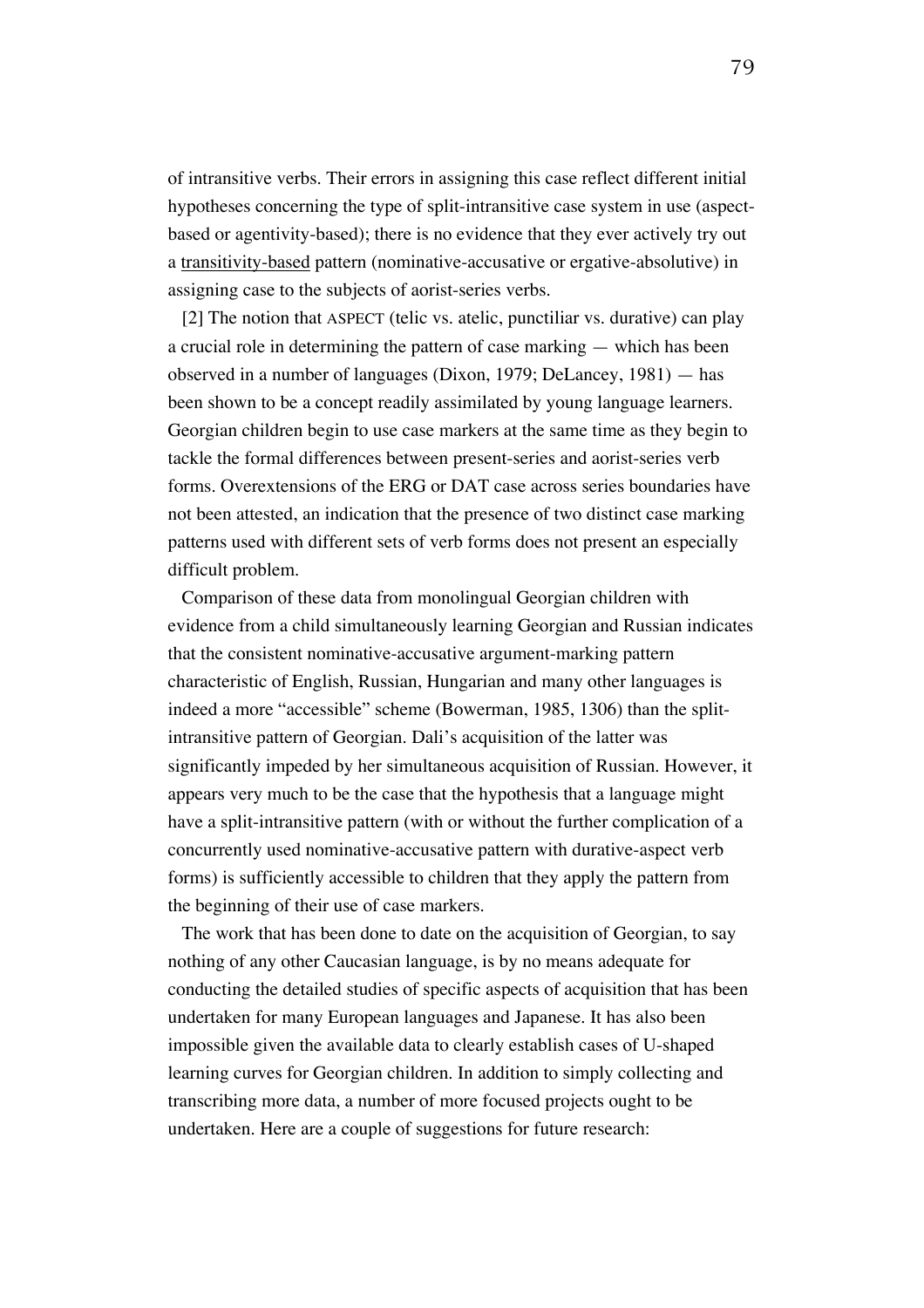*(a) Use of deictic terms and zero anaphors.* Georgian has three series of deictic terms, indicating, roughly, proximity to the speaker, proximity to the listener, and distance from both of them. In addition to their purely spatial meanings, the three series are used with reference to the speech context: this which I have just mentioned, that which you just mentioned, that mentioned earlier. The third series is also used in CATAPHORIC constructions, where the information determining reference follows the deictic term ("I only accept advice from *thosej* people whomj I respect"). Along with pronouns, a number of adverbials and sentence connectives are marked for deixis. Corresponding to English "because," for example, are three Georgian conjunctions: *amit'om* 'for this reason,' *magit'om* 'for that reason that you gave (or that is somehow connected with you),' *imit'om* 'for the following reason.' Since Georgian has no category of gender for indicating reference, these deictic terms play a crucial role in making it clear who is doing what to whom in Georgian discourse. In addition to learning what contexts each of the series of deictics is used in, children must learn when they can omit a pronoun entirely (i.e. the use of "zero anaphora"), or, conversely, when they must use a more fullyspecified noun phrase.

The use of deictic terms and zero anaphors gives Georgian discourse its distinctive character. It appears from the diaries that children begin to use deictic pronouns, adverbials and conjunctions to weave clauses together during their third year, but the material so far collected is insufficient for studying this question in depth.

*(b) The acquisition of Svan.* Although it diverged from the other Kartvelian languages some 3000 years ago, the Svan language retains essentially the same morphological and syntactic structure as Georgian. One major difference between them is the presence in Svan of complex morphophonemic rules which mediate between the morphological "deep structure" and the surface forms a child actually hears. For example, the Svan verb *äšwix* is a transformation of the deep structure  $* xw_2 = a_3 = 3i x_4$  'I burned it': the 1st person subject marker (*xw*) is incorporated into the root, and the version vowel undergoes umlaut under the influence of the root vowel *i*. Comparison of acquisition data for Svan-speaking and Georgian-speaking children should give some indication of the extent to which morphophonemic rules impede the acquisition of otherwise identical morphosyntactic systems.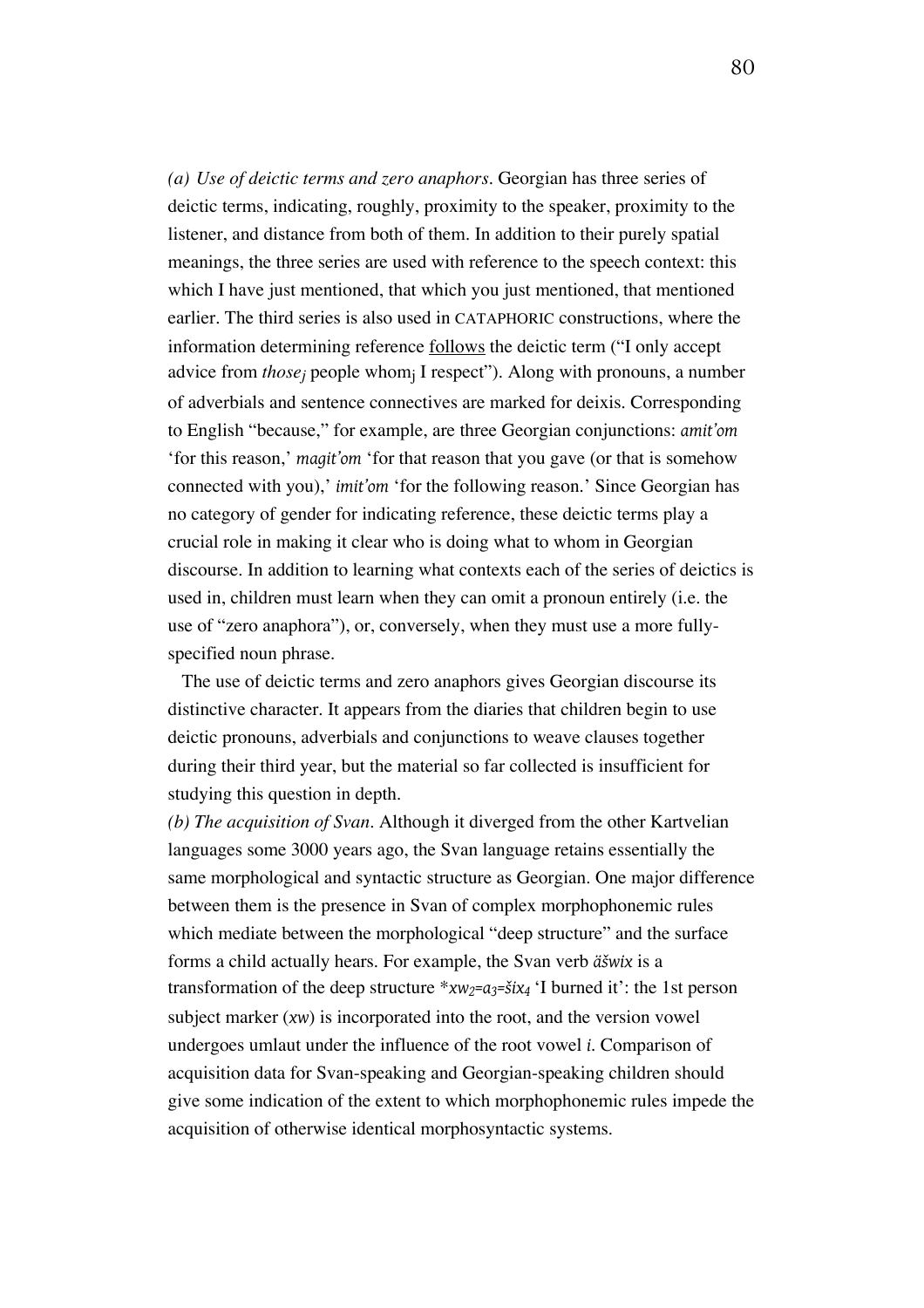*(c) Split case systems.* The data presented in this chapter suggest that split case-marking systems, however complicated they may appear to linguists and language students, may not be such insurmountable obstacles for children. We need to expand our corpus of acquisition studies to include some more languages with split systems. Many native Australian languages, for example, have shifts in case pattern according to the type of noun phrase (personal pronouns manifest a nominative-accusative pattern, while full noun phrases follow an ergative-absolutive pattern) (Silverstein, 1976). A number of languages (Tsova-Tush, Tibetan, many native American languages) have active-stative or other types of split-intransitive marking systems. Comparison of data from monolingual and bilingual children (where the second language has a more straightforwardly nominative or ergative alignment) should prove to be enlightening, as it was in the case of Georgian.

## **KEY TO GLOSSES**

In glossing verbs, the person markers are indicated in the order: (real) subject > (real) object. In a direct construction, therefore, the Set S ("subject") marker is glossed first, while in the case of an indirect construction the Set O ("object") marker is indicated first. Where it considered relevant, the conjugation class of the verb (see Table 3) is indicated by a number in square brackets. For example, the gloss *da=gv=a=vic'q'=eb=in=a* 'forget:CAUS:[1]:3S:1plO:AOR' contains the informantion that the verb stem belongs to the 1st conjugation, is in the aorist screeve (tense/aspect/mood form), has a 3rd person subject marker (*-a*) and 1st person plural object (*-gv-*) marker, and means (roughly) '(he/she/it) caused (us) to forget.' The gloss *da=gv=a=vic'q'=d=eb=a* 'forget[2]:1plO:3S:FUT' indicates a 2nd conjugation verb stem, future screeve, with a 1st plural Set O marker (*-gv-*) crossreferencing the real subject and a Set S 3rd person marker (*-a*) for the real object, and the meaning '(we) will forget (him/her/it/them).' The abbreviations used in the glosses are those given in the list on pages x and xi of the first volume of this series, with the addition of SUBJ.V "subjective version" and OBJ.V "objective version."

## **SYSTEM OF PHONOLOGICAL TRANSCRIPTION**

The transcripts of child language used in this study were written in the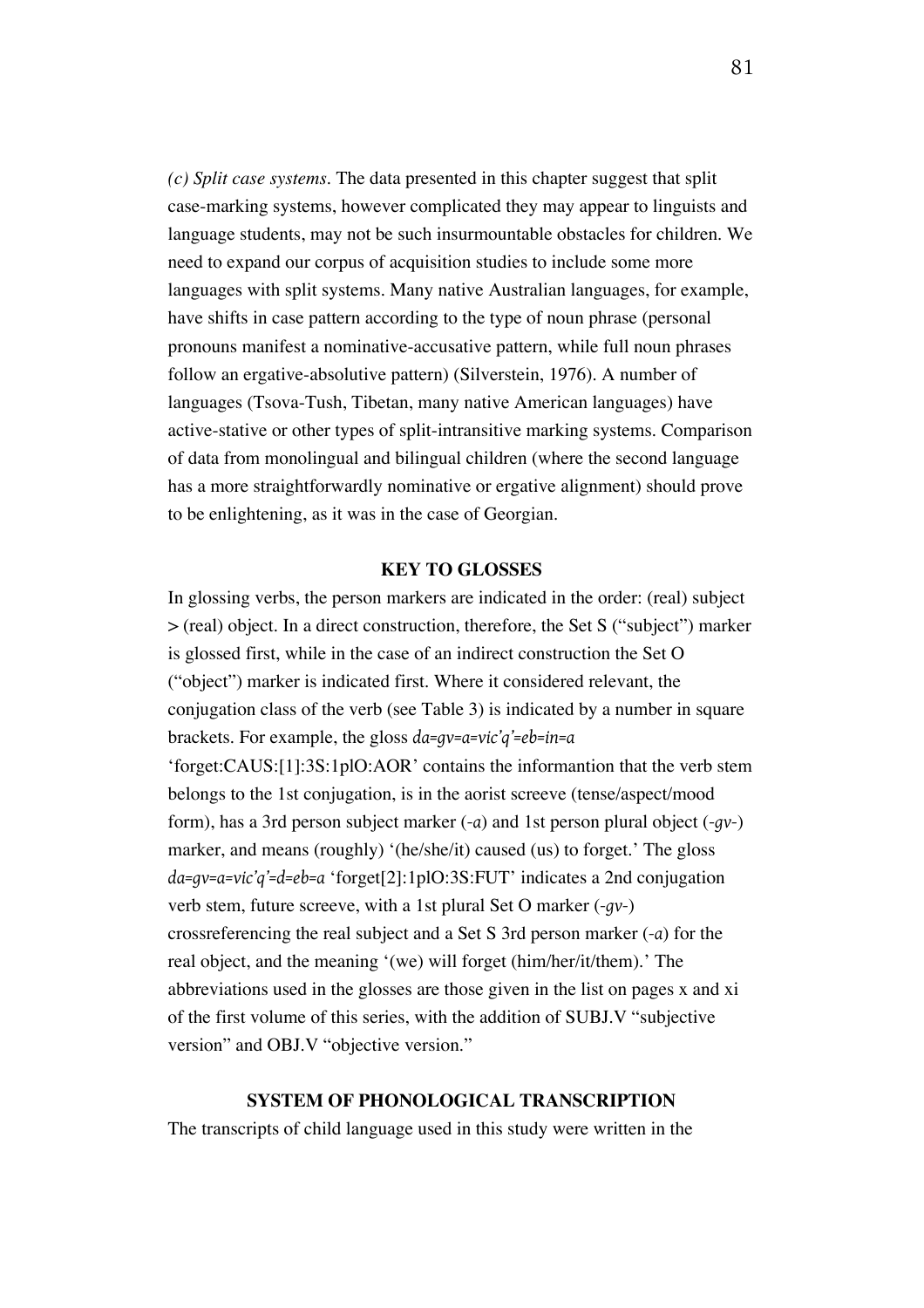Georgian script. The transliteration of Georgian characters used here is essentially the same as that used in H. Aronson's (1982a) Georgian textbook: VOWELS: *a, e, i, o, u*  VOICED OBSTRUENTS: *b, d, g, dz* [dz], *ǰ* [English 'j'] VOICELESS ASPIRATED OBSTRUENTS: *p, t, k, c* [ts], *č* [English 'ch'] VOICELESS GLOTTALIZED OBSTRUENTS: *p', t', k', c', č', q'* [postvelar affricate  $/q'$ <sup>x</sup>/] FRICATIVES: *s, z, š* [English 'sh'], *ž* ['mea*s*ure'], *ɣ* [like Parisian 'r' /R/], *x* [like German 'Ba*ch'*]. Both *ɣ* and *x* are postvelar. SONANTS: *m, n, l, r, v, w*

#### **ACKNOWLEDGEMENTS**

The authors gratefully acknowledge the assistance rendered by B. Ptadze of the Department of Psychology, Tbilisi Pedagogical Institute, who conducted the experiments reported in Section 5. In addition, K. Tuite expresses his thanks to the International Research and Exchange Board (IREX), with whose support he conducted research on the Georgian language in Tbilisi, and the Japan Society for the Promotion of Science, which has enabled him to continue work on this topic at the University of Tokyo.

### **REFERENCES**

- Akhutina, T. V., Velichkovskij, B. M. & Kempe, V. Semanticheskij sintaksis v ponimanii predlozhenij russkimi i nemeckimi det'mi. In press.
- Antinucci, F., & Miller, R. How children talk about what happened. *Journal of Child Language*, 1976, *3*, 167-189.
- Apridonidze, Sh. [*sit'q'vatganlageba axal kartulši*]. *Word order in modern Georgian.* Tbilisi: Mecniereba, 1986.

- Aronson, H. On the status of version as a grammatical category in Georgian. *Folia Slavica,* 1982, *5,* 66-80. (b)
- Avalishvili, A. [*bavšvis met'q'velebis ganvitareba dabadebidan sam c'lamde.*] *The development of child language from birth to age three.* Tbilisi: Mecniereba, 1961.
- Boeder, W. Ergative syntax and morphology in language change. In F. Plank

Aronson, H. *Georgian: a reading grammar.* Columbus: Slavica, 1982. (a)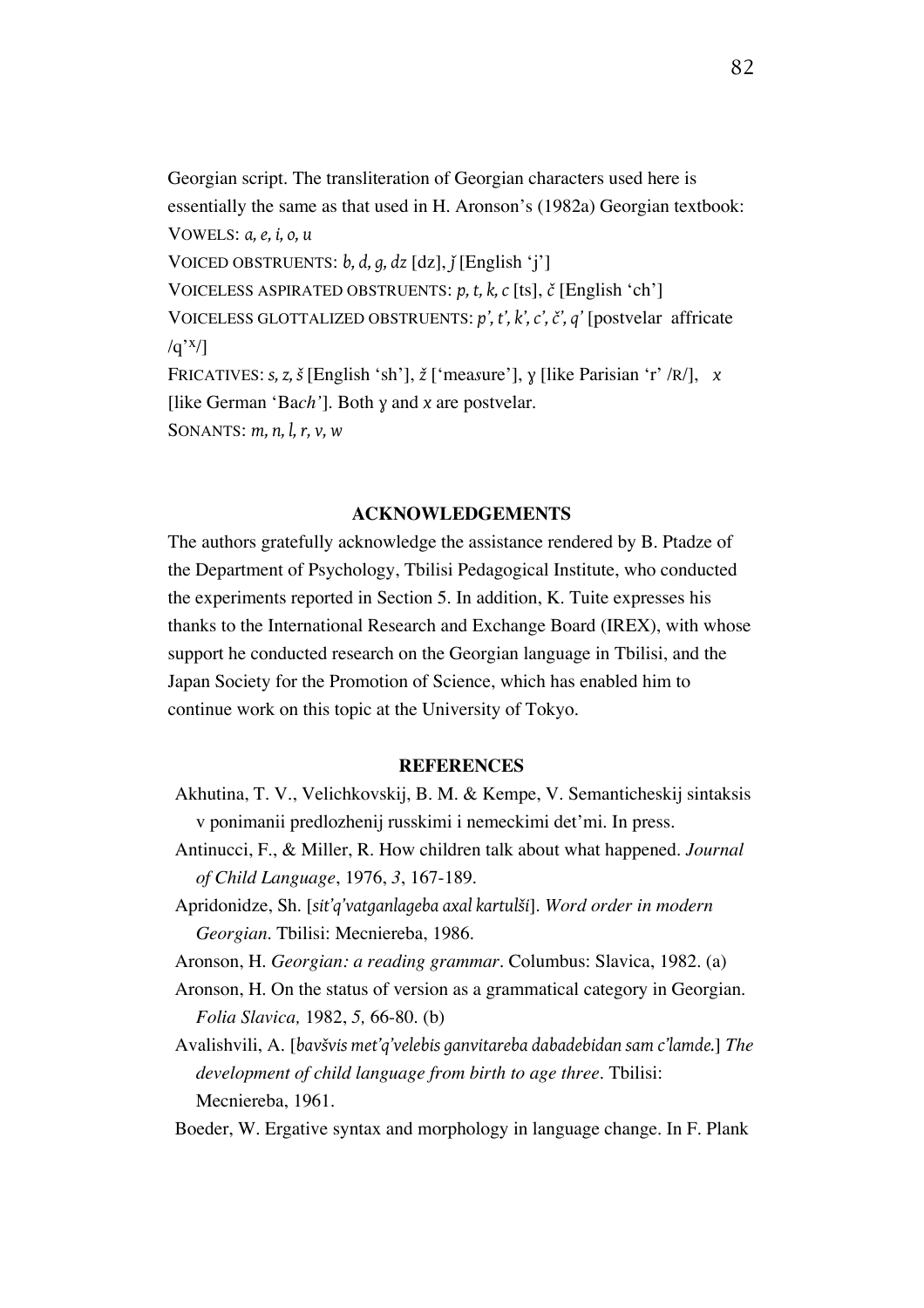(Ed.), *Ergativity: towards a theory of grammatical relations.* New York: Academic Press, 1979.

- Boeder, W. Einfachheit und Komplexitat in der Geschichte der georgischen Sprache. *Annual of Ibero-Caucasian Linguistics,* 1987, *XIII*
- Bowerman, M. What shapes children's grammars? In D. Slobin (Ed.), *The crosslinguistic study of language acquisition* (Vol. 2). Hillsdale, NJ: Lawrence Erlbaum Associates, 1985.
- Braithwaite, K. *Case shift and verb concord in Georgian.* Unpublished doctoral dissertation, University of Texas at Austin, 1973.
- Choloqashvili-Karchauli, N. [*morpologiuri xasiatis šecdomebi sk'olamdeli bavšvis met'q'velabaši.*] Morphological errors in the speech of preschool children. *Pedagogikis Mecnierebata Samecniero-sakvlevi Inst-is Shromebi,* 1960, *13,* 175-193.
- Chomsky, N. *Knowledge of language: its nature, origin and use.* New York: Praeger, 1986.
- Chrelashvili, N. [*bavšvis amet'q'velebis psikologiuri buneba.*] *The psychological nature of language acquisition.* Tbilisi: Mecniereba, 1965.
- Deeter, G. *Das kharthwelische Verbum.* Leipzig: Markert und Petters, 1930.
- DeLancey, S. An interpretation of split ergativity and related patterns. *Language,* 1981, *57,* 626-657.
- Dixon, R. Ergativity. *Language,* 1979, *55,* 59-138.
- Enukidze, L. [*zmnis mier martul saxelta sixširuli daxasiateba kartulši.*] Characteristics of the frequency of noun phrases governed by the verb in Georgian. *Journal of Ibero-Caucasian Linguistics,* 1978, *20,* 61-77.
- Firbas, J. On defining the theme in functional sentence analysis. *Travaux linguistiques de Prague,* 1966, *1*, 267-280.
- Gvozdev, A. *Voprosy izuchenija detskoj rechi* [Concerning the study of child language]. Moscow: Izd. Akad. Pedag. Nauk RSFSR, 1961.
- Harris, A. *Georgian syntax.* New York: Cambridge University Press, 1981.
- Harris, A. *Diachronic syntax: the Kartvelian case (Syntax and semantics 18).* New York: Academic Press, 1985.
- Holisky, D. *Aspect and Georgian medial verbs.* Delmar, NY: Caravan Press, 1981.
- Holisky, D. The case of the intransitive subject in Tsova-Tush (Batsbi). *Lingua,* 1987, *71,* 245-274.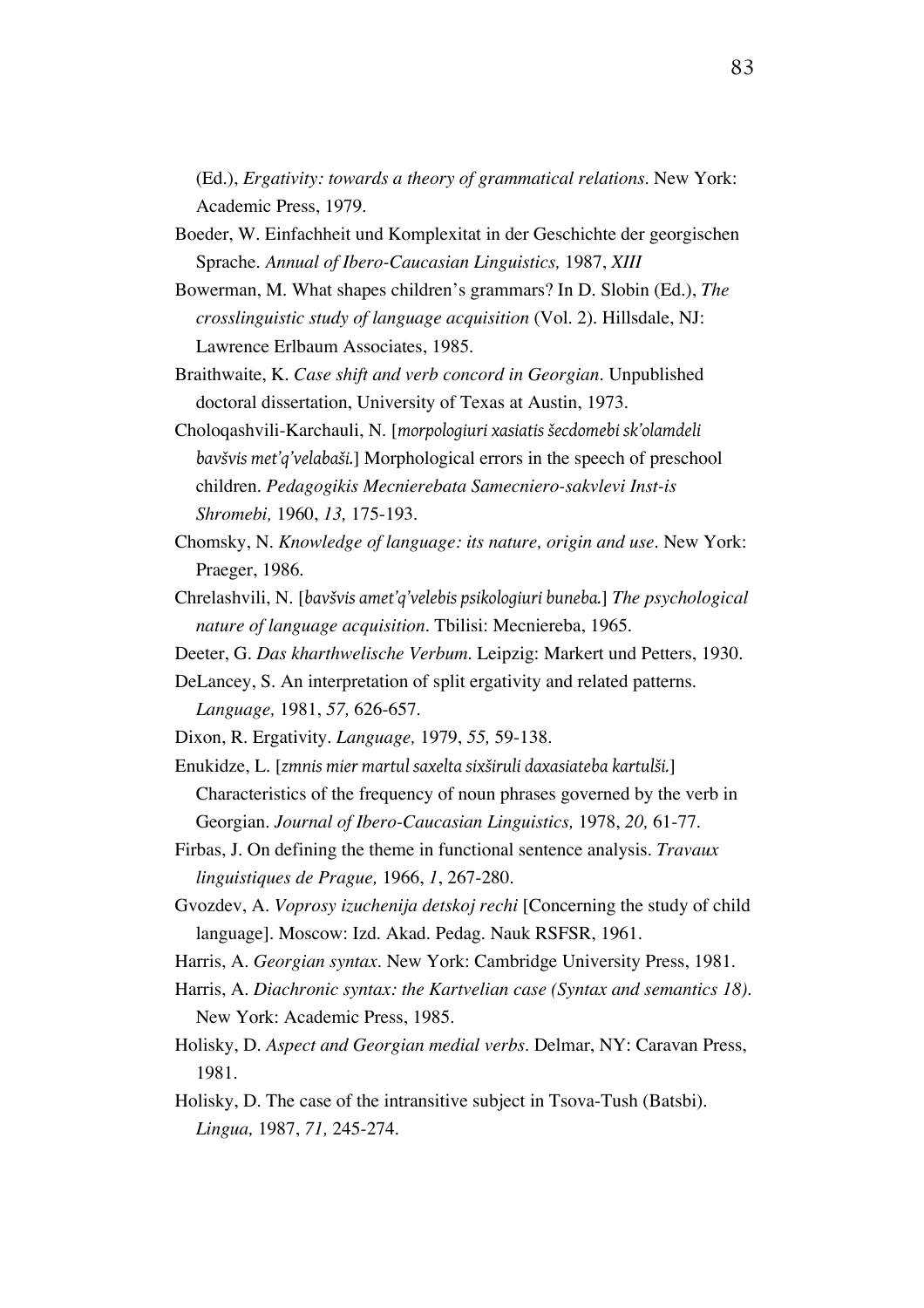- Holisky, D. How to drink in Georgian. *Journal of the Society for the Study of Caucasia,* in press.
- Imedadze, N. [*bavšvis mier ori enis ertdrouli dauplebis p'rocesis psikologiuri analizisatvis*.] A psychological analysis of the process of simultaneous acquisition of two languages by a child. *Uznadzis sax. Psikologiis Inst-is Shromebi*, 1957, *11*, 255-282.
- Imedadze, N. K psikhologicheskoj prirode rannego dvujazichija [On the psychological nature of early bilingualism]. *Voprosy psikhologii,* 1960, *6 (1),* 60-68.
- Imedadze, N. On the psychological nature of child speech formation under conditions of exposure to two languages. *International Journal of Psychology,* 1967, *2 (2)*.
- Imnaishvili, I. [*vnebiti gvaris zmnata taviseburebani dzvel kartulši.*] Characteristics of passive-voice verbs in Old Georgian. *Dzveli Kartuli Enis Katedris Shromebi,* 1968, *11*, 27-54.
- Jorbendaze, B. [*kartuli dialekt'ologia.*] *Georgian dialectology.* Tbilisi: Mecniereba, 1989.
- Kaxadze, V. [*oridan xut c'lamde bavšvis met'q'veleba da misi ganvitarebis gzebi.*] *Child language from age two to five and the paths of its development.* Tbilisi: Ganatleba, 1969.
- Keenan, E. Towards a universal definition of subject. In C. Li (Ed.), *Subject and topic.* New York: Academic Press, 1976.
- Lindner, S. **(CLS article, c. 1982, on verb-particle combinations)**
- Pleh, Cs., Jarovinsky, A. & Balajan, A. Sentence comprehension in Hungarian-Russian bilingual and monolingual preschool children. *Journal of Child Language,* 1987, *14,* **pages???-???**.
- Samxaradze, N. [*oridan sam c'lamde asak'is bavšvis met'q'velebis ganvitarebis tavisebureba.*] Characteristics of the speech development of children from age two to three years. *Pedagogikis Mecnierebata Samecniero-sakvlevi Inst-is Shromebi,* 1966, 19, 127-145.
- Schieffelin, B. The acquisition of Kaluli. In D. Slobin (Ed.), *The crosslinguistic study of language acquisition* (Vol. 1). Hillsdale, NJ: Lawrence Erlbaum Associates, 1985.
- Schmidt, K. On aspect and tense in Old Georgian. *Folia Slavica,* 1984, *7*, 290-302.